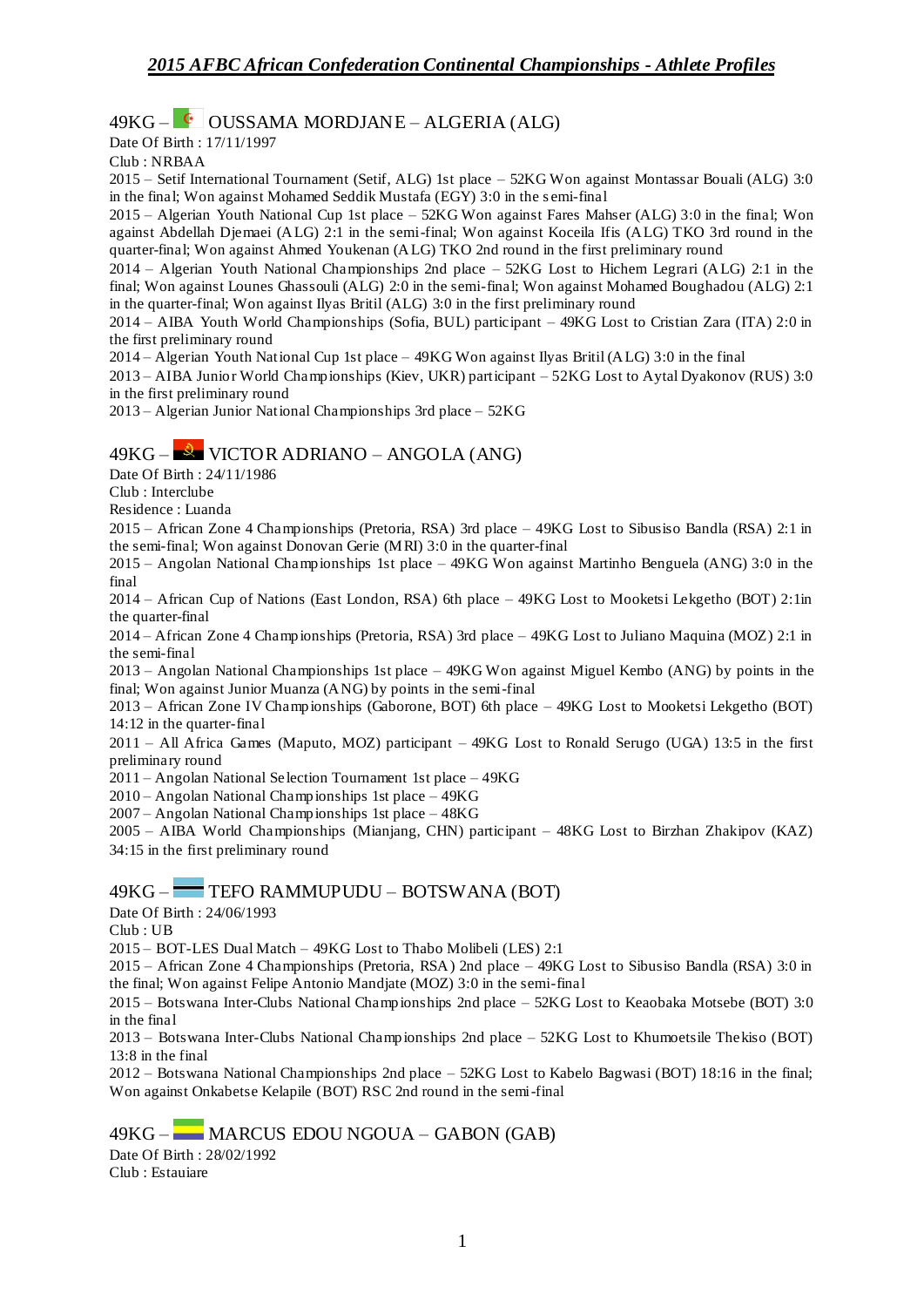2015 – African Zone 3 Championships (Libreville, GAB) 1st place – 49KG Won against Simplice Fotsala (CMR) 3:0 in the final

2014 – Gabon National Cup 1st place – 49KG Won against Larry Manga (GAB) 3:0 in the final

2014 – African Cup of Nations (East London, RSA) 7th place – 49KG Lost to Yassine Zaher (MAR) 3:0 in the quarter-final

2014 – Dixiades Tournament (Yaounde, CMR) 1st place – 49KG Won against Cedric Makanda (CGO) 3:0 in the final; Won against Simplice Fotsala (CMR) 2:1 in the semi-final

2014 – African Zone 3 Championships (Yaounde, CMR) 2nd place – 49KG Lost to Simplice Fotsala (CMR) 3:0 in the final

2014 – Gabon National Championships 1st place – 49KG Won against Dissouva Olsen (GAB) 3:0 in the final

2012 – African Cup of Nations (Gaborone, BOT) 5th place – 49KG Lost to Didier Cornet (MRI) 14:12; Lost to Ahmed Meziane (ALG) 13:6; Won against Achraf Jebali (TUN) WO

2012 – AIBA African Olympic Qualification Tournament (Casablanca, MAR) participant – 49KG Lost to Sulemanu Tetteh (GHA) 14:7 in the first preliminary round

2012 – GHA-GAB Dual Match – 49KG Lost to Sulemanu Tetteh (GHA) 13:8

2011 – All Africa Games (Maputo, MOZ) participant – 49KG Lost to Bathusi Mogajane (BOT) 18:8 in the first preliminary round

2011 – AFBC African Continental Championships (Yaoundé, CMR) 6th place – 49KG Lost to Abdelali Daraa  $(MAR)$  12+:12 in the quarter-final

2011 – Zone3 African Championships (Yaoundé, CMR) 2nd place – 49KG Lost to Willy Thomas Essomba (CMR) 7:2 in the final

2011 – CMR-GAB Dual Match1 – 49KG Lost to Willy Thomas Essomba (CMR) by points

2010 – Gabon National Championships 1st place – 48KG Won against Franck Mombey (GAB) by points in the final

## $49KG - \rightarrow$  SULEMANU TETTEH – GHANA (GHA)

Date Of Birth : 18/08/1992

Place Of Birth : Accra

Height : 167cm

Coach : Ofori Asare Club : Reformers

Stance : Orthodox

Number of bouts : 58 (51-0-7)

2015 – Ghana National Selection Tournament 1st place – 49KG Won against Samuel Yaw Addo (GHA) 3:0 in the final

2014 – Governor of Lagos State Championships (Lagos, NGR) 2nd place – 49KG Lost to Dauda Azeez (NGR) 2:1 in the final

2014 – Dade Boxing Promotion Syndicate Tournament (Accra, GHA) 1st place – 52KG Won against Charles Amarteifio (GHA) 3:0 in the final

2014 – Commonwealth Games (Glasgow, SCO) 7th place – 49KG Lost to Fazil Juma Kaggwa (UGA) 2:1 in the quarter-final; Won against Donovan Gerie (MRI) 3:0 in the first preliminary round

2013 – Ghana National Championships 1st place – 52KG Won against Omar Abdul Waheed (GHA) 3:0 in the final

2013 – Cape Coast Tournament (Cape, Coast, GHA) 1st place – 52KG Won against Jerry Lartey (GHA) by points in the final

2012 – London 2012 Olympic Games (London, GBR) participant – 49KG Lost to Jantony Ortiz (PUR) 20:6 in the first preliminary round

2012 – Economic Community of West African States Games (Accra, GHA) 1st place – 56KG Won against Okerinde Semiu (NGR) by points in the final; Won against Mohamadou Bohari (NGR) 8:3 in the semi-final

2012 – AIBA African Olympic Qualification Tournament (Casablanca, MAR) 5th place – 49KG Lost to Mohamed Flissi (ALG) 15:14 in the quarter-final; Won against Marcus Edou Ngoua (GAB) 14:7 in the first preliminary round

2012 – GHA-GAB Dual Match – 49KG Won against Marcus Edou Ngoua (GAB) 13:8

2012 – BEN-GHA Dual Match – 49KG Won against Yacoubou Sanoussi (BEN) 14:3

2011 – All Africa Games (Maputo, MOZ) participant – 49KG Lost to Willy Thomas Essomba (CMR) 10:4 in the first preliminary round

2011 – The Possibles vs. The Probables Tournament (Accra, GHA) 1st place – 49KG Won against Isaac Fiifi Tailor (GHA) 6:4 in the final

2011 – Zone2 African Championships (Lome, TOG) 1st place – 49KG Won against Antoine Koama (BKF) by points in the final; Won against Wali Imorou (BEN) by points in the semi-final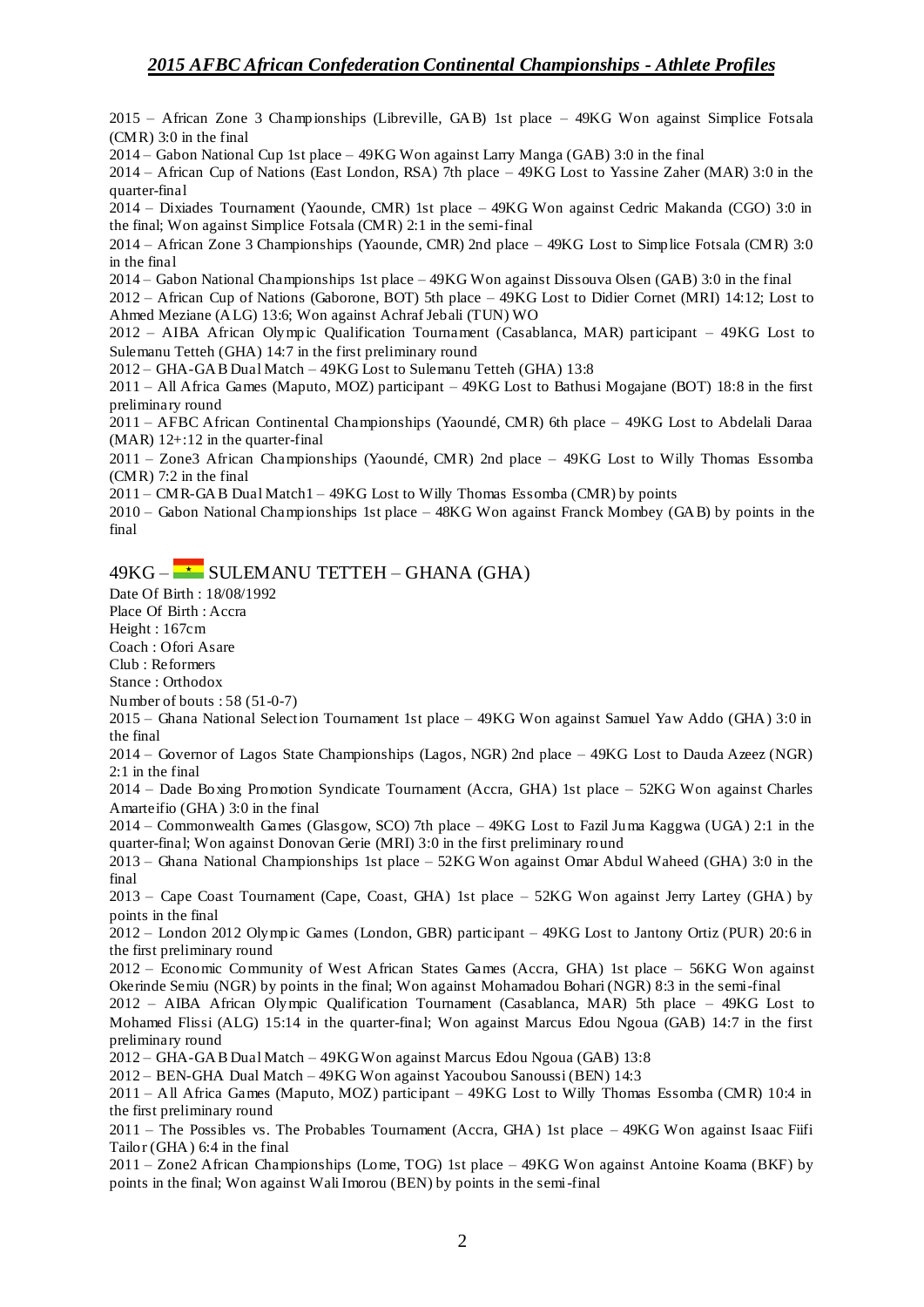2010 – AIBA Youth World Championships (Baku, AZE) participant – 48KG Lost to Jackson Woods (AUS) 7:1 in the second preliminary round; Won against Yakub Kadyrov (UKR) 10:4 in the first preliminary round 2008 – Greater Accra Amateur Boxing League (Accra, GHA) 1st place – 48KG Won against Duke Akueteh Micah (GHA) 3:0 in the final

#### 49KG – PETER MUNGAI WARUI – KENYA (KEN)

Date Of Birth : 22/04/1981

Height : 155cm

Club : Kenyan Police

Coach : George Onyango

Residence : Nairobi

Handedness : Southpaw

2015 – Kenyan National Trials 1st place – 49KG Won against Isaac Ochieng (KEN) 3:0 in the final

2014 – Kenyan National League 4th Round 2nd place – 49KG Won against Mohamed Ulid (KEN) TKO 2nd round in the final

2014 – Kenyan National League 3rd Round 1st place – 52KG Won against Mohamed Ulid (KEN) 3:0 in the final

2014 – Kenyan National Selection Tournament 2nd place – 49KG Lost to Matayo Keya (KEN) 2:1 in the final; Won against Shaffi Bakari (KEN) 3:0 in the semi-final

2013 – Kenyan National League 5th Round 1st place – 52KG Won against Isaac Mwangi (KEN) KO 2nd round in the final

2013 – AIBA World Championships (Almaty, KAZ) participant – 49KG Lost to Kim In Kyu (KOR) 3:0 in the first preliminary round

2013 – Kenyan National League 4th Round 1st place – 49KG Won against Erick Ndungu (KEN) by points in the final

2013 – Kenyan National League 3rd Round 1st place – 49KG Won against Erick Ndungu (KEN) by points in the final

2013 – Kenyan National League 2nd Round 1st place – 49KG Won against Abednego Kyalo (KEN) by points in the final; Won against Erick Ndungu (KEN) by points in the semi-final

2013 – Kenyan National League 1st Round 1st place – 49KG Won against Shaffi Bakari (KEN) by points in the final; Won against Erick Ndungu (KEN) by points in the semi-final; Won against Matayo Keya (KEN) by points in the quarter-final

2012 – Kenyan National Championships 1st place – 52KG Won against Harrison Mathuku (KEN) 8:5 in the final

2012 – AIBA African Olympic Qualification Tournament (Casablanca, MAR) 9th place – 49KG Lost to Mohamed Flissi (ALG) AB 2nd round in the first preliminary round

2011 – Shaheed Benazir Bhutto Memorial Tournament (Islamabad, PAK) 1st place – 49KG Won against Ganselem Ariunbold (MGL) 21:7 in the final; Won against Muhammad Nisar Khan (PAK) 18:8 in the semifinal; Won against Mansur Ismatullayev (UZB) 16:9 in the quarter-final; Won against M. Shoaib (PAK) 21:3 in the first preliminary round

2011 – All Africa Games (Maputo, MOZ) 6th place – 49KG Lost to Mohamed Flissi (ALG) 10:6 in the quarterfinal; Won against Kandi Muzinga (DRC) 15:2 in the first preliminary round

2011 – Kenyan Inter-Services Championships 1st place – 49KG Won against Chris Vidija (KEN) by points in the final

2011 – Kenyan All Africa Games Trials 1st place – 49KG Won against Matayo Keya (KEN) by points in the final

2010 – Commonwealth Games (New Delhi, IND) participant – 49KG Lost to Amandeep Singh (IND) 6:2 in the first preliminary round

2010 – East African Championships (Mabingwa, TAN) 1st place – 49KG Won against Umar Mutebi (UGA) by points in the final

2010 – Commonwealth Championships (New Delhi, IND) 2nd place – 49KG Lost to Amandeep Singh (IND) 3:0 in the final; Won against Bathusi Mogajane (BOT) 7:0 in the semifinal; Won against Iain Butcher (SCO) 4:0 in the quarterfinal

2009 – Kenyan National Championships 1st place – 48KG

2009 – AIBA World Championships (Milan, ITA) participant – 48KG Lost to Daniel Matellon (CUB) 9:2 in the second preliminary round; Won against Patrick Barnes (IRL) 15:4 in the first preliminary round

2008 – Yamashita Cup (Nakuru, KEN) 1st place – 48KG Won against Charles Kyalo (KEN) RSC 1st round in the final

2008 – Kenyan National Boxing League 1st place – 48KG Won against Evans Kamau (KEN) by points in the final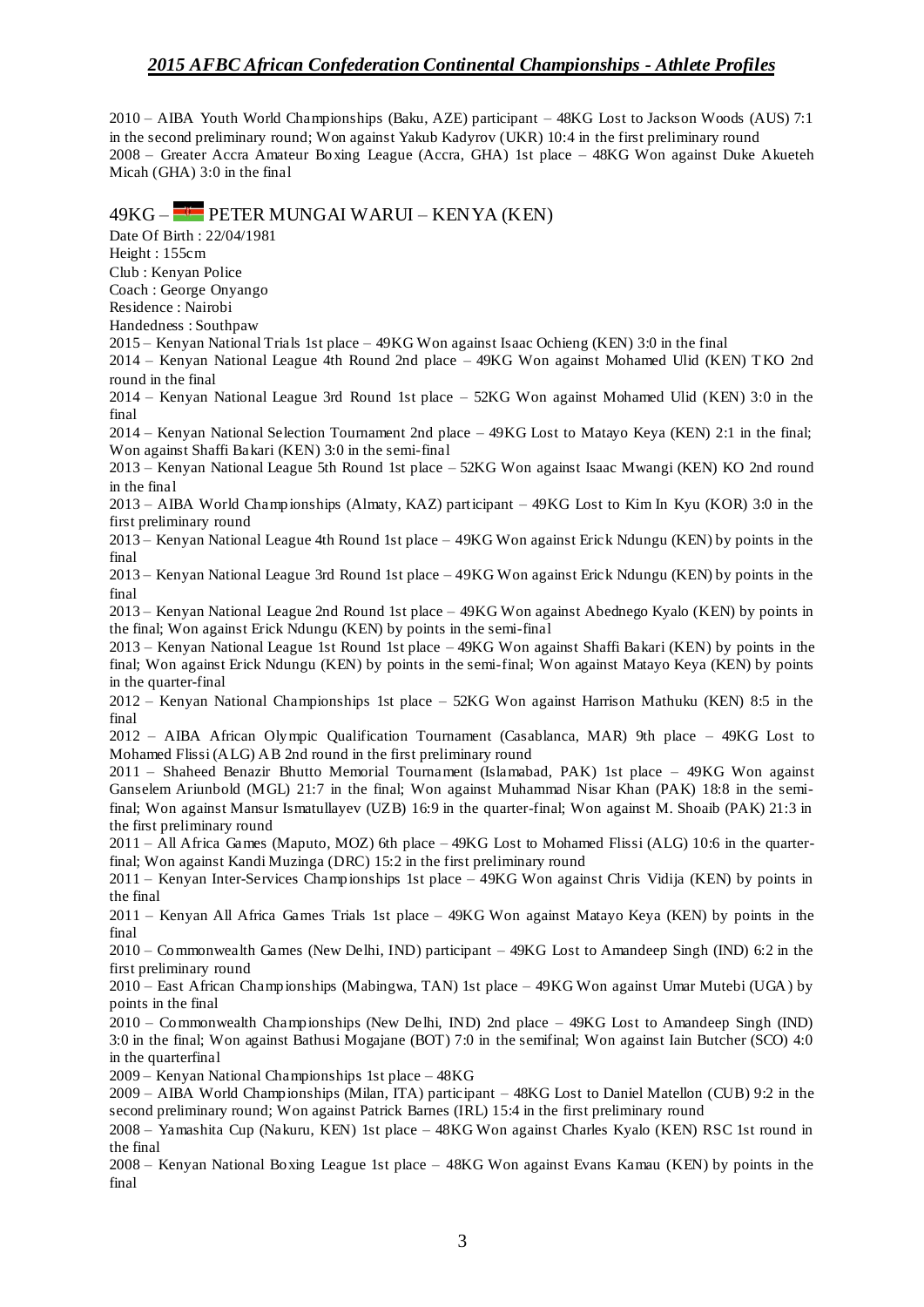2007 – Kenyan National League 2nd place

2006 – Commonwealth Games (Melbourne, AUS) participant – 48KG Lost to Mohamed Nasir (WAL) 22:17 in the first preliminary round

2005 – Zone5 African Championships (Kasarani, KEN) 2nd place – 48KG Lost to Jolly Katongole (UGA) by points in the final

2002 – Kenyan Intermediate Championships 1st place

### 49KG –  $\star$  ZOUHIR EL BEKKALI – MOROCCO (MAR)

Date Of Birth : 27/05/1993

2015 – World Series of Boxing Season 2015 13th Round – 49KG Lost to Zoheir Toudjine (ALG) 2:0

2015 – World Series of Boxing Season 2015 9th Round – 49KG Lost to Joselito Velasquez (MEX) TKO 2nd round

2015 – World Series of Boxing Season 2015 7th Round – 49KG Lost to Vasiliy Egorov (RUS) 3:0

2015 – World Series of Boxing Season 2015 5th Round – 49KG Lost to He Junjun (CHN) 3:0

2015 – World Series of Boxing Season 2015 3rd Round – 49KG Won against Ashley Williams (WAL) 3:0

2015 – World Series of Boxing Season 2015 1st Round – 49KG Lost to Joahnys Oscar Argilagos Perez (CUB)  $3.0$ 

2014 – Mohamed VI Trophy (Marrakech, MAR) 1st place – 49KG Won against Anthony Chapat (FRA) WO in the final; Won against Santiago Amador (CUB) 3:0 in the semi-final

2014 – Roberto Balado Cup (Havana, CUB) 3rd place – 49KG Lost to Carlos Quipo (ECU) 3:0 in the semi-final; Won against Juan Alcala (CUB) TKO 2nd round in the quarter-final

2014 – Giraldo Cordova Cardin Memorial Tournament (Havana, CUB) 7th place – 49KG Lost to Wu Zhonglin (CHN) 3:0 in the quarter-final

2014 – Moroccan National Championships 1st place – 49KG Won against Yassine Zaher (MAR) 3:0 in the final; Won against Badreddine Bouzit (MAR) 3:0 in the semi-final

2013 – Moroccan U21 National Championships 1st place – 49KG Won against Abdellatif Rouijel (MAR) 3:0 in the final; Won against Nabil Zouizen (MAR) 3:0 in the semi-final

### $49KG -$  OUMAROU AGALI ADAMA – NIGER (NIG)

Date Of Birth : 02/10/1997

2015 – Niger National Championships 1st place – 49KG

2014 – African Youth Games (Gaborone, BOT) 7th place – 49KG Lost to Edwin Tshabalala (RSA) 3:0 in the quarter-final

## 49KG – MUYIDEEN OJO OYAKOJO – NIGERIA (NGR)

Date Of Birth : 19/02/1996

2015 – Nigerian National Trials 1st place – 49KG Won against Azeez Daudu (NGR) 3:0 in the final

2014 – African Youth Games (Gaborone, BOT) 3rd place – 49KG Lost to Mohamed Otukile (BOT) 2:0 in the semi-final; Won against Abednego Kyalo (KEN) 3:0 in the quarter-final

2014 – AIBA Youth World Championships (Sofia, BUL) participant – 49KG Lost to Hernan Alarcon (COL) 2:1 in the first preliminary round

2014 – Nigerian Youth National Championships 1st place – 49KG

### $49KG -$  SIBUSISO BANDLA – REPUBLIC OF SOUTH AFRICA (RSA)

Date Of Birth : 24/02/1993

2015 – African Zone 4 Championships (Pretoria, RSA) 1st place – 49KG Won against Tefo Rammupudu (BOT) 3:0 in the final; Won against Victor Adriano (ANG) 2:1 in the semi-final

2014 – African Cup of Nations (East London, RSA) 1st place – 49KG Won against Mooketsi Lekgetho (BOT) 2:1 in the final; Won against Yassine Zaher (MAR) 3:0 in the semi-final; Won against Suntele Inkululeko (BOT) 3:0 in the quarter-final

2014 – African Zone 4 Championships (Pretoria, RSA) 1st place – 49KG Won against Juliano Maquina (MOZ) 3:0 in the final; Won against Donovan Gerie (MRI) TKOI 3rd round in the semi-final

2013 – African Zone 4 Championships (Gaborone, BOT) 7th place – 52KG Lost to Christopher Katanga (ZAM) 34:22 in the quarter-final

2012 – South African National Championships 3rd place – 49KG Lost to Thabiso Mkhize (RSA) by points in the semi-final

 $49KG -$ MISHAEL BABO – SUDAN (SUD)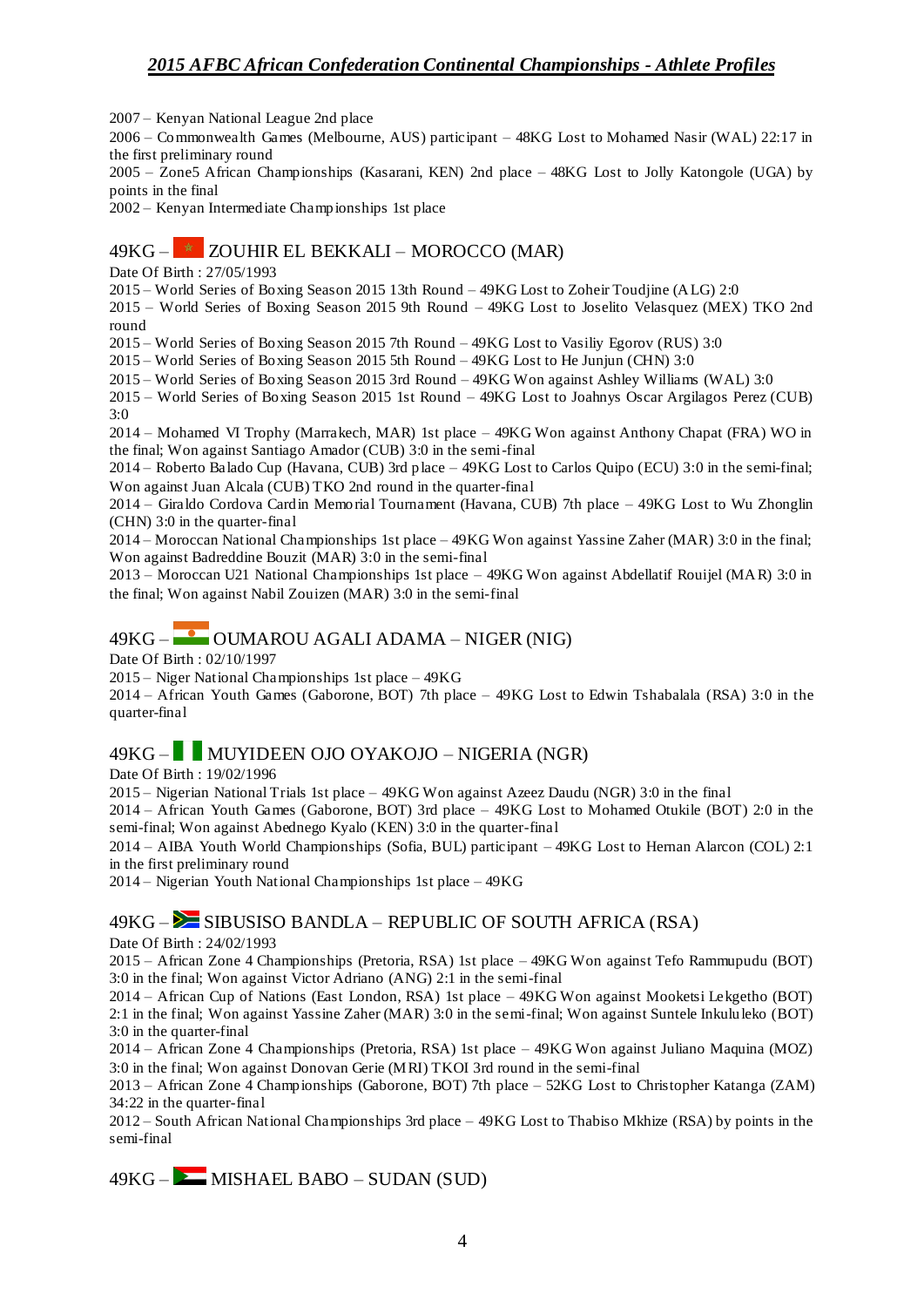Date Of Birth : 01/01/1988 2015 – Sudan National Championships 1st place – 49KG 2014 – Sudan National Championships 1st place – 49KG

## 49KG – HAMADI OMARI FURAHISHA – TANZANIA (TAN)

Date Of Birth : 05/09/1994

Place Of Birth : Mkuranga Height : 173cm

Club : Davies Corner

2015 – Nyerere International Tournament (Dar es Salaam, TAN) 2nd place – 49KG Lost to Fazil Juma Kaggwa (UGA) 3:0 in the final

2014 – Commonwealth Games (Glasgow, SCO) participant – 49KG Lost to Patrick Barnes (IRL) TKO 3rd round in the first preliminary round

2013 – Tanzanian National Trials 1st place – 49KG Won against George Constantino (TAN) by points in the final

2013 – Tanzanian National Championships 2nd place – 52KG Lost to Hamdani Issa (TAN) by points in the final 2012 – Tanzanian National Championships 3rd place – 52KG Lost to Sunday Elias (TAN) by points in the semifinal

2012 – Tanzanian Youth National Championships 1st place – 52KG Won against James Staha (TAN) by points in the final

## 49KG –  $\bullet$  MONTASSAR BOUALI – TUNISIA (TUN)

Date Of Birth : 02/07/1987

Occupation : Soldier

2015 – African Military Championships (Tunis, TUN) 1st place – 49KG Won against Mohamed Slimani (ALG) 3:0 in the final

2015 – Doha International Tournament (Doha, QAT) 1st place – 52KG Won against Gaurav Bidhuri (IND) 3:0 in the final; Won against Hassan Ali Shakir (IRQ) 2:0 in the semi-final; Won against Imad Ahayoun (MAR) 3:0 in the quarter-final

2015 – Setif International Tournament (Setif, ALG) 2nd place – 52KG Lost to Oussama Mordjane (ALG) 3:0 in the final; Won against Sadid Saad Mazher (UAE) TKO 3rd round in the semi-final; Won against Abdelhalim El-Baraka (ALG) 2:1 in the quarter-final

2014 – Military World Championships (Almaty, KAZ) 5th place – 52KG Lost to Olzhas Sattibayev (KAZ) TKOI 3rd round in the quarter-final

2012 – AIBA African Olympic Qualification Tournament (Casablanca, MAR) 7th place – 52KG Lost to Samir Brahimi (ALG) 15:10 in the quarter-final; Won against Abdallah Kassim Said Fikiri (TAN) 21:7 in the first preliminary round

2012 – Vllaznia Memorial Tournament (Shkodra, ALB) 1st place – 52KG Won against Jose Meza (ECU) 17:11 in the final; Won against Georgi Andonov (BUL) by points in the semi-final

2012 – Tunisian National Championships 1st place – 52KG

2011 – World Military Games (Rio de Janeiro, BRA) 7th place – 52KG Lost to Ridvan Budak (TUR) 8:7 in the quarter-final; Won against Alain Moumi Sangue (CMR) 12:8 in the first preliminary round

2010 – Pan Arab Military Games (Damascus, SYR) 3rd place – 52KG Lost to Houzeifa Warda (SYR) by points in the semi-final

2007 – Arab Military Championships (Alger, ALG) 1st place – 48KG

# 49KG – FAZIL JUMA KAGGWA – UGANDA (UGA)

Date Of Birth : 09/05/1995 Height : 163cm Coach : Dick Katende Club : East Coast BC Residence : Naguru Stance : Southpaw Began boxing : 2007 2015 – AIBA Pro Boxing Cycle I Round 2 (Guiyang, CHN) – 49KG Won against Kornelis Kwangu Langu (INA) 3:0 2015 – AIBA Pro Boxing Cycle I Round 1 (Guiyang, CHN) – 49KG Lost to Leandro Blanc (ARG) 3:0 2015 – Nyerere International Tournament (Dar es Salaam, TAN) 1st place – 49KG Won against Hamadi Omari Furahisha (TAN) 3:0 in the final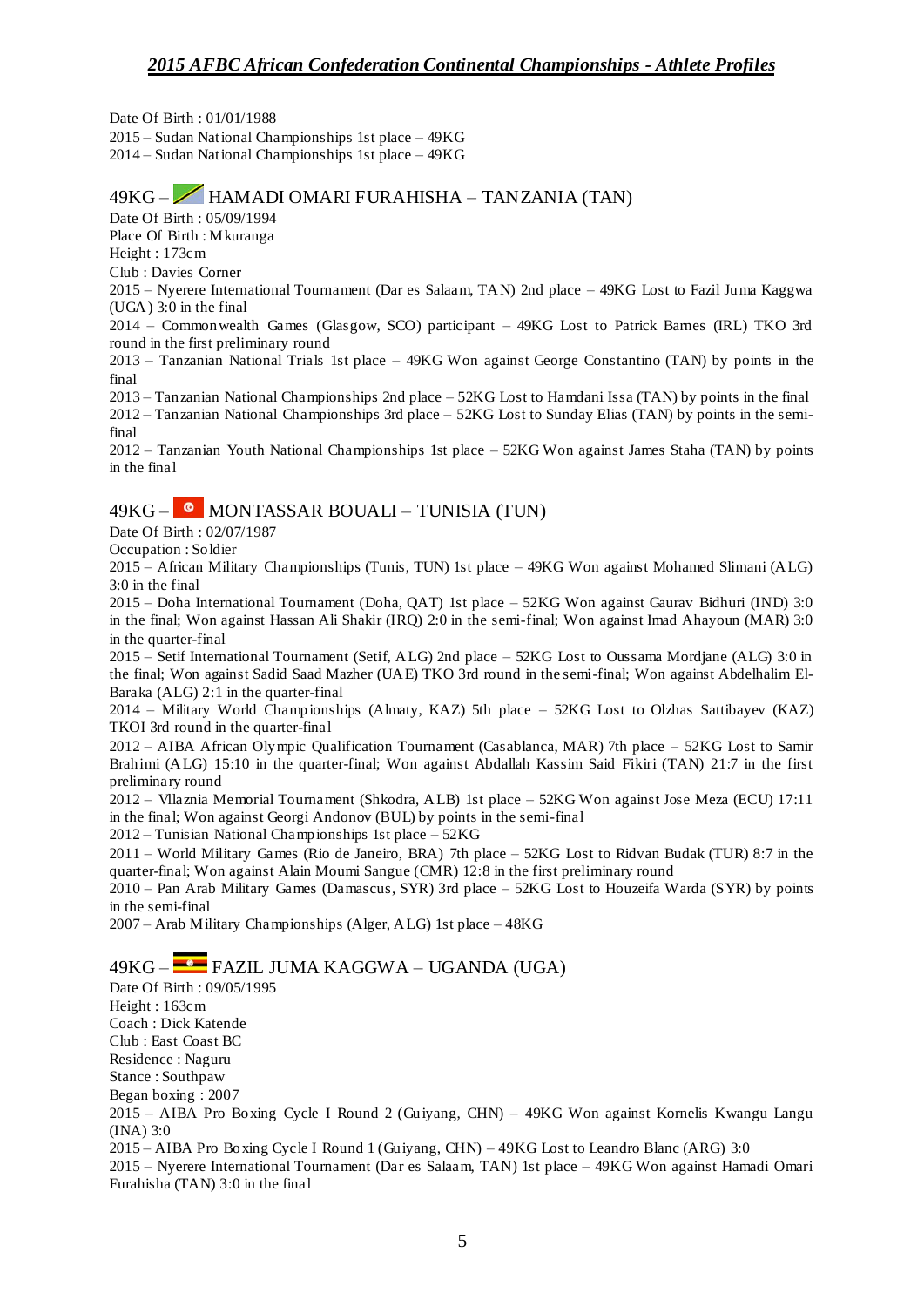2015 – Ugandan National Championships 1st place – 49KG Won against Umar Mutebi (UGA) 3:0 in the final

2014 – Commonwealth Games (Glasgow, SCO) 3rd place – 49KG Lost to Patrick Barnes (IRL) 3:0 in the semifinal; Won against Sulemanu Tetteh (GHA) 2:1 in the quarter-final; Won against Bwalya Lumbwe (ZAM) 3:0 in the first preliminary round

2014 – Ugandan National Trials 3rd Leg (Lugogo, UGA) 1st place – 49KG Won against Joseph Kalema (UGA) 3:0 in the final

2014 – Ugandan National Trials 2nd Leg (Entebbe, UGA) 1st place – 49KG Won against Bryan Lwanga (UGA) 3:0 in the final

2014 – Ugandan National Open Championships 1st place – 49KG Won against Bashir Ali (UGA) 3:0 in the final 2013 – East African Inter-Cities Club Championships (Mombasa, KEN) 1st place – 49KG Won against Genius Roger (TAN) by points in the final; Won against Brian Agina (KEN) by points in the semi-final

2012 – AIBA Youth World Championships (Yerevan, ARM) participant – 49KG Lost to Lalitha Prasad Polipalli (IND) 20:6 in the first preliminary round

2012 – Ugandan Youth National Championships 1st place – 49KG

#### $52KG -$  MOHAMED FLISSI – ALGERIA (ALG)

Date Of Birth : 13/02/1990

Height : 162cm

Club : GSP

Residence : Alger

2015 – AIBA Pro Boxing Cycle I Round 2 (Sofia, BUL) – 52KG Won against Redouane Asloum (FRA) 3:0

2015 – AIBA Pro Boxing Cycle I Round 1 (Sofia, BUL) – 52KG Lost to Sajad Mohammadpour (IRN) 2:1

2015 – AIBA Pro Boxing Title Round (Novosibirsk, RUS) – 52KG Lost to Ilyas Suleimenov (KAZ) TKO 2nd round

2014 – AIBA Pro Boxing Ranking Round (Novosibirsk, RUS) – 52KG Lost to Misha Aloian (RUS) WO

2014 – AIBA Pro Boxing Pre -Ranking Round 2 (Novosibirsk, RUS) – 52KG Lost to Ilyas Suleimenov (KAZ) KO 3rd round

2014 – AIBA Pro Boxing Pre-Ranking Round 1 (Novosibirsk, RUS) – 52KG Won against Redouane Asloum (FRA) TKO 2nd round

2014 – African Cup of Nations (East London, RSA) 1st place – 52KG Won against Mokhoto Moroke (LES) TKO 1st round in the final; Won against Abdelali Daraa (MAR) 3:0 in the semi-final; Won against Musawenkosi Mjwara (RSA) TKO 1st round in the quarter-final

2014 – World Series of Boxing Season 2013/2014 8th Round – 49KG Lost to Anthony Chacon (PUR) 3:0

2014 – World Series of Boxing Season 2013/2014 6th Round – 49KG Won against Sergej Neumann (GER) 3:0

2014 – Algerian National Championships 1st place – 49KG Won against Sid Ali Mezener (ALG) TKO 2nd round in the final; Won against Said Chetab (ALG) TKO 2nd round in the semi-final

2014 – World Series of Boxing Season 2013/2014 2nd Round – 49KG Won against Patrick Barnes (IRL) 2:1

2013 – AIBA World Championships (Almaty, KAZ) 2nd place – 49KG Lost to Birzhan Zhakipov (KAZ) 3:0 in the final; Won against David Jimenez (CRC) 3:0 in the semi-final; Won against Patrick Lourenco (BRA) 2:1 in the quarter-final; Won against Lu Bin (CHN) 2:1 in the second preliminary round; Won against Joselito Velasquez (MEX) 2:1 in the first preliminary round

2013 – Mediterranean Games (Mersin, TUR) 1st place – 49KG Won against Ferhat Pehlivan (TUR) 3:0 in the final; Won against Manuel Cappai (ITA) 3:0 in the semi-final

2013 – Giraldo Cordova Cardin Memorial Tournament (Havana, CUB) 3rd place – 49KG Lost to Yosvany Veitia (CUB) 3:0 in the semi-final; Won against Osain Gonzalez (CUB) 3:0 in the quarter-final

2013 – Limassol Boxing Tournament (Limassol, CYP) 1st place – 49KG Won against Martin Molina (ESP) 20:8 in the final; Won against Laishram Devendro Singh (IND) 25:11 in the semi-final

2013 – Setif International Tournament (Setif, ALG) 1st place – 49KG Won against Ramy Helmy El-Awadi (EGY) by points in the final; Won against Youcef Soltani (ALG) by points in the semi-final

2013 – Algerian National Cup 1st place – 49KG Won against Ramzi Beloucif (ALG) by points in the final; Won against Sid Ali Mezzener (ALG) by points in the semi-final

2013 – World Series of Boxing Season 2012/2013 9th Round – 54KG Lost to Dawid Michelus (POL) by points

2013 – World Series of Boxing Season 2012/2013 8th Round – 54KG Won against Cristian Jesus Torres (MEX) by points

2012 – World Series of Boxing Season 2012/2013 4th Round – 54KG Lost to Mateusz Mazik (POL) by points

2012 – London 2012 Olympic Games (London, GBR) participant – 49KG Lost to Kaew Pongprayoon (THA) 19:11 in the first preliminary round

2012 – THA-ALG Dual Match – 49KG Lost to Kaew Pongprayoon (THA) by points

2012 – AIBA African Olympic Qualification Tournament (Casablanca, MAR) 1st place – 49KG Won against Abdelali Daraa (MAR) 9:7 in the final; Won against Willy Thomas Essomba (CMR) 13:8 in the semi-final; Won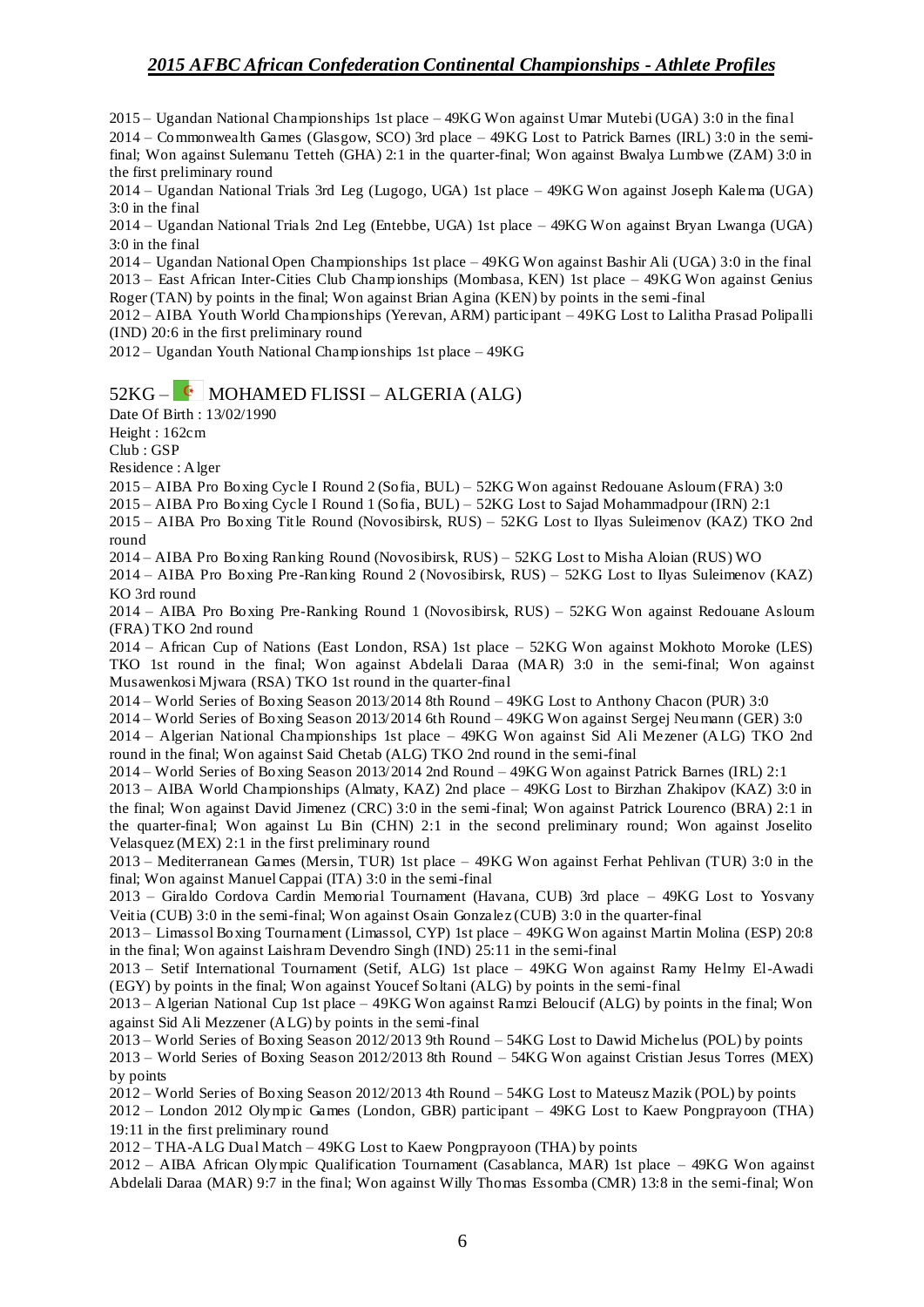against Sulemanu Tetteh (GHA) 15:14 in the quarter-final; Won against Peter Mungai Warui (KEN) AB 2nd round in the first preliminary round

2012 – Algerian National Federal Cup 1st place – 49KG Won against Youcef Reghioui (ALG) by points in the final; Won against Abdelouahab Kerouche (ALG) by points in the semi-final

2011 – AIBA World Championships (Baku, AZE) participant – 49KG Lost to Willy Thomas Essomba (CMR) 17:8 in the first preliminary round

2011 – All Africa Games (Maputo, MOZ) 2nd place – 49KG Lost to Willy Thomas Essomba (CMR) 16:8 in the final; Won against Kibrom Tewelde Gebreegziabher (ETH) 17:9 in the semi-final; Won against Peter Mungai Warui (KEN) 10:6 in the quarter-final; Won against Olivier Lavigilante (MRI) 13:12 in the first preliminary round

2011 – ITA-ALG Dual Match2 – 49KG Lost to Manuel Cappai (ITA) by points

2011 – ITA-ALG Dual Match1 – 49KG Lost to Manuel Cappai (ITA) by points

2011 – Arabic Championships (Doha, QAT) 2nd place – 49KG Lost to Hussin Al-Masri (SYR) by points in the final; Won against Bilel Boughanmi (TUN) by points in the semi-final

2011 – Algerian National Federation Cup 1st place – 49KG Won against Sid Ali Mezener (ALG) by points in the final; Won against Fahem Hammachi (ALG) by points in the semi-final

2010 – Sportaccord World Combat Games (Beijing, CHN) 3rd place – 49KG Lost to Safoviddin Yusufi (TJK) 17:3 in the semi-final; Won against Marius Vysniauskas (LTU) RSC 3rd round in the quarter-final

### 52KG – VIVALDO DOS SANTOS RODRIGUES – ANGOLA (ANG)

Date Of Birth : 16/02/1992

Club : Interclube

2015 – Angola 40 Years International Tournament (Luanda, ANG) 1st place – 56KG Won against Cedric Makanda (CGO) 3:0 in the final

2015 – African Zone 4 Championships (Pretoria, RSA) 3rd place – 52KG Lost to Thabiso Mpolokeng (BOT) 3:0 in the semi-final

2015 – Angolan National Championships 1st place – 52KG Won against Miguel Kembo (ANG) 3:0 in the final

2013 – AIBA World Championships (Almaty, KAZ) participant – 52KG Lost to Malik Jackson (USA) TKO 2nd round in the first preliminary round

2013 – Angolan National Championships 1st place – 52KG Won against Miguel Lando (ANG) by points in the final; Won against Joao Silva (ANG) by points in the semi-final

2013 – Best of the Best Tournament (Ongwediwa, NAM) 1st place – 52KG Won against Immanuel Shapaka (NAM) 3:0 in the final

2013 – African Zone IV Championships (Gaborone, BOT) 2nd place – 52KG Lost to Oteng Oteng (BOT) 25:8 in the final

2011 – All Africa Games (Maputo, MOZ) participant – 52KG Lost to Samir Brahimi (ALG) 14:5 in the first preliminary round

2011 – Angolan National Selection Tournament 1st place – 52KG

2010 – Angolan National Championships 1st place – 52KG

#### 52KG – THABISO MPOLOKENG – BOTSWANA (BOT)

Date Of Birth : 10/03/1996

Club : Thsolofelo

2015 – BOT-LES Dual Match – 52KG Won against Moroke Mokhoto (LES) 3:0

2015 – African Zone 4 Championships (Pretoria, RSA) 2nd place – 52KG Lost to Sikho Nqothole (RSA) 3:0 in the final; Won against Vivaldo Rodrigues (ANG) 3:0 in the semi-final

2015 – Botswana National Championships 1st place – 52KG Won against Keobaka Motsebe (BOT) 2:1 in the final

2014 – Botswana National Championships 1st place – 52KG

#### 52KG – MICK JUNIOR MIKAMOU MAYELET – GABON (GAB)

Date Of Birth : 26/08/1989

Club : Ogooue Maritime

2015 – African Zone 3 Championships (Libreville, GAB) 1st place – 52KG Won against Narcisse Mevoa (CMR) 3:0 in the final

2014 – African Cup of Nations (East London, RSA) 6th place – 52KG Lost to Mokhoto Moroke (LES) 3:0 in the quarter-final

2014 – Dixiades Tournament (Yaounde, CMR) 2nd place – 52KG Lost to Alex Apalani (CMR) 2:1 in the final; Won against Kamto Sheyomer (CMR) 3:0 in the semi-final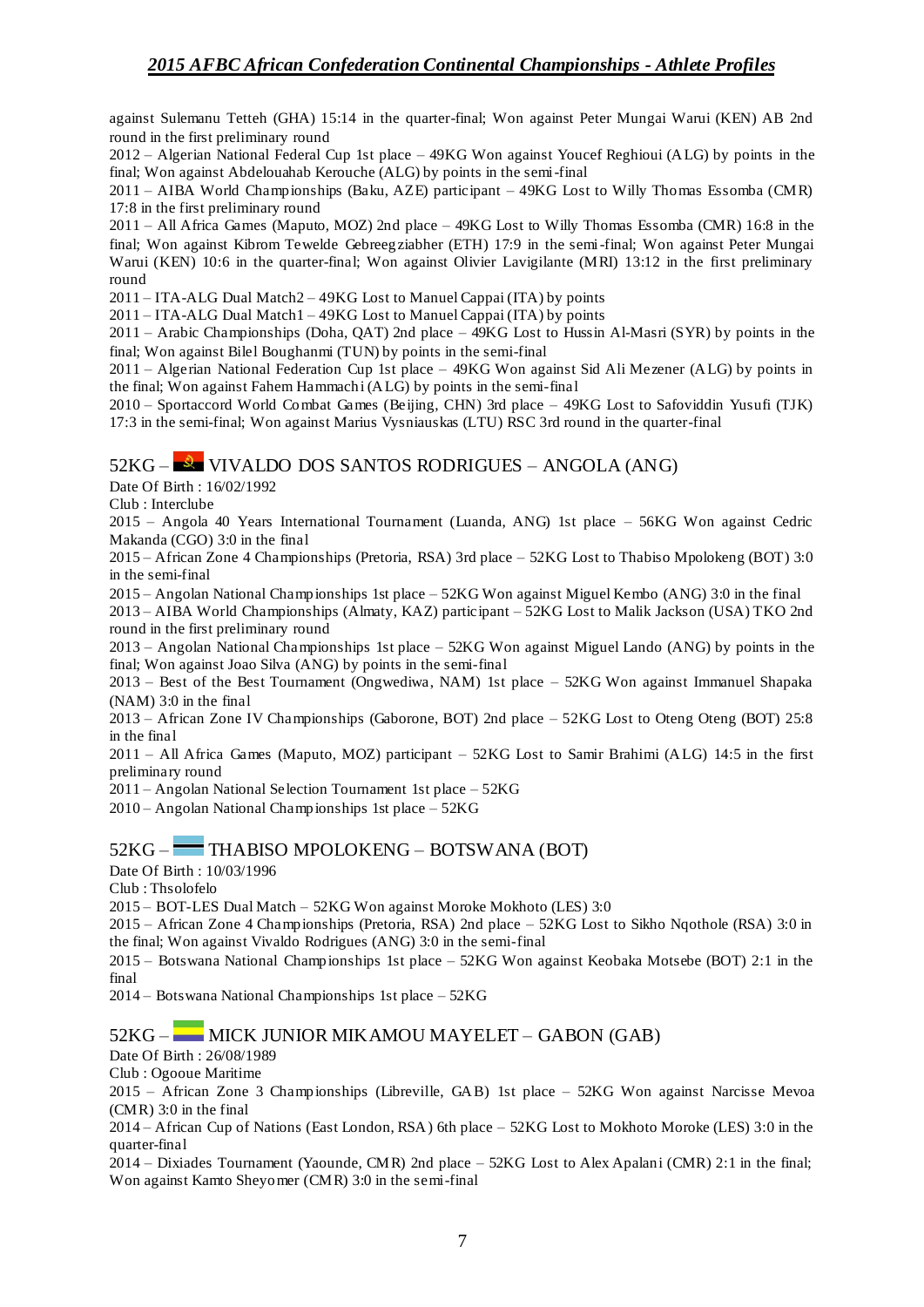2014 – African Zone 3 Championships (Yaounde, CMR) 1st place – 52KG

2010 – Gabon National Championships 1st place – 51KG Won against Franck Mombey (GAB) by points in the final

2008 – GAB-NGR Dual Match – 48KG Won against Jamiu Dada (NGR) by points

2007 – All Africa Games (Alger, ALG) 3rd place – 48KG Lost to Manyo Plange (GHA) 27:6 in the semi-final

2007 – AFBC African Continental Championships (Antananarivo, MAD) participant – 48KG Lost to Manyo Plange (GHA) 27:5 in the first preliminary round

2007 – Zone4 African Championships (Malabo, GEQ) 2nd place – 48KG Lost to Willy Thomas Essomba (CMR) by points in the final

2006 – Gabon National Championships 1st place – 48KG

## $52KG - \rightarrow AKIMOS ANNANG AMPIAH - GHANA (GHA)$

Date Of Birth : 05/06/1996

Club : Attoh Quarshie

Residence : Accra

2015 – Ghana National Selection Tournament 1st place – 52KG

2014 – Ghana National Selection Tournament 1st place – 52KG Won against Samuel Yaw Addo (GHA) 3:0 in the final

2012 – Ghana National Selection Meeting 2nd place – 52KG Lost to Omar Abdul Waheed (GHA) 11:9 in the final

2012 – BEN-GHA Dual Match – 52KG Lost to Kaomi John Fiazonli (BEN) by points

## 52KG – SIMON MULINGE NZIOKI – KENYA (KEN)

Date Of Birth : 21/04/1986

Club : KDF

Began boxing : 1999

2015 – Kenyan National Trials 1st place – 52KG Won against Maurice Ochieng (KEN) TKO 2nd round in the final

2014 – Commonwealth Games (Glasgow, SCO) participant – 52KG Lost to Mokhoto Moroke (LES) WO in the second preliminary round; Won against Immanuel Shapaka (NAM) 2:1 in the first preliminary round

2014 – Lion's Cup (Colombo, SRI) 3rd place – 52KG Lost to Anuruddha Bandara Rathnayake (SRI) KO 2nd round in the semi-final; Won against Jaya Selvakumar (MAS) 3:0 in the quarter-final

2014 – Kenyan National Trials 1st place – 52KG Won against Isaac Meja (KEN) by points in the final

2013 – AIBA World Championships (Almaty, KAZ) participant – 52KG Lost to Patrick Barnes (IRL) TKO 1st round in the second preliminary round; Won against Charlie Edwards (ENG) TKO 1st round in the first preliminary round

2013 – Kenyan Inter-Provincial Championships 2nd place – 52KG Lost to Isaac Meja (KEN) by points in the final

2013 – Kenyan National League 3rd Round 1st place – 52KG Won against Maurice Ochieng (KEN) by points in the final

2011 – Kenyan Inter-Services Championships 1st place – 52KG Lost to Thomas Kasina (KEN) by points in the final

2011 – Kenyan All Africa Games Trials 1st place – 52KG Won against Benson Gicharu (KEN) by points in the final; Won against Harrison Mathuku (KEN) RSC 2nd round in the semi-final

2009 – Kenyan Open National Championships 2nd place – 51KG Lost to Benson Gicharu (KEN) 4:2 in the final 2008 – Kenyan National Boxing League 2nd place – 51KG Lost to Benson Gicharu (KEN) by points in the final 2001 – Kenyan Cadet National Championships 1st place – 48KG Won against Kevin Odhiambo (KEN) by points in the final

52KG – LUDOVIC GILBERT BACTORA – MAURITIUS (MRI)

Date Of Birth : 17/02/1989

2015 – Indian Ocean Islands Games (St. Pierre, MRI) 2nd place – 52KG Lost to Marcus Gevia (MRI) 2:1 in the final

2015 – African Zone 4 Championships (Pretoria, RSA) 7th place – 52KG Lost to Helio Castelo (MOZ) 2:1 in the quarter-final

 $2014 -$  African Zone 4 Championships (Pretoria, RSA) 2nd place – 52KG Lost to Immanuel Shapaka (NAM) 2:1 in the final; Won against Kilombo Massala (ANG) 3:0 in the semi-final

2014 – Mauritian National Championships 1st place – 52KG Won against Olivier Laverdure (MRI) by points in the final; Won against Gavesh Ramllol (MRI) by points in the semi-final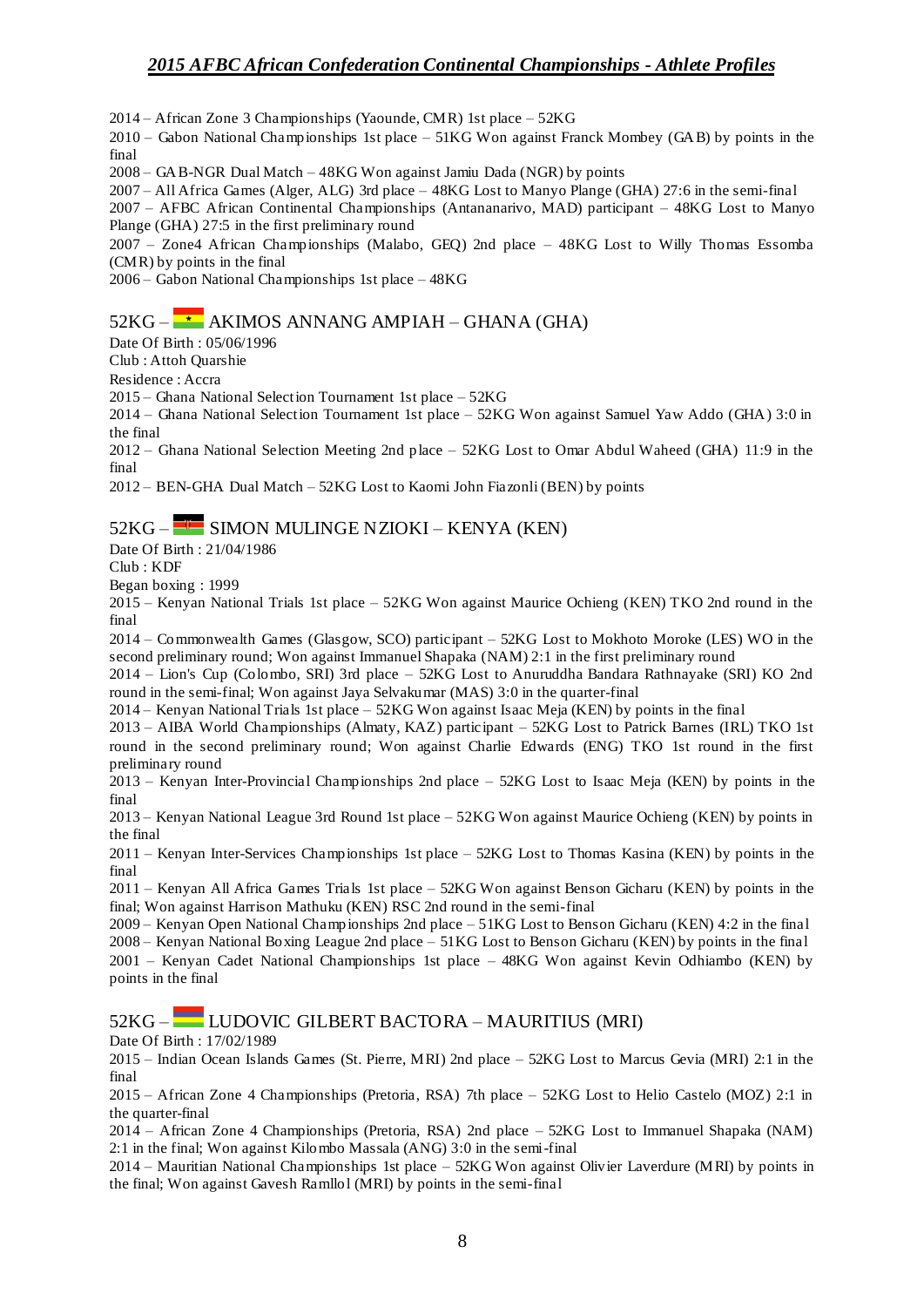2013 – China Open Tournament (Guiyang, CHN) 7th place – 52KG Lost to Aidyn Yelzhanov (KAZ) 2:1 in the quarter-final

2013 – Rodrigues Tournament (Malabar, MRI) 1st place – 52KG Won against Fleuriel Banane (SEY) RSC 1st round in the final; Won against Louis Fleurot (MRI) by points in the semi-final

2013 – Mauritian National Championships 1st place – 52KG Won against Olivier Lavigilante (MRI) 12:9 in the final

2011 – AIBA World Championships (Baku, AZE) participant – 52KG Lost to Muhammad Waseem (PAK) RSC 3rd round in the first preliminary round

2011 – All Africa Games (Maputo, MOZ) 7th place – 52KG Lost to Artur Cremildo Guifutela (MOZ) 12:11 in the quarter-final; Won against Christopher Katanga (ZAM) 11:5 in the second preliminary round; Won against Taiwo Agbaje (NGR) 16:14 in the first preliminary round

2011 – Indian Ocean Islands Games (Roche Caiman, SEY) 1st place – 52KG Won against Yves Olivier Razanakolona (MAD) 21:11 in the final; Won against Dave Cesar (SEY) 18:10 in the semi-final

2011 – African Championships (Yaoundé, CMR) 1st place – 52KG Won against Abdelfattah Nafil (MAR) 14:11 in the final; Won against Raoul Adjaho (BEN) 10:8 in the semi-final; Won against Alain Moumi Sangue (CMR) 17:7 in the quarter-final

2011 – Zone4 African Championships (Gaborone, BOT) 2nd place – 52KG Lost to Oteng Oteng (BOT) 22:14 in the final; Won against Sithembiso Mkhwanazi (SWZ) RSCI 3rd round in the semi-final; Won against Ludomo Lamati (RSA) 17:14 in the quarter-final

2011 – Mauritian National Championships 1st place – 52KG Won against Fleurot Louis (MRI) 9:1 in the final

2011 – Bocskai Memorial Tournament (Debrecen, HUN) participant – 52KG Lost to Robeisy Ramirez (CUB) 13:2 in the first preliminary round

2010 – Commonwealth Games (New Delhi, IND) participant – 52KG Lost to Haroon Iqbal Khan (PAK) 8:5 in the second preliminary round; Won against Dissanayake Samarasekara (SRI) 9:2 in the first preliminary round

2008 – African Cup of Nations (Vacoas, MRI) 2nd place – 51KG Lost to Jackson Chauke (RSA) 15:6 in the final; Won against Cassius Chiyanika (ZAM) 20:13 in the semifinal

2008 – 2nd African Olympic Qualification Tournament (Windhoek, NAM) 7th place – 51KG Lost to Michael Anu (NGR) 9:3 in the quarterfinal; Won against Neo Thamahane (LES) 9:6 in the first preliminary round 2007 – Indian Ocean Islands Games (Antananarivo, MAD) 1st place – 51KG

2007 – Africa Senior Champs (Antananarivo, MAD) 7th place – 51KG Lost to Evans Chungu (ZAM) RSCI 4th round in the quarterfinal

2007 – Zone7 Africa Champs (Antananarivo, MAD) 3rd place – 51KG Lost to Dave Cesar (SEY) 2:1 in the semifinal

2007 – YMCA Junior Tournament (New Delhi, IND) 2nd place – 51KG Lost to Sunil Kumar (IND) RSCO 3rd round in the final

2006 – Mauritius Junior National Champs 1st place – 51KG

### 52KG – **\*** ACHRAF KHARROUBI – MOROCCO (MAR)

Date Of Birth : 22/12/1992

2015 – World Series of Boxing Season 2015 14th Round – 52KG Won against Karen Arutyunyan (RUS) 3:0

2015 – World Series of Boxing Season 2015 12th Round – 52KG Won against Chang Yong (CHN) 3:0

2015 – World Series of Boxing Season 2015 10th Round – 52KG Won against Jose Kelvin De La Nieve (ESP) 2:1

2015 – World Series of Boxing Season 2015 8th Round – 52KG Lost to Yosbany Veitia (CUB) 2:1

2015 – World Series of Boxing Season 2015 6th Round – 52KG Won against Amine Kentache (ALG) 3:0

2015 – World Series of Boxing Season 2015 4th Round – 52KG Won against Maksim Fatich (UKR) 3:0

2015 – World Series of Boxing Season 2015 2nd Round – 52KG Lost to Alam De La Luz (MEX) 2:1

2014 – Mohamed VIT Trophy (Marrakech, MAR) 3rd place – 52KG Lost to Yosbany Veitia (CUB) 2:1 in the semi-final; Won against Mohammed Ghaleb Alqarnas (YEM) 3:0 in the quarter-final

2014 – Roberto Balado Cup (Havana, CUB) 1st place – 52KG Won against Yordan Soyet (CUB) 3:0 in the final; Won against Fernando Martinez (ARG) WO in the semi-final; Won against Ovidio Reyes (CUB) 3:0 in the quarter-final

2014 – Giraldo Cordova Cardin Memorial Tournament (Havana, CUB) 7th place – 52KG Lost to Eduard Bermudez (VEN) 2:1 in the quarter-final; Won against Jesus Martinez (VEN) 3:0 in the first preliminary round

2014 – Moroccan National Championships 1st place – 52KG Won against Jelloul Ouahman (MAR) 3:0 in the final; Won against Imad Ahayoun (MAR) 3:0 in the semi-final

2013 – Moroccan National Championships 1st place – 52KG Won against Maraouane Sahbane (MAR) 3:0 in the final; Won against Yassine El-Gottrani (MAR) 3:0 in the semi-final

2013 – Moroccan National Cup 1st place – 52KG Won against Yassine El-Gottrani (MAR) by points in the final; Won against El Mehdi Khchaicha (MAR) by points in the semi-final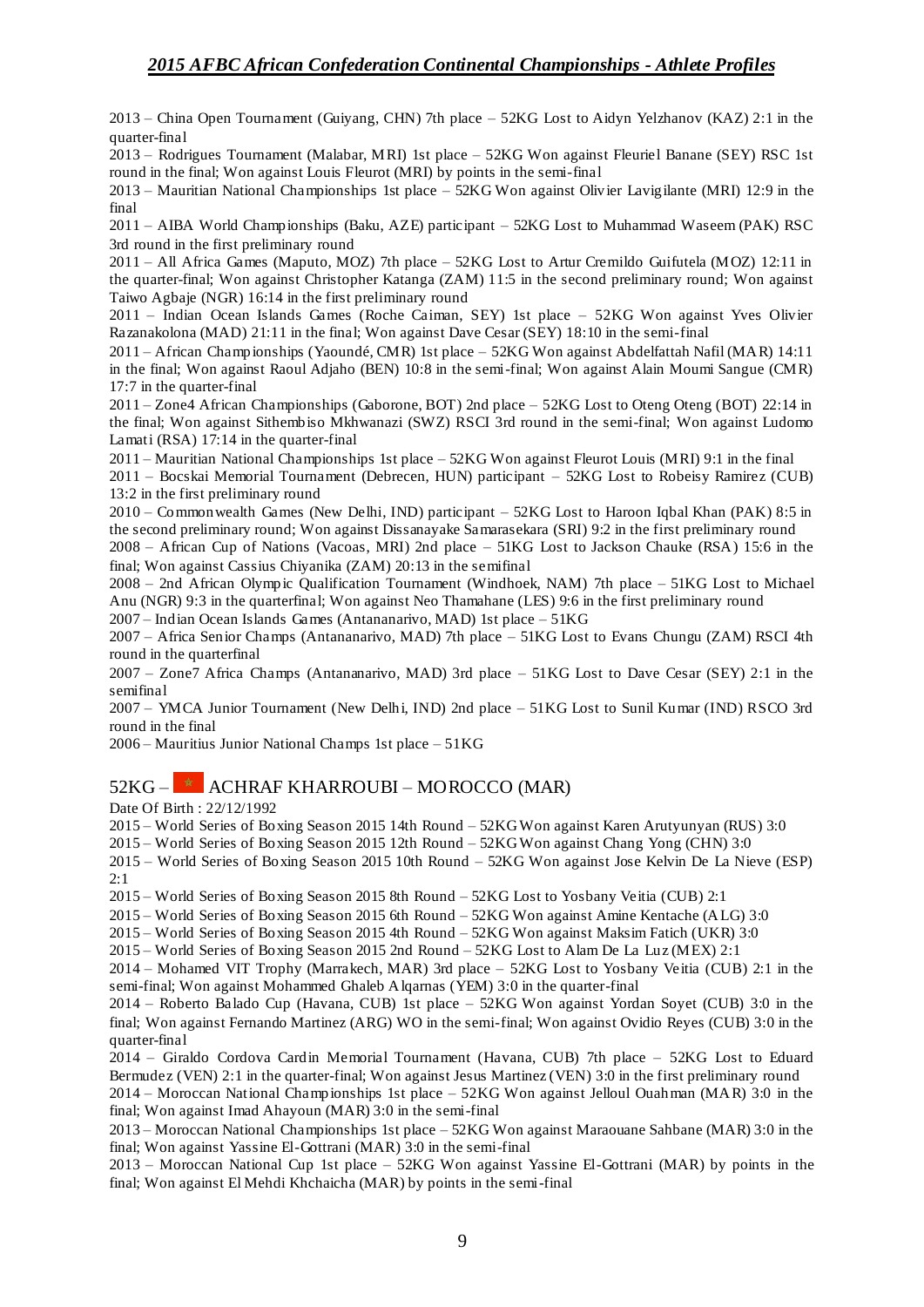### $52KG -$  SIKHO NOOTHOLE – REPUBLIC OF SOUTH AFRICA (RSA)

Date Of Birth : 03/09/1994

2015 – South African National Championships 1st place – 52KG Won against P. Damesi (RSA) TKO 2nd round in the final

2015 – African Zone 4 Championships (Pretoria, RSA) 1st place – 52KG Won against Thabiso Mpolokeng (BOT) 3:0 in the final; Won against Helio Castelo (MOZ) 3:0 in the s emi-final

2014 – South African National Championships 1st place – 52KG Won against Akani Sambu (RSA) 3:0 in the final; Won against Lennox Maluleka (RSA) 2:1 in the semi-final; Won against Louie Malajika (RSA) 2:1 in the quarter-final; Won against Lerato Bowokoane (RSA) 3:0 in the first preliminary round

2012 – African Zone 6 Youth Games (Lusaka, ZAM) 2nd place – 52KG Lost to Kabelo Bagwasi (BOT) 22:13 in the final; Won against Emmanuel Kabwe (ZAM) RSC 2nd round in the semi-final; Won against Felipe Antonio Mandjate (MOZ) by points in the quarter-final

2012 – South African National Championships 1st place – 52KG Won against Lincoln Williams (RSA) 34:26 in the final; Won against Musawenkosi Mjwara (RSA) by points in the semi-final

2011 – Commonwealth Youth Games (Douglas, IOM) participant – 52KG Lost to Isaac Mejor (KEN) 15:11 in the first preliminary round

## 52KG – SAID SEFFU HOFU – TANZANIA (TAN)

Date Of Birth : 07/08/1994

Club : JKT

2015 – Tanzanian National Trials 1st place – 52KG Won against Maulid Athumani (TAN) 3:0 in the final

2013 – Tanzanian National Selection Tournament 2nd place – 52KG

2012 – Tanzanian National Selection Tournament 1st place – 49KG Won against Hafidh Bamtula (TAN) 3:0 in the final

## $52KG -$  ROGERS SEMITALA – UGANDA (UGA)

Date Of Birth : 31/08/1994

Club : COBAP

Residence : Kampala

2015 – Ugandan National Championships 1st place – 52KG Won against Marvin Omondi (UGA) 3:0 in the final 2014 – Commonwealth Games (Glasgow, SCO) participant – 52KG Lost to Anuruddha Bandara Rathnayake (SRI) 3:0 in the first preliminary round

2014 – Ugandan National Trials 3rd Leg (Lugogo, UGA) 1st place – 52KG Won against Mohammed Kassim (UGA) TKO 2nd round in the final

2014 – Ugandan National Trials 2nd Leg (Entebbe, UGA) 1st place – 52KG Won against Yasin Adinan (UGA) 3:0 in the final

2014 – Ugandan National Open Championships 1st place – 52KG Won against John Maseruka (UGA) TKO 3rd round in the final

2013 – East African Inter-Cities Club Championships (Mombasa, KEN) 1st place – 52KG Won against Jackson Okwiri (KEN) by points in the final; Won against Leonard Mutisya (KEN) KO 2nd round in the semi-final

2012 – AIBA Youth World Championships (Yerevan, ARM) participant – 52KG Lost to Jose Acosta (VEN) 20:10 in the first preliminary round

2012 – Ugandan Youth National Championships 1st place – 52KG

2012 – Inter-Cities Championships (Nairobi, KEN) 2nd place – 52KG Lost to Isaac Mejor (KEN) by points in the final

2011 – Inter-Cities Championships (Kampala, UGA) 1st place – 52KG Won against Isaac Mejor (KEN) by points in the final

2011 – Ugandan National Open Championships 2nd place – 52KG Lost to Ibrahim Keya (UGA) by points in the final

2010 – Ugandan Novices Championships 2nd place – 57KG Lost to Ramadhan Kalule (UGA) KO 2nd round in the final

## 56KG – KHALIL LITIM – ALGERIA (ALG)

Date Of Birth : 06/03/1994

Residence : Setif

2015 – World Series of Boxing Season 2015 7th Round – 56KG Won against Lu Jiawei (CHN) 3:0

2015 – World Series of Boxing Season 2015 3rd Round – 56KG Lost to Brian Gonzalez (MEX) 3:0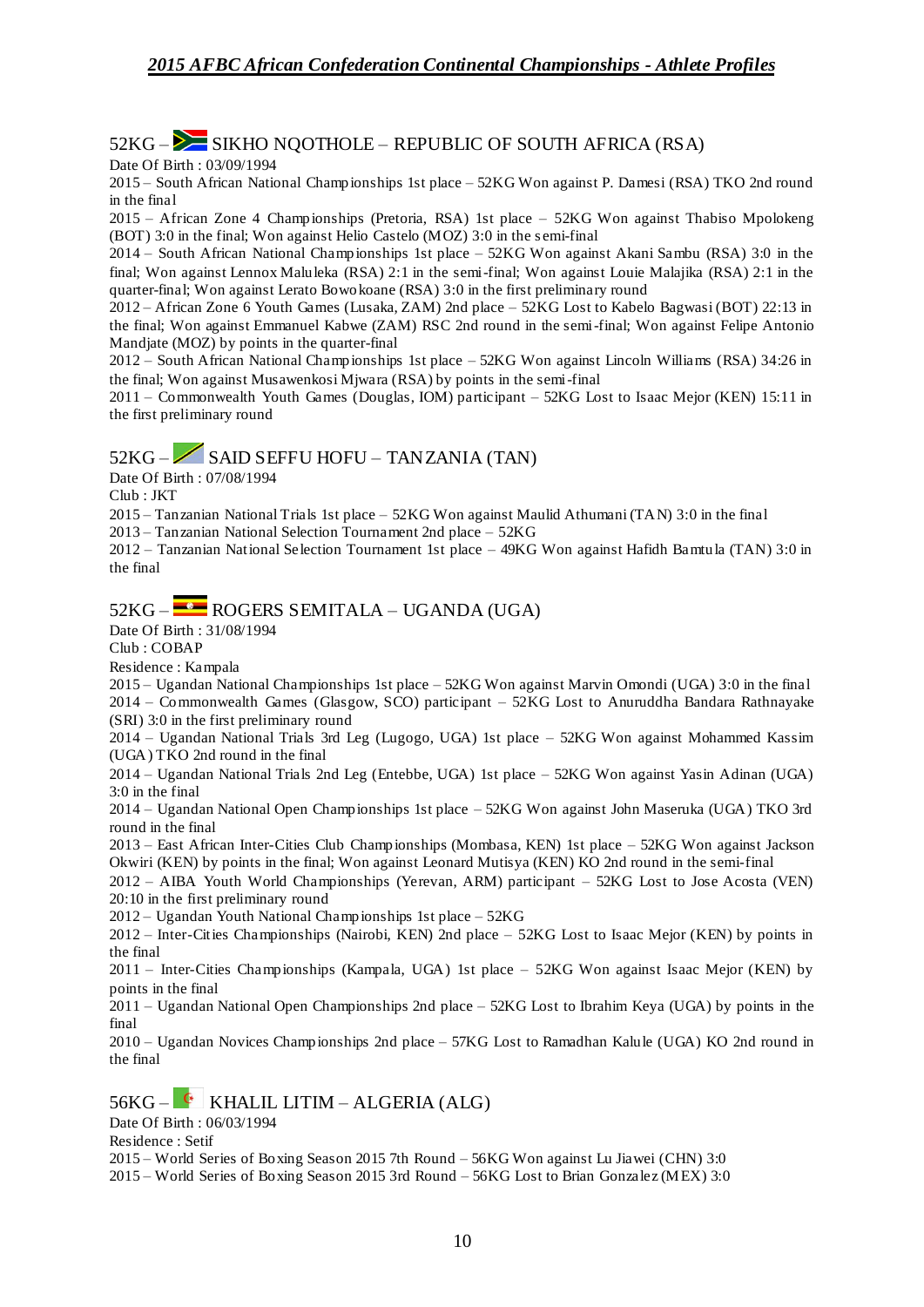2015 – World Series of Boxing Season 2015 1st Round – 56KG Lost to Vladimir Nikitin (RUS) 3:0

2014 – African Cup of Nations (East London, RSA) 3rd place – 56KG Lost to Bilel M'Hamdi (TUN) 3:0 in the semi-final; Won against Clement Loco (BEN) 2:1 in the quarter-final

2014 – Algerian National Championships 2nd place – 56KG Lost to Fahem Hammachi (ALG) 2:1 in the final; Won against Mohamed Bousmaha (ALG) 3:0 the semi-final

2013 – Setif International Tournament (Setif, ALG) 3rd place – 56KG Lost to Hesham Yehya Mahmoud Abdelaal (EGY) by points in the semi-final; Won against Ibrahim Mugisha (BDI) DQ 2nd round in the quarterfinal

2013 – Algerian National Cup 2nd place – 56KG Lost to Abdelatif Cheikh (ALG) by points in the final; Won against Amir Ouradi (ALG) by points in the semi-final

2012 – AIBA Youth World Championships (Yerevan, ARM) participant – 56KG Lost to Jakhongir Davydov (UZB) 14:8 in the first preliminary round

2012 – Tammer Tournament (Tampere, FIN) 5th place – 56KG Lost to Sean McGoldrick (WAL) 14:10 in the quarter-final; Won against Mikko Lehtinen (FIN) 10:8 in the first preliminary round

2012 – Ahmet Comert Youth Tournament (Istanbul, TUR) 9th place – 56KG Lost to Gabil Mamedov (RUS) 11:8 in the first preliminary round

2012 – Klichko Brothers Youth Tournament (Berdichev, UKR) participant – 56KG Lost to Almog Briga (ISR) WO in the first preliminary round

2012 – Algerian Youth National Cup 1st place – 56KG Won against Bachir Nedjar (ALG) by points in the final; Won against Amirouche Ait Beka (ALG) by points in the semi-final

2011 – Algerian Youth National Championships 3rd place – 56KG Lost to Djoudi Ziani (ALG) by points in the semi-final

2011 – Algerian Youth National Cup 1st place – 56KG Won against A.E.K. Zenini (ALG) by points in the final; Won against Reda Benbaziz (ALG) by points in the semi-final

2010 – Algerian Junior National Cup 1st place – 50KG Won against Amazigh Amroune (ALG) by points in the final

### 56KG – MERLIM KILOMBO MASSALA – ANGOLA (ANG)

Date Of Birth : 05/05/1988

Club : Interclube

2015 – Angolan National Championships 1st place – 56KG Won against Inocencio Marques (ANG) 3:0 in the final

2014 – African Zone 4 Championships (Pretoria, RSA) 3rd place – 52KG Lost to Ludovic Bactora (MRI) 3:0 in the semi-final

2013 – Angolan National Championships 1st place – 56KG Won against Jose Barros (ANG) 3:0 in the final; Won against Hugo Macani (ANG) 3:0 in the semi-final; Won against Inocencio Marques (ANG) 3:0 in the quarter-final; Won against Ali Massamba (ANG) 3:0 in the first preliminary round

2013 – Best of the Best Tournament (Ongwediwa, NAM) 2nd place – 56KG Lost to Jonas Matheus (NAM) 3:0 in the final

#### 56KG – PEDRO MANUEL GOMES – ANGOLA (ANG)

Date Of Birth : 26/05/1991

Club : Interclube

2015 – Angola 40 Years International Tournament (Luanda, ANG) 1st place – 60KG Won against Fabrice Nzaou (CGO) 3:0 in the final

2015 – Angolan National Championships 1st place – 60KG Won against Joao Gomes (ANG) 3:0 in the final

2014 – African Cup of Nations (East London, RSA) 3rd place – 56KG Lost to Ayabonga Sonjica (RSA) 3:0 in the semi-final; Won against Kefentse Molalapata (BOT) 2:1 in the quarter-final

2014 – African Zone 4 Championships (Pretoria, RSA) 1st place – 56KG Won against Ayabonga Sonjica (RSA) 3:0 in the final; Won against Jonas Matheus (NAM) 2:1 in the semi-final

2013 – Angolan National Championships 1st place – 60KG Won against Joao Gomes (ANG) by points in the final; Won against Carlos Zinga (ANG) by points in the semi-final, Won against Pascoal Mavinga (ANG) by points in the quarter-final; Won against Ivanildo Baptista (ANG) by points in the first preliminary round 2013 – African Zone IV Championships (Gaborone, BOT) 3rd place – 60KG Lost to Kagiso Bagwasi (BOT) 24:23 in the semi-final

56KG – KEFENTSE MOLALAPATA – BOTSWANA (BOT)

Date Of Birth : 23/05/1994 Club : UB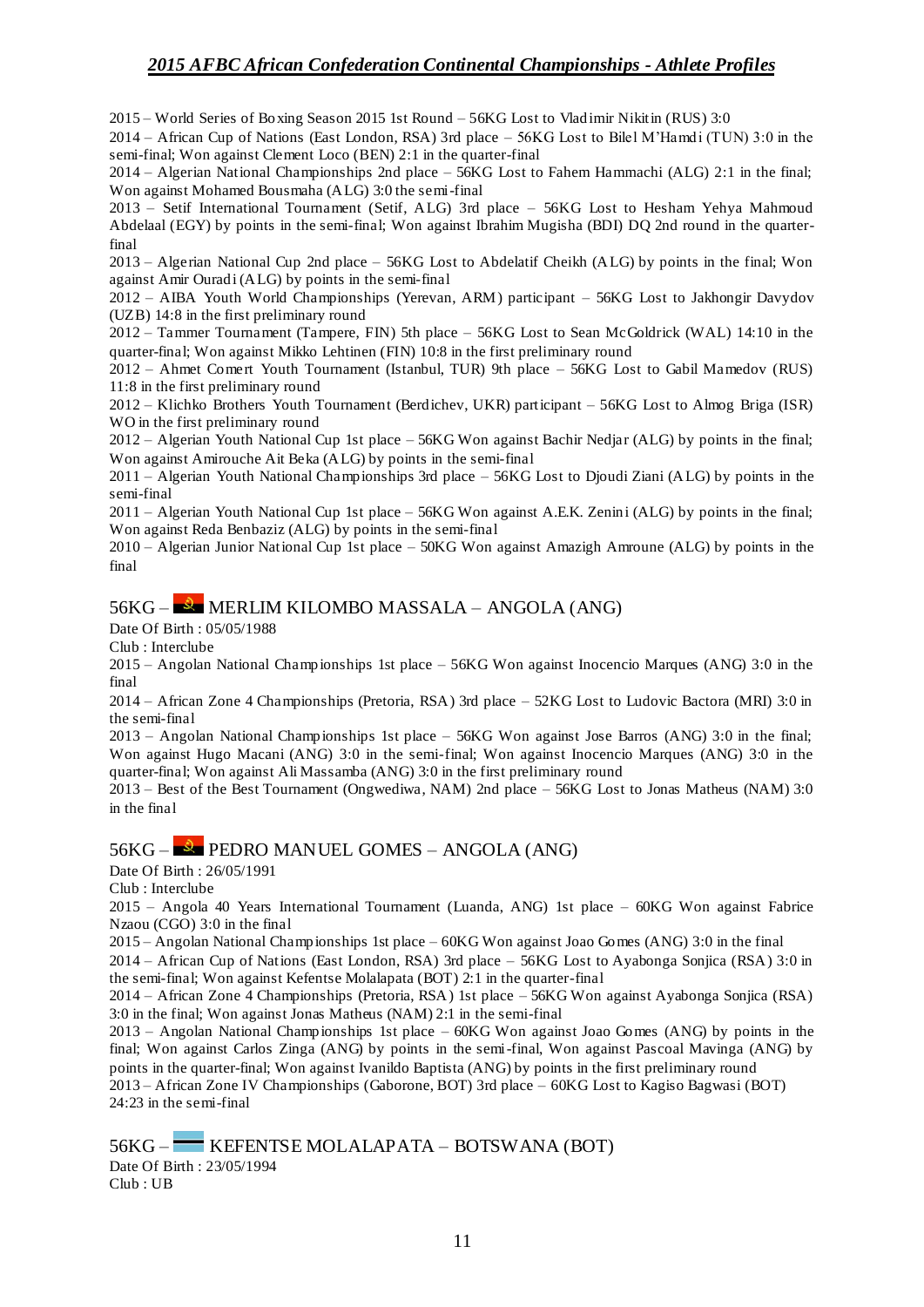Stance : Southpaw

2015 – BOT-LES Dual Match – 56KG Won against Kauhelo Mothunyane (LES) 2:1

2015 – African Zone 4 Championships (Pretoria, RSA) 1st place – 56KG Won against Paulo Jorge Bristo (ANG) WO in the final; Won against Sithembiso Mkhwanazi (SWZ) 3:0 in the semi-final

2015 – Botswana National Selection Tournament 1st place – 56KG Won against Opelo Modungwa (BOT) 3:0 in the final

2014 – Botswana National Championships 1st place – 56KG

2014 – African Cup of Nations (East London, RSA) 7th place – 56KG Lost to Pedro Gomes (ANG) 2:1 in the quarter-final

2013 – Botswana Inter-Clubs National Championships 1st place – 56KG Won against Omphile Tankane (BOT) by points in the final

## 56KG – HESHAM YEHYA MAHMOUD ABDELAAL – EGYPT (EGY)

Date Of Birth : 05/09/1993

Height : 165cm

2015 – Golden Belt Tournament (Craiova, ROM) 1st place – 56KG Won against Ivan Soloviov (UKR) 3:0 in the final; Won against Gheorghe Ceparu (ROM) 3:0 in the semi-final

2015 – Doha International Tournament (Doha, QAT) 2nd place – 56KG Lost to Shiva Thapa (IND) 2:1 in the final; Won against Said Malek (MAR) 3:0 in the semi-final; Won against Naiduralage Gayan Sanjeewa (SRI) 3:0 in the quarter-final

2015 – Setif International Tournament (Setif, ALG) 2nd place – 56KG Lost to Bilel M'Hamdi (TUN) TKOI 1st round in the final; Won against Farid Khennouche (ALG) 3:0 in the semi-final

2015 – President's Cup (Palembang, INA) 3rd place – 56KG Lost to Erdenebat Tsendbaatar (MGL) 2:1 in the semi-final; Won against Ralin Lumoly (INA) 2:1 in the quarter-final; Won against Kang Min Seok (KOR) KO 2nd round in the first preliminary round

2015 – Bocskai Memorial Tournament (Debrecen, HUN) 3rd place – 56KG Lost to Gairbek Germakhanov (TUR) 3:0 in the semi-final; Won against Viliam Tanko (SVK) 2:1 in the quarter-final; Won against Dato Nanava (GEO) TKO 2nd round in the first preliminary round

2014 – Mohamed VI Trophy (Marrakech, MAR) 7th place – 56KG Lost to Robeisy Ramirez (CUB) 2:1 in the quarter-final

2014 – Egyptian National Championships 1st place – 56KG

2013 – AIBA World Championships (Almaty, KAZ) participant – 56KG Lost to Krisztian Nagy (HUN) 2:1 in the first preliminary round

2013 – Mediterranean Games (Mersin, TUR) 2nd place – 56KG Lost to Reda Benbaziz (ALG) 3:0 in the final; Won against Elias Friha (FRA) 2:1 in the semi-final

2013 – Setif International Tournament (Setif, ALG) 1st place – 56KG Won against Mohamed Bousmaha (ALG) by points in the final; Won against Khalil Litim (ALG) by points in the semi-final; Won against Bilel M'Hamdi (TUN) by points in the quarter-final

2013 – Nikolay Manger Memorial Tournament (Kherson, UKR) 11th place – 60KG Lost to Dmitro Chernyak (UKR) 17:6 in the first preliminary round

2013 – Bocskai Memorial Tournament (Debrecen, HUN) 7th place – 56KG Lost to Krisztian Nagy (HUN) 19:17 in the quarter-final; Won against Dmitriy Sapon (BLR) 18:12 in the first preliminary round

2012 – London 2012 Olympic Games (London, GBR) participant – 56KG Lost to Jasurbek Latipov (UZB) 21:11 in the second preliminary round; Won against Benson Gicharu Njangiru (KEN) 19:16 in the first preliminary round

2012 – AIBA African Olympic Qualification Tournament (Casablanca, MAR) 5th place – 52KG Lost to Oteng Oteng (BOT) 11:4 in the quarter-final; Won against John Fiazonli (BEN) 27:10 in the first preliminary round

2012 – Vllaznia Memorial Tournament (Shkodra, ALB) 3rd place – 52KG Lost to Jose Meza (ECU) by points in the semi-final

2012 – Egyptian National Championships 1st place – 52KG

2011 – Arab Games (Doha, QAT) 2nd place – 52KG Lost to Mohamed Abdelaziz Al-Wadi (JOR) 21:14 in the final; Won against Yassine Lakhal (MAR) 17:15 in the semi-final; Won against Mohamed Bousmaha (ALG) 11:10 in the quarter-final

2011 – AIBA World Championships (Baku, AZE) participant – 52KG Lost to Andrew Selby (WAL) 28:16 in the first preliminary round

2011 – Egyptian National Championships 1st place – 52KG

2010 – Singapore 2010 Olympic Games (Singapore, SIN) 3rd place – 51KG Won against Kandel Dowden (GRN) DQ 2nd round in the bronze medal contest; Lost to Emanuel Rodriguez (PUR) 10:1 in the semi-final; Won against Shaban Shahpalangov (AZE) 8:4 in the quarter-final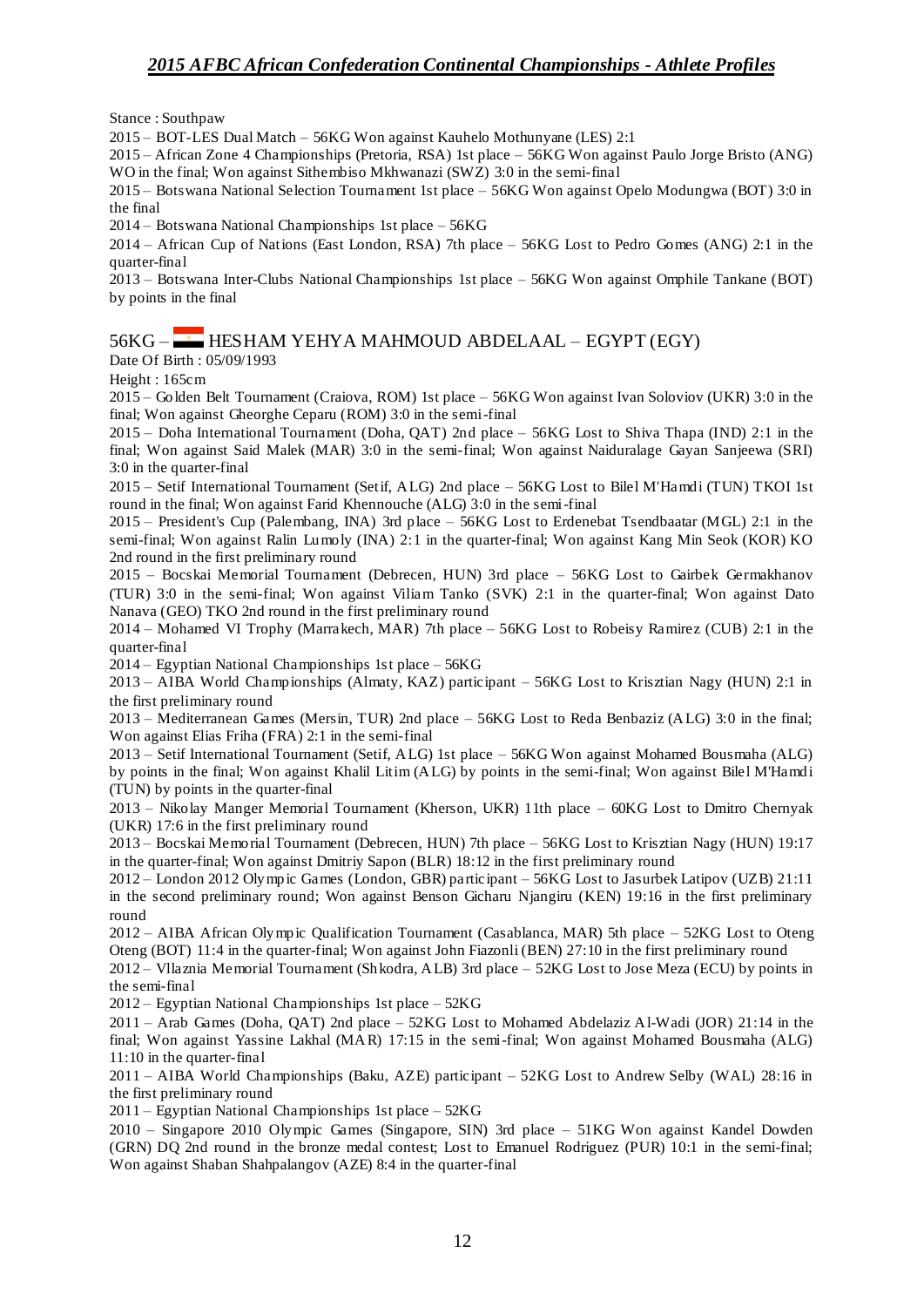2010 – AIBA Youth World Championships (Baku, AZE) 3rd place – 51KG Lost to Emmanuel Rodriguez (PUR) 10:3 in the semifinal; Won against Nurlan Abzhanov (KAZ) 14:1 in the quarterfinal; Won against Gheorghe Dascal (MDA) 5:0 in the second preliminary round; Won against Narek Abgaryan (ARM) 5:2 in the first preliminary round

 $2010 - AFBC$  African Youth Continental Championships (Yaounde, CMR)  $3<sup>rd</sup>$  place – 51KG Lost to Yassine Lakhal (MAR) by points in the semi-final

#### 56KG – FRANCK STEVIE MOMBEY – GABON (GAB)

Date Of Birth : 27/03/1990

Club : Woleu Ntem

2014 – African Zone 3 Championships (Yaounde, CMR) 2nd place – 56KG Lost to Alain Moumi Sangue (CMR) 3:0 in the final

2014 – Gabon National Championships 1st place – 56KG Won against Jimmy Ntoula (GAB) 3:0 in the final

2012 – African Cup of Nations (Gaborone, BOT) 5th place – 52KG Lost to Fahem Hammachi (ALG) 15:12; Lost to Olivier Lavigilante (MRI) 8:3; Lost to Marshall Mokgwaela (BOT) WO

2012 – AIBA African Olympic Qualification Tournament (Casablanca, MAR) 9th place – 52KG Lost to Oteng Oteng (BOT) 16:6 in the first preliminary round

2012 – GHA-GAB Dual Match – 52KG Lost to Omar Abdul Wahid (GHA) 12:10

2011 – All Africa Games (Maputo, MOZ) 7th place – 52KG Lost to Maurice Mokhoto (LES) 15:14 in the quarter-final; Won against Chernet Timerga Debera (ETH) 18:13 in the first preliminary round

2011 – AFBC African Continental Championships (Yaoundé, CMR) 6th place – 52KG Lost to Abdelfattah Nafil (MAR) 14:12 in the quarter-final

2011 – Zone3 African Championships (Yaoundé, CMR) 3rd place – 52KG Lost to Davy Niambongui (CAF) 17:6 in the semi-final

 $2011 - \text{CMR-GAB Dual Match2} - 49 \text{KG Lost to Willy Thomas Esomba (CMR) by points}$ 

2010 – Gabon National Championships 2nd place – 48KG Lost to Ahmed Ngouh (GAB) by points in the final

### $56KG -$  OMAR ABDUL WAHID – GHANA (GHA)

Date Of Birth : 03/10/1993

Club : W isdom Boxing Club

Residence : Accra

2015 – Ghana National Selection Tournament 1st place – 56KG Won against Mohammed Wasiu (GHA) 3:0 in the final

2014 – Commonwealth Games (Glasgow, SCO) 3rd place – 52KG Lost to Muhammad Waseem (PAK) 3:0 in the semi-final; Won against Anuruddha Bandara Rathnayake (SRI) 2:1 in the quarter-final; Won against Kauko Raka (PNG) 3:0 in the first preliminary round

2013 – Ghana National Championships 2nd place – 52KG Lost to Sulemanu Tetteh (GHA) 3:0 in the final

2012 – GHA-GAB Dual Match – 52KG Won against Franck Mombey (GAB) 12:10

2012 – BEN-GHA Dual Match – 52KG Won against John Fiazonli (BEN) 7:5

2012 – Ghanaian National Selection Meeting 1st place – 52KG Won against Annang Ampiah (GHA) 11:9 in the final

2011 – All Africa Games (Maputo, MOZ) 9th place – 52KG Lost to Oteng Oteng (BOT) 20:10 in the first preliminary round

2011 – Africa Golden Gloves Warriors Tournament (Accra, GHA) 2nd place – 52KG Lost to Duke Akueteh Micah (GHA) 3:0 in the final

2010 – AIBA Youth World Championships (Baku, AZE) participant – 51KG Lost to Ri Jong Ik (PRK) 12:5 in the first preliminary round

## 56KG – BENSON GICHARU NJANGIRU – KENYA (KEN)

Date Of Birth : 03/05/1985

Club : Kenya Police

2015 – AIBA Pro Boxing Cycle I Round 2 (Guiyang, CHN) – 56KG Won against Javid Chalabiyev (AZE) 2:1

2015 – AIBA Pro Boxing Cycle I Round 1 (Hong Kong, HKG) – 56KG Lost to Zhang Jiawei (CHN) 2:1

2015 – AIBA Pro Boxing Title Round (Paris, FRA) – 56KG Won against Javid Chalabiyev (AZE) W O

2015 – AIBA Pro Boxing Ranking Round (Paris, FRA) – 56KG Won against Sergey Vodopiyanov (RUS) WO

2014 – AIBA Pro Boxing Pre-Ranking Round 2 (Buenos Aires, ARG) – 56KG Won against Yoni Blanco (VEN) 3:0

2014 – AIBA Pro Boxing Pre -Ranking Round 1 (Buenos Aires, ARG) – 56KG Lost to Alberto Melian (ARG) 3:0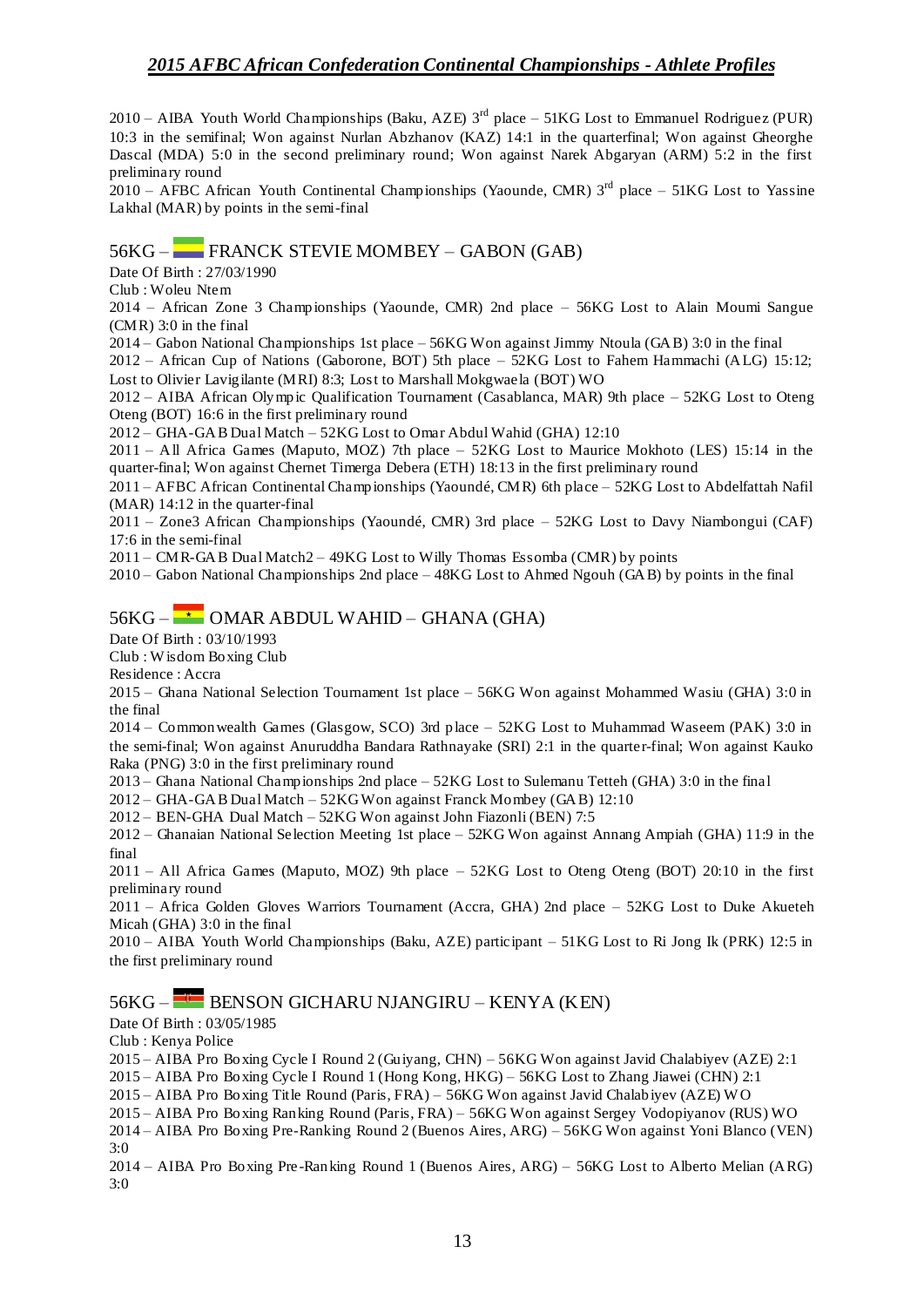2014 – Commonwealth Games (Glasgow, SCO) 3rd place – 56KG Lost to Qais Ashfaq (ENG) 3:0 in the semifinal; Won against Tafari Ebanks (CAY) 3:0 in the quarter-final; Won against Sikiru Ojo (NGR) 3:0 in the second preliminary round; Won against Imran Khan (GUY) 3:0 in the first preliminary round

2014 – Lion's Cup (Colombo, SRI) 5th place – 56KG Lost to Mario Fernandez (PHI) TKOI 3rd round in the quarter-final

2014 – Kenyan National Trials 1st place – 56KG Won against Martin Odour (KEN) by points in the final

2013 – AIBA World Championships (Almaty, KAZ) 9th place – 56KG Lost to Javid Chelebiyev (AZE) 2:1 in the second preliminary round; Won against Jhonny Blanco (VEN) 3:0 in the first preliminary round

2013 – Kenyan National League 3rd Round 1st place – 56KG Won against Nick Okoth Okongo (KEN) by points in the final

2013 – Kenyan National League 2nd Round 1st place – 56KG Won against Nick Okoth Okongo (KEN) by points in the final

2013 – Kenyan National League 1st Round 1st place – 56KG Won against Nick Okoth Okongo (KEN) by points in the final; Won against Benson Busaka (KEN) 3:0 in the semi-final; Won against William Kamau (KEN) by points in the quarter-final

2012 – Kenyan National Championships 1st place – 56KG Won against Ismael Osir (KEN) 11:6 in the final

2012 – London 2012 Olympics (London, GBR) participant – 52KG Lost to Hesham Yehya Mahmoud Abdelaal (EGY) 19:16 in the first preliminary round

2012 – AIBA African Olympic Qualification Tournament (Casablanca, MAR) 2nd place – 52KG Lost to Oteng Oteng (BOT) 16:5 in the final; Won against Duke Akueteh Micah (GHA) 17:14 in the semi-final; Won against Olivier Lavigilante (MRI) 10:9 in the quarter-final; Won against Artur Cremildo Guifutela (MOZ) 17:7 in the first preliminary round

2011 – Shaheed Benazir Bhutto Memorial Tournament (Islamabad, PAK) 2nd place – 52KG Lost to Muhammad Waseem (PAK) 26:9 in the final; Won against Jasurbek Latipov (UZB) WO in the semi-final; Won against Jack Tepora (PHI) 23:16 in the quarter-final; Won against Abdul Waheed (PAK) 19:13 in the first preliminary round

2011 – All Africa Games (Maputo, MOZ) 5th place – 52KG Lost to Oteng Oteng (BOT) 10:8 in the quarterfinal; Won against Ludumo Lamati (RSA) 21:6 in the first preliminary round

2011 – Kenyan All Africa Games Trials 2nd place – 52KG Lost to Simon Mulinge (KEN) by points in the final

2010 – Commonwealth Games (New Delhi, IND) 2nd place – 52KG Lost to Suranjoy Mayengbam Singh (IND) WO in the final; Won against Oteng Oteng (BOT) 5:4 in the semi-final; Won against Dexter Jordan (GUY) 8:0 in the quarter-final; Won against Camilo Kaikai (PNG) 11:3 in the first preliminary round

2010 – East African Championships (Mabingwa, TAN) 3rd place – 52KG Lost to Alex Lukwago (UGA) by points in the semi-final

2010 – Commonwealth Championships (New Delhi, IND) 5th place – 52KG Lost to Suranjoy Mayengbam Singh (IND) 14:2 in the quarter-final

2009 – Kenyan National Championships 1st place – 51KG

2009 – AIBA World Championships (Milan, ITA) participant– 51KG Lost to Michael Anu (NGR) 11:10 in the first preliminary round

2009 – Kenyan National League 1st place – 51KG

2008 – Yamashita Cup (Nakuru, KEN) 1st place – 51KG Won against Samson Mashua (KEN) by points in the final

2008 – Kenyan National Boxing League 1st place – 51KG Won against Simon Mulinge (KEN) by points in the final

### 56KG – JEAN JORDY VADAMOOTOO – MAURITIUS (MRI)

Date Of Birth : 23/05/1995

2015 – Indian Ocean Islands Games (St. Pierre, REU) 1st place – 56KG Won against Sitrakiniazina Rakotomanga (MAD) 3:0 in the final; Won against Jordan Rodriguez (FRA) 2:1 in the semi-final

2014 – Mauritian National Championships 3rd place – 52KG Lost to Olivier Laverdure (MRI) 2:1 in the semifinal; Won against James Marie (MRI) TKO 2nd round in the quarter-final

2013 – Mauritian Youth National Championships 2nd place – 52KG Lost to David Rolfo (MRI) 3:2 in the final 2012 – Mauritian Youth National Championships 3rd place – 52KG Lost to Donovan Gerie (MRI) by points in the semi-final

### $56KG -$  MOHAMMED HAMMOUT – MOROCCO (MAR)

Date Of Birth : 11/12/1993

2015 – World Series of Boxing Season 2015 13th Round – 56KG Won against Fahem Hammachi (ALG) 3:0 2015 – World Series of Boxing Season 2015 11th Round – 56KG Won against Mykola Butsenko (UKR) TKOI 4th round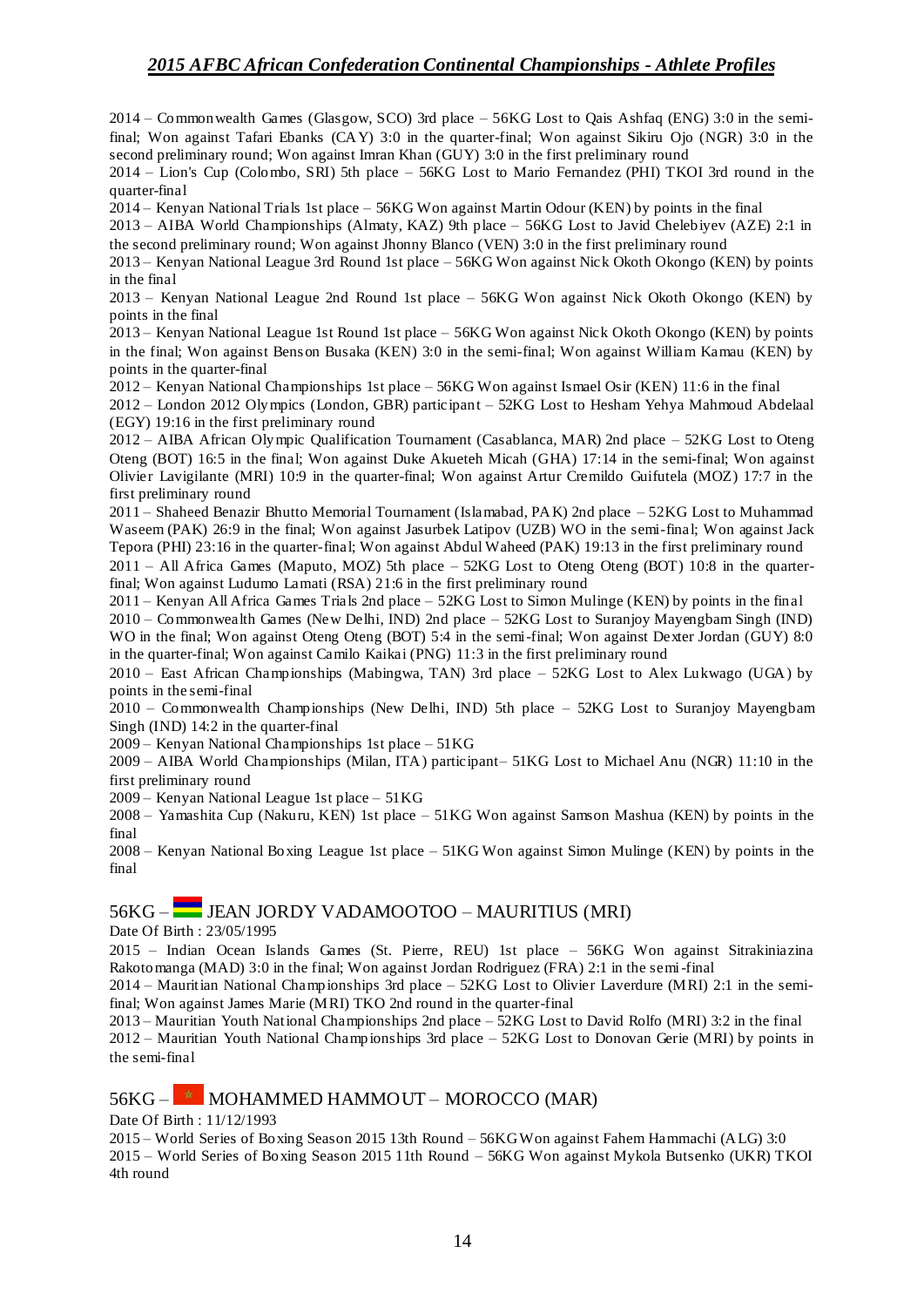2015 – World Series of Boxing Season 2015 5th Round – 56KG Lost to Diao Jianhao (CHN) 3:0

2015 – World Series of Boxing Season 2015 3rd Round – 56KG Won against Qais Ashfaq (ENG) 3:0

2015 – World Series of Boxing Season 2015 1st Round – 56KG Lost to Robeisy Ramirez (CUB) 3:0

2014 – Mohamed VI Trophy (Marrakech, MAR) 1st place – 56KG Won against Samuel Kistohurry (FRA) 2:1 in the final; Won against Robeisy Ramirez (CUB) 2:1 in the semi-final; Won against Diego Ferrer (ESP) 3:0 in the quarter-final

2014 – Roberto Balado Cup (Havana, CUB) 2nd place – 56KG Lost to Andy Cruz (CUB) 3:0 in the final; Won against Enrique Despaigne (CUB) 2:1 in the semi-final; Won against Cristian Martinez (CUB) 3:0 in the quarterfinal

2014 – Giraldo Cordova Cardin Memorial Tournament (Havana, CUB) 7th place – 56KG Lost to Jose Diaz (VEN) 3:0 in the quarter-final; Won against Yeuri Andujar (DOM) TKOI 2nd round in the first preliminary round

2014 – Moroccan National Championships 1st place – 56KG Won against Redouane Khachfen (MAR) 3:0 in the final; Won against Abdenbi Habibo (MAR) 3:0 in the semi-final

2013 – Moroccan U21 National Championships 2nd place – 52KG Lost to Azzedine Serjam (MAR) 2:1 in the final; Won against Abderrahim Haslafi (MAR) 3:0 in the semi-final

2011 – MAR-ROM Youth Dual Match – 49KG Won against Stefan Caslarov (ROM) 9:8

2010 – AIBA Youth World Championships (Baku, AZE) 7th place – 48KG Lost to Zokhidjon Khurboyev (UZB) 8:0 in the quarter-final; Won against Win Htet Paing (MYA) 6:5 in the second preliminary round; Won against Nikolaj Tsaskin (EST) 5:3 in the first preliminary round

2010 – AFBC African Youth Continental Championships (Yaounde, CMR) 1st place – 48KG

# 56KG – MAHAMMADOU BOHARI MAMANE HASSANE – NIGER (NIG)

Date Of Birth : 11/10/1992

2015 – Niger National Championships 1st place – 52KG

## 56KG – OLAYINKA SIKIRU YUSUF – NIGERIA (NGR)

Date Of Birth : 20/07/1994

Residence : Bauchi State

2015 – Nigerian National Trials 1st place – 56KG Won against Sanusi Abiodun (NGR) 3:0 in the final

2015 – Nigerian National Championships 1st place – 56KG

2013 – AIBA World Championships (Almaty, KAZ) participant – 52KG Lost to Charlie Edwards (ENG) 3:0 in the first preliminary round

2013 – Nigerian Open National Championships 1st place – 52KG

2012 – Nigerian National Sports Festival 1st place – 52KG Won against Sanusi Musiliu (NGR) by points in the final

## $56KG -$  SANELE MADUNA – REPUBLIC OF SOUTH AFRICA (RSA)

Date Of Birth : 10/09/1992

Club : University of Zululand BC

Occupation : Soldier

2015 – African Zone 4 Championships (Pretoria, RSA) 3rd place – 56KG Lost to Paulo Jorge Bristo (ANG) TKOI 1st round in the semi-final

2014 – South African National Championships 1st place – 56KG Won against Lopez Maluleke (RSA) 3:0 in the final; Won against T.M. Ngema (RSA) 3:0 in the semi-final; Won against Gerhardus Joubert (RSA) in the quarter-final; Won against S. Mtwana (RSA) TKO 1st round in the first preliminary round

### 56KG – ABOUBACAR SIDDICK KANU – SIERRA LEONE (SLE)

Date Of Birth : 18/08/1993

2015 – Sierra Leonean National Championships 1st place – 56KG

2014 – Sierra Leonean National Trials 2nd place – 60KG Lost to Franklyn Mayei (SLE) 2:1 in the final

2012 – Sierra Leonean National Championships 1st place – 56KG

2011 – Sierra Leonean National Championships 1st place – 56KG

### $56KG -$  SABRI HEMAIDA – SUDAN (SUD)

Date Of Birth : 17/02/1991

2015 – Sudan National Championships 1st place – 56KG

2014 – Sudan National Championships 1st place – 56KG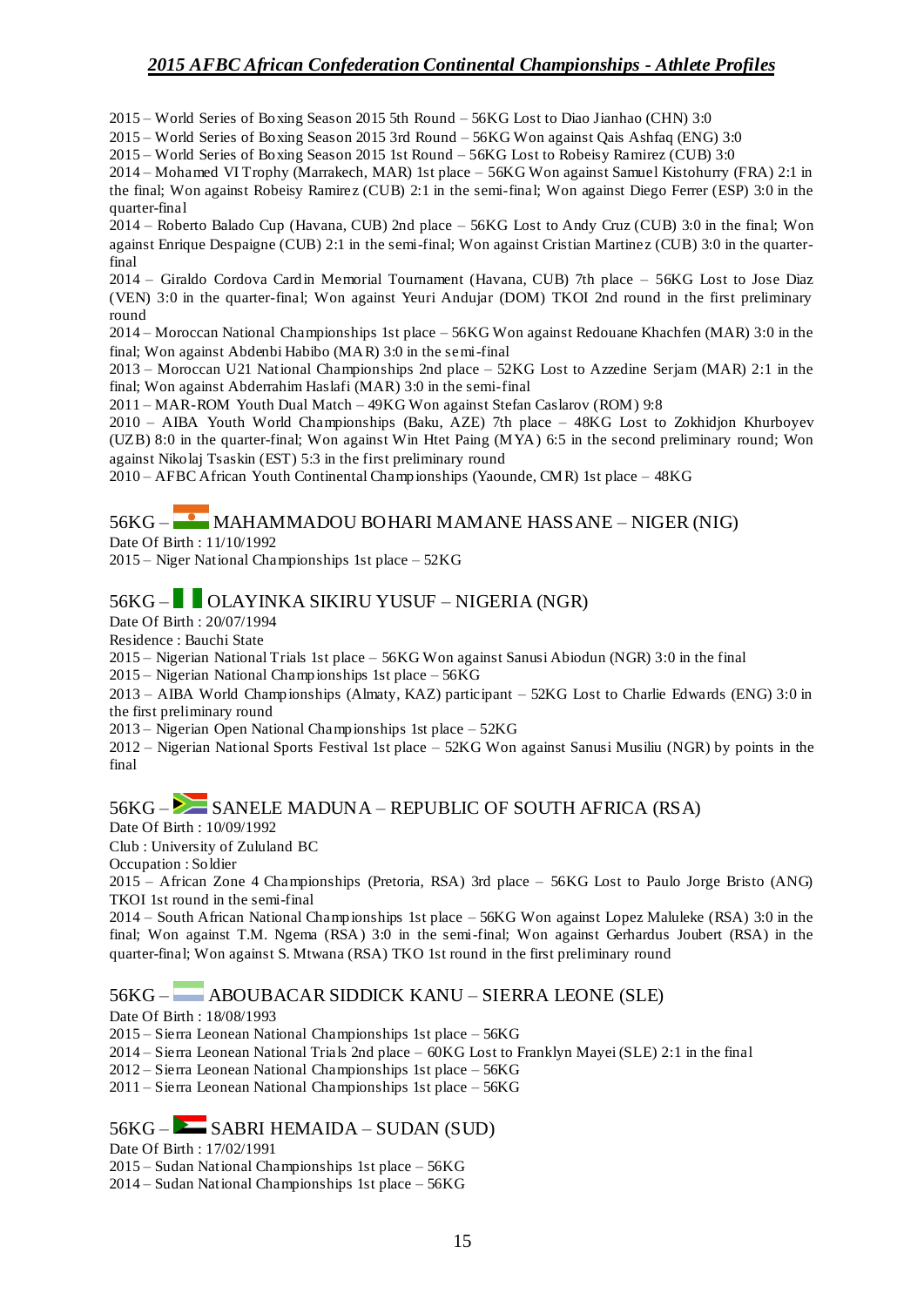### 56KG – SITHEMBISO MKHWANAZI – SWAZILAND (SWZ)

Date Of Birth : 18/08/1990

Club : Tambankulu BC

2015 – African Zone 4 Championships (Pretoria, RSA) 3rd place – 56KG Lost to Kefentse Molalapata (BOT) 3:0 in the semi-final; Won against Pedro Gomes (ANG) TKOI 3rd round in the quarter-final

2015 – Swaziland National Trials 1st place – 56KG

2012 – Swaziland National Championships 2nd place – 52KG Lost to Simanga Shiba (SWZ) 2:1 in the final

2011 – All Africa Games (Maputo, MOZ) participant – 52KG Lost to Bilel Mohamdi (TUN) RSC 3rd round in the first preliminary round

2011 – Zone4 African Championships (Gaborone, BOT) 3rd place – 52KG Won against Mokoto Moroke (LES) 22:16 in the bronze medal contest; Lost to Ludovic Bactora (MRI) RSCI 3rd round in the semi-final; Won against Andreas Amupolo (NAM) RSC 2nd round in the quarter-final

2009 – SWZ-NAM Dual Match – 48KG Won against Immanuel Shapaka (NAM) 2:1

## 56KG – BILEL M'HAMDI – TUNISIA (TUN)

Date Of Birth: 27/01/1992

2015 – African Military Championships (Tunis, TUN) 2nd place – 56KG Lost to Fahem Hammachi (ALG) 3:0 in the final

2015 – Doha International Tournament (Doha, QAT) 3rd place – 56KG Lost to Shiva Thapa (IND) 3:0 in the semi-final; Won against Jayden Hansen (AUS) 3:0 in the quarter-final; Won against Jonas Bacho (PHI) 2:1 in the first preliminary round

2015 – Setif International Tournament (Setif, TUN) 1st place – 56KG Won against Hesham Yahya Mahmoud Abdelaal (EGY) TKOI 1st round in the final; Won against Khalil Litim (ALG) 2:1 in the semi-final

2014 – African Cup of Nations (East London, RSA) 2nd place – 56KG Lost to Ayabonga Sonjica (RSA) 3:0 in the final; Won against Khalil Litim (ALG) 3:0 in the semi-final; Won against Alain Moumi Sangue (CMR) 3:0 in the quarter-final; Won against Jonas Matheus (NAM) 2:1 in the first preliminary round

2013 – Setif International Tournament (Setif, ALG) 5th place – 56KG Lost to Hesham Yahya Mahmoud Abdelaal (EGY) by points in the quarter-final

2013 – Vllaznia Memorial Tournament (Shkodra, ALB) 5th place – 56KG Lost to Rexhildo Zeneli (ALB) by points in the quarter-final

2012 – Giraldo Cordova Cardin Memorial Tournament (Havana, CUB) 7th place – 56KG Lost to Obada Al-Kasbeh (JOR) 19:16 in the quarter-final

2012 – AIBA African Olympic Qualification Tournament (Casablanca, MAR) 7th place – 56KG Lost to Romeo Braexir Lemboumba (GAB) 11+:11 in the quarter-final; Won against Tefo Letshikgwana (BOT) 18:6 in the first preliminary round

2012 – Vllaznia Memorial Tournament (Shkodra, ALB) 3rd place – 56KG Lost to Vittorio Parrinello (ITA) 9:7 in the semi-final; Won against Ronildo Piranaj (ALB) by points in the quarter-final

2012 – Bocskai Memorial Tournament (Debrecen, HUN) participant – 56KG Lost to Furkan Memis Ulas (TUR) 12:8 in the first preliminary round

2011 – Arab Games (Doha, QAT) 3rd place – 52KG Lost to Mohamed Abdelaziz Al-Wadi (JOR) 18:10 in the semi-final

2011 – Golden Gong Tournament (Skopje, MKD) 3rd place – 52KG Lost to Georgi Andonov (BUL) 2:0 in the semi-final; Won against Taulant Zajmi (ALB) 12:2 in the quarter-final

2011 – All Africa Games (Maputo, MOZ) participant – 52KG Lost to Artur Cremildo Guifutela (MOZ) 17:12 in the second preliminary round; Won against Sithembiso Mkhwanazi (SWZ) RSC 3rd round in the first preliminary round

2011 – Nikolay Manger Memorial Tournament (Kherson, UKR) 3rd place – 52KG Lost to Alexandr Riscan (MDA) 19:7 in the semi-final; Won against Ivan Kabanchuk (UKR) 6:5 in the quarter-final; Won against Kamran Malikov (AZE) 8:4 in the first preliminary round

2011 – Arabic Championships (Doha, QAT) 2nd place – 52KG Lost to Yassine Lakhal (MAR) by points in the final; Won against Omar Zeidan (SYR) by points in the semi-final

2010 – African Cup of Nations (Alger, ALG) 2nd place – 52KG

2010 – Tammer Tournament (Tampere, FIN) 3rd place – 52KG Lost to Pedro Matos (POR) 2+:2 in the semifinal; Won against Kanat Turganbayev (KAZ) 1:0 in the quarter-final

2010 – African Youth Championships (Yaounde, CMR) 1st place – 51KG Won against Yassine Lakhal (MAR) by points in the final; Won against Alain Moumi Sangue (CMR) by points in the semi-final

 $60KG -$  REDA BENBAZIZ – ALGERIA (ALG)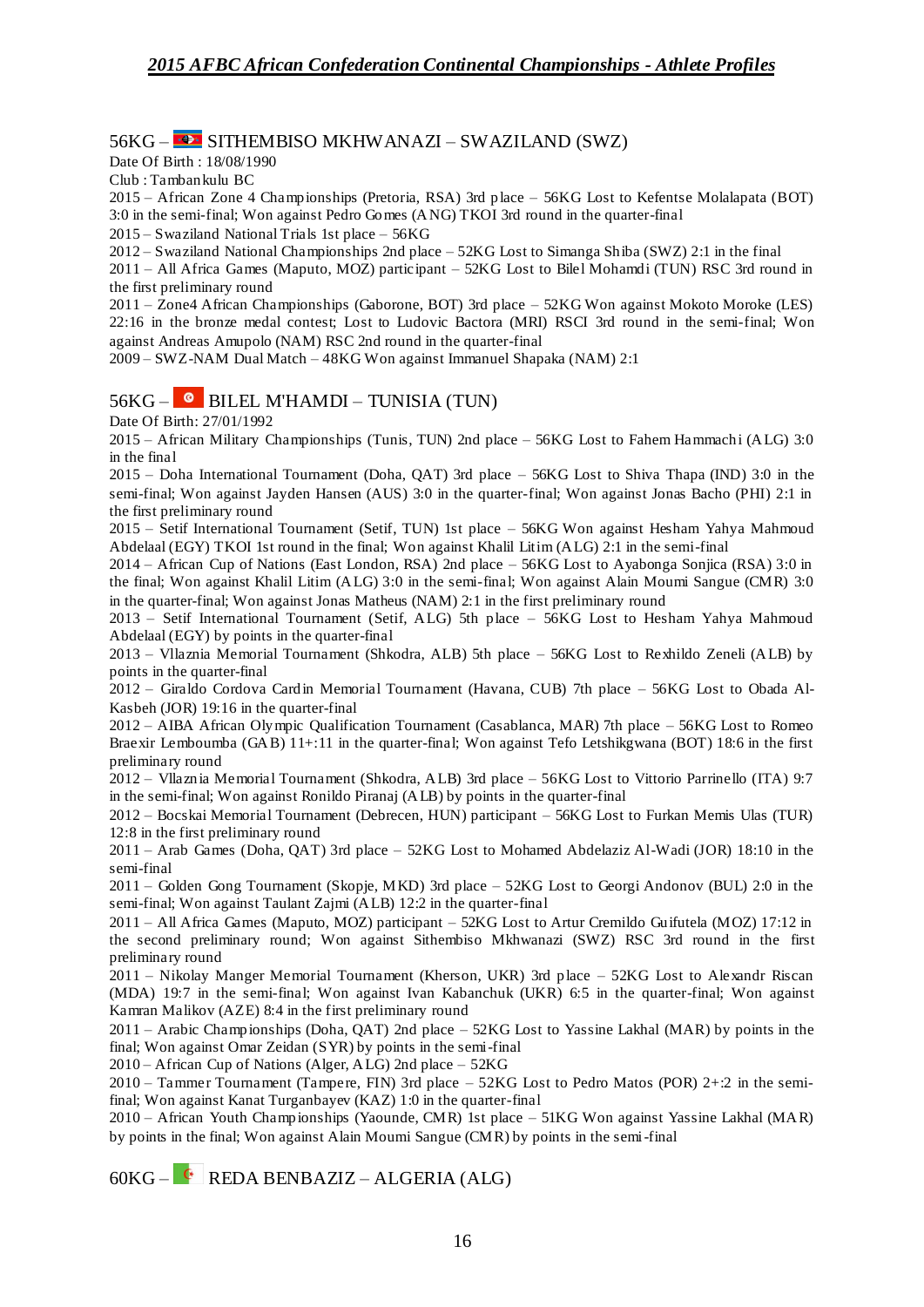Date Of Birth : 09/09/1993 Club : CAB Residence : Bejaia 2015 – World Series of Boxing Season 2015 12th Round – 60KG Lost to Viktor Slavinskiy (UKR) 3:0 2015 – World Series of Boxing Season 2015 10th Round – 60KG Won against Lindolfo Delgado (MEX) 3:0 2015 – World Series of Boxing Season 2015 8th Round – 60KG Won against Adlan Abdurashidov (RUS) 3:0 2015 – World Series of Boxing Season 2015 6th Round – 60KG Won against Hamza Rabii (MAR) 3:0 2015 – World Series of Boxing Season 2015 4th Round – 60KG Won against Detelin Dalakliev (BUL) 3:0 2015 – World Series of Boxing Season 2015 2nd Round – 60KG Lost to Lazaro Alvarez (CUB) 3:0 2014 – Algerian National Championships 3rd place – 60KG Lost to Faycal Chaouche (ALG) 2:1 in the semifinal 2014 – World Series of Boxing Season 2013/2014 9th Round – 60KG Won against Brian Ivan Nunez (ARG) 3:0 2014 – World Series of Boxing Season 2013/2014 7th Round – 60KG Lost to Domenico Valentino (ITA) 3:0 2013 – AIBA World Championships (Almaty, KAZ) participant – 56KG Lost to Robinelson De Jesus Vieira (BRA) 3:0 in the second preliminary round; Won against Sikiru Ojo (NGR) 3:0 in the first preliminary round 2013 – Mediterranean Games (Mersin, TUR) 1st place – 56KG Won against Hesham Mahmoud Yehya Abdelaal (EGY) 3:0 in the final; Won against Mehmet Topcakan (TUR) 3:0 in the semi-final; Won against Aboubaker Seddik Lbida (MAR) 3:0 in the quarter-final 2013 – Giraldo Cordova Cardin Memorial Tournament (Havana, CUB) 3rd place – 56KG Lost to Robinelson De Jesus Vieira (BRA) 3:0 in the semi-final; Won against Johan Vargas (COL) 3:0 in the quarter-final; Won against Tafari Ebanks (CAY) 3:0 in the first preliminary round 2013 – Setif International Tournament (Setif, ALG) 7th place – 60KG Lost to Abdelkader Chadi (ALG) by points in the quarter-final 2013 – Algerian National Cup 1st place – 60KG Won against Brahim Oukil (ALG) by points in the final; Won against Faycal Chaouche (ALG) by points in the semi-final 2011 – Arab Games (Doha, QAT) 3rd place – 56KG Lost to Ammar Hassan (IRQ) 11+:11 in the semi-final; Won against Seif Emad Qraish (JOR) 22:8 in the quarter-final 2011 – All Africa Games (Maputo, MOZ) 2nd place – 56KG Lost to Bruno Julie (MRI) 8+:8 in the final; Won against Ayabonga Sonjica (RSA) 10:6 in the semi-final; Won against Tirafalo Seoko (BOT) 5:3 in the quarterfinal; Won against Cedric Makanda (CGO) 16:5 in the first preliminary round 2011 – ITA-ALG Dual Match2 – 56KG Lost to Ciro Cipriano (ITA) by points 2011 – ITA-ALG Dual Match1 – 56KG Lost to Ciro Cipriano (ITA) by points 2011 – Algerian Youth National Championships 1st place – 56KG Won against Djoudi Ziani (ALG) by points in the final; Won against Abdelmalek Boudjefna (ALG) by points in the semi-final 2011 – Belgrade Winner Tournament (Beograd, SRB) 7th place – 56KG Lost to Kris ztian Nagy (HUN) 2:1 in the quarter-final 2011 – Arabic Championships (Doha, QAT) 3rd place – 56KG Lost to Seif Emad Qraish (JOR) by points in the semi-final 2011 – Algerian Youth National Federation Cup 3rd place – 56KG Lost to Khalil Litim (ALG) by points in the semi-final 2010 – World Combat Games (Beijing, CHN) 7th place – 52KG Lost to Maike Cioaca (ROM) 4:1 in the quarterfinal 2010 – AIBA Youth World Championships (Baku, AZE) participant – 51KG Lost to Bhaskar Jerripothula (IND) 13:5 in the third preliminary round; Won against Dusan Chromy (CZE) 8:3 in the second preliminary round; Won against Oyuunkhishig Batmunkh (MGL) 13:6 in the first preliminary round 2010 – Great Silk Road Youth Tournament (Baku, AZE) 3rd place – 51KG Lost to Maike Cioaca (ROM) 3+:3 in the semi-final 2010 – Algerian Youth National Championships 1st place – 48KG Won against Kais Salhi (ALG) by points in the final 2009 – AIBA World Junior Championships (Yerevan, ARM) participant – 46KG Lost to Gianni Garcia (CUB) 8:4 in the first preliminary round  $60KG -$  MANUEL VICTOR ANDRE – ANGOLA (ANG) Date Of Birth : 30/07/1987 Club : Police

2015 – African Zone 4 Championships (Pretoria, RSA) 3rd place – 60KG Lost to Kabelo Bagwasi (BOT) 2:1 in the semi-final

2014 – African Cup of Nations (East London, RSA) 7th place – 60KG Lost to Driss Khallouk (MAR) 3:0 in the quarter-final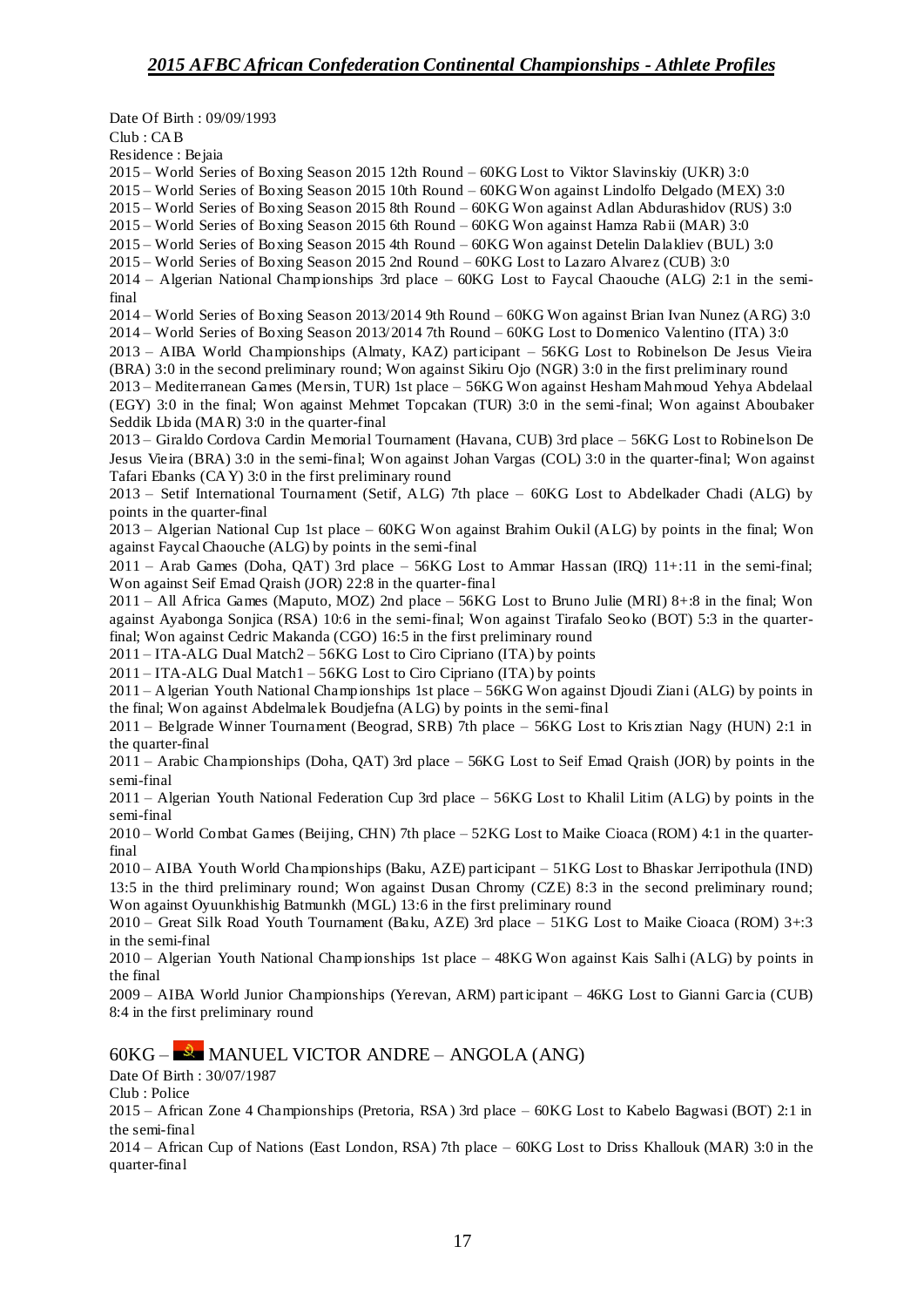2014 – African Zone 4 Championships (Pretoria, RSA) 2nd place – 60KG Lost to Lazarus Shaningwa (NAM) 2:1 in the final; Won against Kabelo Bagwasi (BOT) 2:1 in the semi-final

2013 – Angolan National Championships 1st place – 64KG Won against Henrique Lando (ANG) by points in the final; Won against Alfredo Manuel Sassa (ANG) by points in the semi-final

2013 – Best of the Best Tournament (Ongwediwa, NAM) 2nd place – 60KG Lost to Jeremia Nakathila (NAM) 3:0 in the final

## $60KG -$  SHAFIQ CHITOU – BENIN (BEN)

Date Of Birth : 23/05/1985

Place Of Birth : Cotonou

Height : 168cm

Stance : Southpaw

2015 – AIBA Pro Boxing Cycle I Round 2 (Tashkent, UZB) – 60KG Won against Arthur Bril (GER) 2:1

2015 – Montana Belts Tournament (Argenteuil, FRA) 6th place – 64KG Lost to Salavat Khatuev (NOR) TKO 2nd round in the quarter-final

2012 – London 2012 Olympic Games (London, GBR) participant – 60KG Lost to Ahmed Mejri (TUN) 16:9 in the first preliminary round

2012 – AIBA African Olympic Qualification Tournament (Casablanca, MAR) 6th place – 60KG Lost to Abdelkader Chadi (ALG) 11:6 in the quarter-final; Won against Sinethemba Bam (RSA) 14:11 in the second preliminary round; Won against Benjamin Lamptey (GHA) 15:14 in the first preliminary round

2012 – BEN-GHA Dual Match – 60KG Won against Michael Amoo-Bediako (GHA) 10:8

2011 – All Africa Games (Maputo, MOZ) 6th place – 60KG Lost to Mmoloki Nogeng (BOT) 10:7 in the quarter-final; Won against Foster Masiyambumbi (ZIM) 15:6 in the first preliminary round

2011 – AFBC African Continental Championships (Yaoundé, CMR) 3rd place – 60KG Lost to Abdon Mewoli (CMR) 14:7 in the semi-final; Won against Mohamed Ramadan Eliwa (EGY) 14:8 in the quarter-final

2011 – World Series of Boxing Season 2010/2011 9th Round – 61KG Lost to Rachid Azzedine (FRA) by points 2011 – World Series of Boxing Season 2010/2011 5th Round – 61KG Lost to Vazgen Safaryants (BLR) by points

2010 – World Series of Boxing Season 2010/2011 2nd Round – 61KG Lost to Vazgen Safaryants (BLR) by points

2009 – Francophone Games (Beyrouth, LIB) participant – 57KG Lost to Chris Plaitis (CAN) 9:1 in the first preliminary round

2009 – AIBA World Championships (Milan, ITA) participant – 57KG Lost to Kerem Gurgen (TUR) 4:2 in the third preliminary round; Won against Papish Baloyi (RSA) 13:3 in the second preliminary round; Won against Hassan Shahzada (AFG) 7:2 in the first preliminary round

2009 – Benin National Championships 1st place – 57KG

### 60KG – KABELO BAGWASI – BOTSWANA (BOT)

Date Of Birth : 21/12/1994

Club : DTCB

Residence : Gaborone

Stance : Southpaw

2015 – BOT-LES Dual Match – 60KG Won against Qhobosheane Motlerepe (LES) 3:0

2015 – African Zone 4 Championships (Pretoria, RSA) 1st place – 60KG Won against Jeffrey Magagane (RSA) 3:0 in the final; Won against Victor Manuel Andre (ANG) 2:1 in the semi-final; Won against Muntu Simelane (SWZ) 3:0 in the quarter-final

2015 – Botswana National Championships 1st place – 60KG Won against Alphias Farmer (BOT) 3:0 in the final 2014 – Botswana National Championships 1st place – 60KG

2014 – African Cup of Nations (East London, RSA) 3rd place – 64KG Lost to Babou Mahaman Smaila (CMR) 3:0 in the semi-final; Won against Junias Jonas (NAM) 2:1 in the quarter-final; Won against Abdellatif Kharbouchi (MAR) 3:0 in the first preliminary round

2014 – African Zone 4 Championships (Pretoria, RSA) 3rd place – 60KG Lost to Victor Manuel Andre (ANG) 2:1 in the semi-final

2013 – Botswana National Championships 1st place – 60KG

2012 – African Zone 6 Youth National Games (Lusaka, ZAM) 1st place – 52KG Won against Sikho Nqothole (RSA) 22:13 in the final; Won against Thabo Molibeli (LES) by points in the semi-final; Won against Felipe Antonio Mandjate (MOZ) 14:5 in the quarter-final

2012 – Botswana National Championships 1st place – 52KG Won against Tefo Rammupudu (BOT) 18:16 in the final; Won against Botlhe Malebegwa (BOT) RSC 2nd round in the semi-final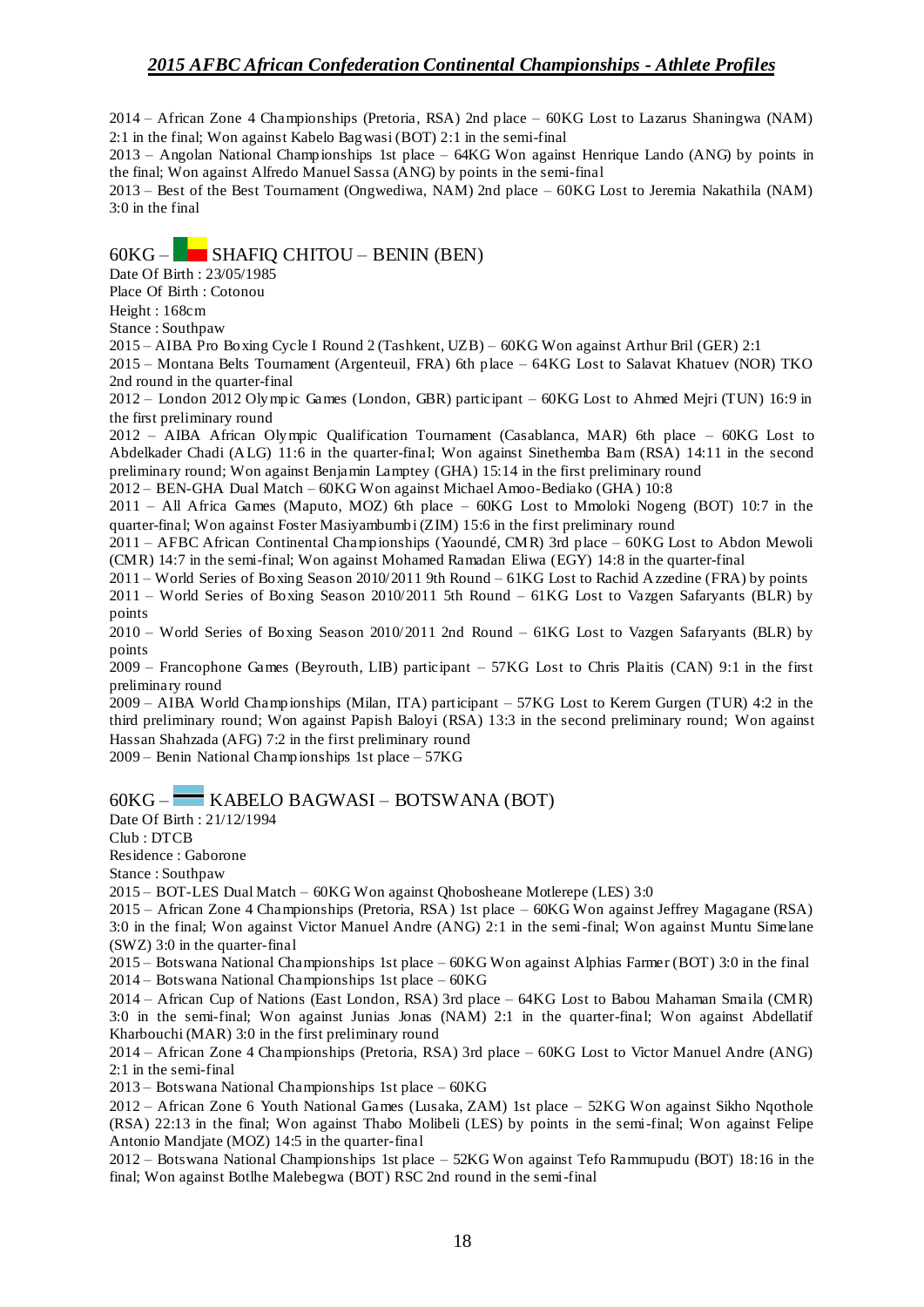### 60KG – LAURENT OUEDRAOGO – BURKINA FASO (BKF)

Date Of Birth : 31/12/1992

2014 – Burkina Faso National Championships 1st place – 56KG Won against Rachid Traore (BKF) 3:0 in the final

2013 – Burkina Faso National Championships 1st place – 56KG Won against Yacouba Compaore (BKF) 3:0 in the final

2011 – Burkina Faso National Championships 2nd place – 56KG Lost to Joseph B. Zongo (BKF) RSC 1st round in the final

2010 – Burkina Faso National Championships 1st place – 57KG Won against Ibrahim Kafando (BKF) by points in the final

2009 – Francophone Games (Beyrouth, LIB) 6th place – 54KG Lost to Bruno Julie (MRI) KO 1st round in the quarter-final

## $60KG -$  STEPHANE DJEDOUBOUM – CHAD (CHA)

Date Of Birth : 28/09/1994

Residence : Djamena

2015 – Chad National Championships 1st place – 60KG

2013 – Chad National Championships 1st place – 56KG

### 60KG – MAHMOUD ABDELAAL MAHMOUD ABDELAAL – EGYPT (EGY)

Date Of Birth : 01/01/1992

2015 – Golden Belt Tournament (Craiova, ROM) 2nd place – 60KG Lost to Roland Galos (HUN) 3:0 in the final; Won against Ionut Baluta (ROM) 3:0 in the semi-final; Won against Mihail Cvasiuc (MDA) 2:1 in the quarter-final

2015 – Doha International Tournament (Doha, QAT) 3rd place – 60KG Lost to Manish Kaushik (IND) 2:1 in the semi-final; Won against Ammar Hassan Jabbar (IRQ) 2:1 in the quarter-final; Won against James Palicte (PHI) 2:1 in the first preliminary round

2015 – Setif International Tournament (Setif, ALG) 3rd place – 60KG Lost to Yahya Abdeli (ALG) 2:1 in the semi-final

2015 – President's Cup (Palembang, INA) participant – 60KG Lost to Manish Kaushik (IND) 3:0 in the first preliminary round

2015 – Bocskai Memorial Tournament (Debrecen, HUN) 2nd place – 60KG Lost to Miklos Varga (HUN) 3:0 in the final; Won against Aleko Chadashvili (GEO) 3:0 in the semi-final; Won against Hadi Srour (NOR) 2:1 in the quarter-final

2014 – Mohamed VI Trophy (Marrakech, MAR) 2nd place – 60KG Lost to Abdellah Boudrar (MAR) 2:1 in the final; Won against Driss Khallouk (MAR) 2:1 in the semi-final; Won against Jon Fernandez (ESP) 3:0 in the quarter-final

2014 – Egyptian National Championships 1st place – 60KG

2013 – Nikolay Manger Memorial Tournament (Kherson, UKR) participant – 60KG Lost to Dmytro Chernyak (UKR) 17:6 in the first preliminary round

2013 – Bocskai Memorial Tournament (Debrecen, HUN) participant – 60KG Lost to Damian Wrzesinski (POL) 14+:14 in the first preliminary round

2012 – Egyptian National Championships 1st place – 60KG

2010 – AIBA Youth World Championships (Baku, AZE) participant – 60KG Lost to Arthur Bril (GER) 13:4 in the second preliminary round; Won against Hamza El-Barbari (MAR) 7:3 in the first preliminary round 2010 – AFBC African Youth Continental Championships (Yaounde, CMR) 1st place – 57KG

#### 60KG – CHRISTIAN MIKALA MOUANDZA – GABON (GAB)

Date Of Birth : 03/03/1988

2014 – African Cup of Nations (East London, RSA) 5th place – 64KG Lost to Abdelkader Chadi (ALG) 3:0 in the quarter-final

2014 – Gabon National Championships 1st place – 60KG Won against Yves Mombo (GAB) 3:0 in the final

2011 – CMR-GAB Dual Match2 – 60KG Lost to Martin Nyobo Mbime (CMR) by points

2011 – CMR-GAB Dual Match1 – 60KG Lost to Abdon Mewoli (CMR) by points

2010 – Gabon National Championships 2nd place – 60KG Lost to Rodrigue Moussavou Maroga (GAB) by points in the final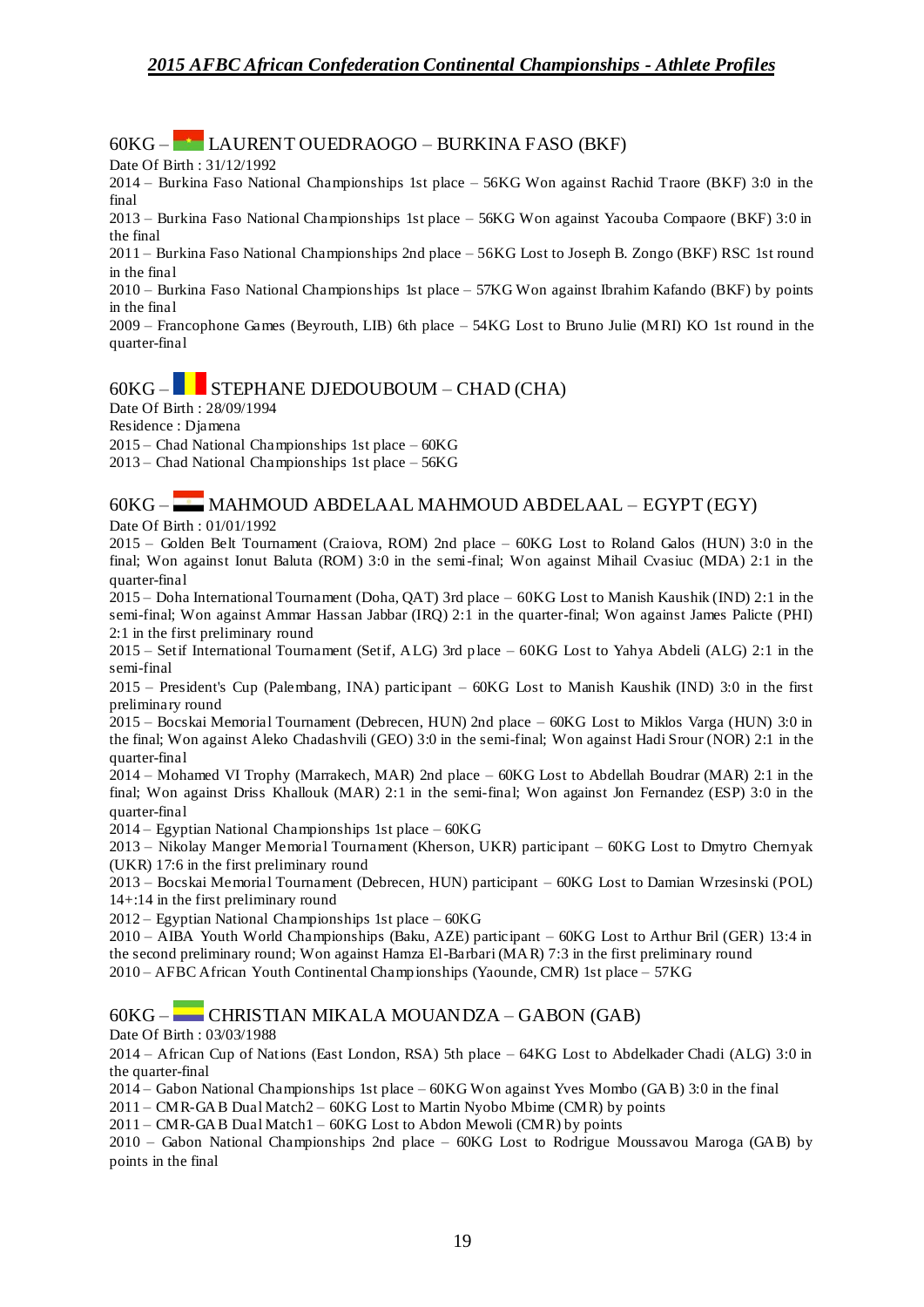$60KG -$  HARUNA MBYE – GAMBIA (GAM)

Date Of Birth : 03/12/1994

Club : Angered BC

Residence : Goteborg, Sweden

2014 – Swedish Novices Championships 1st place – 60KG Won against Hassan Osman (SWE) DQ 3rd round in the final

2013 – Lyckad Fight Night (Ljungby, SWE) 2nd place – 56KG Lost to Joshua Hayes (SWE) 3:0 in the final

## $60KG - \rightarrow$  JESSIE LARTEY – GHANA (GHA)

Date Of Birth : 18/01/1993

Place Of Birth : Accra

Club : Reformers

Residence : Accra

2015 – Ghana National Selection Tournament 1st place – 60KG Won against Gabriel Quao (GHA) 3:0 in the final

2014 – Commonwealth Games (Glasgow, SCO) 5th place – 60KG Lost to Charles Flynn (SCO) 3:0 in the quarter-final; Won against Olivier Nshingiro (RWA) 3:0 in the second preliminary round; Won against Nasser Mafuru (TAN) WO in the first preliminary round

2013 – Ghana National Championships 1st place – 60KG Won against Ohara Davies (GHA) 2:1 in the final

2013 – Cape Coast Tournament (Cape Coast, GHA) 1st place – 60KG Won against Nii Ofoli Tetteh (GHA) by points in the final

2012 – Economic Community of West African States Games (Accra, GHA) 1st place – 60KG Won against Oladosu Rilwan (NGR) by points in the final; Won against Tadja Imonou (BEN) 10:7 in the semi-final

2012 – BEN-GHA Dual Match – 56KG Won against Loco Clement (BEN) 7:2

2012 – Ghanaian National Selection Meeting 1st place – 56KG Won against Isaac Dogboe Sackey (GHA) by points in the final

2011 – All Africa Games (Maputo, MOZ) 7th place – 56KG Lost to Ayabonga Sonjica (RSA) 11:8 in the quarter-final; Won against Bukasa Tshibangu (DRC) 17:7 in the first preliminary round

2011 – The Possibles vs. The Probables Tournament (Accra, GHA) 2nd place – 64KG Lost to Victor Kuonu (GHA) 4:2 in the final

2011 – Africa Golden Gloves Warriors Tournament (Accra, GHA) 2nd place – 60KG Lost to Musa Rahman Lawson (GHA) 3:0 in the final

2011 – African Zone 2 Championships (Lome, TOG) 1st place – 60KG Won against Dotse Anarmah (TOG) by points in the final; Won against Raymond Sanou Kouassi (BKF) by points in the semi-final; Won against Ensa Jammeh (GAM) by points in the quarter-final

2010 – Commonwealth Games (New Delhi, IND) participant – 56KG Lost to Sean McGoldrick (WAL) 5:2 in the first preliminary round

2010 – AIBA Youth World Championships (Baku, AZE) participant – 57KG Lost to Dashdorj Anand (MGL) 7:4 in the first preliminary round

2008 – Greater Accra Amateur Boxing League (Accra, GHA) 1st place – 54KG Won against Musa Rahman Lawson (GHA) 3:0 in the final

### $60KG -$  NICK OKOTH OKONGO – KENYA (KEN)

Date Of Birth : 03/03/1983

Club : Armed Forces

Coach : Patrick Waweru; Steve Gacheru

Occupation : Soldier

2015 – Kenyan National Trials 1st place – 60KG Won against Kennedy Onyango (KEN) 3:0 in the final

2014 – Commonwealth Games (Glasgow, SCO) 6th place – 60KG Lost to Joseph Fitzpatrick (IRL) 3:0 in the quarter-final; Won against Alphonse Deireragea (NRU) 3:0 in the second preliminary round; Won against Jean John Colin (MRI) 3:0 in the first preliminary round

2014 – Kenyan National Boxing League 1st Round (Mombasa, KEN) 1st place – 60KG Won against Joseph Njogu Ndungu (KEN) 3:0 in the final

2014 – Kenyan National Trials 1st place – 60KG Won against Joseph Njogu Ndungu (KEN) by points in the final

2013 – Kenyan National Boxing League 3rd Round 2nd place – 56KG Lost to Benson Gicharu (KEN) by points in the final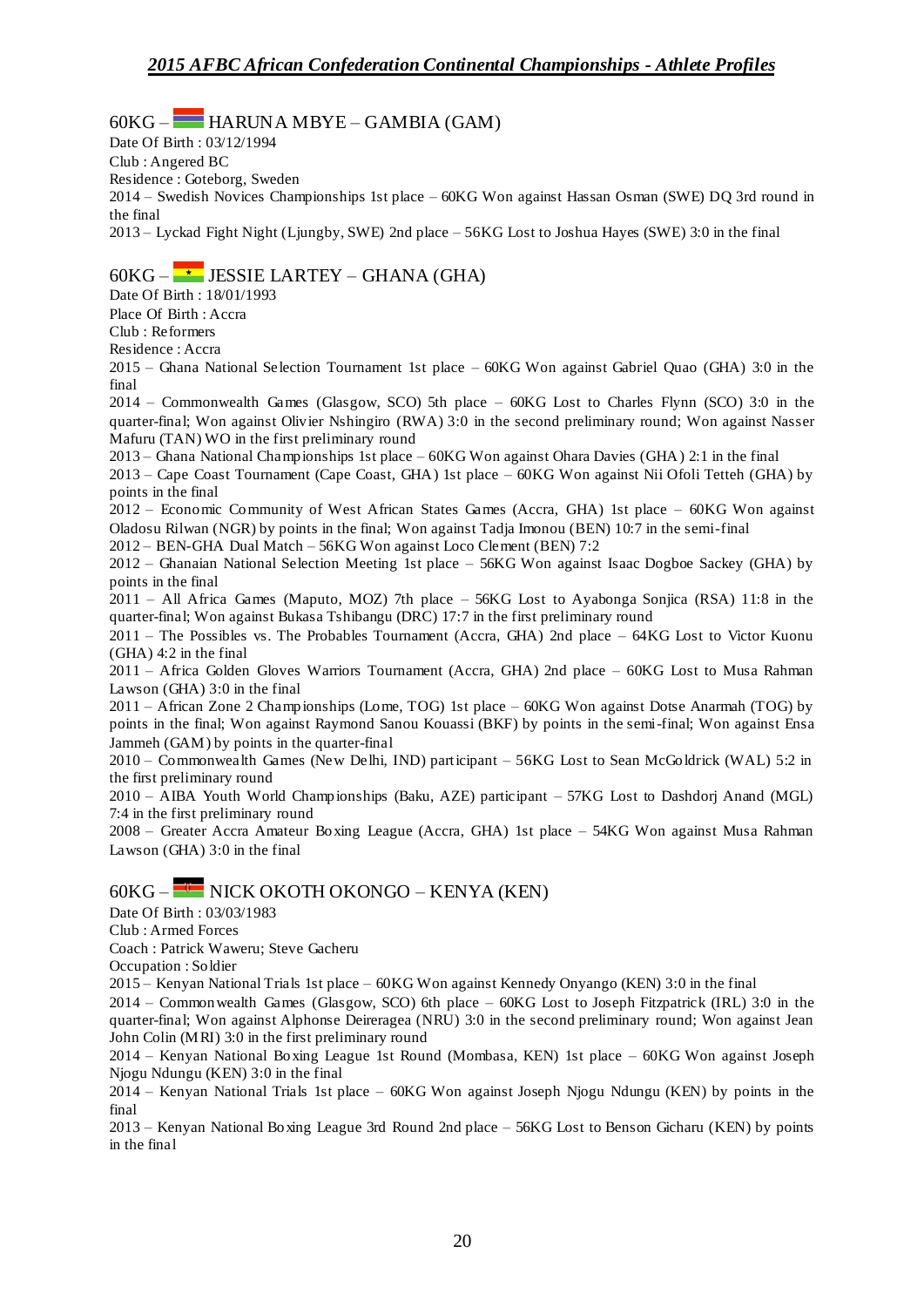2013 – Kenyan National Boxing League 1st Round 2nd place – 56KG Lost to Benson Gicharu (KEN) by points in the final; Won against Raphael Ken (KEN) by points in the semi-final; Won against Ismael Osir (KEN) by points in the quarter-final

2011 – World Military Games (Rio de Janeiro, BRA) participant – 56KG Lost to Lee Jin Young (KOR) 11:8 in the first preliminary round

2011 – Kenyan All Africa Games Trials 1st place – 56KG Won against Martin Odour (KEN) by points in the final

2010 – Kenyan Open National Championships 2nd place – 56KG Lost to Martin Odour (KEN) 2:1 in the final

2010 – Commonwealth Games (New Delhi, IND) 5th place – 56KG Lost to Manju Dinesh Kumara Wanniarachchi (SRI) 10:1 in the quarter-final; Won against Benedict Telovae (SOL) RSC 2nd round in the first preliminary round

2010 – East African Championships (Mabingwa, TAN) 1st place – 56KG

2009 – AIBA World Championships (Milan, ITA) participant – 57KG Lost to Kerem Gurgen (TUR) 11:0 in the second preliminary round; Won against Satoshi Shimizu (JPN) W O in the first preliminary round

2009 – East African Military Games (Kigali, RWA) 1st place – 57KG Won against Aldina Muzei (UGA) by points in the final

2008 – Beijing 2008 Olympic Games (Beijing, CHN) participant – 57KG Lost to Arturo Santos (MEX) 6:2 in the first preliminary round

2008 – AIBA President's Cup (Taipei, TPE) 3rd place – 57KG Lost to Arturo Santos (MEX) 15:5 in the semifinal; Won against Satoshi Shimizu (JPN) RSCI 2nd round in the quarter-final

2008 – 2nd African Olympic Qualification Tournament (Windhoek, NAM) 1st place – 57KG Won against Thato Batshegi (BOT) 8:2 in the final; Won against Prince Dzanie (GHA) 6:2 in the semi-final

2007 – Military World Games (Hyderabad, IND) participant – 54KG Lost to Chol Jin Ryon (PRK) 22:6 in the first preliminary round

2007 – East Africa Military Games (Zanzibar, TAN) 1st place – 54KG

2005 – Zone5 Africa Champs (Kasarani, KEN) 1st place – 54KG

2002 – Kings Cup (Kampala, UGA) 1st place – 54KG

### 60KG – JEAN JOHN COLIN – MAURITIUS (MRI)

Date Of Birth : 15/10/1990

2015 – Indian Ocean Islands Games (St. Pierre, REU) 3rd place – 60KG Lost to Eric Dagard (FRA) 3:0 in the semi-final

2014 – Commonwealth Games (Glasgow, SCO) participant – 60KG Lost to Nick Okoth (KEN) 3:0 in the first preliminary round

2014 – African Cup (East London, RSA) 10th place – 60KG Lost to Lazarus Shaningwa (NAM) KO 2nd round in the first preliminary round

2014 – Mauritian National Championships 1st place – 60KG Won against Bertholino Bancal (MRI) AB 1st round in the final; Won against Louis Dorza (MRI) by points in the semi-final

2013 – China Open Tournament (Guiyang, CHN) 6th place – 60KG Lost to Junel Cantancio (PHI) 3:0 in the quarter-final

2013 – Rodrigues Tournament (Malabar, MRI) 1st place – 60KG Won against Andrique Allisop (SEY) by points in the final; Won against Bertrand Basquet (REU) by points in the semi-final

2013 – Mauritian National Championships 1st place – 60KG Won against Alfredo Madile (MRI) 14:4 in the final

2012 – Indian Ocean Cup (Saint-Denis, REU) 2nd place – 60KG Lost to Wilfried Saint Lys (REU) by points in the final

2012 – AIBA African Olympic Qualification Tournament (Casablanca, MAR) participant – 60KG Lost to Sinethemba Bam (RSA) 17:12 in the first preliminary round

2012 – Mauritian National Championships 1st place – 60KG Won against Merven Clair (MRI) 4:2 in the final; Won against Jean-Luc Rosalba (MRI) 8:0 in the semi-final

2012 – Bocskai Memorial Tournament (Debrecen, HUN) 6th place – 60KG Lost to Fazliddin Gaibnazarov (UZB) 16:5 in the quarter-final; Won against Petru Apostol (MDA) 14:13 in the first preliminary round

2011 – AIBA World Championships (Baku, AZE) participant – 60KG Lost to Abdelkader Chadi (ALG) 23:9 in the first preliminary round

2011 – All Africa Games (Maputo, MOZ) 3rd place – 60KG Lost to Ahmed Mejri (TUN) 24:11 in the semifinal; Won against Alfredo Manuel Sassa (ANG) 17:7 in the quarter-final; Won against Tsepo Lebogo (LES) 22:9 in the first preliminary round

2011 – Indian Ocean Islands Games (Roche Caiman, SEY) 2nd place – 60KG Lost to Eric Dagard (REU) 20:17 in the final; Won against Herluc Rejafiarison (MAD) 34:14 in the semi-final; Won against Estrale McFarlane (SEY) 13:8 in the quarter-final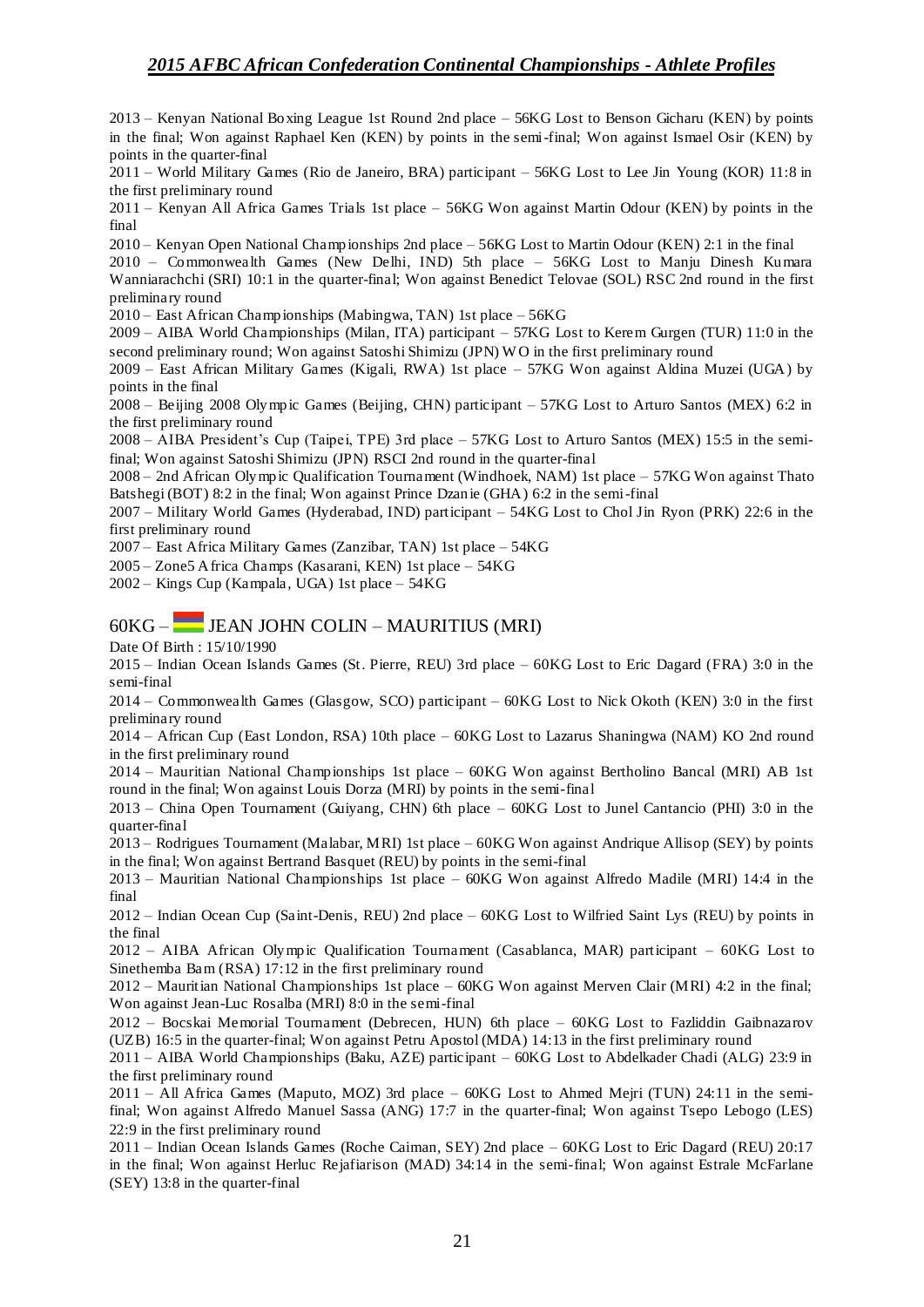2011 – Mauritian National Championships 1st place – 60KG Won against Jonathan Steven Sutton (MRI) 6:2 in the final

2010 – Commonwealth Games (New Delhi, IND) participant – 60KG Lost to Alex Rynn (CAN) 7:0 in the first preliminary round

2010 – Commonwealth Championships (New Delhi, IND) participant – 60KG Lost to Josh Taylor (SCO) 6:1 in the first preliminary round

2009 – AIBA President's Cup (Baku, AZE) 5th place – 57KG Lost to Oscar Valdez (MEX) KO 1st round in the quarter-final

2009 – Francophone Games (Beyrouth, LIB) 10th place – 57KG Lost to Walid Chahine (LIB) 11:10 in the first preliminary round

2009 – AIBA World Championships (Milan, ITA) participant – 57KG Lost to Kerem Gurgen (TUR) 21:1 in the first preliminary round

2009 – African Senior Champ ionships (Vacoas, MRI) 1st place – 57KG Won against Mmoloki Nogeng (BOT) 7:4 in the final; Won against Papish Baloyi (RSA) 5:0 in the semifinal; Won against Raphael Mensah (GHA) 18:12 in the quarterfinal

2009 – Mishra Memorial Tournament (Chandigarh, IND) 7th place – 57KG Lost to Eddy Kalai (MAS) 12:9 in the quarterfinal

## $60KG \overline{\phantom{1}}$  ABDELLAH BOUDRAR – MOROCCO (MAR)

Date Of Birth : 10/04/1990

Club : Kawakb Marrakech

2015 – World Series of Boxing Season 2015 10th Round – 60KG Lost to Luke McCormack (ENG) 3:0

2015 – World Series of Boxing Season 2015 8th Round – 60KG Lost to Lazaro Alvarez (CUB) 3:0

2015 – World Series of Boxing Season 2015 4th Round – 60KG Won against Oleh Prudkiy (UKR) 3:0

2015 – World Series of Boxing Season 2015 2nd Round – 60KG Lost to Lindolfo Delgado (MEX) 3:0

2014 – Mohamed VI Trophy (Marrakech, MAR) 1st place – 60KG Won against Mahmoud Abdelaal (EGY) 2:1 in the final; Won against Oualid Belaoura (FRA) 2:1 in the semi-final; Won against Nassir Salem (YEM) TKO 3rd round in the quarter-final

2014 – Roberto Balado Cup (Havana, CUB) participant – 60KG Lost to Brian Ivan Nunez (ARG) 3:0 in the first preliminary round

2014 – Giraldo Cordova Cardin Memorial Tournament (Havana, CUB) 7th place – 60KG Lost to Leonardo Padilla (VEN) 2:1 in the quarter-final

2014 – Moroccan National Championships 1st place – 60KG Won against Fathi Lamkadmi (MAR) 3:0 in the final; Won against Yassine Ben Tahra (MAR) 3:0 in the semi-final

2013 – Moroccan National Championships 1st place – 60KG Won against Mohamed Chammoukh (MAR) by points in the final; Won against Kamal El-Nayry (MAR) by points in the semi-final

2013 – Moroccan National Cup 1st place – 60KG Won against Abdelhakim Abdedayen (MAR) by points in the final; Won against Driss Khallouk (MAR) by points in the semi-final

2010 – Moroccan U21 National Championships 1st place – 60KG

### 60KG – RILIWAN OLADOSU – NIGERIA (NGR)

Date Of Birth : 01/04/1992

Residence : Lagos

2015 – Nigerian National Trials 1st place – 60KG Won against Kazeem Soyoye (NGR) 3:0 in the final

2014 – Nigerian National Trials 2nd place – 60KG

2013 – London-Lagos Dual Match – 60KG Won against Mohamed Gharib (ENG) 3:0

2013 – Lagos Championships 1st place – 60KG

2010 – AIBA Youth World Championships (Baku, AZE) participant – 60KG Lost to Hugh Gray (SCO) 11+:11 in the first preliminary round

## $60KG -$  AYABONGA SONJICA – REPUBLIC OF SOUTH AFRICA (RSA)

Date Of Birth : 27/06/1991

Region : Eastern Cape

2015 – South African National Championships 1st place – 60KG Won against Papish Baloyi (RSA) 2:1 in the final

2014 – Commonwealth Games (Glasgow, SCO) 7th place – 56KG Lost to Sean McGoldrick (WAL) 3:0 in the quarter-final; Won against Manju Dinesh Kumar Wanniarachchi (SRI) 3:0 in the first preliminary round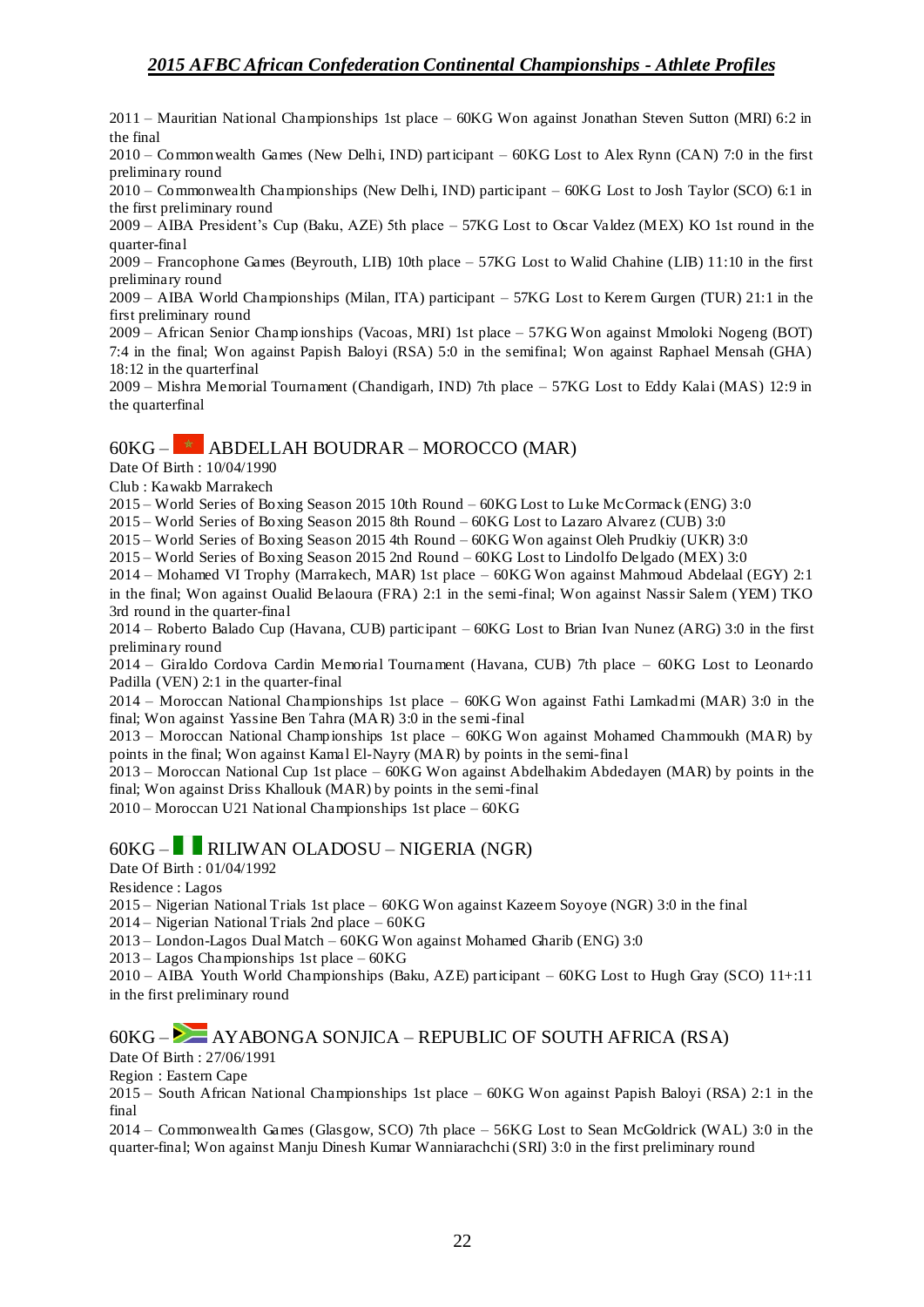2014 – African Cup (East London, RSA) 1st place – 56KG Won against Bilel Mohamdi (TUN) 3:0 in the final; Won against Pedro Gomes (ANG) 3:0 in the semi-final; Won against Neo Thamahane (LES) 3:0 in the quarterfinal

2014 – African Zone 4 Championships (Pretoria, RSA) 2nd place – 56KG Lost to Pedro Gomes (ANG) 3:0 in the final; Won against Tirafalo Seoko (BOT) 2:1 in the semi-final

2013 – African Zone 4 Championships (Gaborone, BOT) 1st place – 56KG Won against Obed Mutapa (ZAM) 16:9 in the final; Won against Alphious Farmer (BOT) 23:5 in the semi-final

2012 – London 2012 Olympic Games (London, ENG) participant – 56KG Lost to Detelin Dalakliev (BUL) 15:6 in the first preliminary round

2012 – African Cup of Nations (Gaborone, BOT) 1st place – 56KG Won against Tirafalo Seoko (BOT) 22:13; Won against Romeo Braexir Lemboumba (GAB) 21:8; Won against Yanish Hurpersad (MRI) 23:9

2012 – AIBA African Olympic Qualification Tournament (Casablanca, MAR) 3rd place – 56KG Lost to Isaac Zion Dogboe (GHA) 8:6 in the semi-final; Won against Antonio Macie Watch (MOZ) 20:10 in the quarter-final; Won against Honore Kiala Nzungu (DRC) RSC 2nd round in the first preliminary round

2011 – AIBA World Championships (Baku, AZE) participant – 56KG Lost to Worapoj Petchkoom (THA) 16:7 in the first preliminary round

2011 – All Africa Games (Maputo, MOZ) 3rd place – 56KG Lost to Reda Benbaziz (ALG) 10:6 in the semifinal; Won against Jessie Lartey (GHA) 11:8 in the quarter-final; Won against Emilian Patrick Pollino (TAN) 14:10 in the second preliminary round; Won against Johannes Simon Baluka (NAM) 24:12 in the first preliminary round

2011 – South African National Championships 1st place – 56KG

2011 – Zone4 African Championships (Gaborone, BOT) 7th place – 56KG Lost to Johannes Simon Baluka (NAM) 19:14 in the quarter-final

2011 – BOT-RSA Dual Match – 56KG Won against Tirafalo Seoko (BOT) by points

2010 – South African National Championships 1st place – 54KG Won against S. Tshazibane (RSA) by points in the final; Won against Papish Baloyi (RSA) by points in the semi-final

# 60KG – ANDRIQUE ALLISOP – SEYCHELLES (SEY)

Date Of Birth : 02/06/1993

Place Of Birth : Victoria

Height : 171cm

Coach : Rival Payet

Began boxing : 2006

2015 – Indian Ocean Islands Games (St. Pierre, REU) 2nd place – 60KG Lost to Eric Dagard (FRA) 2:1 in the final; Won against Marolahy Robuste Ralison (MAD) WO in the semi-final

2015 – Strandja Memorial Tournament (Sofia, BUL) participant – 60KG Lost to Saylom Ardee (THA) 3:0 in the first preliminary round

2014 – Three Nations Tournament (Pennala, SRI) 2nd place – 60KG Lost to Dinidu Saparamadu (SRI) 2:1 in the final

2014 – Commonwealth Games (Glasgow, SCO) participant – 60KG Lost to Cobia Breedy (BAR) 3:0 in the second preliminary round; Won against Tom Boga (PNG) 3:0 in the first preliminary round

2014 – African Cup (East London, RSA) 1st place – 60KG Won against Lazarus Shaningwa (NAM) 3:0 in the final; Won against Driss Khallouk (MAR) 3:0 in the semi-final; Won against Patrick Tieumeni (CMR) 3:0 in the quarter-final; Won against Djoudi Ziani (ALG) 3:0 in the first preliminary round

2014 – FXTM Cup (Limassol, CYP) 1st place – 60KG Won against Igor Lazar (ISR) TKOI 2nd round in the final; Won against Miko Khachatryan (BEL) TKOI 3rd round in the semi-final

2013 – AIBA World Championships (Almaty, KAZ) participant – 60KG Lost to Lindolfo Delgado (MEX) 3:0 in the first preliminary round

2013 – Indian Ocean Tournament (Reunion, REU) 2nd place – 60KG Lost to Jean John Colin (MRI) by points in the final

2013 – Rodrigues Tournament (Malabar, MRI) 2nd place – 60KG Lost to Jean John Colin (MRI) by points in the final; Won against Ashley Agathe (MRI) by points in the semi-final

2012 – London 2012 Olympic Games (London, GBR) participant – 60KG Lost to Jai Bhagwan Singh (IND) 18:8 in the first preliminary round

2012 – AIBA African Olympic Qualification Tournament (Casablanca, MAR) 3rd place – 60KG Lost to Ahmed Mejri (TUN) 16:8 in the semi-final; Won against Dennis Okoth (KEN) 19:18 in the quarter-final; Won against Matar Sambou (SEN) 11:6 in the first preliminary round

2011 – AIBA World Championships (Baku, AZE) participant – 60KG Lost to Sailom Ardee (THA) 18:7 in the first preliminary round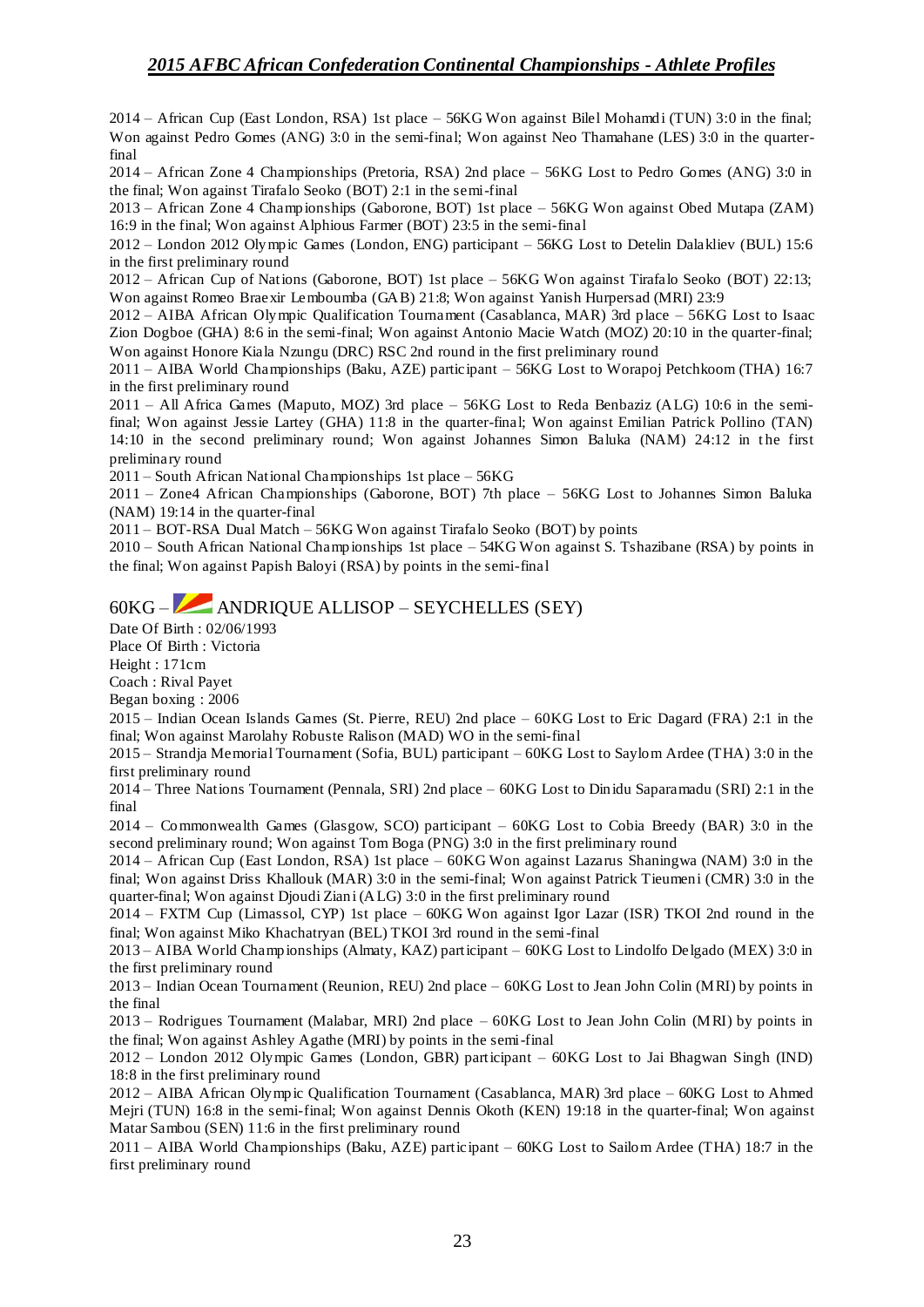2011 – All Africa Games (Maputo, MOZ) 10th place – 60KG Lost to Mmoloki Nogeng (BOT) 16:10 in the first preliminary round

2011 – Indian Ocean Islands Games (Roche Caiman, SEY) 1st place – 56KG Won against Bruno Julie (MRI) 24:19 in the final; Won against Auguste Famerena (MAD) 24:6 in the semi-final

2011 – Zone4 African Championships (Gaborone, BOT) 5th place – 56KG Lost to Bruno Julie (MRI) 20:12 in the quarter-final

2010 – African Cup of Nations (Alger, ALG) 5th place – 60KG Lost to Mehdi Ouatine (MAR) 4:0 in the quarter-final

2010 – Commonwealth Games (New Delhi, IND) 9th place – 56KG Lost to Manju Dinesh Kumara Wanniarachchi (SRI) 23:3 in the first preliminary round

2010 – Le Mamelles Tournament (Victoria, SEY) 2nd place – 57KG Lost to Dave Cesar (SEY) 4:1 in the final

2010 – African Youth Games (Casablanca, MAR) 2nd place – 57KG Lost to Malek Said (MAR) 10:8 in the final; Won against Hounkpatin Jomlangam (TOG) 15:3 in the semi-final

2010 – Mohamed VI Trophy (Casablanca, MAR) participant – 57KG

2010 – Danas Pozniakas Youth Memorial Tournament (Vilnius, LTU) 3rd place – 57KG Lost to Edgaras Skurdelis (LTU) 11:0 in the semi-final; Won against Romans Belousovs (LAT) 5:4 in the quarter-final

### 60KG – FRANKLIN MAYEI – SIERRA LEONE (SLE)

Date Of Birth : 23/10/1983

Began boxing : 1992

He is the team captain of the national squad.

2015 – Sierra Leonean National Championships 1st place – 60KG

2014 – Sierra Leonean National Trials 1st place – 60KG Won against Abu Bakar Kanu (SLE) 2:1 in the final

2012 – Sierra Leonean National Championships 1st place – 60KG

2011 – Sierra Leonean National Championships 1st place – 60KG

2010 – African Zone2 Championships (Bamako, MLI) 1st place – 60KG

2009 – Sierra Leonean National Championships 1st place – 60KG

2008 – African Zone2 Champ ionships (Freetown, SLE) 2nd place – 60KG

2004 – English National Championships 9th place – 54KG

2002 – Commonwealth Games (Manchester, ENG) participant – 54KG Lost to Andrew Kooner (CAN) RSCO 3rd round in the first preliminary round

2001 – AIBA World Championships (Belfast, IRL) – 54KG WO

# 60KG – MOHAMED NASIBU SAID MZERU – TANZANIA (TAN)

Date Of Birth : 05/02/1994

Club : JKT

2015 – Tanzanian National Trials 1st place – 60KG Won against Fabian Gaudence (TAN) 3:0 in the final

## 60KG – FATIOU BLESS SAROUNA – TOGO (TOG)

Date Of Birth : 26/02/1980

2015 – Togo National Selection Tournament 1st place – 60KG

2014 – Togo National Championships 1st place – 60KG

2008 – Togo National Championships 1st place – 60KG

2003 – African Zone 3 Championships (Accra, GHA) 2nd place – 60KG Lost to Thomas Aryeetei (GHA) 3:2 in the final

### $60KG \bullet$  AHMED MEJRI – TUNISIA (TUN)

Date Of Birth : 02/01/1990

Place Of Birth : Tunis

Height : 172cm

Club : Cite Nationale Sportive

2015 – Doha International Tournament (Doha, QAT) 5th place – 60KG Lost to Manish Kaushik (IND) 2:1 in the quarter-final

2015 – Setif International Tournament (Setif, ALG) 3rd place – 60KG Lost to Faycal Chaouche (ALG) 2:1 in the semi-final; Won against Nacer Ben Laribi (ALG) 2:1 in the quarter-final

2014 – African Cup of Nations (East London, RSA) 3rd place – 60KG Lost to Lazarus Shaningwa (NAM) 2:1 in the semi-final; Won against Qhobosheane Mohlerepe (LES) TKO 3rd round in the quarter-final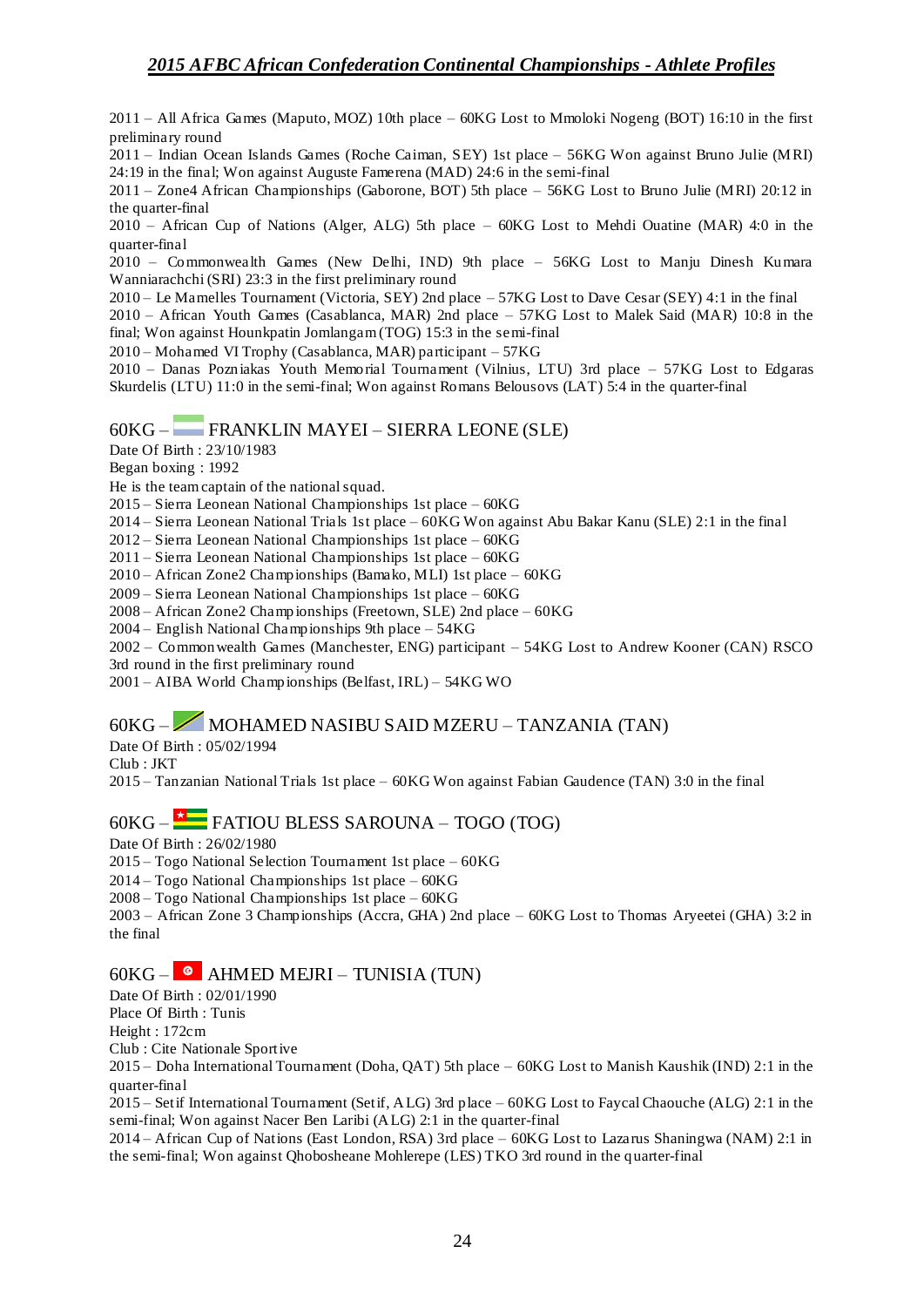2013 – Mediterranean Games (Mersin, TUR) 6th place – 60KG Lost to Bunyamin Aydin (TUR) 2:1 in the quarter-final

2013 – Setif International Tournament (Setif, ALG) 1st place – 60KG Won against Mohamed Ramadan Eliwa (EGY) 2:1 in the final; Won against Abdelkader Riahi (TUN) 3:0 in the semi-final; Won against Amirouche Ait Beka (ALG) 3:0 in the quarter-final

2013 – Vllaznia Memorial Tournament (Shkodra, ALB) 3rd place – 60KG Lost to Dmitriy Polyanskiy (RUS) by points in the semi-final; Won against Martin Aleksov (MKD) by points in the quarter-final

2013 – Bocskai Memorial Tournament (Debrecen, HUN) 7th place – 60KG Lost to Damian Wrzesinski (POL) 16:13 in the quarter-final; Won against Petru Apostol (MDA) 18:12 in the first preliminary round

2012 – World Series of Boxing Season 2012/2013 3rd Round – 61KG Lost to Juan Pablo Romero (MEX) 3:0

2012 – London 2012 Olympic Games (London, ENG) participant – 60KG Lost to Felix Verdejo (PUR) 16:7 in the second preliminary round; Won against Shafiq Chitou (BEN) 16:9 in the first preliminary round

2012 – Giraldo Cordova Cardin Memorial Tournament (Havana, CUB) 3rd place – 60KG Lost to Askhat Zhenisbekov (KAZ) 14:8 in the semi-final; Won against Sebastian Aguirre (ARG) RSCI 1st round in the quarter-final

2012 – AIBA African Olympic Qualification Tournament (Casablanca, MAR) 1st place – 60KG Won against Abdelkader Chadi (ALG) WO in the final; Won against Andrique Allisop (SEY) 16:8 in the semi-final; Won against Mohamed Ramadan Alioua (EGY) 13:12 in the quarter-final; Won against Toribio Koca (GEQ) 25:6 in the first preliminary round

2012 – Vllaznia Memorial Tournament (Shkodra, ALB) 3rd place – 60KG Lost to Luis Porozo (ECU) by points in the semi-final

2011 – Arab Games (Doha, QAT) 1st place – 60KG Won against Suraka Mahdi Al-Waaly (IRQ) 23:16 in the final; Won against Mehdi Ouatine (MAR) 15:6 in the semi-final; Won against Mohamed Ramadan Alioua (EGY) 17:15 in the quarter-final

2011 – Golden Gong Tournament (Skopje, MKD) 3rd place – 60KG Lost to Sergey Kunitsin (BLR) 6:1 in the semi-final; Won against Muhamed Kadriev (MKD) 10:0 in the quarter-final

2011 – AIBA World Championships (Baku, AZE) participant – 60KG Lost to Alex Rynn (CAN) 19:13 in the first preliminary round

2011 – All Africa Games (Maputo, MOZ) 1st place – 60KG Won against Mmoloki Nogeng (BOT) 20:5 in the final; Won against Jean John Colin (MRI) 24:11 in the semi-final; Won against Brahim Oukil (ALG) 16:11 in the quarter-final; Won against Suleiman Segawa (UGA) 13:11 in the second preliminary round; Won against Anetenh Bahiru Tadesse (ETH) 18:4 in the first preliminary round

2011 – Arabic Championships (Doha, QAT) 2nd place – 60KG Lost to Suraka Mahdi Al-Waaly (IRQ) by points in the final; Won against Mohamed Sadeq Abdullateef (QAT) by points in the semi-final

2010 – Tammer Tournament (Tampere, FIN) 7th place – 60KG Lost to Rashid Kassem (DEN) 4:2 in the quarterfinal; Won against Artur Mavlyutov (RUS) 8:1 in the first preliminary round

2010 – Grand Prix Usti nad Labem (Usti nad Labem, CZE) participant – 60KG Lost to Eduards Gutmans (LAT) 2:0 in the first preliminary round

2008 – Tunisian Youth National Championships 1st place – 57KG

## 60KG – HASSAN ABDU ASUNI – UGANDA (UGA)

Date Of Birth : 01/10/1986 Club : East Coast BC Residence : Naguru Occupation : Soldier 2015 – African Military Championships (Tunis, TUN) 3rd place – 60KG

2015 – Ugandan National Championships 1st place – 60KG Won against Baker Nsubuga (UGA) 3:0 in the final

2014 – Ugandan National Trials 3rd Leg 2nd place – 60KG Lost to Bob Moses Atiya (UGA) 3:0 in the final

2014 – Ugandan National Trials 2nd Leg 1st place – 60KG Won against Moses Mukiibi (UGA) 2:1 in the final

2014 – Ugandan National Championships 1st place – 64KG

# 64KG – ABDELKADER CHADI – ALGERIA (ALG)

Date Of Birth : 03/02/1986 Height : 175cm Club : NRNAA Residence : Setif Stance : Orthodox 2015 – AIBA Pro Boxing Cycle I Round 2 (Hamburg, GER) – 64KG Lost to Artem Harutyunyan (GER) 3:0 2015 – AIBA Pro Boxing Cycle I Round 1 (Rome, ITA) – 64KG Won against Carlos Aquino (ARG) 3:0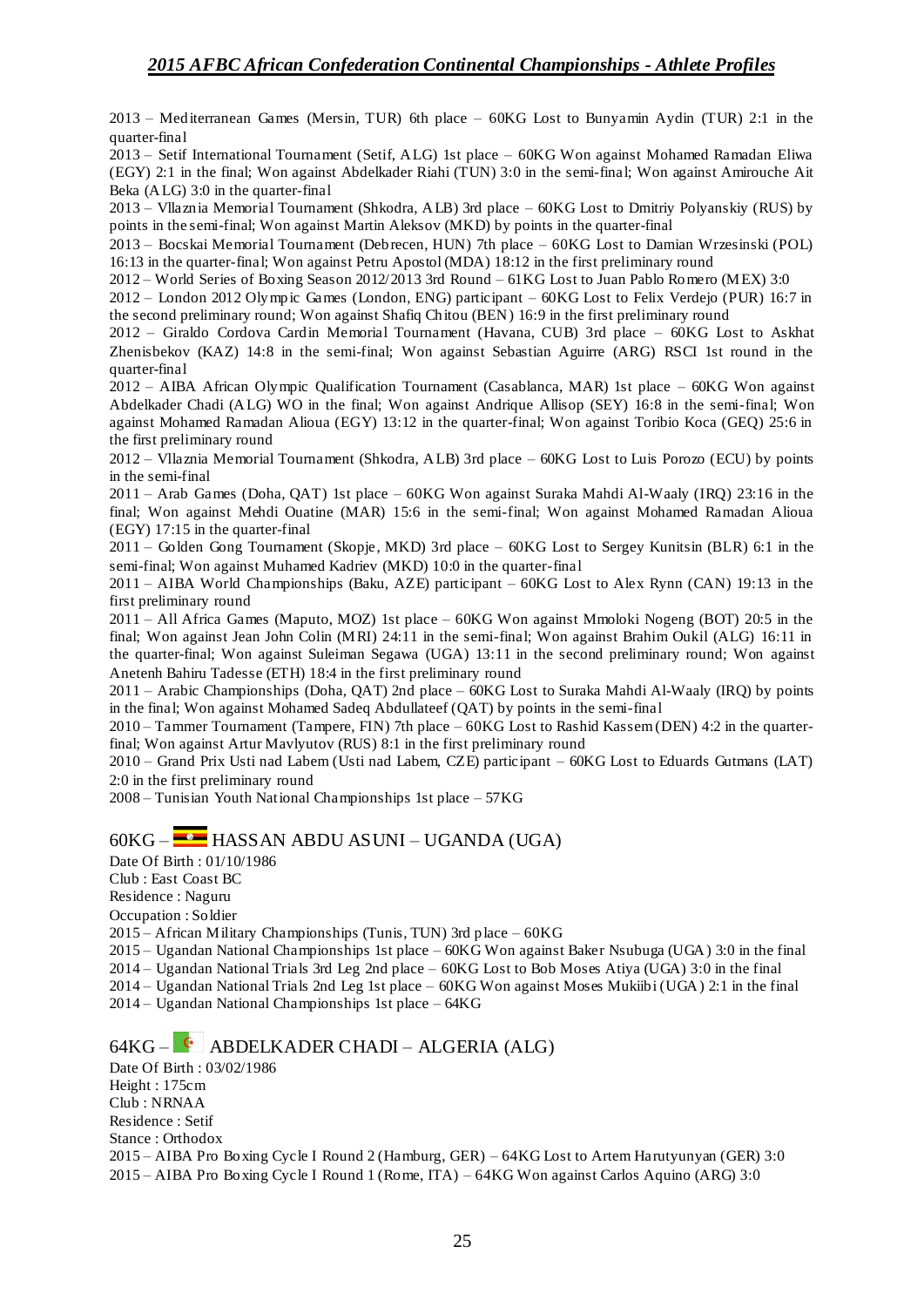2015 – AIBA Pro Boxing Title Round (Novosibirsk, RUS) – 64KG Won against Juan Pablo Romero (MEX) 3:0 2014 – AIBA Pro Boxing Ranking Round (Novosibirsk, RUS) – 64KG Lost to Artem Harutyunyan (GER) 3:0 2014 – AIBA Pro Boxing Pre-Ranking Round 2 (Novosibirsk, RUS) – 64KG Won against Juan Pablo Romero

(MEX) 3:0

2014 – AIBA Pro Boxing Pre-Ranking Round 1 (Novosibirsk, RUS) – 64KG Won against Evaldas Petrauskas (LTU) 3:0

2014 – African Cup of Nations (East London, RSA) 1st place – 64KG Won against Babou Mahaman Smaila (CMR) 3:0 in the final; Won against Hamza Hassini (TUN) 3:0 in the semi-final; Won against Christian Mikala (GAB) 3:0 in the quarter-final

2014 – World Series of Boxing Season 2013/2014 8th Round – 64KG Lost to Carlos Adames (DOM) WO

2014 – World Series of Boxing Season 2013/2014 6th Round – 64KG Won against Angelo Frank (GER) 3:0

2014 – World Series of Boxing Season 2013/2014 4th Round – 64KG Won against Alberto Palmetta (ARG) 3:0

2014 – World Series of Boxing Season 2013/2014 2nd Round – 64KG Won against Renato De Donato (ITA) 3:0 2013 – AIBA World Championships (Almaty, KAZ) participant – 64KG Lost to Sanjarbek Rahmonov (UZB) 2:1 in the second preliminary round; Won against Yauheni Dauhaliavets (BLR) 3:0 in the first preliminary round 2013 – Mediterranean Games (Mersin, TUR) 1st place – 64KG Won against Fatih Keles (TUR) 3:0 in the final; Won against Mohamed Eslam Aly (EGY) 2:1 in the semi-final; Won against Bojan Aladjic (BIH) 3:0 in the quarter-final; Won against Kristjan Shytani (ALB) 3:0 in the first preliminary round

2013 – Giraldo Cordova Cardin Memorial Tournament (Havana, CUB) 3rd place – 64KG Lost to Enkhzorig Zorigtbaatar (MGL) 3:0 in the semi-final; Won against Joan Gonzalez (VEN) 3:0 in the quarter-final; Won against Kendall Ebanks (CAY) 3:0 in the first preliminary round

2013 – Limassol Boxing Tournament (Limassol, CYP) 1st place – 64KG Won against Manoj Kumar (IND) 16:13 in the final; Won against Alexandros Tsanikidis (GRE) 19:14 in the semi-final; Won against Khodor Antar (LIB) 16:4 in the quarter-final

2013 – Setif International Tournament (Setif, ALG) 3rd place – 60KG Lost to Mohamed Ramadan Eliwa (EGY) by points in the semi-final; Won against Reda Benbaziz (ALG) by points in the quarter-final

2013 – World Series of Boxing Season 2012/2013 9th Round – 61KG Won against Damian Wrzesinski (POL) by points

2013 – World Series of Boxing Season 2012/2013 8th Round – 61KG Won against Juan Pablo Romero (MEX) by points

2012 – World Series of Boxing Season 2012/2013 2nd Round – 61KG Won against Isa Isayev (RUS) by points

2012 – London 2012 Olympic Games (London, GBR) participant – 60KG Lost to Fatih Keles (TUR) 15:8 in the first preliminary round

2012 – THA-ALG Dual Match – 60KG Lost to Sailom Ardee (THA) by points

2012 – AIBA African Olympic Qualification Tournament (Casablanca, MAR) 2nd place – 60KG Lost to Ahmed Mejri (TUN) WO in the final; Won against Abdon Mewoli (CMR) 13:6 in the semi-final; Won against Shafick Chitou (BEN) 11:6 in the quarter-final; Won against Mmoloki Nogeng (BOT) 21:5 in the second preliminary round; Won against Leon Selenge (DRC) WO in the first preliminary round

2012 – World Series of Boxing 9th Round – 61KG Won against Liu Xiaohu (CHN) TKO 5th round

2012 – World Series of Boxing 8th Round – 61KG Won against Madadi Nagzibekov (TJK) by points

2012 – World Series of Boxing 7th Round – 61KG Lost to Juan Pablo Romero (MEX) by points

2011 – AIBA World Championships (Baku, AZE) participant – 60KG Lost to Miklos Varga (HUN) 19:18 in the second preliminary round; Won against Jean John Colin (MRI) 23:9 in the first preliminary round

2011 – World Military Games (Rio de Janeiro, BRA) 3rd place – 60KG Lost to Robson Conceicao (BRA) 15:11 in the semi-final; Won against Driss Khallouk (MAR) 17:7 in the quarter-final; Won against Alessio Di Savino (ITA) 15:6 in the second preliminary round; Won against Oleh Malinovskiy (UKR) 16:13 in the first preliminary round

2011 – African Championships (Yaoundé, CMR) 1st place – 60KG Won against Abdon Mewoli (CMR) 16:9 in the final; Won against Mmoloki Nogeng (BOT) 22:8 in the semi-final; Won against Mehdi Ouatine (MAR) 17:15 in the quarter-final

2011 – World Series of Boxing Semi-finals – 61KG Lost to Semen Grivachev (RUS) by points

2011 – Algerian National Federation Cup 1st place – 60KG Won against Fouad Beldjoudi (ALG) by points in the final; Won against Brahim Oukil (ALG) by points in the semi-final

2010 – African Cup of Nations (Alger, ALG) 1st place – 60KG Won against Mehdi Ouatine (MAR) by points in the final

2010 – Golden Gloves Tournament (Beograd, SRB) 2nd place – 60KG Lost to Ildar Vaganov (RUS) 6:2 in the final; Won against Ismet Zeric (BIH) RSC 2nd round in the semi-final; Won against Georgi Andonov (BUL) 2:0 in the quarter-final

2010 – Mohamed VI Trophy (Marrakech, MAR) 5th place – 60KG Lost to Mehdi Ouatine (MAR) 3:1 in the quarter-final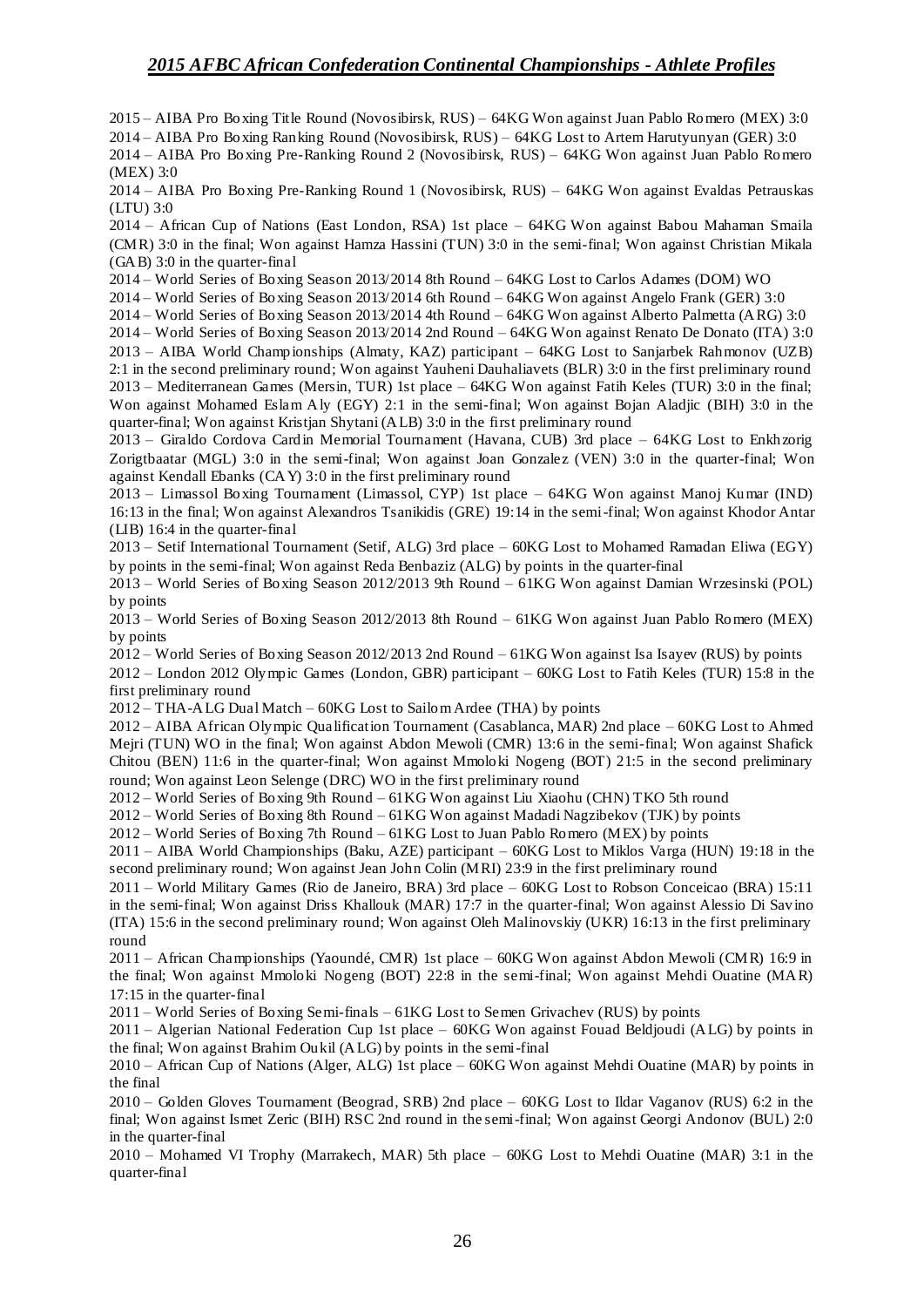2009 – AIBA President's Cup (Baku, AZE) 5th place – 60KG Lost to Semen Grivachev (RUS) 7:3 in the quarter-final

2009 – African Senior Championships (Vacoas, MRI) 3rd place – 60KG Lost to Achille Apie (CMR) 3+:3 in the semi-final; Won against Alva Botsoie (SEY) 18:3 in the quarter-final

2008 – AIBA World Cup (Moscow, RUS) 6th place – 57KG Lost to Sergey Ignatyev (RUS) 8:4 in the quarterfinal

2008 – Beijing 2008 Olympic Games (Beijing, CHN) 7th place – 57KG Lost to Yakup Kilic (TUR) 13:6 in the quarter-final; Won against Sailom Ardee (THA) 7:6 in the first preliminary round

2008 – Ahmet Cömert Tournament (Istanbul, TUR) 7th place – 57KG Lost to Galib Dzhafarov (KAZ) by points in the quarter-final

2008 – Coupe des Nations (Calais, FRA) 6th place – 60KG Lost to Daouda Sow (FRA) RSCO 3rd round in the quarter-final

2008 – Gee Bee Tournament (Helsinki, FIN) 5th place – 60KG Lost to Aleksey Tishchenko (RUS) 29:6 in the quarter-final

2008 – Feliks Stamm Tournament (Warsaw, POL) 3rd place – 60KG Lost to Krzysztof Szot (POL) 20:12 in the semi-final

2008 – 1st Africa Olympic Qualification Tournament (Alger, ALG) 2nd place – Lost to Mehdi Ouatine (MAR) WO in the final; Won against Alaeddin Shili (TUN) 23:14 in the semi-final

2007 – Tammer Tournament (Tampere, FIN) 5th place – Lost to Khedafi Djelkhir (FRA) 26:5

2007 – All Africa Games (Alger, ALG) 1st place

2007 – Africa Senior Champs (Antananarivo, MAD) 1st place

2007 – Algeria Senior National Champs 1st place

2006 – Algeria Tournament (Alger, ALG) 1st place

2006 – Ahmet Cömert Tournament (Istanbul, TUR) participant – Lost to Enkhzorig Zorigtbaatar (MGL) 44:30

2006 – Algeria Senior National Champs 1st place

2006 – Strandja Tournament (Pleven, BUL) 7th place – Lost to Samet Huseinov (BUL) 35:25

2005 – AIBA World Championships (Mianjang, CHN) participant – Lost to Mark Davis (USA) 38:32

2005 – Amber Gloves Tournament (Kaliningrad, RUS) 3rd place

2005 – Arab Junior Championships (Tunis, TUN) 1st place

2004 – AIBA Junior World Championships (Jeju, KOR) participant – 54KG Lost to Mirzhan Zhaksilikov (KAZ) 32:15 in the first preliminary round

2004 – Algeria Junior National Champs 1st place – 54KG

2003 – AIBA Cadet World Championships (Bucharest, ROM) participant – 52KG Lost to Eldar Tursunov (UZB) 12:7 in the first preliminary round

#### 64KG – ADILSON RAMIRO CARPOVA JUSTINO – ANGOLA (ANG)

Date Of Birth : 11/10/1991

Club : Interclube

2015 – African Zone 4 Championships (Pretoria, RSA) 3rd place – 64KG Lost to Richarno Colin (MRI) 3:0 in the semi-final; Won against Bernaldo Marime (MOZ) 2:1 in the quarter-final

2015 – Angolan National Championships 1st place – 64KG Won against Carlos Zinga (ANG) 3:0 in the final

2014 – African Zone 4 Championships (Pretoria, RSA) 3rd place – 64KG Lost to Kagiso Bagwasi (BOT) 3:0 in the semi-final

2013 – AIBA World Championships (Almaty, KAZ) participant – 64KG Lost to Shavkatjon Rakhimov (TJK) 2:1 in the first preliminary round

2013 – African Zone 4 Championships (Gaborone, BOT) 1st place – 64KG Won against Chester Sibonela Ndzimandze (SWZ) by points in the final; Won against Oratile Segokgo (BOT) by points in the semi-final

64KG – KAGISO BAGWASI – BOTSWANA (BOT)

Date Of Birth : 14/06/1993

Coach : Thebe Setlalekgosi

Club : DTCB

Residence : Gaborone

Stance : Southpaw

2015 – BOT-LES Dual Match – 64KG Won against Tsepo Leqotho (LES) 3:0

2015 – African Zone 4 Championships (Pretoria, RSA) 1st place – 64KG Won against Richarno Colin (MRI) 2:0 in the final; Won against Thabiso Selby Dlamini (SWZ) TKOI 1st round in the semi-final

2015 – Botswana Inter-Clubs National Championships 1st place – 64KG Won against Botshelo Molefe (BOT) AB 1st round in the final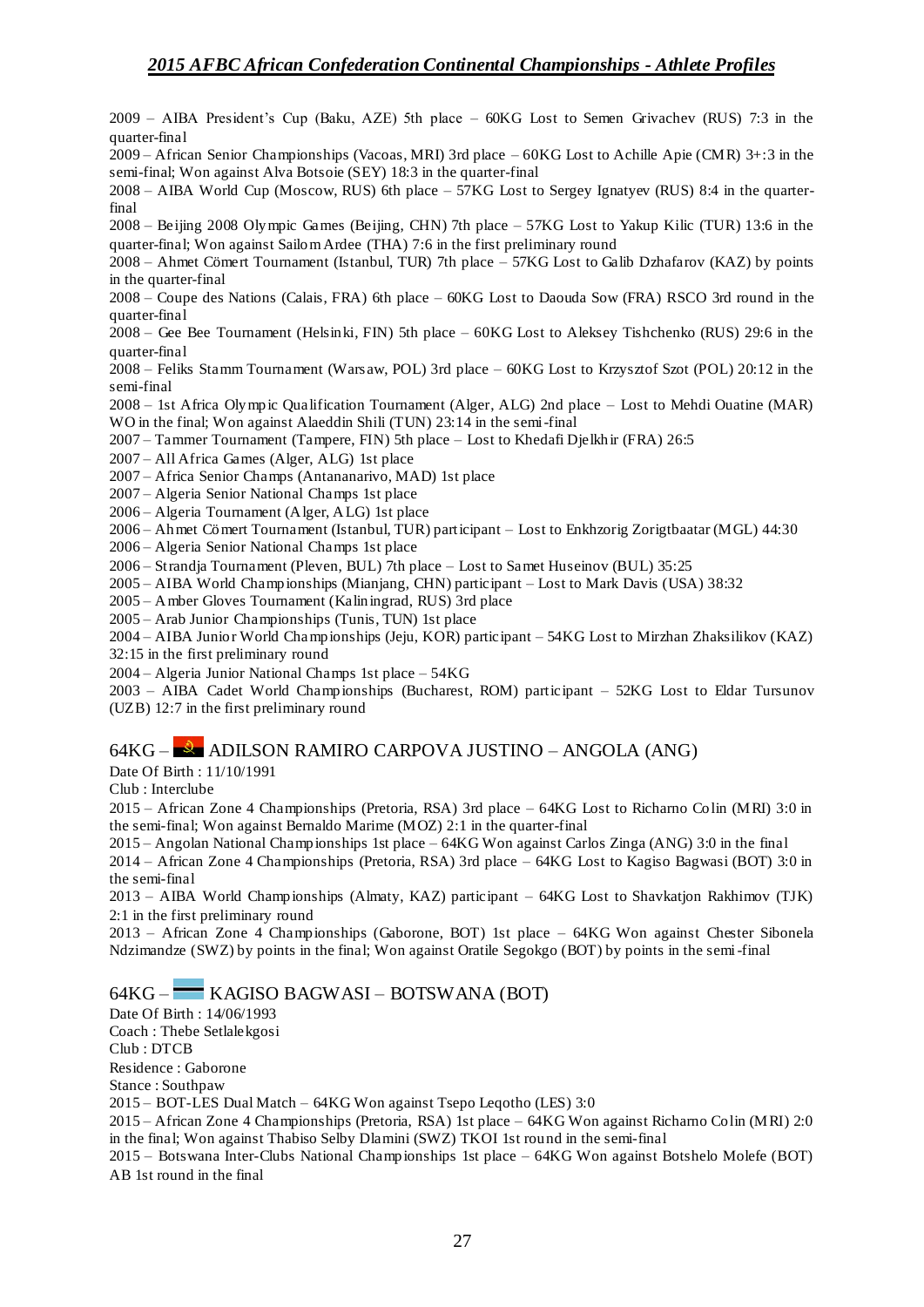2015 – Botswana National Championships 1st place – 64KG Won against Ookeditse Bobeilwe (BOT) 3:0 in the final

2014 – Commonwealth Games (Glasgow, SCO) participant – 64KG Lost to Josh Taylor (SCO) 3:0 in the first preliminary round

2014 – African Cup of Nations (East London, RSA) 6th place – 60KG Lost to Lazarus Shaningwa (NAM) 2:1 in the quarter-final

2014 – African Zone 4 Championships (Pretoria, RSA) 1st place – 64KG Won against Junias Jonas (NAM) 3:0 in the final; Won against Adilson Justino (ANG) 3:0 in the semi-final

2014 – Botswana Inter-Clubs National Championships 1st place – 60KG Won against Tirafalo Seoko (BOT) 2:1 in the final

2013 – AIBA World Championships (Almaty, KAZ) participant – 60KG Lost to Lee Sang Min (KOR) 2:1 in the first preliminary round

2013 – African Zone 4 Championships (Gaborone, BOT) 1st place – 60KG Won against Jeremiah Nakathila (NAM) 18:11 in the final; Won against Pedro Manuel Gomes (ANG) 24:13 in the semi-final; Won against Hector Mutole (ZAM) 34:16 in the quarter-final; Won against Antonio Valdo Tavede (MOZ) 28:16 in the first preliminary round

2013 – Botswana Best of the Best Tournament (Gaborone, BOT) 1st place – 60KG Won against Godisamang Kebinamore (BOT) by points in the final

2012 – Botswana National Championships 1st place – 60KG Won against Thato Batshegi (BOT) RSC 2nd round in the final; Won against Tefo Terence Letshikgwana (BOT) 9:8 in the semi-final

2012 – ZAM-BOT Dual Match – 60KG Won against Eckan Kamwanga (ZAM) RSC 2nd round the final

2011 – Botswana Best of the Best Tournament 1st place – 60KG

2010 – Botswana National Championships 3rd place – 60KG

## 64KG – RAYMOND SANOU KOUASSI – BURKINA FASO (BKF)

Date Of Birth : 08/06/1992

2015 – Burkina Faso National Championships 1st place – 64KG Won against Omar Sawadogo (BKF) 3:0 in the final

2014 – Burkina Faso National Championships 1st place – 64KG Won against Alassane Hema (BKF) AB 1st round in the final

2012 – AIBA African Olympic Qualification Tournament (Casablanca, MAR) participant – 60KG Lost to Abdon Mewoli (CMR) 10:6 in the first preliminary round

2011 – Burkina Faso National Championships 1st place – 60KG Won against Congo Daouda (BKF) by points in the final

2011 – African Championships (Yaoundé, CMR) 7th place – 60KG Lost to Mmoloki Nogeng (BOT) 10:7 in the quarter-final

2011 – Zone2 African Championships (Lome, TOG) 3rd place – 60KG Lost to Jessie Lartey (GHA) by points in the semi-final

2010 – Burkina Faso National Championships 2nd place – 60KG Lost to Oumarou Ouedraogo (BKF) by points in the final

## $64KG -$  BAMBO RODRIGUE – CHAD (CHA)

Date Of Birth : 24/04/1992

Residence : Djamena 2015 – Chad National Championships 1st place – 64KG

2014 – Chad National Championships 1st place – 64KG

### 64KG – ESLAM AHMED MOHAMED ALY – EGYPT (EGY)

Date Of Birth : 03/03/1990

Residence : Cairo

Occupation : Soldier

2015 – Golden Belt Tournament (Craiova, ROM) 1st place – 64KG Won against Lim Hyun Chul (KOR) 2:1 in the final; Won against Vadim Salasenko (UKR) 3:0 in the semi-final; Won against Marian Visan (ROM) 3:0 in the quarter-final

2015 – African Military Championships (Tunis, TUN) 1st place – 64KG Won against Alaa Shili (TUN) 3:0 in the final

2015 – Doha International Tournament (Doha, QAT) 3rd place – 64KG Lost to Manoj Kumar (IND) 3:0 in the semi-final; Won against Jason Mallia (AUS) 3:0 in the quarter-final; Won against A.P.C. Jayalath (SRI) 3:0 in the first preliminary round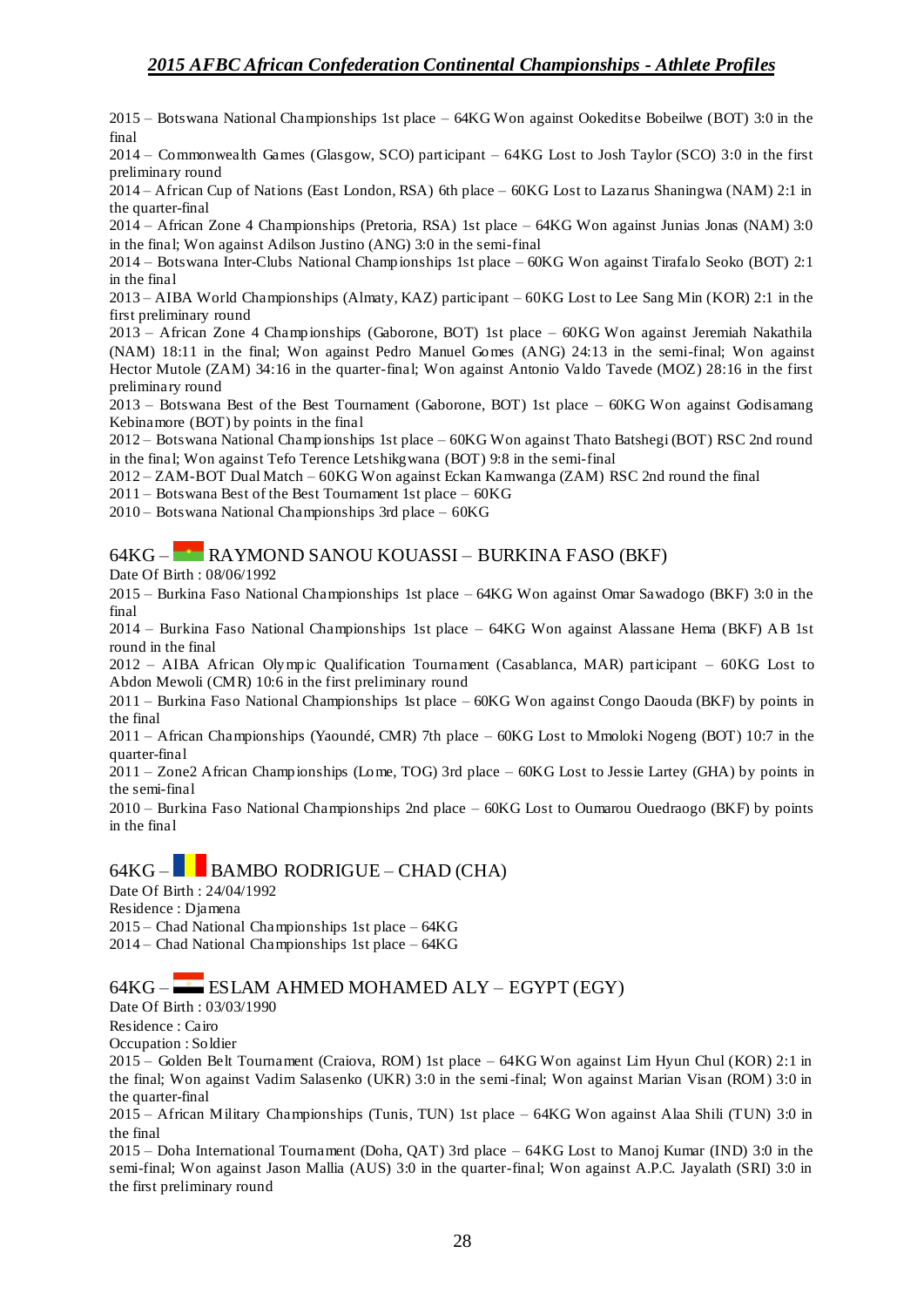2015 – Setif International Tournament (Setif, ALG) 3rd place – 64KG Lost to Ahmed Boudiaf (ALG) DQ 2nd round in the semi-final; Won against Alaeddin Shili (TUN) 2:1 in the quarter-final

2015 – President's Cup (Palembang, INA) 5th place – 64KG Lost to Vin ky Montolalu (INA) 2:1 in the quarterfinal; Won against Damith Wijerathne (SRI) 3:0 in the first preliminary round

2015 – Bocskai Memorial Tournament (Debrecen, HUN) 7th place – 64KG Lost to Elnur Aliyev (AZE) 2:1 in the quarter-final; Won against Evgen Keselichka (HUN) 3:0 in the first preliminary round

2014 – Egyptian National Championships 1st place – 64KG

2013 – AIBA World Championships (Almaty, KAZ) participant – 64KG Lost to Yves Ulysse (CAN) 3:0 in the first preliminary round

2013 – Summer Universiade (Kazan, RUS) participant – 64KG Lost to Aydar Amirzakov (KAZ) 2:1 in the second preliminary round; Won against Yang Chan Heem (KOR) 3:0 in the first preliminary round

2013 – Mediterranean Games (Mersin, TUR) 3rd place – 64KG Lost to Abdelkader Chadi (ALG) 2:1 in the semi-final; Won against Abdelhak Aatakni (MAR) 3:0 in the quarter-final; Won against Vincenzo Mangiacapre (ITA) 2:1 in the first preliminary round

2013 – Setif International Tournament (Setif, ALG) 1st place – 64KG Won against Alaa Shili (TUN) by points in the final; Won against Ahmed Boudiaf (ALG) by points in the semi-final; Won against Nadir Belaib (ALG) by points in the quarter-final

2013 – Bocskai Memorial Tournament (Debrecen, HUN) 6th place – 64KG Lost to Li Quanlong (CHN) 11:8 in the quarter-final; Won against Gyorgy Pasztor (HUN) RSCH 2nd round in the first preliminary round

2012 – London 2012 Olympic Games (London, GBR) participant – 64KG Lost to Gyula Kate (HUN) 16:10 in the first preliminary round

2012 – AIBA African Olympic Qualification Tournament (Casablanca, MAR) 3rd place – 64KG Lost to Abderrazak Haouia (TUN) 14:5 in the semi-final; Won against Olaiya Adeshina Awulosi (NGR) 12:3 in the quarter-final; Won against Gomotsang Gaasite (BOT) 14:8 in the first preliminary round

2012 – Vllaznia Memorial Tournament (Shkodra, ALB) 5th place – 64KG Lost to Vincenzo Mangiacapre (ITA) 14:6 in the quarter-final

2012 – Egyptian National Championships 1st place – 64KG

2011 – Arab Games (Doha, QAT) 7th place – 64KG Lost to Abderrazak Haouia (TUN) 11:6 in the quarter-final

2011 – Doha International Challenge (Doha, QAT) 1st place – 64KG Won against Hossam Al-Zahrani (KSA) RSC 1st round in the final; Won against Mohamed Abdulrahman Al-Toum (QAT) 19:4 in the semi-final; Won against Mohammad Hussein (IRQ) 20:11 in the quarter-final

2011 – AIBA World Championships (Baku, AZE) participant – 64KG Lost to Haybatulla Hajialiyev (AZE) 15:7 in the first preliminary round

2011 – Egyptian National Championships 1st place – 64KG

### $64KG \rightarrow$  AZUMAH MOHAMMED – GHANA (GHA)

Date Of Birth : 17/04/1993

Place Of Birth : Accra

Club : Reformers

Residence : Accra

Number of bouts : 49 (43-0-6)

2015 – Ghana National Selection Tournament 1st place – 64KG Won against Sheiku Samir (GHA) 3:0 in the final

2014 – Dade Boxing Promotion Syndicate Tournament (Accra, GHA) 1st place – 69KG Won against Joseph Tagoe (GHA) 3:0 in the final

2014 – Commonwealth Games (Glasgow, SCO) 9th place – 69KG Lost to Scott Fitzgerald (ENG) 3:0 in the second preliminary round; Won against Joseph Deireragea (NRU) 3:0 in the first preliminary round

2013 – Ghana National Championships 1st place – 69KG Won against Promise Sogbe (GHA) 3:0 in the final

2012 – AIBA African Olympic Qualification Tournament (Casablanca, MAR) participant – 69KG Lost to Mohamed Diaby (MLI) 16:8 in the first preliminary round

2012 – GHA-GAB Dual Match – 69KG Won against Yannick Mitoumba (GAB) 11:3

2012 – BEN-GHA Dual Match – 69KG Won against Franck Amoussou (BEN) 6:5

2011 – Shaheed Benazir Bhutto Memorial Tournament (Islamabad, PAK) participant – 64KG Lost to Chinzorig Baatarsukh (MGL) 9:7 in the first preliminary round

2011 – The Possibles vs. The Probables Tournament (Accra, GHA) 1st place – 69KG Won against Anani Kutsukey (GHA) by points in the final

2011 – Zone2 African Championships (Lome, TOG) 1st place – 69KG Won against Djiby Ndiaye (SEN) by points in the final; Won against Amadou Sidibe (BKF) by points in the semi-final

2010 – Commonwealth Games (New Delhi, IND) participant – 69KG Lost to Moabi Mothiba (BOT) 11:2 in the first preliminary round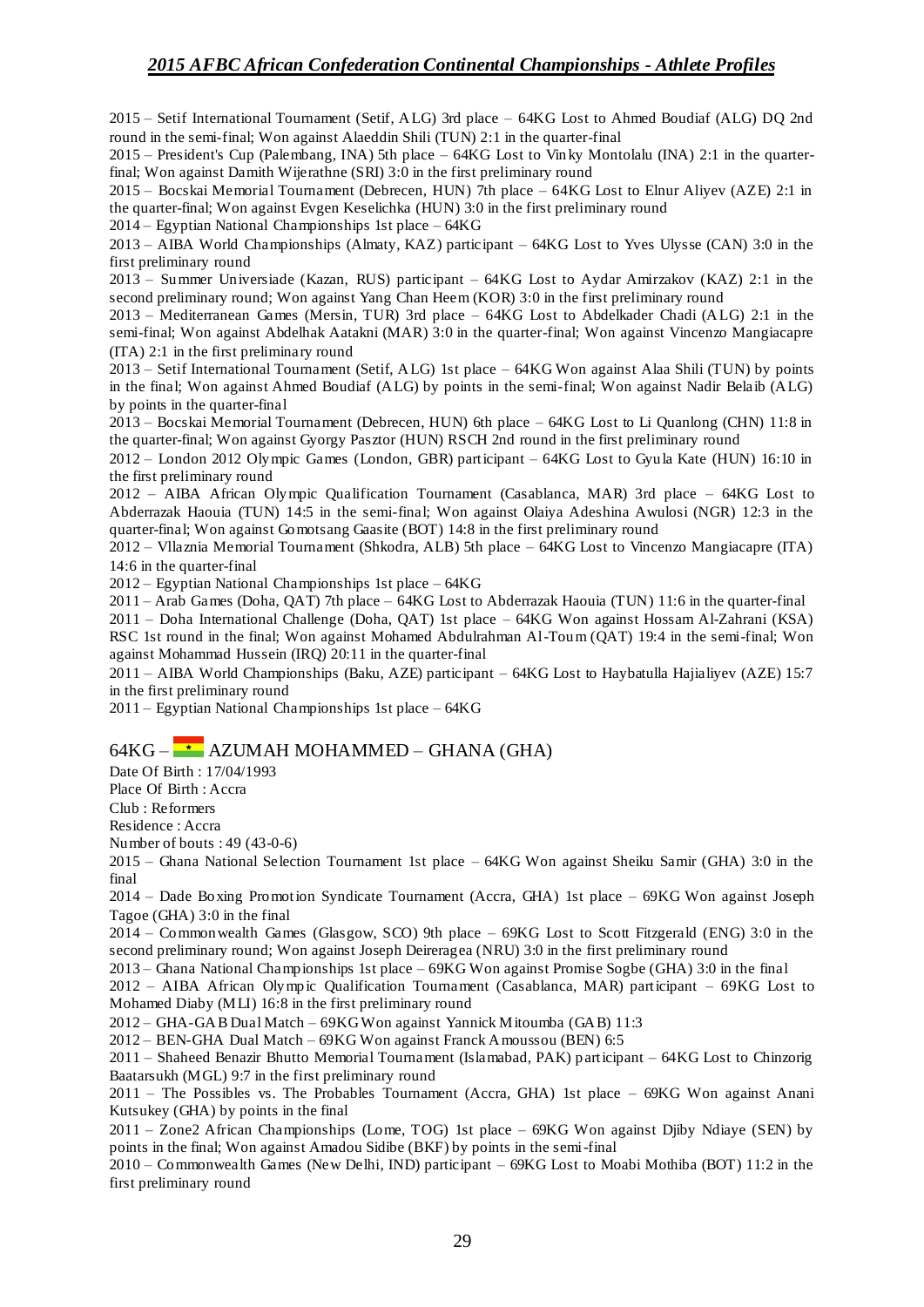2010 – AIBA Youth World Championships (Baku, AZE) 7th place – 69KG Lost to Dennis Radovan (GER) 2:1 in the quarter-final; Won against Ilyas Abbadi (ALG) 7:3 in the third preliminary round; Won against Omarashkhab Akhmedov (RUS) 9:6 in the second preliminary round; Won against Joseph St. Pierre (MRI) 6:3 in the first preliminary round

### 64KG – LOUIS RICHARNO COLIN – MAURITIUS (MRI)

Date Of Birth : 17/07/1987

Height : 165cm

Coach : Jean-Claude Nagloo

2015 – Indian Ocean Islands Games (St. Pierre, REU) 1st place – 64KG Won against Julien Rajaonarison (MAD) TKO 3rd round in the final; Won against Bertrand Pasquin (REU) 3:0 in the semi-final

2015 – African Zone 4 Championships (Pretoria, RSA) 2nd place – 64KG Lost to Kagiso Bagwasi (BOT) 2:0 in the final; Won against Adilson Justino (ANG) 3:0 in the semi-final

2014 – Commonwealth Games (Glasgow, SCO) 9th place – 64KG Lost to Josh Taylor (SCO) 3:0 in the second preliminary round; Won against Lyndell Marcellin (STL) 3:0 in the first preliminary rou nd

2014 – Giraldo Cordova Cardin Memorial Tournament (Havana, CUB) participant – 64KG Lost to Luis Arcon (VEN) 3:0 in the first preliminary round

2013 – AIBA World Championships (Almaty, KAZ) participant – 64KG Lost to Everton Lopes (BRA) 3:0 in the second preliminary round; Won against Salavat Khatuev (NOR) 2:1 in the first preliminary round

2013 – China Open Tournament (Guiyang, CHN) 7th place – 64KG Lost to Tang Shihu (CHN) 3:0 in the quarter-final

2013 – Mauritian National Championships 1st place – 64KG Won against Jordy Therese (MRI) AB 3rd round in the final

2012 – London 2012 Olympics (London, GBR) 11th place – 64KG Lost to Uranchimeg Munkherdene (MGL) 15:12 in the second preliminary round; Won against Abdelhak Aatakni (MAR) 16:10 in the first preliminary round

2012 – African Cup of Nations (Gaborone, BOT) 1st place – 64KG Won against Rami Ouchache (ALG) 14:10; Won against Augusto Mathule (MOZ) 21:4; Won against Oratile Segokgo (BOT) 18:10; Won against Brighton Masiyambumbi (ZIM) WO; Won against Wilfried Mapaga (GAB) WO

2012 – AIBA African Olympic Qualification Tournament (Casablanca, MAR) 5th place – 64KG Lost to Abdelhak Aatakni (MAR) 11:8 in the quarter-final; Won against Ensa Jammeh (GAM) 19:1 in the first preliminary round

2012 – Bocskai Memorial Tournament (Debrecen, HUN) 7th place – 64KG Lost to Dmitri Galagot (MDA) 13:7 in the quarter-final

2011 – All Africa Games (Maputo, MOZ) 1st place – 64KG Won against Abderrazak Haouia (TUN) 7:5 in the final; Won against Gomotsang Gaasite (BOT) 16:4 in the semi-final; Won against Precious Makina (ZAM) RSCH 3rd round in the quarter-final; Won against Babou Mahaman Smaila (CMR) 17:7 in the second preliminary round; Won against Augusto Mathule (MOZ) 27:6 in the first preliminary round

2011 – Indian Ocean Islands Games (Roche Caiman, SEY) 1st place – 64KG Won against Jafata Tsimagniry (MAD) 29:7 in the final; Won against Cedric Peroumal (REU) 19:8 in the semi-final

2011 – African Championships (Yaoundé, CMR) 1st place – 64KG Won against Barag Sid Ali (ALG) 15:6 in the final; Won against Babou Mahaman Smaila (CMR) 18:16 in the semi-final; Won against Abderrazak Haouia (TUN) KO 1st round in the quarter-final

2011 – Zone4 African Championships (Gaborone, BOT) 1st place – 64KG Won against Litheo Tseisa (LES) KO 2nd round in the final; Won against Gomotsang Gaasite (BOT) RSC 2nd round in the semi-final; Won against Chester Sibonela Ndzimandze (SWZ) 22:10 in the quarter-final

2011 – Mauritian National Championships 1st place – 64KG Won against Jonathan Ramchurn (MRI) 9:0 in the final

2011 – Bocskai Memorial Tournament (Debrecen, HUN) 1st place – 64KG Won against Bradley Saunders (ENG) 6+:6 in the final; Won against Alex Vasiljev (FIN) 5:2 in the semi-final; Won against Michal Syrowatka (POL) 7:2 in the quarter-final; Won against Taha Subhi (ISR) AB 3rd round in the first preliminary round

2010 – Commonwealth Games (New Delhi, IND) 3rd place – 64KG Lost to Bradley Saunders (ENG) 10:7 in the semi-final; Won against Philip Bowes (JAM) 6:0 in the quarter-final; Won against Luke Woods (AUS) 8:3 in the second preliminary round; Won against Chris Jenkins (WAL) 7:0 in the first preliminary round

2010 – Mohamed VI Trophy (Casablanca, MAR) 7th place – 64KG Lost to David Papot (FRA) 6:3 in the quarter-final; Won against Estrale McFarlane (SEY) 3:1 in the first preliminary round

2010 – Commonwealth Championships (New Delhi, IND) 3rd place – 64KG Lost to Scott Cardle (ENG) 10:2 in the semifinal; Won against Black Moses Mathenge (KEN) 3:0 in the quarterfinal; Won against Balwinder Beniwal (IND) 14:5 in the first preliminary round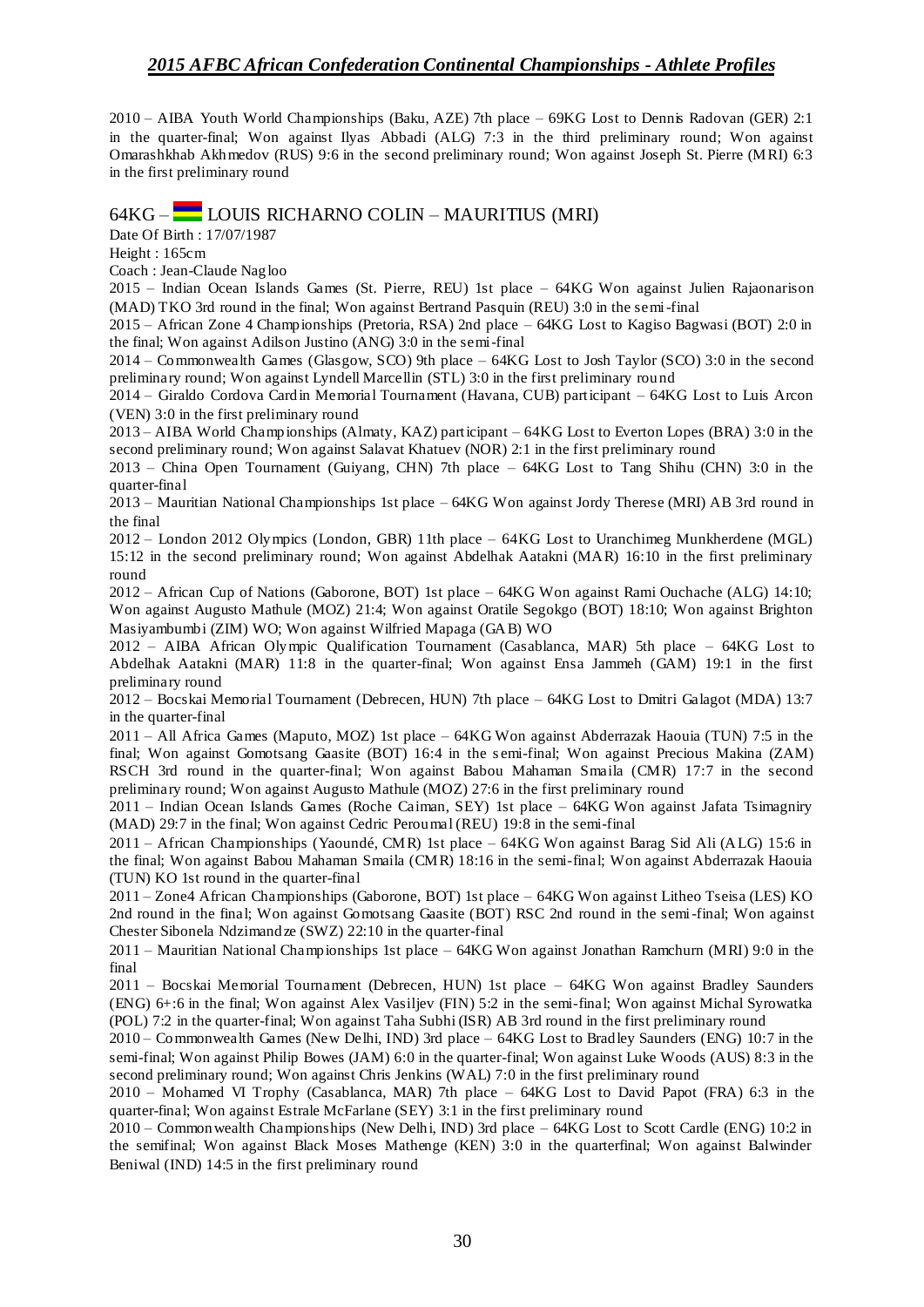2009 – AIBA President's Cup (Baku, AZE) 6th place – 64KG Lost to Sadig Eynullayev (AZE) 6:2 in the quarterfinal

2009 – Francophone Games (Beyrouth, LIB) 1st place – 64KG Won against Hamza Hassini (TUN) 10:6 in the final; Won against Jonathan Bochner (CAN) 10:1 in the semifinal; Won against Bercy Mabelolo (DRC) KO 1st round in the quarterfinal

2009 – AIBA World Championships (Milan, ITA) participant – 60KG Lost to Levan Gvamichava (GEO) 21:9 in the first preliminary round

2009 – African Senior Championships (Vacoas, MRI) 3rd place – 64KG Lost to Nacerreddine Filali (ALG) 7:4 in the semifinal; Won against Ibrahima Diouf Touré (SEN) 14:3 in the quarterfinal; Won against Babou Mahaman Smaila (CMR) 19:4 in the first round

2009 – Mishra Memorial Tournament (Chandigarh, IND) 7th place – 64KG Lost to Manoj Kumar (IND) 11:6 in the quarterfinal

2008 – XXIXth Summer Olympic Games (Beijing, CHN) participant – 64KG Lost to Gennadiy Kovalyov (RUS) 11:2 in the second round; Won against Myke Carvalho (BRA) 15:11 in the first round

2008 – Africa Cup Of Nations (Vacoas, MRI) 3rd place – 64KG Lost to Hastings Bwalya (ZAM) KO 4th round; Won against Danielson Varela (CPV) AB 3rd round

2008 – AIBA President's Cup (Taipei, TPE) participant – 64KG Lost to Jhonny Sanchez (VEN) 22:10 in the first preliminary round

2008 – Klichko Brothers Tournament (Kiev, UKR) 6th place – 64KG Lost to Denis Lazarev (UKR) 15:4 in the quarterfinal; Won against Nazariy Kvyatko (UKR) 18:7 in the first round

2008 – 2nd Africa Olympic Qualification Tournament (Windhoek, NAM) 1st place – 64KG Won against Samuel Kotey Neequaye (GHA) 6:5 in the final; Won against Smaila Mahaman (CMR) 9:4 in the semifinal; Won against Mayk Miyenikoue Nruguen (GAB) RSCH 3rd round in the quarterfinal; Won against Mohamed Beldjord (ALG) 14:10 in the first round

2007 – AIBA World Championships (Chicago, USA) participant – 64KG Lost to Kevin Bizier (CAN) 26:11 in the first preliminary round

2007 – Indian Ocean Islands Games (Antananarivo, MAD) 2nd place – 64KG Lost to Jean De Dieu Soloniaina (MAD) AB 2nd round

2007 – Commonwealth Champ ionships (Liverpool, ENG) participant – 64KG Lost to Kevin Bizier (CAN) 17:10 2007 – All Africa Games (Alger, ALG) participant – 64KG Lost to Rachid Tariket (ALG) RSCO 3rd round in the first preliminary round

2007 – Africa Senior Championships (Antananarivo, MAD) 3rd place – 60KG Lost to Hamza Kramou (ALG) 23:14

2007 – Zone7 Africa Championships (Antananarivo, MAD) 2nd place – 60KG Lost to Jackarie Rakotoarisoa (MAD) 6:3

2007 – YMCA International Tournament (New Delhi, IND) 3rd place – 64KG Lost to Mohinder Singh (IND) 22:18

2006 – Commonwealth Games (Melbourne, AUS) participant – 57KG Lost to Jason Hastie (SCO) 11:7

2006 – Mauritius Junior National Champs 1st place

2005 – Commonwealth Champ ionships (Glasgow, SCO) 7th place – 54KG

2005 – Junior Indian Ocean Cup (Saint Pierre, REU) 1st place – 54KG

2005 – Zone7 Africa Championships (Antananarivo, MAD) 1st place – 54KG

### $64KG -$  HAMZA EL-BERBARI – MOROCCO (MAR)

Date Of Birth : 06/07/1993

2015 – World Series of Boxing Season 2015 13th Round – 64KG Lost to Ahmed Boudiaf (ALG) TKOI 3rd round

2015 – World Series of Boxing Season 2015 11th Round – 64KG Won against Dmytro Grinchenko (UKR) 3:0

2015 – World Series of Boxing Season 2015 9th Round – 64KG Lost to Raul Curiel (MEX) 2:1

2015 – World Series of Boxing Season 2015 7th Round – 64KG Lost to Vitaliy Dunaytsev (RUS) 3:0

2015 – World Series of Boxing Season 2015 5th Round – 64KG Lost to Yang Jun (CHN) TKO 3rd round

2015 – World Series of Boxing Season 2015 3rd Round – 64KG Lost to Samuel Maxwell (ENG) 2:1

2015 – World Series of Boxing Season 2015 Round 1 – 64KG Lost to Yasnier Toledo Lopez (CUB) 3:0

2014 – Mohamed VI Trophy (Marrakech, MAR) 5th place – 64KG Lost to Yasnier Toledo Lopez (CUB) 2:1 in the quarter-final

2014 – Giraldo Cordova Cardin Memorial Tournament (Havana, CUB) 2nd place – 64KG Lost to Luis Oliva (CUB) 3:0 in the final; Won against Michael Alexander (TRI) 3:0 in the semi-final; Won against Yoelvis Hernandez (VEN) 2:1 in the quarter-final; Won against Grigoriy Lizunenko (RUS) 2:1 in the first preliminary round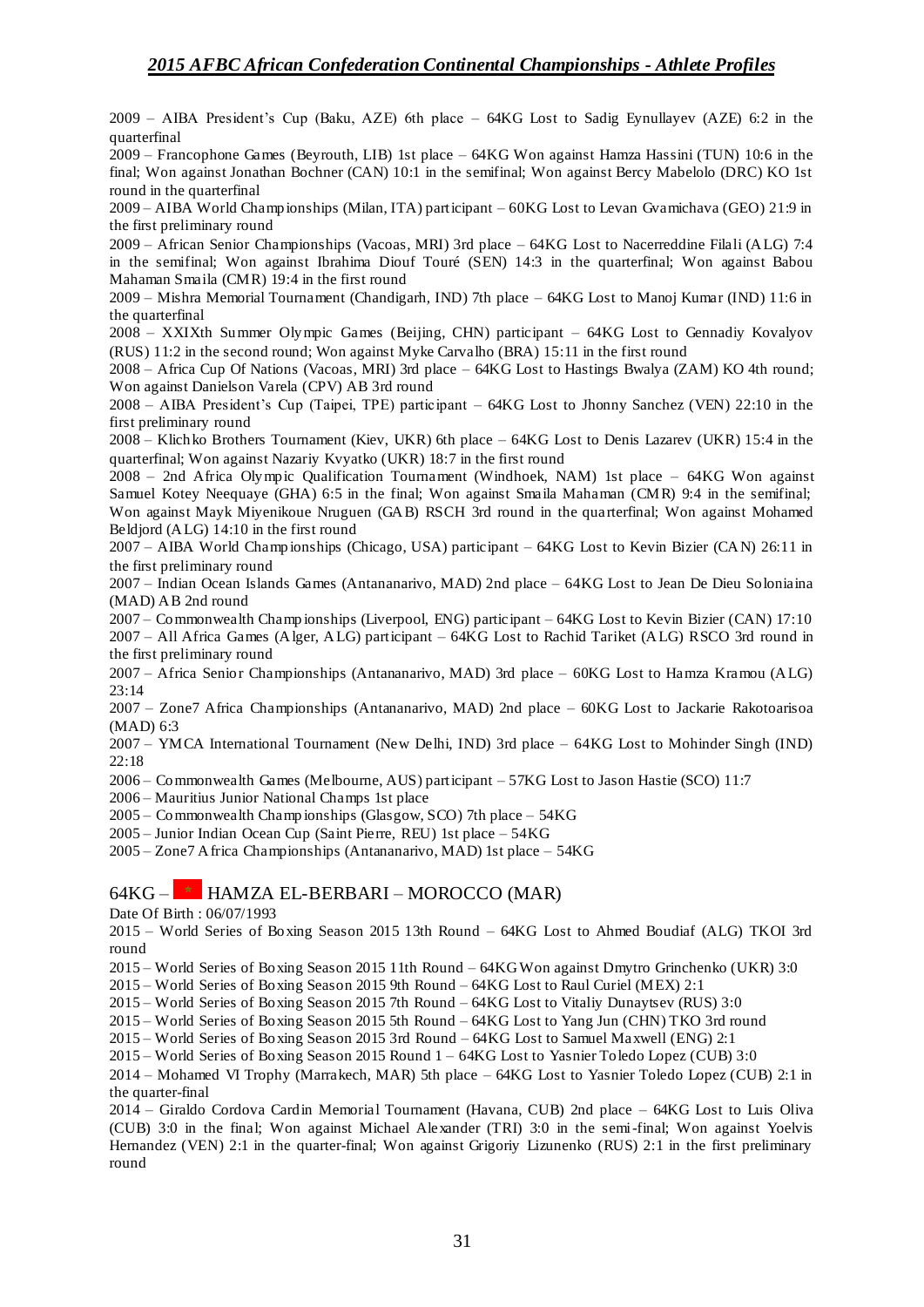2013 – Moroccan U21 National Championships 1st place – 60KG Won against Abdelhakim Abdedayen (MAR) 3:0 in the final; Won against Younes Baati (MAR) 3:0 in the semi-final

2012 – Bocskai Memorial Tournament (Debrecen, HUN) participant – 60KG Lost to Sandor Racz (HUN) 9:7 in the first preliminary round

2011 – Tammer Tournament (Tampere, FIN) 3rd place – 60KG Lost to Joseph Cordina (WAL) 15:7 in the semifinal; Won against Mishal Benjamin Lakra (IND) 18:14 in the quarter-final

2011 – MAR-ROM Youth Dual Match – 60KG Won against Cristi Parnica (ROM) 14:7

2010 – AIBA Youth World Championships (Baku, AZE) participant – 57KG Lost to Abdel Al-Mahmoud (EGY) 7:3 in the first preliminary round

2010 – AFBC African Youth Continental Championships (Yaounde, CMR) 3rd place – 57KG

### 64KG – WAHEED ADEOLA SHOGBANMU – NIGERIA (NGR)

Date Of Birth : 03/12/1992

Place Of Birth : Abeokuta

Height : 162cm

2015 – Nigerian National Trials 1st place – 64KG Won against Samuel Opaogun (NGR) 3:0 in the final

2014 – Commonwealth Games (Glasgow, SCO) participant – 64KG Lost to Zack Davies (WAL) 3:0 in the second preliminary round; Won against Toaua Bangke (KRB) 3:0 in the first preliminary rou nd

2014 – Nigerian National Trials 1st place – 64KG

2011 – All Africa Games (Maputo, MOZ) participant – 60KG Lost to Suleiman Segawa (UGA) 26:10 in the first preliminary round

2011 – Nigerian National Selection Tournament 1st place – 60KG Won against Prince Nwonye (NGR) by points in the final

2010 – Commonwealth Games (New Delhi, IND) 7th place – 60KG Lost to Jai Bhagwan Singh (IND) 10:0 in the quarter-final; Won against Joseph Njogu Ndungu (KEN) 4:3 in the second preliminary round; Won against Nawaz Dad (PAK) 11:1 in the first preliminary round

2010 – AIBA Youth World Championships (Baku, AZE) 7th place – 60KG Lost to Brett Mather (AUS) 6:2 in the quarter-final; Won against Duljano Westhiner (NED) 8:6 in the third preliminary round; Won against Laid Douadi (FRA) 8:5 in the second preliminary round; Won against Batjargal Batzorig (MGL) DO 3rd round in the first preliminary round

 $2010 -$  Nigerian Youth National Trials 1st place  $-60KG$ 

## $64KG -$ <br>ASANDA GINGQI – REPUBLIC OF SOUTH AFRICA (RSA)

Date Of Birth : 23/07/1993

2015 – South African National Championships 2nd place – 64KG Lost to Sinethemba Blom (RSA) 2:1 in the final

2015 – African Zone 4 Championships (Pretoria, RSA) 7th place – 64KG Lost to Thabiso Selby Dlamini (SWZ) 2:1 in the quarter-final

2014 – Mthatha Tournament 1st place – 64KG Won against Andrej Degalcev (RSA) 3:0 in the final

2014 – South African National Championships 9th place – 64KG Lost to Sinethemba Blom (RSA) 3:0 in the first preliminary round

#### $64KG -$  SALIH ABUZAR – SUDAN (SUD)

Date Of Birth : 01/01/1992

2015 – Sudan National Championships 1st place – 64KG

2014 – Sudan National Championships 1st place – 64KG

#### 64KG – THABISO SELBY DLAMINI – SWAZILAND (SWZ)

Date Of Birth : 27/05/1993

Residence : Manzini

2015 – African Zone 4 Championships (Pretoria, RSA) 3rd place – 64KG Lost to Kagiso Bagwasi (BOT) TKOI 1st round in the semi-final; Won against Asanda Gingqi (RSA) 2:1 in the quarter-final

2014 – Commonwealth Games (Glasgow, SCO) participant – 64KG Lost to Zack Davies (WAL) 3:0 in the first preliminary round

2013 – Swaziland National Championships 1st place – 60KG

2012 – Swaziland National Championships 1st place – 60KG Won against Sibonelo Ndzimandze (SWZ) 2:1 in the final

2011 – Commonwealth Youth Games (Douglas, IOM) participant – 60KG Lost to Kaisa Ioane (SAM) RSCI 3rd round in the first preliminary round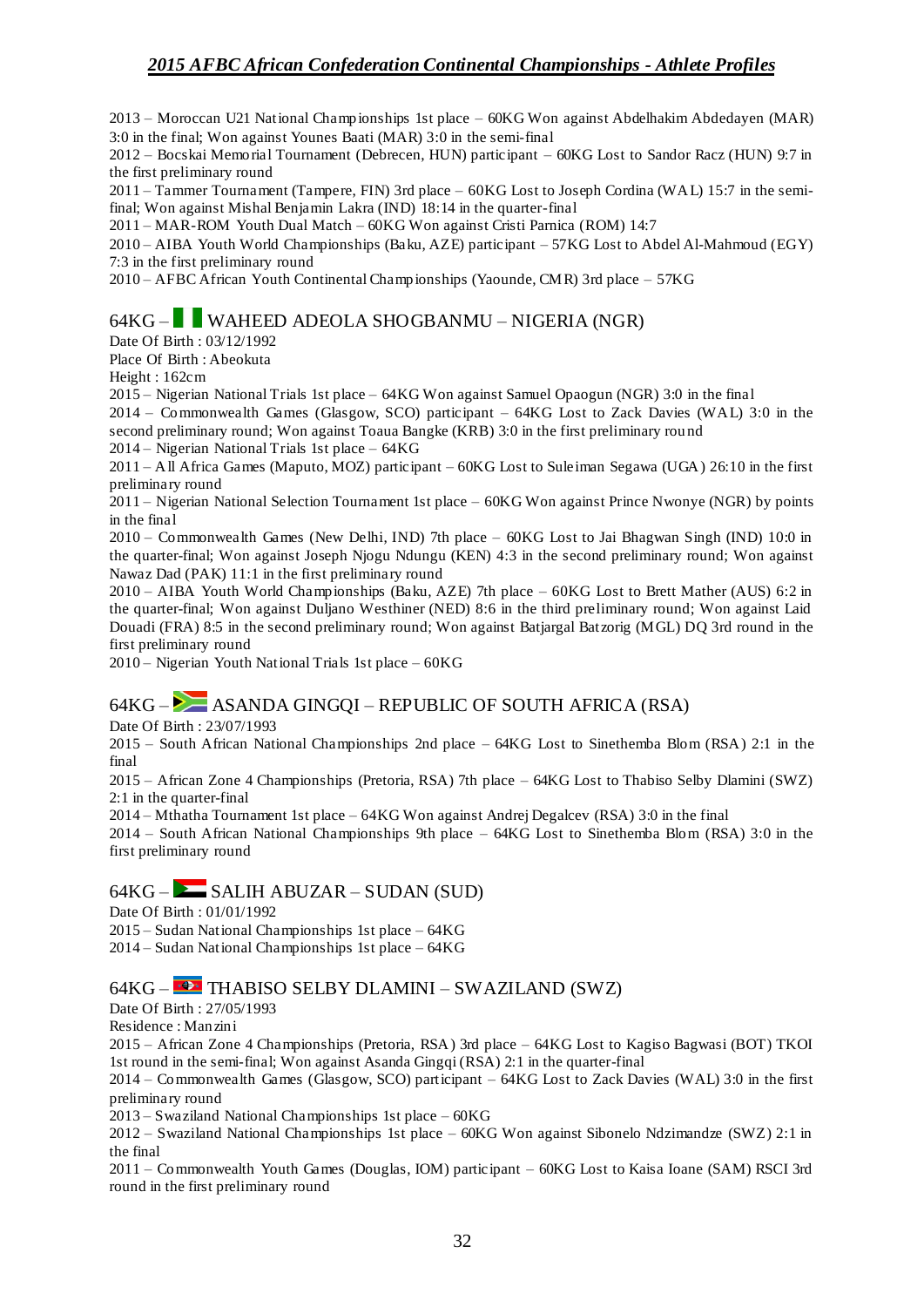64KG – FABIAN GAUDENCE PIUS – TANZANIA (TAN)

Date Of Birth : 12/09/1983

Residence : Mgulani

2015 – Tanzanian National Trials 2nd place – 60KG Lost to Mohamed Nasibu Said Mzeru (TAN) 3:0 in the final

2014 – Commonwealth Games (Glasgow, SCO) participant – 64KG Lost to Sean Duffy (IRL) 2:1 in the second preliminary round; Won against Steven Thanki (MWI) 3:0 in the first preliminary round

2014 – Nelson Mandela Open Championships (Dar es Salaam, TAN) 1st place – 64KG Won against Hussein Mnimbo (TAN) by points in the final

2012 – Tanzanian National Championships 3rd place – 60KG Lost to Ismail Issack (TAN) by points in the semifinal

2012 – Tanzanian National Championships 2nd place – 60KG Lost to Denis Martin Mwaiselage (TAN) by points in the final

2011 – Tanzanian National Championships 1st place – 60KG

2003 – Dar es Salaam Regional Boxing League 2nd place – 60KG Lost to Julius Yona (TAN) KO 2nd round in the final

### 64KG – MOHAMMAD ALI SSERUNKUMA – UGANDA (UGA)

Date Of Birth : 102/08/1994

Club : Kampala BC

Residence : Kampala

2015 – Ugandan National Trials 1st place – 64KG Won against Tony Mukiibi (UGA) 3:0 in the final

2015 – Ugandan National Selection Tournament 1st place – 64KG Won against Musa Shadir (UGA) 3:0 in the final

2014 – Ugandan National Championships 11th place – 64KG Lost to Shadir Musa (UGA) 2:1 in the first preliminary round

## $69KG - <sup>C</sup>$  SOFIANE TABI – ALGERIA (ALG)

Date Of Birth : 27/09/1992

2015 – World Series of Boxing Season 2015 14th Round – 69KG Lost to Liu Wei (CHN) 3:0

2015 – World Series of Boxing Season 2015 10th Round – 69KG Lost to Marvin Cabrera (MEX) 3:0

2015 – World Series of Boxing Season 2015 6th Round – 69KG Lost to Mohamed Rabii (MAR) 3:0

2015 – World Series of Boxing Season 2015 4th Round – 69KG Lost to Haizel Tabiri-Essuman (ENG) 3:0

2015 – World Series of Boxing Season 2015 2nd Round – 69KG Lost to Roniel Iglesias (CUB) 3:0

2014 – African Cup of Nations (East London, RSA) 1st place – 69KG Won against Thulani Mbenge (RSA) TKOI 2nd round in the final; Won against Mohamed Amine Meskini (TUN) KO 1st round in the semi-final; Won against Mmusie Tswiige (BOT) 3:0 in the quarter-final

2014 – World Series of Boxing Season 2013/2014 9th Round – 69KG Won against Juan Jose Velasco (ARG) 3:0

2014 – World Series of Boxing Season 2013/2014 7th Round – 69KG Lost to Riccardo Pintaudi (ITA) 3:0

2012 – World Series of Boxing Season 2012/2013 2nd Round – 73KG Lost to Jaba Khositashvili (GEO) 3:0

2012 – World Series of Boxing Season 2012/2013 1st Round – 73KG Lost to Sergei Sitnikov (RUS) TKO 4th round

2012 – African Cup of Nations (Gaborone, BOT) 1st place – 75KG Won against Zibani Chikanda (BOT) 20:12; Won against Mohamed Amine Meskini (TUN) 28:18; Won against Steven Masiyambumb i (ZIM) 19:5

2011 – Algerian National Cup 1st place – 69KG Won against Ramzi Lanani (ALG) by points in the final; Won against Ilyas Abbadi (ALG) by points in the semi-final

### 69KG – LUVUMBO KIALA JUNIOR – ANGOLA (ANG)

Date Of Birth : 24/07/1985

Club : Interclube

2015 – African Zone 4 Championships (Pretoria, RSA) 2nd place – 69KG Lost to Mmusie Tswiige (BOT) 3:0 in the final; Won against Mthunzi Shabane (RSA) 3:0 in the semi-final

2015 – Angolan National Championships 1st place – 69KG Won against Pamela Nsiona (ANG) 3:0 in the final 2012 – AIBA African Olympic Qualification Tournament (Casablanca, MAR) participant – 69KG Lost to Kehinde Ademuyiwa (NGR) 13:4 in the first preliminary round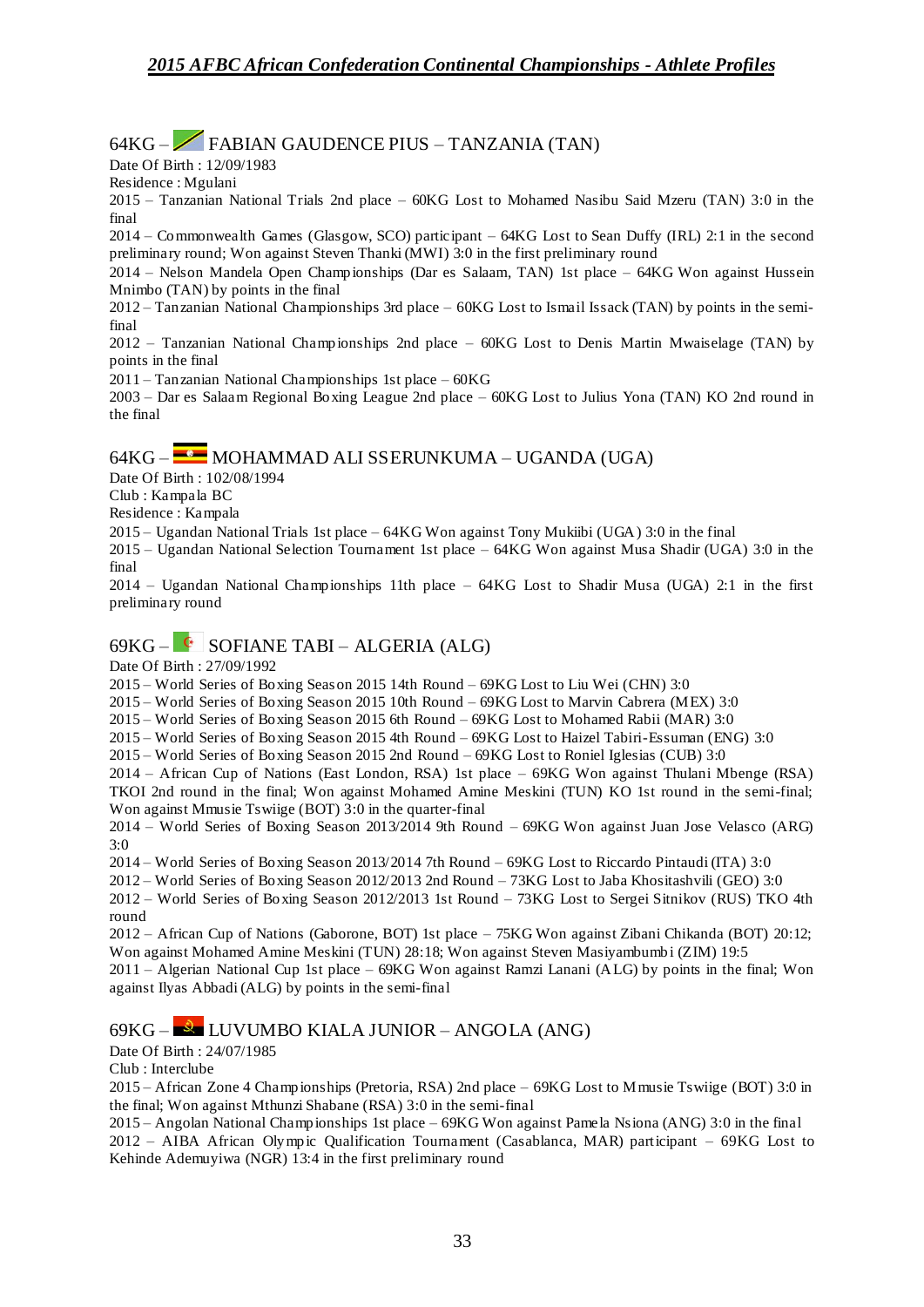2011 – All Africa Games (Maputo, MOZ) 7th place – 69KG Lost to Siphiwe Lusizi (RSA) 15:9 in the quarterfinal; Won against Hamis Semakula (UGA) 13:7 in the first preliminary round 2011 – Angolan National Selection Tournament 1st place – 69KG

2010 – Angolan National Championships 1st place – 69KG

#### 69KG – MMUSI TSWIIGE – BOTSWANA (BOT)

Date Of Birth : 17/06/1991

Coach : Mr. Sakhu

Club : Gantsi Boxing Club

Stance : Southpaw

2015 – BOT-LES Dual Match – 69KG Won against Bokang Khoai (LES) 3:0

2015 – African Zone 4 Championships (Pretoria, RSA) 1st place – 69KG Won against Luvumbo Kiala Junior (ANG) 3:0 in the final; Won against Sibonelo Ndzimandze (SWZ) 3:0 in the semi-final; Won against Augusto Mathule (MOZ) 3:0 in the quarter-final

2014 – Commonwealth Games (Glasgow, SCO) participant – 69KG Lost to Bowyn Morgan (NZL) 2:1 in the second preliminary round; Won against Paneng Kokole (LES) 3:0 in the first preliminary round

2014 – African Cup of Nations (East London, RSA) 5th place – 69KG Lost to Sofiane Tabi (ALG) 3:0 in the quarter-final; Won against Djiby Ndiaye (SEN) 3:0 in the first preliminary round

2014 – African Zone 4 Championships (Pretoria, RSA) 2nd place – 69KG Lost to Thulani Mbenge (RSA) 2:1 in the final; Won against Sakaria Amutjaa (NAM) 2:0 in the semi-final

2013 – African Zone 4 Championships (Gaborone. BOT) 2nd place – 69KG Lost to Augusto Mathule (MOZ) 21:20 in the final; Won against Mbachi Kaonga (ZAM) 17:4 in the semi-final; Won against Ona Uetile (NAM) KO 1st round in the quarter-final

2013 – Botswana Best of the Best Tournament (Gaborone, BOT) 2nd place – 69KG

2012 – Botswana National Championships 2nd place – 69KG Lost to Keaogile Rantutu (BOT) by points in the final; Won against Lentswe Zwinila (BOT) 16:13 in the semi-final

## 69KG – NOEL-LUCAS JUSTINE – CHAD (CHA)

Date Of Birth : 05/10/1989

Residence : Djamena

2015 – Chad National Championships 1st place – 69KG

2014 – Chad National Championships 1st place – 69KG

### 69KG – WALID SAID MOHAMED SEDIK MOHAMED – EGYPT (EGY)

Date Of Birth : 22/08/1993

Residence : Cairo

2015 – Golden Belt Tournament (Craiova, ROM) 1st place – 69KG Won against Marian Pita (ROM) 3:0 in the final; Won against Lee Seung Hyeon (KOR) 3:0 in the semi-final; Won against Szilard Farkas (HUN) 3:0 in the quarter-final

2015 – Doha International Tournament (Doha, QAT) 2nd place – 69KG Lost to Mohamed Amine Meskini (TUN) 3:0 in the final; Won against N.M. Hettiarachchi (SRI) 3:0 in the semi-final; Won against Ahmed Abdulkareem Ahmed (IRQ) 3:0 in the quarter-final

2015 – Setif International Tournament (Setif, ALG) 2nd place – 69KG Lost to Mohamed Amine Meskini (TUN) 3:0 in the final; Won against Zoheir Kedache (ALG) 2:1 in the semi-final

2015 – President's Cup (Palembang, INA) participant – 69KG Lost to Rakesh (IND) 3:0 in the first preliminary round

2015 – Bocskai Memorial Tournament (Debrecen, HUN) 3rd place – 69KG Lost to Huseyin Karslioglu (TUR) 3:0 in the semi-final; Won against Antti Hietala (FIN) 3:0 in the quarter-final

2014 – Egyptian National Championships 1st place – 69KG

2013 – Nikolay Manger Memorial Tournament (Kherson, UKR) 2nd place – 64KG Lost to Grigoriy Lizunenko (RUS) 21:5 in the final; Won against Denis Fomin (RUS) 13:5 in the semi-final; Won against Artem Khomenko (UKR) 15:5 in the quarter-final

2013 – Egyptian National Championships 1st place – 64KG

2010 – AIBA Youth World Championships (Baku, AZE) participant – 60KG Lost to Brett Mather (AUS) 5:2 in the third preliminary round; Won against Michael Delorino (PHI) RSC 1st round in the second preliminary round; Won against Jonathan Agathe (MRI) 8:0 in the first preliminary round

2010 – AFBC African Youth Continental Championships (Yaounde, CMR) 1st place – 60KG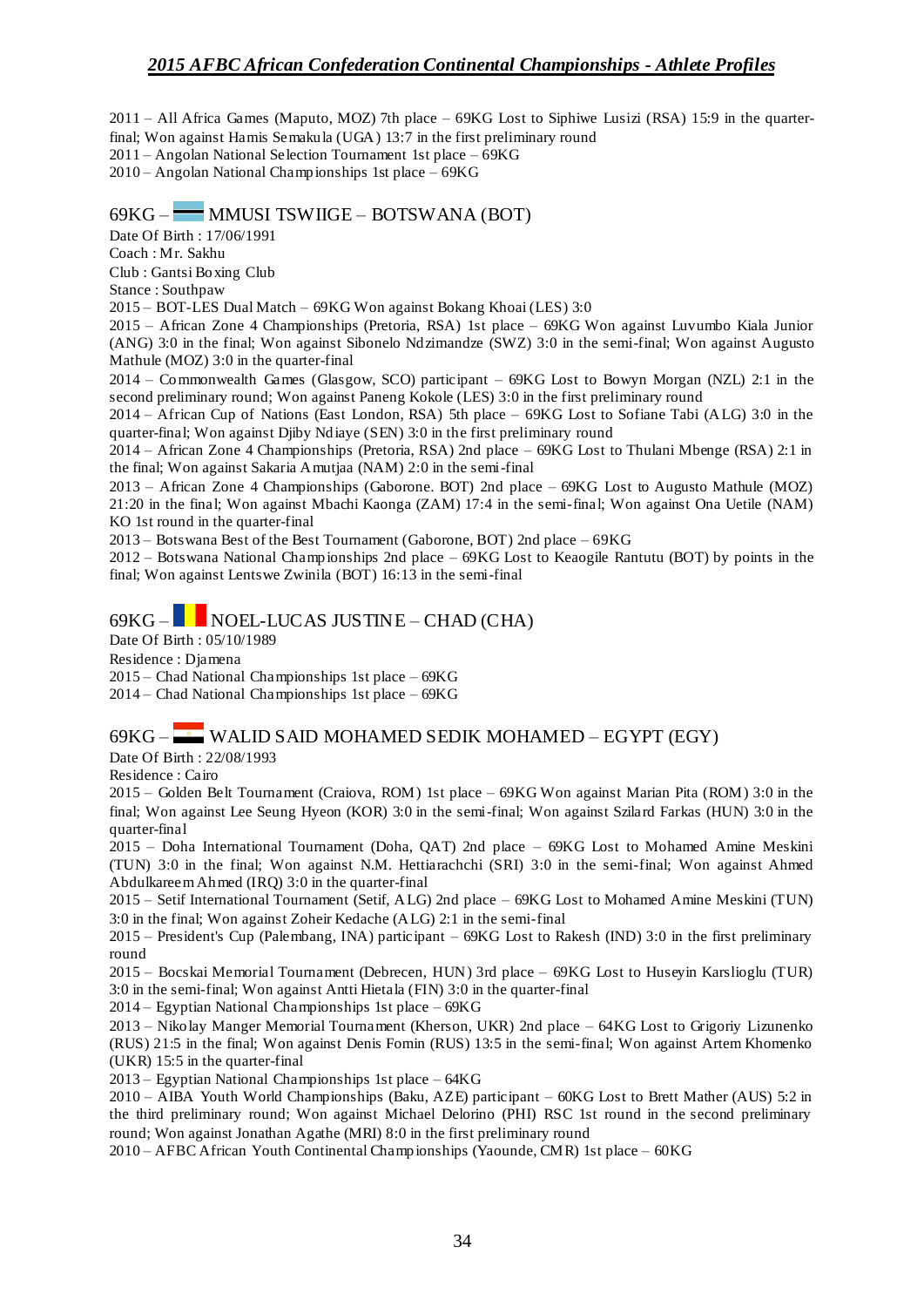# 69KG – MOHAMED HAMDI ABDELMAWGOUD HIKAL – EGYPT (EGY)

Date Of Birth : 11/02/1997

2015 – Egyptian Youth National Championships 1st place – 69KG

2014 – Mohamed VI Trophy (Marrakech, MAR) 9th place – 69KG Lost to Roniel Iglesias (CUB) 3:0 in the first preliminary round

2014 – African Youth Games (Gaborone, BOT) 1st place – 69KG Won against Max Ipuleni Ipinge (NAM) 3:0 in the final; Won against Godfrey Mohapeloa (LES) KO 1st round in the semi-final; Won against Wame Mathonse (BOT) 3:0 in the quarter-final

2014 – AIBA Youth World Championships (Sofia, BUL) participant – 69KG Lost to John Joyce (IRL) 3:0 in the first preliminary round

2014 – AFBC African Youth Continental Championships (Yaounde, CMR) 3rd place – 69KG Lost to Mohamed Ouail Omani (ALG) 2:1 in the semi-final

2013 – Egyptian Junior National Championships 1st place – 66KG

 $2012 -$  Egyptian Junior National Championships 1st place  $-60KG$ 

### 69KG – LUC WILFRIED BOUTE DIALLO IZEMA – GABON (GAB)

Date Of Birth : 06/11/1991 Residence : Libreville 2015 – Gabon National Cup 1st place – 69KG

### 69KG – MUHAMMED CAMARA – GAMBIA (GAM)

Date Of Birth : 25/10/1994

2015 – Gambian National Championships 1st place – 69KG

2014 – Gambian National Championships 1st place – 69KG

2013 – Gambian National Championships 1st place – 69KG

2012 – AIBA African Olympic Qualification Tournament (Casablanca, MAR) participant – 69KG Lost to Mustapha Abdoulaye Hima (NIG) DQ 1st round in the first preliminary round

2011 – AIBA World Championships (Baku, AZE) participant – 69KG Lost to Yasuhiro Suzuki (JPN) RSC 1st round in the first preliminary round

 $2011 -$  Gambian National Championships 1st place – 64KG

### $69KG -$  MUSA RAHMAN LAWSON – GHANA (GHA)

Date Of Birth : 10/07/1993

Club : Reformers

Residence : Accra

2015 – Ghana National Selection Tournament 2nd place – 69KG Won against Derrick Addotey (GHA) TKO 3rd round in the final

2014 – Governor of Lagos State Championships (Lagos, NGR) 2nd place – 69KG Lost to Otto Joseph (NGR) 2:1 in the final

2014 – Dade Boxing Promotion Syndicate Tournament (Accra, GHA) 1st place – 75KG Won against John Coffie (GHA) 3:0 in the final

2014 – Commonwealth Games (Glasgow, SCO) participant – 64KG Lost to Arthur Biyarslanov (CAN) 3:0 in the first preliminary round

2013 – Ghana National Championships 1st place – 75KG Won against Emmanuel Arbay (GHA) TKO 2nd round in the final

2013 – Cape Coast Tournament (Cape Coast, GHA) 1st place – 69KG Won against Promise Sogbe (GHA) by points in the final

2012 – Economic Community of West African States Games (Accra, GHA) 1st place – 64KG Won against Djiby Ndiaye (SEN) by points in the final; Won against Ekpesso Djamiou (BEN) 24:12 in the semi-final

2012 – AIBA African Olympic Qualification Tournament (Casablanca, MAR) participant – 64KG Lost to Abderrazak Haouia (TUN) 15:11 in the first preliminary round

2012 – GHA-GAB Dual Match – 64KG Won against Wilfried Mapaga (GAB) 13:9

2012 – BEN-GHA Dual Match – 64KG Won against Joel Amossou (BEN) 23:2

2011 – All Africa Games (Maputo, MOZ) participant – 64KG Lost to Babou Mahaman Smaila (CMR) 19:14 in the first preliminary round

2011 – Africa Golden Gloves Warriors Tournament (Accra, GHA) 1st place – 60KG Won against Jessie Lartey (GHA) 3:0 in the final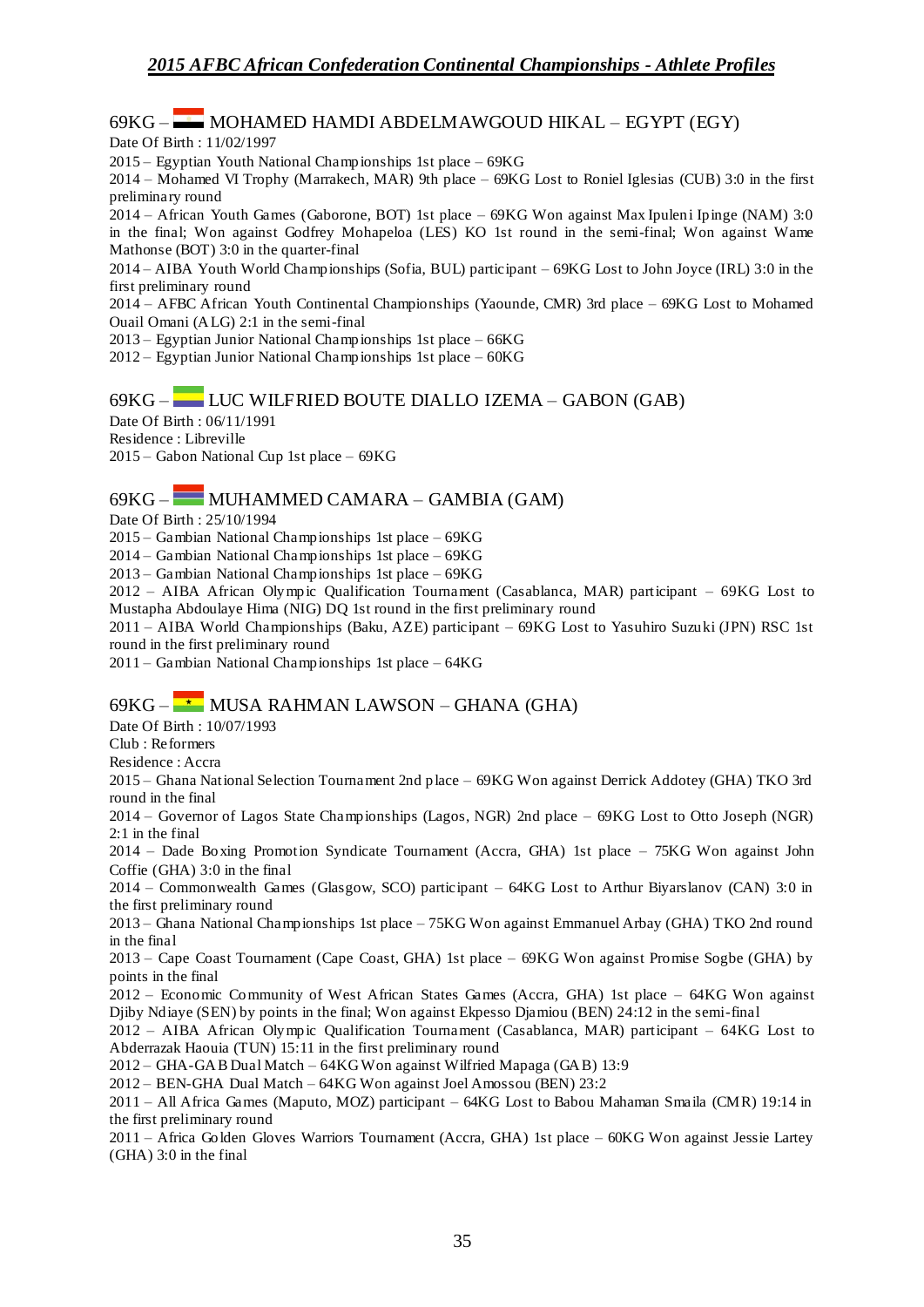2010 – AIBA Youth World Championships (Baku, AZE) participant – 54KG Lost to Oraz Afzolshoyev (TJK) 6:2 in the first preliminary round

2008 – Greater Accra Amateur Boxing League (Accra, GHA) 2nd place – 54KG Lost to Jessie Lartey (GHA) 3:0 in the final

### 69KG – RAYTON NDUKU OKWIRI – KENYA (KEN)

Date Of Birth : 26/03/1986

Club : Prisons

2015 – AIBA Pro Boxing Cycle I Round 2 (Krasnoyarsk, RUS) – 69KG Won against Eimantas Stanionis (LTU) 2:1

2015 – AIBA Pro Boxing Cycle I Round 1 (Krasnoyarsk, RUS) – 69KG Lost to Gyula Kate (HUN) 2:0

2015 – AIBA Pro Boxing Title Match (Baku, AZE) – 69KG Lost to Onur Sipal (TUR) 3:0

2014 – AIBA Pro Boxing Ranking Round (Baku, AZE) – 69KG Won against Andrei Zamkovoy (RUS) 2:1

2014 – AIBA Pro Boxing Pre -Ranking Round 2 (Baku, AZE) – 69KG Lost to Onur Sipal (TUR) 3:0

2014 – AIBA Pro Boxing Pre -Ranking Round 1 (Baku, AZE) – 69KG Won against Marcos Nader (AUT) KO 2nd round

2014 – Commonwealth Games (Glasgow, SCO) participant – 69KG Lost to Thulani Mbenge (RSA) 3:0 in the second preliminary round; Won against Merven Clair (MRI) 3:0 in the first preliminary round

2014 – Lion's Cup (Colombo, SRI) 1st place – 69KG Won against Anas Messaoudi (BEL) 3:0 in the final; Won against Eumir Felix Marcial (PHI) 3:0 in the semi-final; Won against Pathirage Don Maduranga (SRI) 3:0 in the quarter-final; Won against Kori Fano (AUS) 3:0 in the first preliminary round

2014 – Kenyan National Trials 1st place – 69KG Won against Victor Onyango (KEN) by points in the final

2013 – AIBA World Championships (Almaty, KAZ) 13th place – 69KG Lost to Fred Evans (WAL) 3:0 in the third preliminary round; Won against Erkin Bolotbek Uulu (KGZ) 3:0 in the second preliminary round; Won against Daniel Lewis (AUS) 3:0 in the first preliminary round

2013 – Kenyan National League 4th Round 1st place – 69KG Won against Niven Okumu (KEN) by points in the final

2013 – Kenyan National League 3rd Round 1st place – 69KG Won against Niven Okumu (KEN) by points in the final

2013 – Kenyan National League 2nd Round 1st place – 69KG Won against Edwin Onongo (KEN) by points in the final

2013 – Kenyan National League 1st Round 1st place – 69KG Won against Niven Okumu (KEN) by points in the final; Won against Vincent Ouma (KEN) by points in the semi-final

2012 – Kenyan National Championships 1st place – 69KG Won against Olimpia Alifa (KEN) 15:8 in the final

2012 – AIBA African Olympic Qualification Tournament (Casablanca, MAR) participant – 69KG Lost to Mehdi Khalsi (MAR) 12:11 in the first preliminary round

2011 – Shaheed Benazir Bhutto Memorial Tournament (Islamabad, PAK) 3rd place – 69KG Lost to Ahmad Mamadjanov (UZB) 19:17 in the semi-final; Won against H.N. Madushanka (SRI) RSC 1st round in the quarterfinal; Won against Suden Gurung (NEP) RSC 2nd round in the first preliminary round

2011 – All Africa Games (Maputo, MOZ) 3rd place – 69KG Lost to Joseph Mulema (CMR) 16:11 in the semifinal; Won against Daniel Francisco Massitela (MOZ) RSC 2nd round in the quarter-final; Won against Amor Bahri (TUN) 17:14 in the first preliminary round

2011 – Kenyan Inter-Services Championships 1st place – 69KG Won against Nickson Abaka (KEN) by points in the final

2011 – Kenyan All Africa Games Trials 1st place – 69KG Won against Nickson Abaka (KEN) by points in the final; Won against Xavier Odhiambo (KEN) RSC 2nd round in the semi-final

2010 – Commonwealth Games (New Delhi, IND) participant – 69KG Lost to Aston Brown (SCO) 8:3 in the first preliminary round

2010 – East African Championships (Mabingwa, TAN) 1st place – 69KG Won against Hamis Semakula (UGA) by points in the final

2010 – Commonwealth Championships (New Delhi, IND) 5th place – 69KG Lost to Fred Evans (WAL) 7:5 in the quarterfinal

2009 – Kenyan National Championships 1st place – 69KG

2009 – AIBA World Championships (Milan, ITA) participant – 64KG Lost to Zdenek Chladek (CZE) 10:1 in the first preliminary round

2008 – Yamashita Cup (Nakuru, KEN) 1st place – 64KG Won against Sadiq Rajab (KEN) by points in the final 2008 – 2nd African Olympic Qualification Tournament (Windhoek, NAM) 7th place – 64KG Lost to Babou Mahaman Smaila (CMR) 16:6 in the quarterfinal; Won against Tounde Sarouna (TOG) 9:6 in the first preliminary round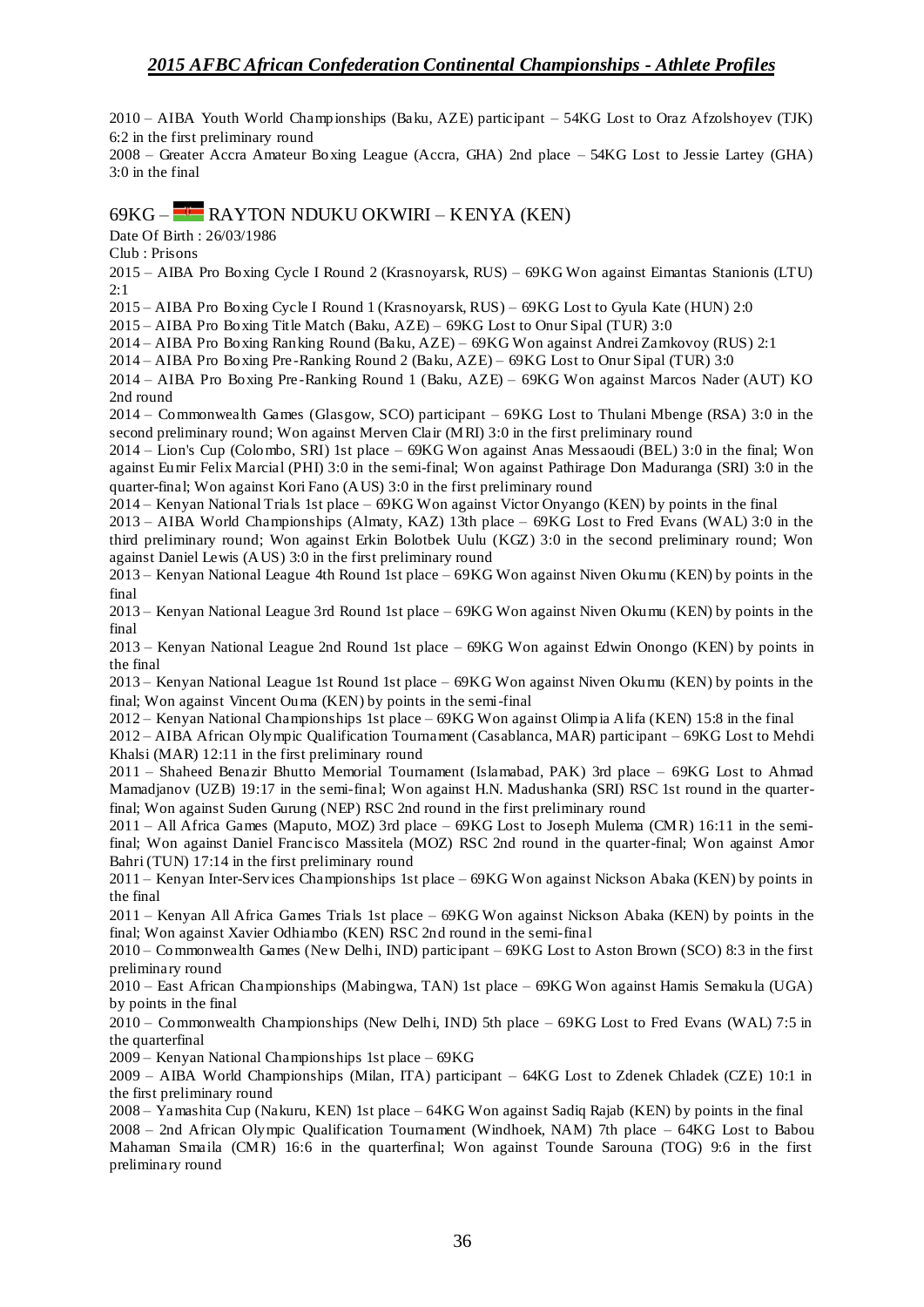2008 – 1st African Olympic Qualification Tournament (Alger, ALG) 5th place – 64KG Lost to Driss Moussaid (MAR) 30:13 in the quarterfinal

2007 – All Africa Games (Alger, ALG) 7th place – 64KG Lost to Abderrahmane Salah Araby (EGY) 18:5 in the quarterfinal

2006 – Zone5 African U20 Championships (Nairobi, KEN) 1st place – 64KG

## 69KG – MERVEN CLAIR – MAURITIUS (MRI)

Date Of Birth : 02/07/1993

2015 – Indian Ocean Islands Games (St. Pierre, REU) 1st place – 75KG Won against Jean Jovette (SEY) 2:1 in the final; Won against Haja Takaloniaina (MAD) TKO 1st round in the semi-final

2014 – Commonwealth Games (Glasgow, SCO) participant – 69KG Lost to Rayton Nduku Okwiri (KEN) 3:0 in the first preliminary round

2014 – African Cup (East London, RSA) 3rd place – 69KG Lost to Thulani Mbenge (RSA) 3:0 in the semi-final; Won against Justin Hounkpevi (BEN) 2:1 in the quarter-final

2014 – Mauritian National Championships 1st place – 69KG Won against Jean-Luc Rosalba (MRI) by points in the final; Won against Jason Jonathan Ramchurn (MRI) by points in the semi-final; Won against Christopher Agathe (MRI) TKO 1st round in the quarter-final

 $2012 - REU-MRI Dual Match - 64KG$  Won against Felix Morvan (REU) by points

2012 – African Cup of Nations (Gaborone, BOT) 3rd place – 60KG Lost to Sinethemba Bam (RSA) AB 3rd round; Lost to Brahim Oukil (ALG) 9:7; Won against Beaven Nyamondera (ZIM) RSCH 1st round

2012 – Mauritian National Championships 2nd place – 60KG Lost to Jean John Colin (MRI) 4:2 in the final; Won against Sylvian Madile (MRI) 2:0 in the semi-final

2011 – Commonwealth Youth Games (Douglas, IOM) 7th place – 60KG Lost to Enda Kennedy (IRL) 9:4 in the quarter-final; Won against Mervin Ageda (GUY) 8:4 in the first preliminary round

2010 – African Cup of Nations (Alger, ALG) 6th place – 60KG Lost to Aboubaker Seddik Lbida (MAR) 8:2 in the quarter-final

## $69KG -$  MOHAMMED RABII – MOROCCO (MAR)

Date Of Birth : 02/09/1993

Club : JHB

Stance : Orthodox

2015 – World Series of Boxing Season 2015 14th Round – 69KG Won against Tamerlan Magomedov (RUS) TKO 1st round

2015 – World Series of Boxing Season 2015 12th Round – 69KG Won against Liu Wei (CHN) 3:0

2015 – World Series of Boxing Season 2015 10th Round – 69KG Won against Haizel Tabiri-Essuman (ENG) 3:0

2015 – World Series of Boxing Season 2015 8th Round – 69KG Won against Roniel Iglesias (CUB) 3:0

2015 – World Series of Boxing Season 2015 6th Round – 69KG Won against Sofiane Tabi (ALG) 3:0

2015 – World Series of Boxing Season 2015 4th Round – 69KG Won against Oleg Zubenko (UKR) 2:1

2015 – World Series of Boxing Season 2015 2nd Round – 69KG Won against Marvin Cabrera (MEX) 3:0

2014 – Mohamed VI Trophy (Marrakech, MAR) 5th place – 69KG Lost to Roniel Iglesias (CUB) 2:1 in the quarter-final

2014 – Giraldo Cordova Cardin Memorial Tournament (Havana, CUB) 3rd place – 69KG Lost to Daniel Munoz (CHI) TKO 1st round in the semi-final; Won against Gabriel Maestre (VEN) 2:1 in the quarter-final; Won against Fedor Vinogradov (RUS) 2:1 in the first preliminary round

2014 – Moroccan National Championships 1st place – 69KG Won against Badr Saber (MAR) 3:0 in the final; Won against Faical Essouari (MAR) 3:0 in the semi-final

2013 – AIBA World Championships (Almaty, KAZ) participant – 69KG Lost to Erkin Bolotbek Uulu (KGZ) 3:0 in the first preliminary round

2013 – Moroccan U21 National Championships 1st place – 69KG Won against Abdelhafid Ahannout (MAR) by points in the final; Won against Abderrahim Sebbar (MAR) by points in the semi-final

2011 – MAR-ROM Youth Dual Match – 64KG Won against Iulian Buciuc (ROM) 6:0

2011 – Moroccan Youth National Championships 1st place – 64KG

2010 – AIBA Youth World Championships (Baku, AZE) participant – 64KG Lost to Violin Berzoi (MDA) 9:2 in the second preliminary round; Won against Tanveer Ahmed (PAK) 14:0 in the first preliminary round

2010 – AFBC African Youth Championships (Yaounde, CMR) 2nd place – 64KG Lost to Cyriaque Foumbout (CMR) by points in the final

2009 – AIBA Junior World Championships (Yerevan, ARM) participant – 60KG Lost to Artiom Samardin (MDA) 6:3 in the first preliminary round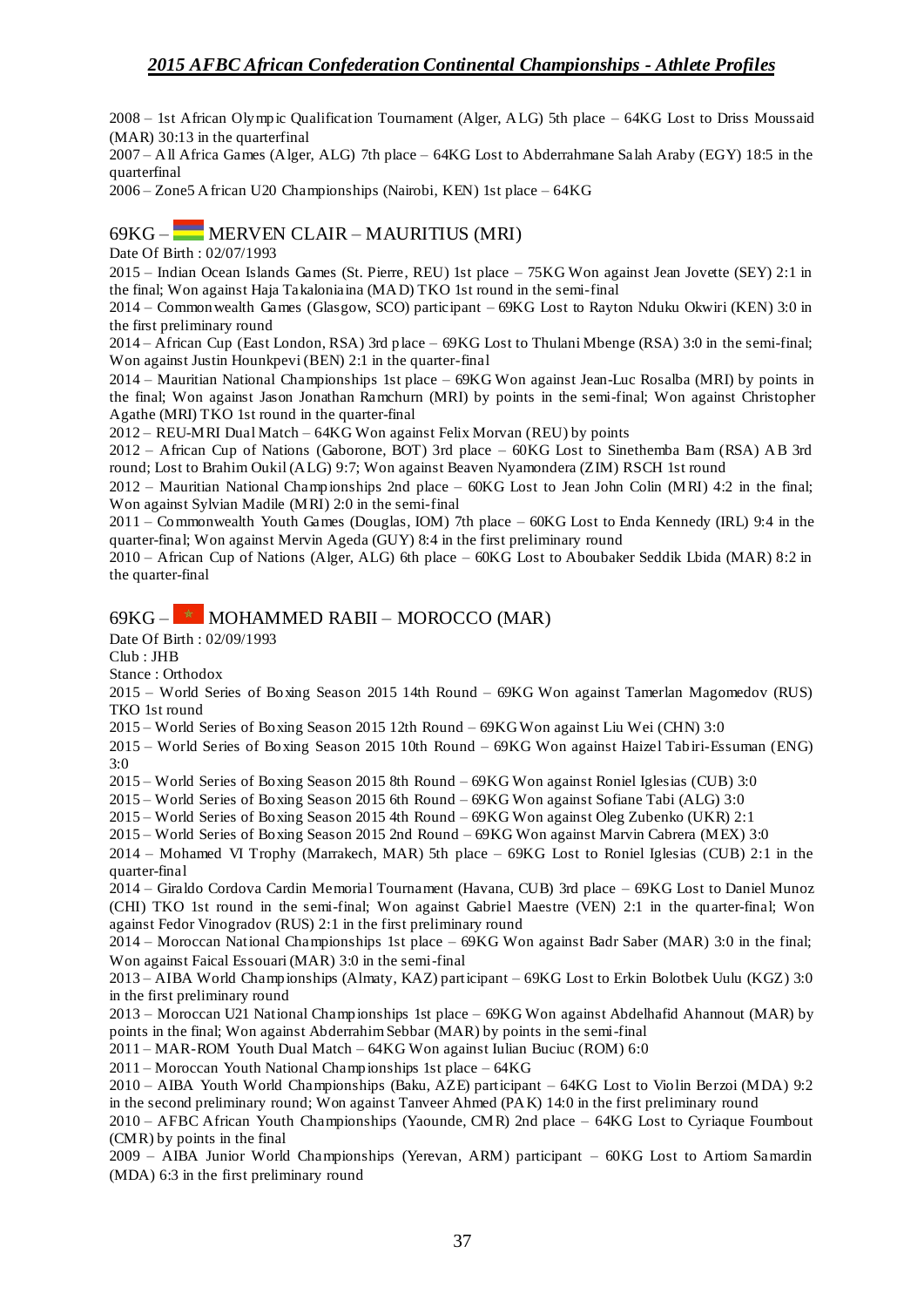#### $69KG -$  MTHUNZI SHABANE – REPUBLIC OF SOUTH AFRICA (RSA)

Date Of Birth : 30/09/1989

Residence : Kwa Zulu Natal

2015 – South African National Championships 2nd place – 69KG Lost to Sibusiso Malinga (RSA) 2:1 in the final

2015 – African Zone 4 Championships (Pretoria, RSA) 3rd place – 69KG Lost to Luvumbo Junior Kiala (ANG) 3:0 in the semi-final; Won against Jean-Luc Rosalba (MRI) 3:0 in the quarter-final

2014 – South African National Championships 3rd place – 64KG Lost to Rirothe Randima (RSA) DQ 1st round in the semi-final; Won against Lunga Sitemela (RSA) 2:1 in the quarter-final; Won against S.P. Nangawane (RSA) KO 1st round in the first preliminary round

2012 – South African National Championships 1st place – 64KG Won against Jabulani Makhense (RSA) 17:12 in the final; Won against Sphesihle Mthethwa (RSA) by points in the semi-final

## 69KG – ALVA STEVIE BOTSOIE – SEYCHELLES (SEY)

Date Of Birth : 19/05/1988

2015 – Indian Ocean Islands Games (St. Pierre, REU) 2nd place – 69KG Lost to Felix Morvan (REU) 2:1 in the final; Won against Faly Andria (MAD) WO in the semi-final

2015 – Strandja Memorial Tournament (Sofia, BUL) participant – 69KG Lost to Oliver Flodin (SW E) 3:0 in the first preliminary round

2014 – Three Nations Tournament (Pennala, SRI) 2nd place – 69KG Lost to N.M. Hettiarachchi (SRI) 2:1 in the final

2013 – Rodrigues Tournament (Malabar, MRI) 2nd place – 64KG Lost to Jean-Luc Rosalba (MRI) by points in the final; Won against Cedric Peroumal (REU) by points in the semi-final

2011 – Indian Ocean Islands Games (Roche Caiman, SEY) 3rd place – 64KG Lost to Jafata Tsimagniry (MAD) 19:18 in the semi-final

2010 – Les Mamelles Tournament (Victoria, SEY) 1st place – 64KG Won against Estrale McFarlane (SEY) 5:0 in the final

2009 – African Championships (Vacoas, MRI) 7th place – 60KG Lost to Abdelkader Chadi (ALG) 18:3 in the quarter-final

2009 – Seychelles National Selection Tournament 1st place – 60KG Won against Estrale McFarlane (SEY) 2:1 in the final

## 69KG – MOHAMMED SILLAH – SIERRA LEONE (SLE)

Date Of Birth : 26/12/1993

Place Of Birth : Guinea

Coach : Mohammed Samura

2015 – Sierra Leonean National Championships 1st place – 69KG

2014 – Commonwealth Games (Glasgow, SCO) participant – 69KG Lost to Daniel Lewis (AUS) TKO 2nd round in the first preliminary round

2014 – Sierra Leonean National Tournament 2nd place – 69KG Lost to Santigie Sesay (SLE) AB 3rd round in the final

2013 – Sierra Leonean National Championships 1st place – 69KG

2012 – AIBA African Olympic Qualification Tournament (Casablanca, MAR) participant – 69KG Lost to Joseph Mulema (CMR) 22:4 in the first preliminary round

2012 – Sierra Leonean National Championships 1st place – 69KG

2011 – Sierra Leonean National Trials 1st place – 69KG

2011 – Sierra Leonean National Championships 1st place – 69KG

### 69KG – SELEMANI SALUM KIDUNDA – TANZANIA (TAN)

Date Of Birth : 01/01/1984

Place Of Birth : Ruvuma

2014 – Commonwealth Games (Glasgow, SCO) participant – 69KG Lost to Kehinde Ademuyiwa (TAN) 3:0 in the first preliminary round

2013 – AIBA World Championships (Almaty, KAZ) participant – 69KG Lost to Mandeep Jangra (IND) 3:0 in the first preliminary round

2013 – Tanzanian National Championships 1st place – 69KG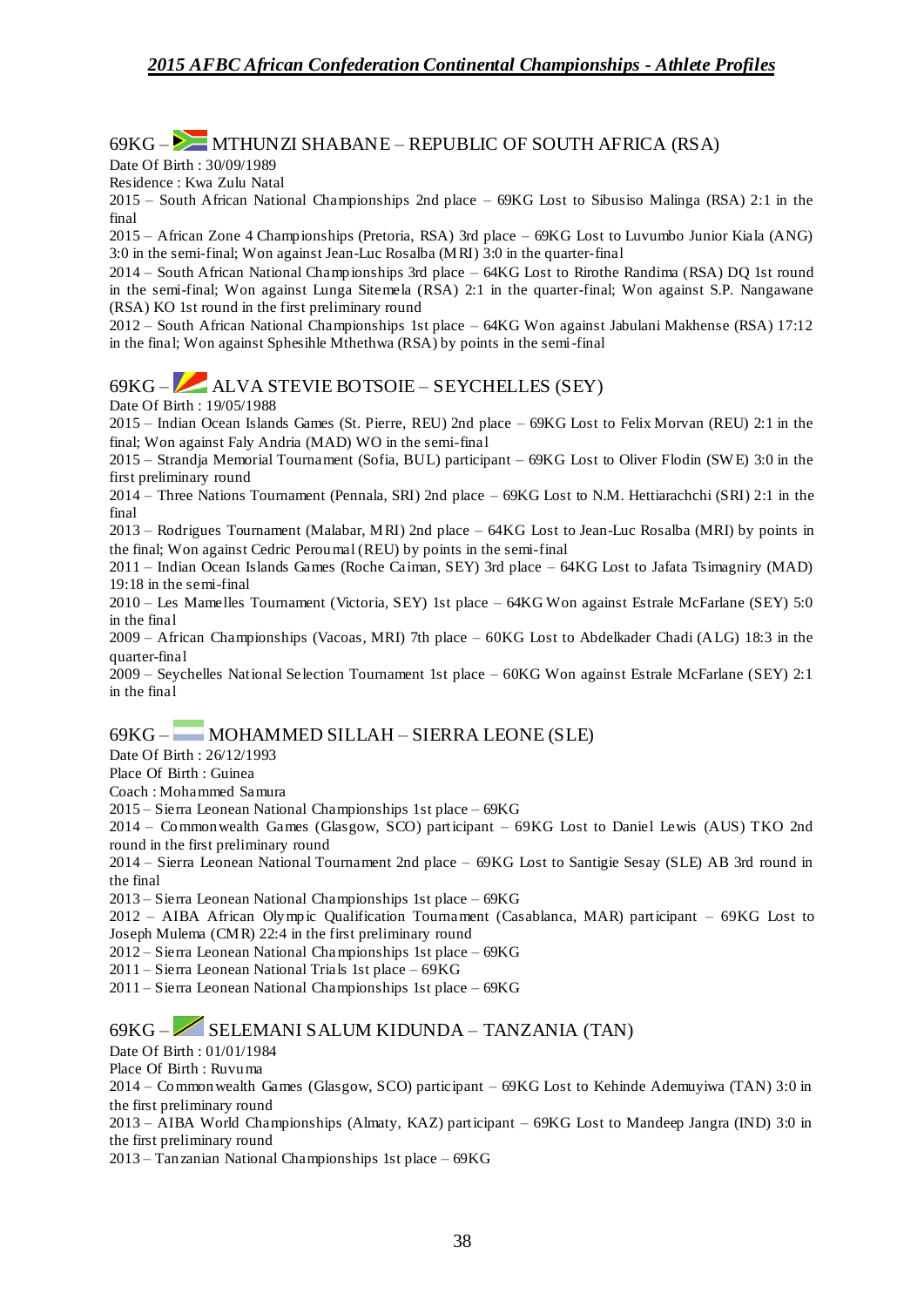2012 – London 2012 Olympic Games (London, GBR) participant – 69KG Lost to Vasile Belous (MDA) 20:7 in the first preliminary round

2012 – AIBA African Olympic Qualification Tournament (Casablanca, MAR) 5th place – 69KG Lost to Mehdi Khalsi (MAR) 15:3 in the quarter-final; Won against Kab Thiam (SEN) RSC 1st round in the first preliminary round

2012 – Tanzanian National Championships 1st place – 75KG Won against Abdul Rashid (TAN) by points in the final

2011 – All Africa Games (Maputo, MOZ) 7th place – 75KG Lost to Muideen Akanji (NGR) 14:3 in the quarterfinal; Won against Claude Louemba (CGO) 28:8 in the first preliminary round

2010 – Commonwealth Games (New Delhi, IND) participant – 75KG Lost to Hugo Fata (SAM) 9:2 in the second preliminary round; Won against Musa Ngozo (SWZ) RSCH 3rd round in the first preliminary round

2010 – East African Championships (Mabingwa, TAN) 3rd place – 75KG

2010 – Commonwealth Championships (New Delhi, IND) 3rd place – 75KG Lost to Vijender Singh (IND) RSCH 3rd round in the semi-final; Won against Nicholas Odhiambo (KEN) RSCI 1st round in the quarter-final 2009 – Tanzanian National Championships 1st place – 69KG Won against Gurushadi Rashid (TAN) RSC 3rd round in the final

### $69KG -$  MOHAMED AMINE MESKINI – TUNISIA (TUN)

Date Of Birth : 22/08/1990

2015 – Doha International Tournament (Doha, QAT) 1st place – 69KG Won against Walid Sedik Mohamed (EGY) 3:0 in the final; Won against N.M. Hettiarachchi (SRI) 3:0 in the semi-final; Won against Hzam Nabah (QAT) 3:0 in the quarter-final

2015 – Setif International Tournament (Setif, ALG) 1st place – 69KG Won against Walid Sedik Mohamed (EGY) 3:0 in the final; Won against Said Hadrouk (ALG) 3:0 in the semi-final; Won against Lounes Hamachi (ALG) 3:0 in the quarter-final

2014 – African Cup of Nations (East London, RSA) 3rd place – 69KG Lost to Sofiane Tabi (ALG) KO 1st round in the semi-final; Won against Sakaria Amutjaa (NAM) 3:0 in the quarter-final

2013 – Mediterranean Games (Mersin, TUR) 3rd place – 69KG Lost to Youba Ndiaye Sissokho (ESP) 3:0 in the semi-final; Won against Velibor Vidic (BIH) 3:0 in the quarter-final

2013 – Setif International Tournament (Setif, ALG) 2nd place – 69KG Lost to Zohir Kadache (ALG) by points in the final; Won against Ahmed Achar (ALG) by points in the semi-final; Won against Sofiane Tabi (ALG) by points in the quarter-final

2012 – African Cup of Nations (Gaborone, BOT) 2nd place – 75KG Won against Zibani Chikanda (BOT) 23:18; Lost to Sofiane Tabi (ALG) 28:18; Won against Steven Masiyambumbi (ZIM) by points

2011 – Arab Games (Doha, QAT) 7th place – 69KG Lost to Zohir Kaddache (ALG) 24:12 in the quarter-final 2011 – Golden Gong Tournament (Skopje, MKD) 7th place – 69KG Lost to Velibor Vidic (BIH) 7:2 in the quarter-final

## 69KG – NASSER MUTABALI BUKENYA – UGANDA (UGA)

Date Of Birth : 02/06/1991

Place Of Birth : Kampala Club : UPDF

Residence : Kampala

Occupation : Soldier

Began boxing : 1999

2015 – Ugandan National Trials 1st place – 69KG Won against Muzamir Kakande (UGA) 3:0 in the final

2015 – African Military Championships (Tunis, TUN) 3rd place – 69KG

2015 – Nyerere International Tournament (Dar es-Salam, TAN) 1st place – 69KG

2015 – Ugandan National Championships 1st place – 69KG Won against David Ochan (UGA) 3:0 in the final

2014 – Ugandan National Trials 3rd Leg 2nd place – 69KG Lost to Haris Semakula (UGA) 3:0 in the final

2012 – Great Lakes Tournament 1st place – 69KG

2011 – Ugandan National University Championships 1st place – 69KG Won against Henry Bisima (UGA) by points in the final

 $75KG - 1$  LYAS ABBADI – ALGERIA (ALG) Date Of Birth : 21/10/1992 Height : 180cm

Club : IRBC Residence : Blida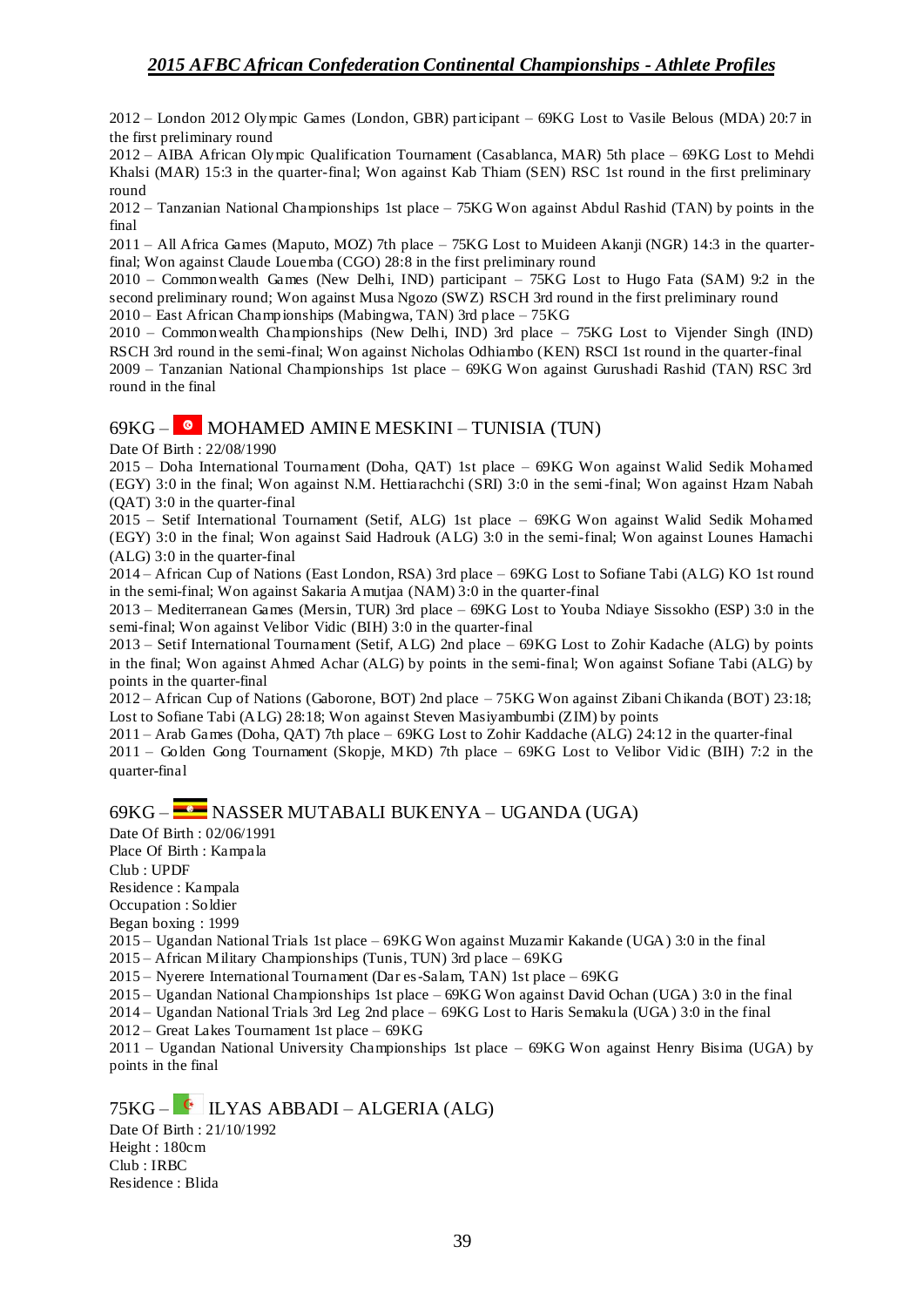2015 – World Series of Boxing Season 2015 13th Round – 75KG Won against Said Harnouf (MAR) 3:0

2015 – World Series of Boxing Season 2015 11th Round – 75KG Won against Anthony Fowler (ENG) 2:1

2015 – World Series of Boxing Season 2015 9th Round – 75KG Lost to Arlen Lopez (CUB) 3:0

2015 – World Series of Boxing Season 2015 7th Round – 75KG Won against Zhou Di (CHN) 3:0

2015 – World Series of Boxing Season 2015 5th Round – 75KG Won against Taras Golovashchenko (UKR) 3:0

2014 – World Series of Boxing Season 2013/2014 8th Round – 73KG Lost to Marlo Delgado (ECU) 2:1

2014 – World Series of Boxing Season 2013/2014 6th Round – 73KG Won against Xhek Paskali (GER) 2:1

2014 – World Series of Boxing Season 2013/2014 2nd Round – 73KG Lost to Michel Tavares (FRA) 2:1

2013 – AIBA World Championships (Almaty, KAZ) participant – 69KG Lost to Arisnoide Despaigne (CUB) 3:0 in the second preliminary round; Won against Daniel Munoz (CHI) 3:0 in the first preliminary round

2013 – Mediterranean Games (Mersin, TUR) 1st place – 69KG Won against Youba Ndiaye Sissokho (ESP) 3:0 in the final; Won against Alfonso Di Russo (ITA) 3:0 in the semi-final; Won against Abdulkadir Koroglu (TUR) 3:0 in the quarter-final

2013 – Giraldo Cordova Cardin Memorial Tournament (Havana, CUB) 5th place – 69KG Lost to Arisnoide Despaigne (CUB) 3:0 in the quarter-final; Won against Thomas McField-Brown (CAY) TKO 1st round in the first preliminary round

2013 – World Series of Boxing Season 2012/2013 9th Round – 73KG Won against Dawid Pac (POL) by points 2013 – World Series of Boxing Season 2012/2013 8th Round – 73KG Won against Juan Antonio Mercado (MEX) by points

2013 – World Series of Boxing Season 2012/2013 5th Round – 73KG Won against Juan Jose Velasco (ARG) by points

2012 – World Series of Boxing Season 2012/2013 3rd Round – 73KG Lost to Marvin Cabrera (MEX) by points 2012 – London 2012 Olympic Games (London, GBR) participant – 69KG Lost to Fred Evans (WAL) 18:10 in the first preliminary round

2012 – THA-ALG Dual Match – 69KG Won against Jakkaphte Paprakang (THA) by points

2012 – AIBA African Olympic Qualification Tournament (Casablanca, MAR) 3rd place – 69KG Lost to Mehdi Khalsi (MAR) 7:6 in the semi-final; Won against Mustapha Abdoulaye Hima (NIG) 15:7 in the quarter-final; Won against Aymen Mejri (TUN) 18:14 in the first preliminary round

2011 – AIBA World Championships (Baku, AZE) participant – 69KG Lost to Zaal Kvachatadze (GEO) 22:13 in the first preliminary round

2011 – African Championships (Yaoundé, CMR) 2nd place – 69KG Lost to Kennedy St. Pierre (MRI) 22:17 in the final; Won against Joseph Mulema (CMR) 13:9 in the semi-final; Won against Mayk Miyenikoue Nruguen (GAB) 19:14 in the quarter-final

2011 – Zone1 African Championships (Beni Mellal, MAR) 1st place – 69KG Won against Amor Bahri (TUN) by points in the final; Won against Mehdi Khalsi (MAR) by points in the semi-final

2011 – Arabic Championships (Doha, QAT) 2nd place – 69KG Lost to Abdelmouen Aziz (SYR) AB 3rd round in the final; Won against Amor Bahri (TUN) by points in the semi-final

2011 – Algerian National Federation Cup 3rd place – 69KG Lost to Sofiane Tabi (ALG) by points in the semifinal

2010 – Sportaccord World Combat Games (Beijing, CHN) 7th place – 69KG Lost to Maksat Alimbayev (KGZ) 9:3 in the quarter-final

2010 – Mohamed VI Trophy (Marrakech, MAR) 7th place – 69KG Lost to Mehdi Khalsi (MAR) 3:0 in the quarter-final

2010 – AIBA Youth World Championships (Baku, AZE) participant – 69KG Lost to Azumah Mohammed (GHA) 7:3 in the third preliminary round; Won against Carlin Utia (AUS) 4:3 in the second preliminary round; Won against Kieran Smith (SCO) 7:3 in the first preliminary round

2010 – Great Silk Road Youth Tournament (Baku, AZE) 3rd place – 69KG Lost to Emil Ahmadov (AZE) 5:1 in the semi-final

2009 – International Youth Tournament (Sousse, TUN) 1st place – 69KG

### 75KG – ANTONIO RAIMUNDO VIDAL GALETA – ANGOLA (ANG)

Date Of Birth : 22/11/1986

Club : Interclube

Residence : Luanda

2015 – African Zone 4 Championships (Pretoria, RSA) 5th place – 75KG Lost to Zibani Chikanda (BO)T) 3:0 in the quarter-final

2014 – African Cup of Nations (East London, RSA) 2nd place – 75KG Lost to Siphiwe Lusizi (RSA) WO in the final; Won against Mamadou Fall (SEN) 3:0 in the semi-final; Won against El Mehdi Erragraoui (MAR) 3:0 in the quarter-final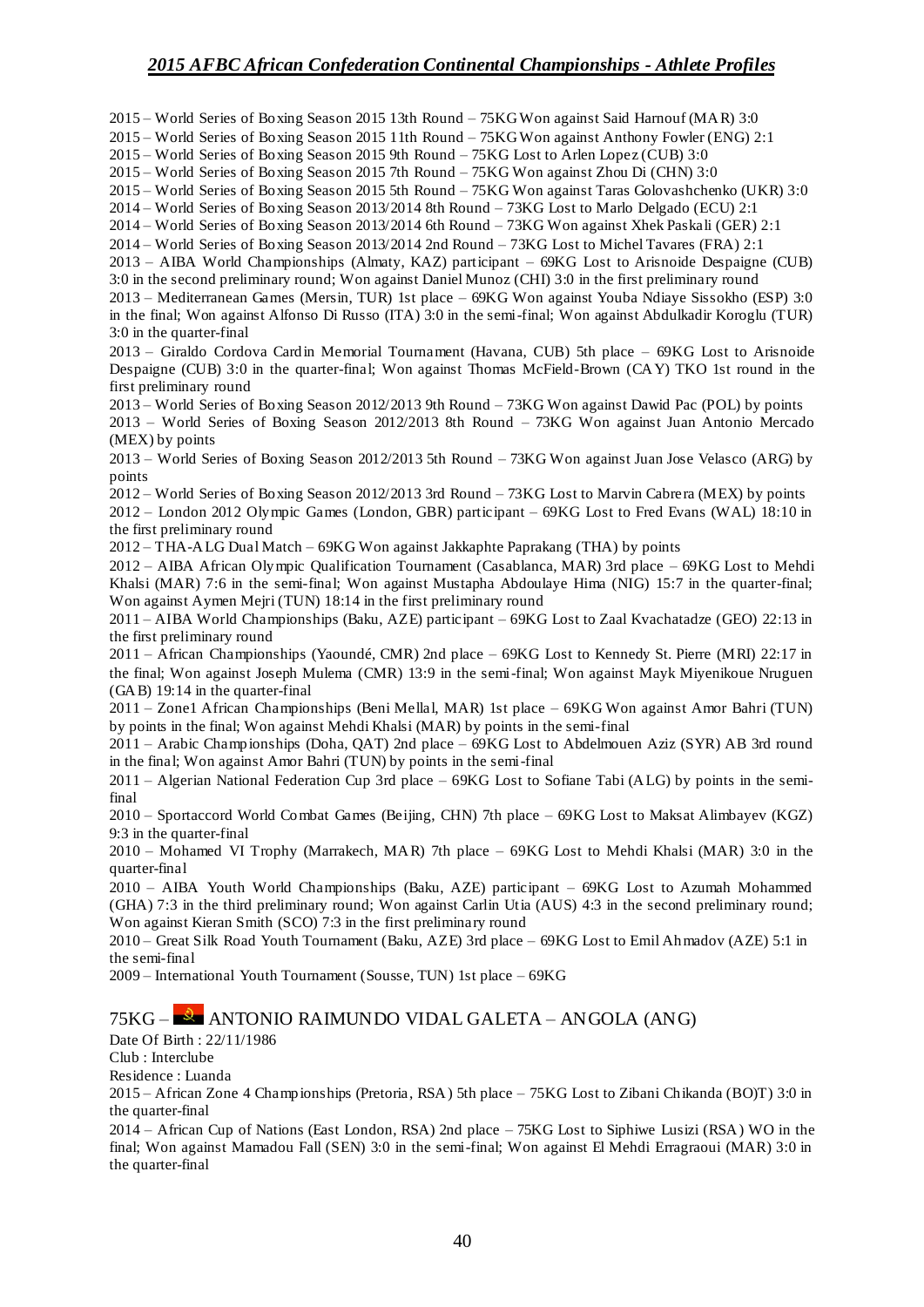2014 – African Zone 4 Championships (Pretoria, RSA) 3rd place – 75KG Lost to Siphiwe Lusizi (RSA) 2:1 in the semi-final

2013 – Angolan National Championships 1st place – 75KG Won against Mina Mbimbi (ANG) by points in the final; Won against Leonardo Pedro (ANG) by points in the semi-final; Won against Joel Mayomona (ANG) by points in the quarter-final

2013 – Best of the Best Tournament (Ongwediwa, NAM) 1st place – 75KG Won against Jeronium Paulinos (NAM) KO 2nd round in the final

2012 – AIBA African Olympic Qualification Tournament (Casablanca, MAR) 7th place – 75KG Lost to Muideen Akanji (NGR) 14:3 in the quarter-final; Won against Jean Jovette (SYE) 11:6 in the first preliminary round

2011 – All Africa Games (Maputo, MOZ) participant – 75KG Lost to Hassan Chagtemi (TUN) 20:8 in the first preliminary round

2011 – Angolan National Selection Tournament 1st place – 75KG

 $2010 -$  Angolan National Championships 1st place  $-75KG$ 

2007 – Angolan National Championships 2nd place – 69KG Lost to Danilson Morais (ANG) by points in the final

### 75KG – ZIBANI CHIKANDA – BOTSWANA (BOT)

Date Of Birth : 08/01/1985

Club : Eastern Military Garrison

Occupation : Soldier

2015 – African Zone 4 Championships (Pretoria, RSA) 1st place – 75KG Won against Lourenco Cossa (MOZ) 3:0 in the final; Won against Siphiwe Lusizi (RSA) WO in the semi-final; Won against Antonio Vidal Galeta (ANG) 3:0 in the quarter-final

2015 – Botswana National Selection Tournament 2nd place – 81KG Lost to Thabang Motsewabeng (BOT) 3:0 in the final

2012 – Botswana National Championships 2nd place – 75KG Lost to Lucky Mogwera (BOT) by points in the final

2012 – African Cup of Nations (Gaborone, BOT) 3rd place – 75KG Lost to Sofiane Tabi (ALG) 20:12; Lost to Mohamed Amine Meskini (TUN) 23:18; Won against Steven Masiyambumbi (ZIM) 22:8

2011 – Botswana National Championships 1st place – 75KG Won against Lucky Mogwera (BOT) by points in the final

2011 – Zone4 African Championships (Gaborone, BOT) 7th place – 75KG Lost to Josephat Mufayi (ZIM) by points in the quarter-final

2011 – BOT-RSA Dual Match – 75KG Won against Hlahla Hobyani (RSA) by points

## $75KG -$ BOUR GABIN – CHAD (CHA)

Date Of Birth : 04/03/1989

Residence : Djamena

2015 – Chad National Championships 1st place – 75KG

2014 – African Zone 3 Championships (Yaounde, CMR) 3rd place – 75KG Lost to Joseph Bertrand Komba Koh (CMR) 3:0 in the semi-final

2014 – Chad National Championships 1st place – 75KG

2013 – African Zone 3 Championships (Yaounde, CMR) 2nd place – 75KG Lost to Joseph Bertrand Komba Koh (CMR) by points in the final

### 75KG – HOSSAM HUSSEIN BAKR ABDIN – EGYPT (EGY)

Date Of Birth : 26/10/1985

Height : 183cm

Stance : Orthodox

2015 – AIBA Pro Boxing Cycle I Round 1 (Moscow, RUS) – 75KG Lost to Xhek Paskali (GER) 2:0

2015 – AIBA Pro Boxing Title Round (Istanbul, TUR) – 75KG Lost to Dmytro Mytrofanov (UKR) 2:1

2014 – AIBA Pro Boxing Ranking Round (Istanbul, TUR) – 75KG Lost to Adem Kilicci (TUR) 3:0

2014 – AIBA Pro Boxing Pre -Ranking Round 2 (Istanbul, TUR) – 75KG Lost to Dmytro Mytrofanov (UKR) 3:0 2014 – AIBA Pro Boxing Pre-Ranking Round 1 (Istanbul, TUR) – 75KG Won against Michel Tavares (FRA) 3:0

2014 – Egyptian National Championships 1st place – 75KG

2014 – Bocskai Memorial Tournament (Debrecen, HUN) 5th place – 75KG Lost to Zoltan Harcsa (HUN) 3:0 in the quarter-final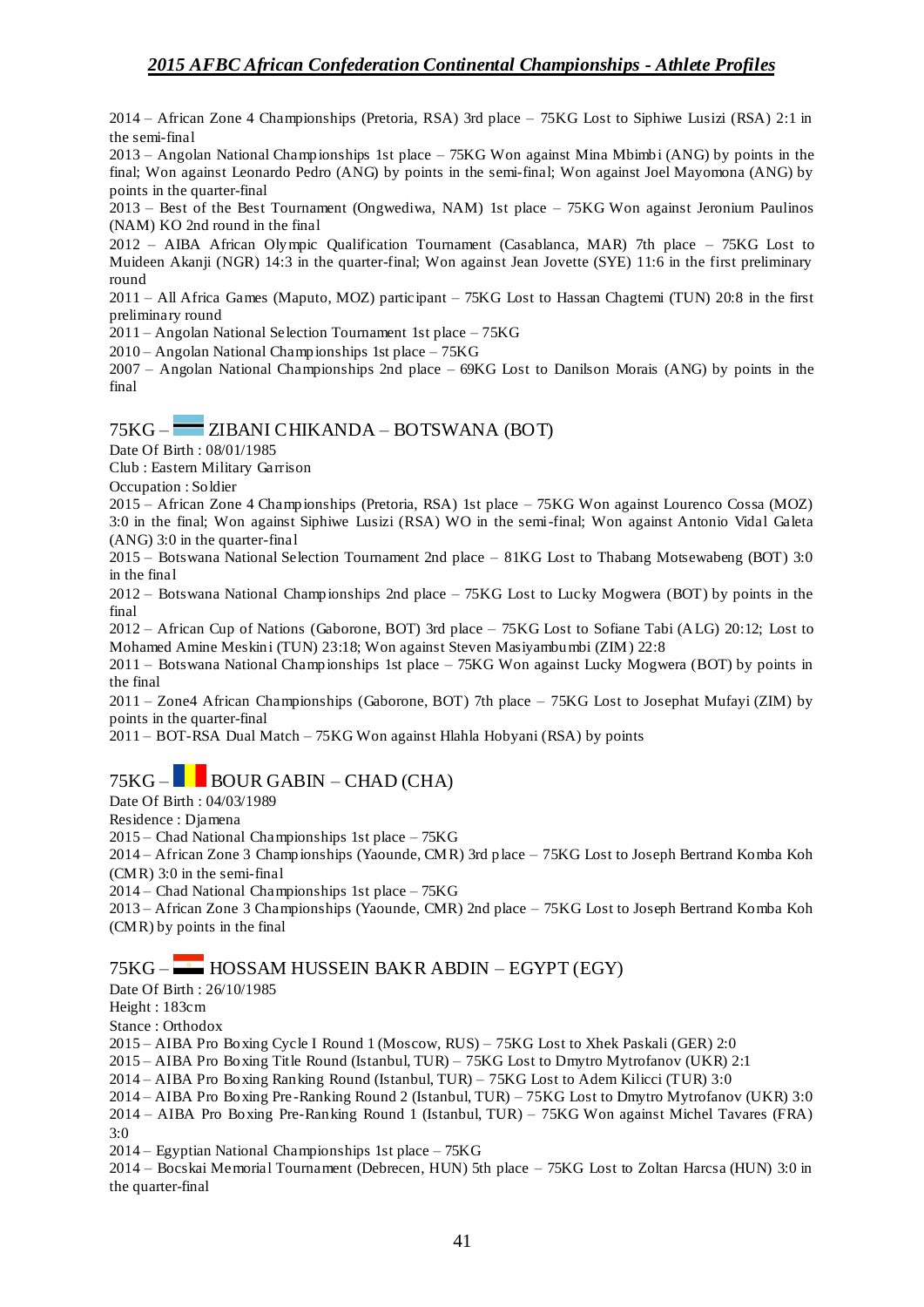2013 – AIBA World Championships (Almaty, KAZ) participant – 75KG Lost to Stefan Hartel (GER) 3:0 in the second preliminary round; Won against Aphisit Kanankhokkhrueang (THA) 3:0 in the first preliminary round

2013 – Mediterranean Games (Mersin, TUR) 2nd place – 75KG Lost to Adem Kilicci (TUR) 3:0 in the final; Won against Fatlum Zuta (MKD) 3:0 in the semi-final; Won against Badreddine Haddioui (MAR) 3:0 in the quarter-final

2013 – Setif International Tournament (Setif, ALG) 1st place – 75KG Won against Abdelmalek Rahou (ALG) WO in the final; Won against Wajdi Fassi (TUN) by points in the semi-final

2012 – Egyptian National Championships 1st place – 69KG

2011 – Arab Games (Doha, QAT) 2nd place – 69KG Lost to Mehdi Khalsi (MAR) 9+:9 in the final; Won against Tarek Mahmoud Zaidoun (IRQ) 19:8 in the semi-final

2010 – African Cup of Nations (Alger, ALG) 1st place – 69KG Won against Amor Bahri (TUN) 2:0 in the final

2010 – Mohamed VI Trophy (Marrakech, MAR) 7th place – 69KG Lost to Kennedy St. Pierre (MRI) 3:0 in the quarter-final

2009 – Francophone Games (Beyrouth, LIB) 3rd place – 69KG Lost to Adil Bella (MAR) 5:0 in the semi-final; Won against Kitson Julie (SEY) 10:1 in the quarter-final

2009 – AIBA World Championships (Milan, ITA) participant – 69KG Lost to Jack Robert Culcay (GER) 10:5 in the second preliminary round; Won against Bojan Pesic (MNE) 8:1 in the first preliminary round

2009 – Mediterranean Games (Pescara, ITA) 3rd place – 69KG Lost to Mehdi Khalsi (MAR) 2:1 in the semifinal; Won against Bojan Pesic (MNE) 5:0 in the quarter-final

2009 – Great Silk Road Tournament (Baki, AZE) 3rd place – 75KG Lost to Adilbek Niyazimbetov (KAZ) WO in the semi-final; Won against Movsur Yusupov (RUS) 6:4 in the quarter-final

2009 – Arab Senior Champs (Cairo, EGY) 1st place – 69KG Won against Rachid Tariket (ALG) by points in the final; Won against Abdallah Hawawreh (JOR) by points in the semi-final

2008 – World Military Champs (Baki, AZE) 3rd place – 75KG Lost to Rakhib Beylarov (AZE) WO in the semifinal

2008 – Beijing 2008 Summer Olympic Games (Beijing, CHN) 6th place – 69KG Lost to Carlos Banteur (CUB) 10:2 in the quarter-final; Won against Manon Boonjumnong (THA) 11:10 in the first round

2008 – Mohamed VI Trophy (Casablanca, MAR) 1st place – 69KG Won against Xavier Noel (FRA) 11:7 in the final

2008 – 1st Africa Olympic Qualification Tournament (Alger, ALG) 1st place – 69KG Won against Joseph Mulema (CMR) 14:3 in the final; Won against Chouaib Oussaci (ALG) 16:6 in the semi-final

2007 – Pan Arab Games (Cairo, EGY) 1st place – 69KG Won against Eshak Waez (SYR) WO in the final

2007 – AIBA World Championships (Chicago, USA) participant – 69KG Lost to Andrey Balanov (RUS) 18:14 in the second preliminary round; Won against Orhan Öztürk (NED) 17:7 in the first preliminary round

2007 – All Africa Games (Alger, ALG) 3rd place – 69KG Lost to Bastie Samir (GHA) KO 3rd round in the semi-final

2007 – African Continental Championships (Antananarivo, MAD) 2nd place – 69KG Lost to Bastie Samir (GHA) WO in the final

2007 – Great Silk Road Tournament (Baki, AZE) 7th place – 69KG Lost to Daniyar Ayzharikov (KAZ) 20:17 in the quarter-final

2007 – Zone5 Africa Champs (Cairo, EGY) 1st place

2007 – Arab Senior Champs (Aryanah, TUN) 3rd place – 69KG Lost to Rached Merdassi (TUN) by points in the semi-final

2006 – CISM World Champs (Warendorf, GER) 6th place – 69KG Lost to Sherzod Husanov (UZB) RSCH 4th round in the quarter-final

2006 – Golden Belt Tournament (Bucharest, ROM) 1st place

2004 – Mohamed VI Trophy (Casablanca, MAR) 2nd place – 69KG Lost to Miloud Ait Hammi (MAR) 12:9 in the final

2004 – AIBA Junior World Championships (Jeju, KOR) 5th place – 69KG Lost to Carlos Banteur (CUB) 27:11 in the quarter-final

2002 – AIBA Cadet World Championships (Kecskemet, HUN) participant – 57KG

### 75KG – MAYK ROGER MIYENIKOUE NRUGUEN – GABON (GAB)

Date Of Birth : 27/07/1986

Club : Haut-Ogooué

2015 – African Zone 3 Championships (Libreville, GAB) 1st place – 75KG Won against Seyi Ntsengue (CMR) 3:0 in the final

2014 – African Cup of Nations (East London, RSA) participant – 75KG Lost to El-Mehdi Erragraoui (MAR) 2:1 in the first preliminary round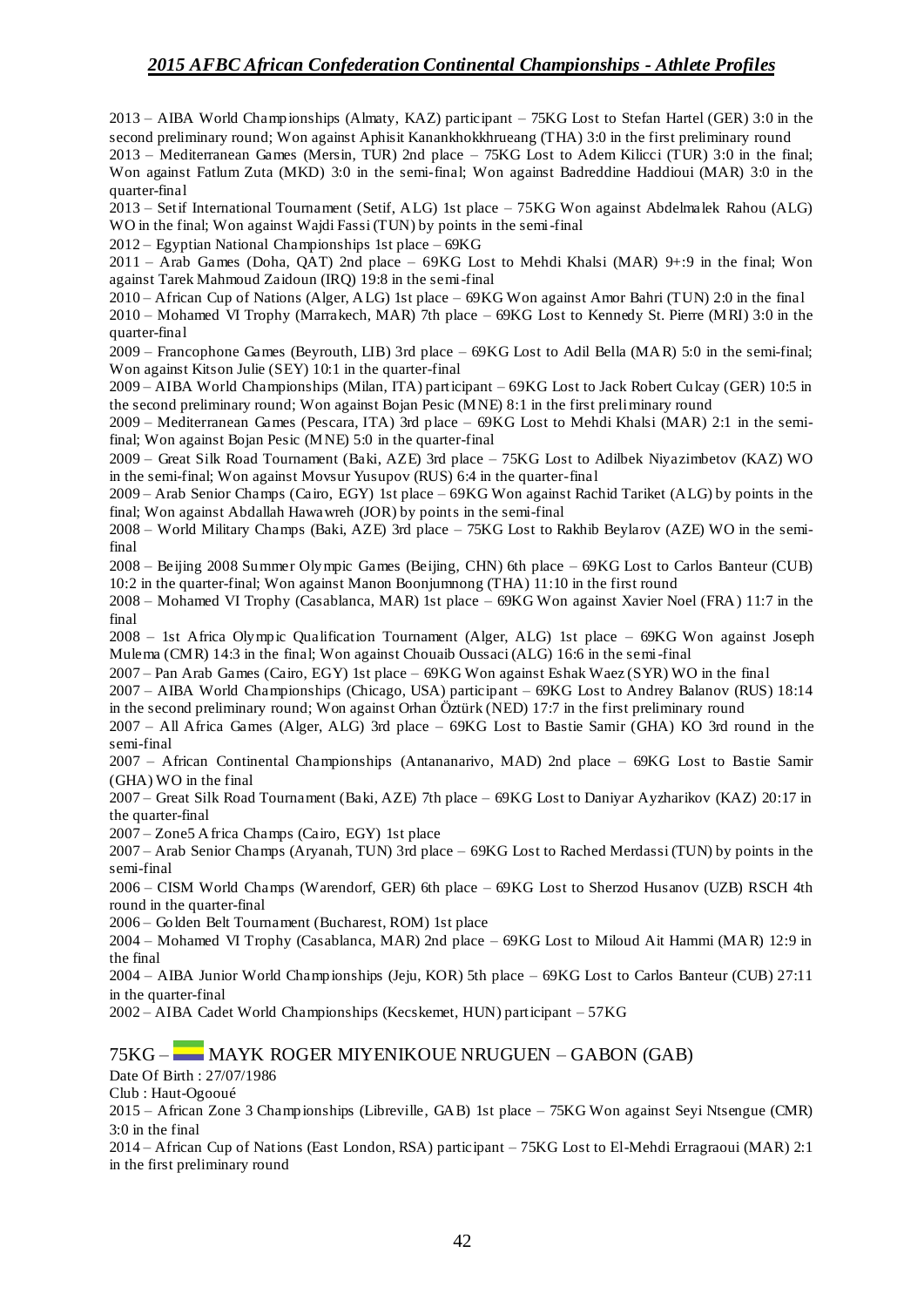2014 – Dixiades Tournament (Yaounde, CMR) 3rd place – 75KG Lost to Jean Durandal Etobil (CMR) 3:0 in the semi-final

2014 – African Zone 3 Championships (Yaounde, CMR) 1st place – 69KG Won against Serge Bomba Nanga (CAF) 3:0 in the final

2014 – Gabon National Championships 2nd place – 69KG Lost to Vivien Obame (GAB) 2:1 in the final

2011 – All Africa Games (Maputo, MOZ) participant – 69KG Lost to Gilbert Chombe (ZAM) 11:8 in the first preliminary round

2011 – AFBC African Continental Championships (Yaoundé, CMR) 6th place – 69KG Lost to Ilyas Abbadi (ALG) 19:14 in the quarter-final

2011 – CMR-GAB Dual Match2 – 69KG Won against Serge Bomba Nanga (CMR) by points

2011 – CMR-GAB Dual Match1 – 69KG Lost to Joseph Mulema (CMR) by points

2010 – Gabon National Championships 1st place – 75KG Won against A. Bakop (GAB) by points in the final

2009 – AIBA World Championships (Milan, ITA) participant – 69KG Lost to Serik Sapiyev (KAZ) RSC 2nd round in the first preliminary round

2008 – 2nd African Olympic Qualification Tournament (Windhoek, NAM) 5th place – 64KG Lost to Richarno Collin (MRI) RSCH 3rd round in the quarter-final; Won against Ahmed Lubega (UGA) 6:1 in the first preliminary round

2008 – GAB-NGR Dual Match – 64KG Won against Igbekume Abiodun (NGR) 3:0

2007 – All Africa Games (Alger, ALG) participant – 64KG Lost to Abdou Kader Sow (SEN) 24:4 in the first preliminary round

2007 – African Continental Championships (Antananarivo, MAD) participant – 64KG Lost to Jean De Dieu Soloniana (MAD) 25:12 in the first preliminary round

2007 – Zone4 African Championships (Malabo, GEQ) 1st place – 64KG

### 75KG –  $\star$  MATHIAS SULLEY NGUAH – GHANA (GHA)

Date Of Birth : 08/08/1996

Club : Attoh Quershie

Residence : Accra

2015 – Ghana National Selection Tournament 1st place – 75KG Won against Majid Quaye (GHA) 3:0 in the final

2015 – Ghana National Selection Tournament 2nd place – 69KG Lost to Joshua Abubakar Quartey (GHA) 2:1 in the final

## $75KG -$ NICKSON ABAKA – KENYA (KEN)

Date Of Birth : 30/06/1980 Residence : Nairobi Club : KDF

Coach : Patrick Waweru; Steve Gacheru

Occupation : Soldier, Private

2015 – AIBA Pro Boxing Cycle I Round 1 (Moscow, RUS) – 75KG Lost to Marlo Delgado (ECU) 3:0

2015 – AIBA Pro Boxing Title Round (Istanbul, TUR) – 75KG Won against Marlo Delgado (ECU) 2:1

2014 – AIBA Pro Boxing Ranking Round (Istanbul, TUR) – 75KG Lost to Bogdan Juratoni (ROM) 3:0

2014 – AIBA Pro Boxing Pre -Ranking Round 2 (Istanbul, TUR) – 75KG Lost to Marlo Delgado (ECU) 3:0

2014 – AIBA Pro Boxing Pre -Ranking Round 1 (Istanbul, TUR) – 75KG Lost to Adem Kilicci (TUR) 3:0 2014 – Commonwealth Games (Glasgow, SCO) 5th place – 75KG Lost to Anthony Fowler (ENG) 3:0 in the quarter-final; Won against Mark Lucas (AUS) 3:0 in the second preliminary round; Won against Petelo Matagi

(SAM) 3:0 in the first preliminary round

2014 – Kenyan National Trials 1st place – 75KG Won against David Njuguna (KEN) by points in the final

2013 – AIBA World Championships (Almaty, KAZ) participant – 75KG Lost to Zoltan Harcsa (HUN) 3:0 in the second preliminary round; Won against Kaupo Arro (EST) 3:0 in the first preliminary round

2013 – Kenyan National League 4th Round 2nd place – 75KG Lost to Anthony Otieno (KEN) RSCI 3rd round in the final

2013 – Kenyan National League 3rd Round 1st place – 75KG Won against Patrick Maina (KEN) by points in the final

2013 – Kenyan National League 2nd Round 1st place – 75KG Won against David Njuguna (KEN) by points in the final; Won against Nick Odhiambo (KEN) by points in the semi-final

2013 – Kenyan National League 1st Round 1st place – 75KG Won against Nick Odhiambo (KEN) by points in the final; Won against David Khamali (KEN) 3:0 in the semi-final; Won against David Njuguna (KEN) by points in the quarter-final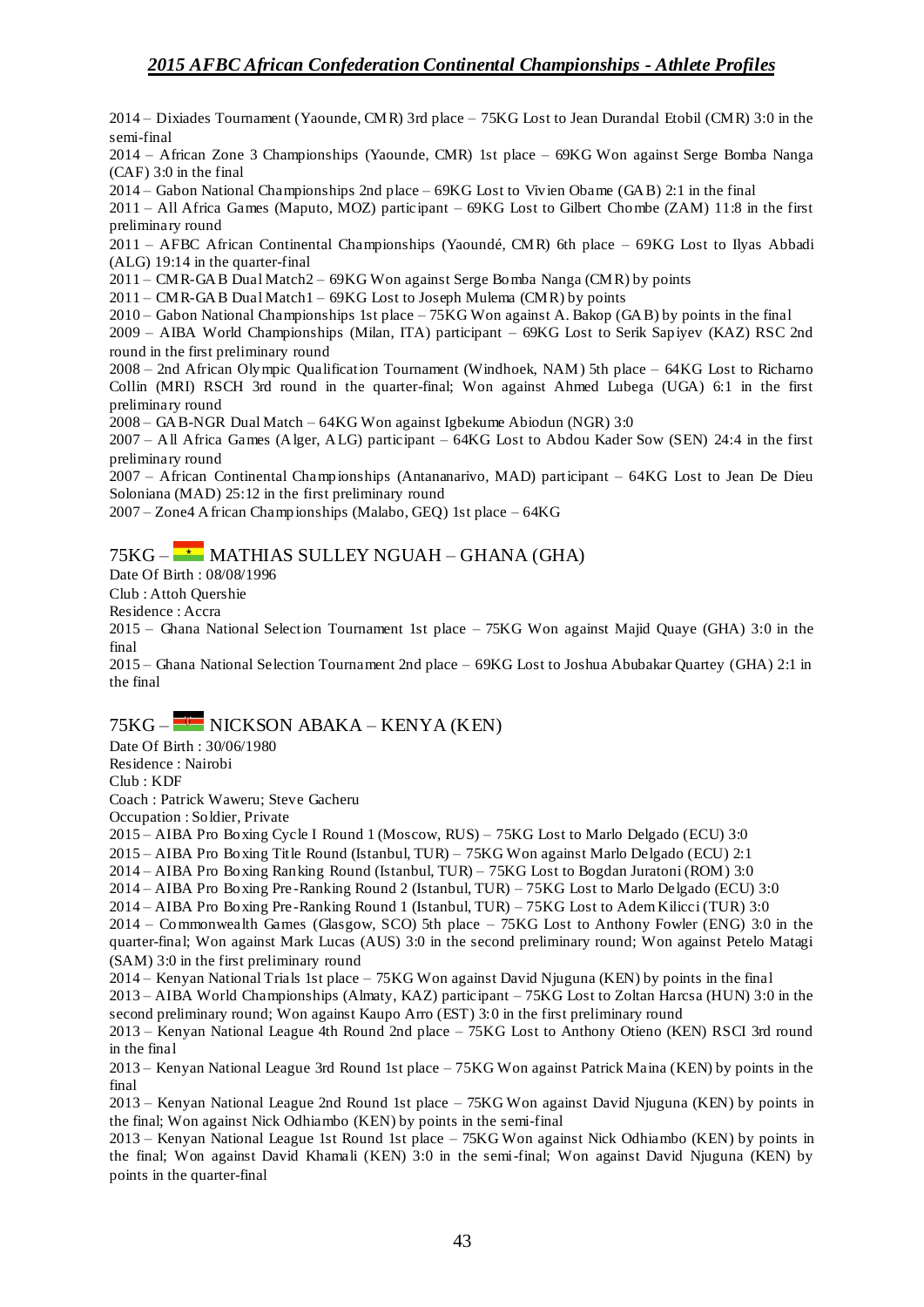2011 – World Military Games (Rio de Janeiro, BRA) 3rd place – 69KG Lost to Mehdi Khalsi (MAR) 12:11 in the semi-final; Won against Aaron Hassette (TRI) 13:9 in the quarter-final; Won against Amukelani Baloyi (RSA) 17:8 in the first preliminary round

2011 – Kenyan Inter-Services Championships 2nd place – 69KG Lost to Rayton Nduku Okwiri (KEN) by points in the final

2011 – Kenyan All Africa Games Trials 2nd place – 69KG Lost to Rayton Nduku Okwiri (KEN) by points in the final; Won against Niven Okumu (KEN) 4:1 in the semi-final

2010 – Kenyan Open National Championships 1st place – 69KG Won against Niven Okumu (KEN) 4:1 in the final

2009 – East Africa Military Games (Kigali, RWA) 2nd place – 69KG Lost to Martin Joseph (TAN) by points in the final

2008 – AIBA President's Cup (Taipei, TPE) participant – 69KG Lost to Javier Molina (USA) 27:5 in the first preliminary round

2008 – 2nd African Olympic Qualification Tournament (Windhoek, NAM) 2nd place – 69KG Lost to Mujandjae Kasuto (NAM) 7:0 in the final; Won against Mehdi Khalsi (MAR) 5:4 in the semi-final; Won against Precious Makina (ZAM) 9:3 in the quarter-final

2007 – CISM World Champs (Hyderabad, IND) participant – 69KG Lost to Rinat Karimov (GER) 26:17

2007 – East Africa Military Games (Zanzibar, TAN) 2nd place – 69KG

2007 – Africa Military Games (Abuja, NGR) 2nd place – 69KG

2006 – Kenya Military Champs 1st place – 69KG

2005 – Zone5 Africa Champs (Kasarani, KEN) 1st place – 69KG

2004 – Kenya Open Champs 1st place – 69KG

2004 – 3rd African Olympic Qualification Tournament (Gaborone, BOT) participant – 64KG

### $75KG -$  SAID HARNOUF – MOROCCO (MAR)

Date Of Birth : 21/01/1988

Club : ASS Jil Essaid

2015 – World Series of Boxing Season 2015 13th Round – 75KG Lost to Ilyas Abbadi (ALG) 3:0

2015 – World Series of Boxing Season 2015 11th Round – 75KG Lost to Hurshidbek Normatov (UZB) 3:0

2015 – World Series of Boxing Season 2015 9th Round – 75KG Won against Misael Rodriguez (MEX) 3:0

2015 – World Series of Boxing Season 2015 5th Round – 75KG Lost to Zhou Di (CHN) 3:0

2015 – World Series of Boxing Season 2015 3rd Round – 75KG Lost to Anthony Fowler (ENG) 3:0

2014 – Mohamed VI Trophy (Marrakech, MAR) 2nd place – 75KG Lost to Arlen Lopez (CUB) KO 1st round in the final; Won against Damian Biacho (ESP) 3:0 in the semi-final

2014 – Roberto Balado Cup (Havana, CUB) 3rd place – 75KG Lost to Marcos Quiroz (ECU) 3:0 in the semifinal; Won against Jorge Mercado (ECU) KO 2nd round in the quarter-final; Won against Osmay Bencomo (CUB) KO 2nd round in the first preliminary round

2014 – Giraldo Cordova Cardin Memorial Tournament (Havana, CUB) 6th place – 75KG Lost to Juan Carlos Rodriguez (VEN) 2:1 in the quarter-final; Won against Joseph Cherkashyn (CHI) 3:0 in the first preliminary round

2014 – Moroccan National Championships 1st place – 75KG Won against Mohamed Assaghair (MAR) 3:0 in the final; Won against Marouane El-Yahyaoui (MAR) 3:0 in the semi-final

2013 – Moroccan National Championships 1st place – 75KG Won against Adil Moussaoui (MAR) by points in the final; Won against El Mehdi Erragragui (MAR) by points in the semi-final

2013 – Moroccan National Cup 2nd place – 75KG Lost to El Mehdi Erragragui (MAR) by points in the final; Won against Abdou Najim (MAR) by points in the semi-final

2012 – Moroccan National Championships 1st place – 75KG Won against Abderrahim Nafaa (MAR) by points in the final

#### 75KG – KOREDE MOJEED ADENIJI – NIGERIA (NGR)

#### Date Of Birth : 25/10/1994

Residence : Kogi State

2015 – Nigerian National Trials 1st place – 75KG Won against Kehinde Ademuyiwa (NGR) 3:0 in the final

2013 – AIBA World Championships (Almaty, KAZ) participant – 69KG Lost to Marvin Cabrera (MEX) 3:0 in the second preliminary round; Won against Kestna Davis (JAM) 3:0 in the first preliminary round

2013 – Nigerian Open National Championships 1st place – 69KG Won against Christian Abua (NGR) 2:1 in the final

2012 – Nigerian National Sports Festival 2nd place – 64KG Lost to Olaide Fijabi (NGR) 10:1 in the final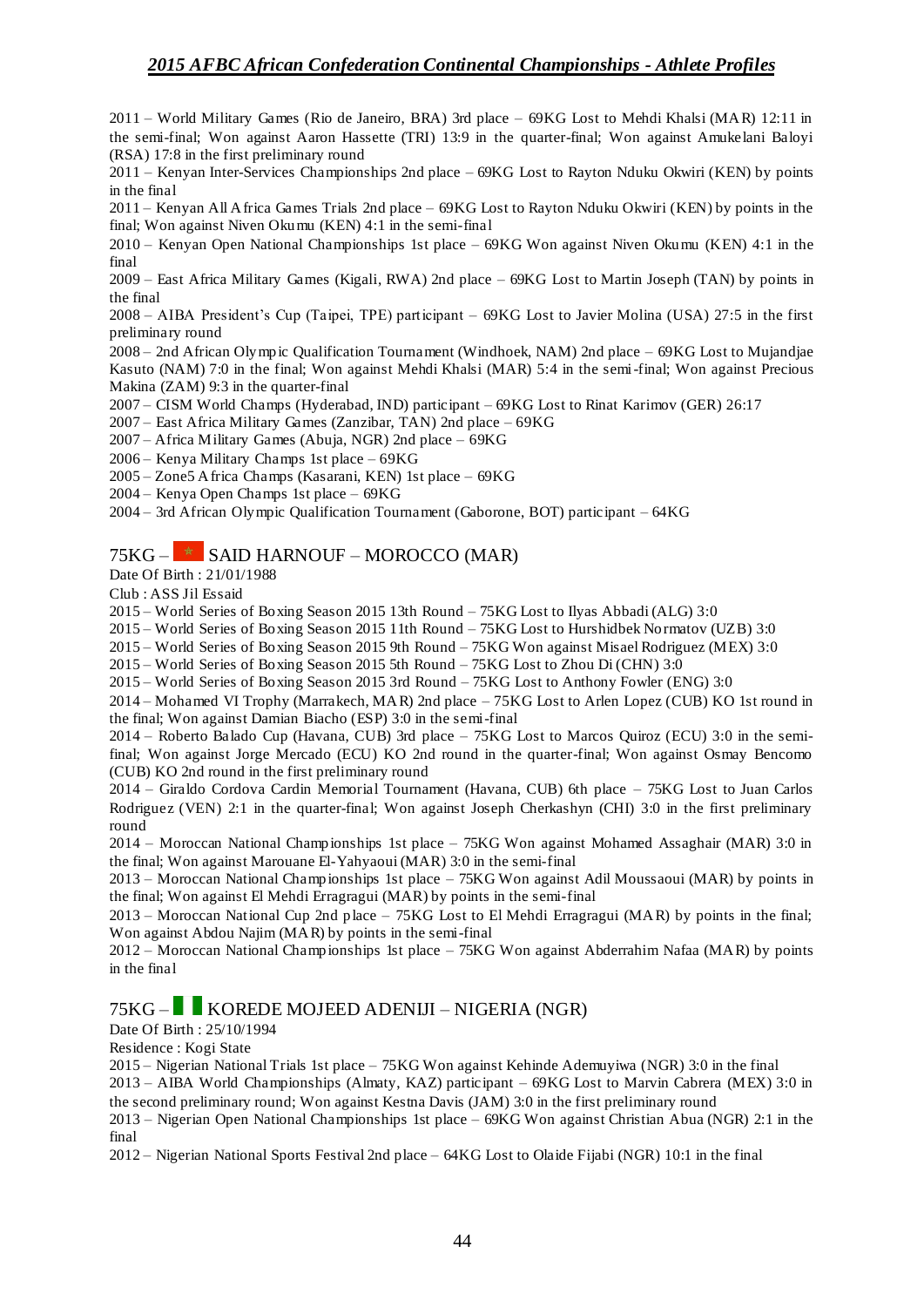### $75KG -$  SNAMISO NTULI – REPUBLIC OF SOUTH AFRICA (RSA)

Date Of Birth : 14/07/1996

2015 – South African National Championships 1st place – 75KG Won against Brendan Thysse (RSA) 2:1 in the final

2014 – African Zone 5 Youth Games (Bulawayo, ZIM) 1st place – 69KG Won against Lourenco Manuel Cossa (MOZ) 3:0 in the final

2014 – South African Youth National Championships 1st place – 69KG Won against Tertias Joubert (RSA) 3:0 in the final

### 75KG – GIBRILLA KAMARA – SIERRA LEONE (SLE)

Date Of Birth : 08/08/1986

Club : Army

Occupation : Soldier

2015 – Sierra Leonean National Championships 1st place – 75KG

2014 – Sierra Leonean National Selection Tournament 2nd place – 75KG Lost to Abdul Rashid Bangura (SLE) 2:1 in the final

2008 – Sierra Leonean National Trials 1st place – 69KG Won against Abu Bakar Kamara (SLE) by points in the final

# 75KG –  $\overline{X}$  JOHN SHINA OLAWALE KOUDEHA – TOGO (TOG)

Date Of Birth : 11/06/1990

2015 – Togo Nationals Trials 1st place – 75KG

2014 – Lagos International Tournament (Lagos, NGR) 1st place – 75KG Won against Taiwo Oyegunwa (NGR) 3:0 in the final

2012 – AIBA African Olympic Qualification Tournament (Casablanca, MAR) participant – 75KG Lost to Mohamed Abdelmaghoud Hekal (EGY) 15:1 in the first preliminary round

2012 – Togo National Championships 1st place – 75KG

### 75KG – YAHYA EL-MEKACHARI – TUNISIA (TUN)

Date Of Birth : 07/02/1990

2015 – Doha International Tournament (Doha, QAT) 5th place – 75KG Lost to Daniel Lewis (AUS) 2:1 in the quarter-final

2015 – Setif International Tournament (Setif, ALG) 3rd place – 75KG Lost to Ahmed Achar (ALG) 3:0 in the semi-final

2014 – African Cup of Nations (East London, RSA) 2nd place – 81KG Lost to Hicham Kalaouar (ALG) 3:0 in the final; Won against Luvuyo Sizani (RSA) 3:0 in the semi-final; Won against Morais Quarta (ANG) TKO 1st round in the quarter-final

2013 – Mediterranean Games (Mersin, TUR) 9th place – 81KG Lost to Abdelhafid Benchabla (ALG) 3:0 in the first preliminary round

2013 – Setif International Tournament (Setif, ALG) 3rd place – 81KG Lost to Abderrahmane Salah Araby (EGY) by points in the semi-final; Won against Osborn Cisa (BDI) by points in the quarter-final

2012 – London 2012 Olympic Games (London, ENG) participant – 81KG Lost to Elshod Rasulov (UZB) 13:6 in the second preliminary round; Won against Djakhon Kurbanov (TJK) 16:8 in the first preliminary round

2012 – Giraldo Cordova Cardin Memorial Tournament (Havana, CUB) 3rd place – 81KG Lost to Julio Cesar de la Cruz (CUB) AB 2nd round in the semi-final; Won against Albert Ramirez (VEN) DQ 2nd round in the quarter-final

2012 – AIBA African Olympic Qualification Tournament (Casablanca, MAR) 1st place – 81KG Won against Ahmed Barki (MAR) W O in the final; Won against Christian Domfack Adjoufack (CMR) 16:8 in the semi-final; Won against Aziz Ali (KEN) 12:4 in the quarter-final

2012 – Vllaznia Memorial Tournament (Shkodra, ALB) 5th place – 81KG Lost to Askar Abdullayev (KAZ) by points in the quarter-final

2011 – Arab Games (Doha, QAT) 1st place – 81KG Won against Amine El-Mohammady El-Alfy (EGY) 16:7 in the final; Won against Ahmad Suleiman Al-Teimat (JOR) 17:8 in the semi-final; Won against Mohamed Al-Awadi (YEM) 22:2 in the quarter-final

2011 – Golden Gong Tournament (Skopje, MKD) 3rd place – 81KG Lost to Dzemal Bosnjak (BIH) 1:0 in the semi-final; Won against Jhonatan Saavedra (ESP) 3:0 in the quarter-final

2011 – AIBA World Championships (Baku, AZE) participant – 81KG Lost to Jeison Monroy (COL) 14:8 in the second preliminary round; Won against Simone Fiori (ITA) 13:11 in the first preliminary round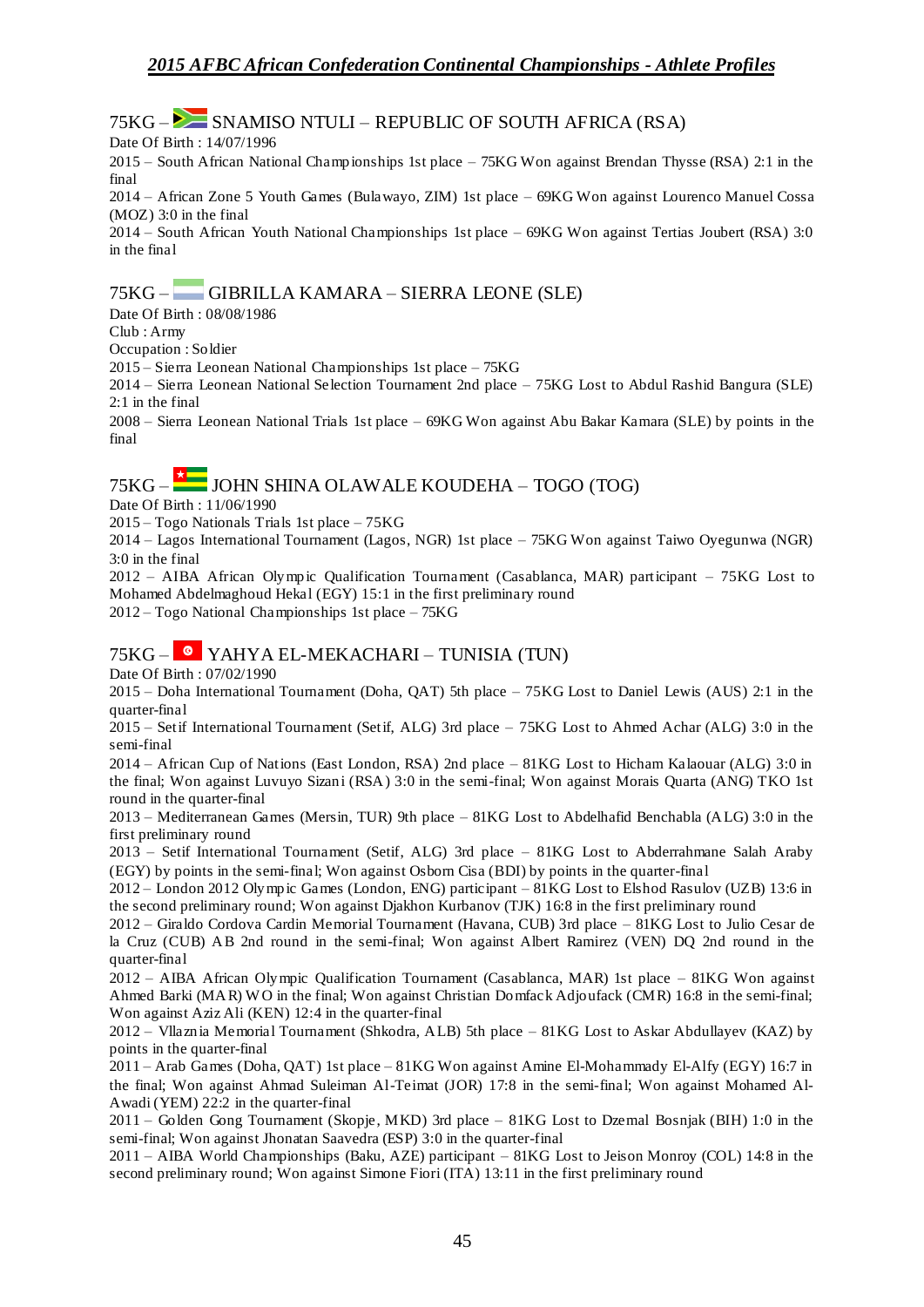2011 – All Africa Games (Maputo, MOZ) 9th place – 81KG Lost to Abdelhafid Benchebla (ALG) 14:7 in the first preliminary round

2011 – African Championships (Yaoundé, CMR) 1st place – 81KG Won against Amine El-Mohammady El-Alfy (EGY) WO in the final; Won against Christian Domfack Adjoufack (CMR) by points in the semi-final; Won against Amine Azzouzi (MAR) 20:14 in the quarter-final

2011 – Nikolay Manger Memorial Tournament (Kherson, UKR) 3rd place – 81KG Lost to Dmitro Bulgakov (UKR) 11:2 in the semi-final; Won against Valeriy Petrov (UKR) AB 3rd round in the quarter-final

2011 – Zone1 African Championships (Beni Mellal, MAR) 1st place – 81KG Won against Amine Azzouzi (MAR) by points in the final

2011 – Arabic Championships (Doha, QAT) 1st place – 81KG Won against Ahmad Suleiman Al-Teimat (JOR) by points in the final; Won against Manaf Assad (SYR) by points in the semi-final

2010 – African Cup of Nations (Alger, ALG) 1st place – 81KG

2010 – Makar Mazay Memorial Tournament (Mariupol, UKR) 2nd place – 81KG Lost to Elshod Rasulov (UZB) 1:0 in the final; Won against Yevgeniy Karelin (UKR) 6:1 in the semi-final

2010 – Mohamed VI Trophy (Marrakech, MAR) 5th place – 81KG Lost to Abdelhafid Benchabla (ALG) 4:2 in the quarter-final; Won against Tarik Bourass (MAR) by points in the first preliminary round

2010 – Grand Prix Usti nad Labem (Usti nad Labem, CZE) 7th place – 81KG Lost to Revaz Karelishvili (GEO) 1:0 in the quarter-final; Won against Gzim Tahiri (AUT) 5:0 in the first preliminary round

2009 – Mediterranean Games (Pescara, ITA) 3rd place – 81KG Lost to Abdelhafid Benchebla (ALG) 9:0 in the semi-final; Won against Abdelkader Bouhenia (FRA) 2:1 in the quarter-final

2009 – Boxam Tournament (La Linea de la Concepcion, ESP) 3rd place – 81KG Lost to Ludovic Groguhe (FRA) 6:1 in the semi-final; Won against Christopher Ware (WAL) 6:0 in the quarter-final

 $81KG - <sup>•</sup>$  ABDELHAFID BENCHABLA – ALGERIA (ALG)

Date Of Birth : 26/09/1986

Height : 186cm

Club : Army

Stance : Orthodox

Comments : He was the flagbearer of the Algerian delegation in the London 2012 Olympic Games

2015 – AIBA Pro Boxing Cycle I Round 2 (Hamburg, GER) – 81KG Won against Abdelhafid Benchabla (ALG) 3:0

2015 – AIBA Pro Boxing Cycle I Round 1 (Rome, ITA) – 81KG Lost to Nikita Ivanov (RUS) 2:1

2014 – World Series of Boxing Season 2013/2014 Quarter-finals 2nd Leg – 81KG Won against Teymur Mammadov (AZE) 3:0

2014 – World Series of Boxing Season 2013/2014 9th Round – 81KG Won against Oleksandr Ganzulya (UKR) 3:0

2014 – World Series of Boxing Season 2013/2014 5th Round – 81KG Won against Michel Borges (BRA) 3:0

2013 – AIBA World Championships (Almaty, KAZ) 5th place – 81KG Lost to Julio Cesar De La Cruz (CUB) 3:0 in the quarter-final; Won against Alaaldin Ghossoun (SYR) 3:0 in the second preliminary round; Won against Bosko Draskovic (MNE) 3:0 in the first preliminary round

2013 – Mediterranean Games (Mersin, TUR) 1st place – 81KG Won against Abdelkader Bouhenia (FRA) 3:0 in the final; Won against Avni Yildirim (TUR) 3:0 in the semi-final; Won against Gianluca Rosciglione (ITA) 3:0 in the quarter-final; Won against Yahya Mkacheri (TUN) 3:0 in the first preliminary round

2013 – Giraldo Cordova Cardin Memorial Tournament (Havana, CUB) 9th place – 81KG Lost to Julio Cesar De La Cruz (CUB) 3:0 in the first preliminary round

2013 – World Series of Boxing Season 2012/2013 Semi-finals 2nd Leg – 85KG Lost to Oleksandr Gvozdyk (UKR) by points

2013 – World Series of Boxing Season 2012/2013 Quarter-finals 1st Leg – 85KG Won against Mateusz Tryc (POL) by points

2013 – World Series of Boxing Season 2012/2013 9th Round – 85KG Won against Ainar Karlson (EST) by points

2013 – World Series of Boxing Season 2012/2013 7th Round – 85KG Won against Joseph Ward (IRL) by points 2012 – World Series of Boxing Season 2012/2013 4th Round – 85KG Won against Ramezjon Ahmedov (UZB) by points

2012 – World Series of Boxing Season 2012/2013 1st Round – 85KG Lost to Sergej Michel (GER) by points

2012 – London 2012 Olympic Games (London, GBR) 7th place – 81KG Lost to Oleksandr Gvozdyk (UKR) 19:17 in the quarter-final; Won against Enrico Koelling (GER) 12:9 in the first preliminary round

2012 – World Series of Boxing Season 2011/2012 Quarter-finals 2nd Round – 85KG Won against Francisco Ortega (MEX) by points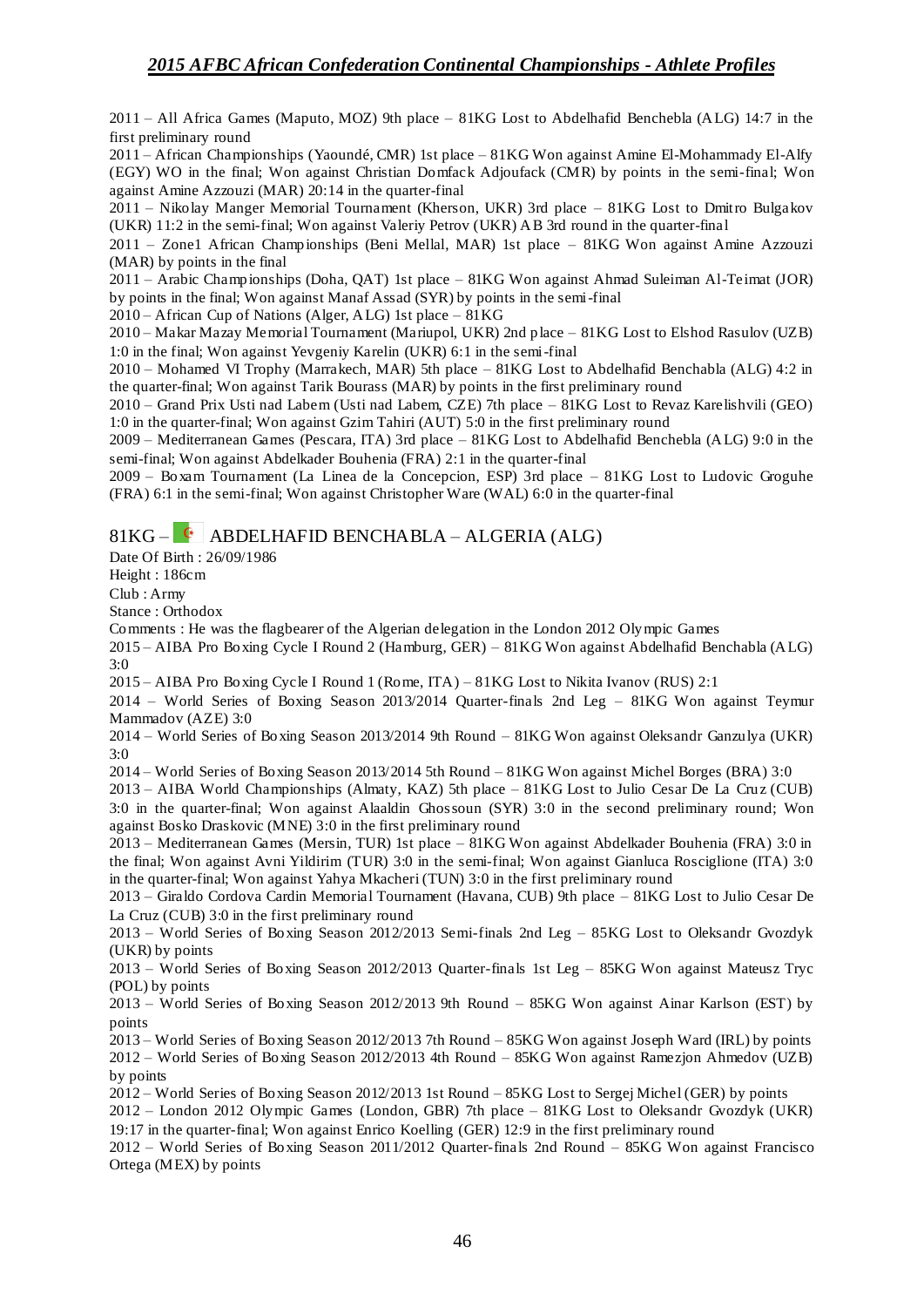2012 – World Series of Boxing Season 2011/2012 10th Round – 85KG Won against Rahul Kumar (IND) TKO 5th round

2012 – World Series of Boxing Season 2011/2012 8th Round – 85KG Won against Ludovic Groguhe (FRA) by points

2011 – World Series of Boxing Season 2011/2012 5th Round – 85KG Won against Leonid Charnabayev (BLR) by points

2011 – World Series of Boxing Season 2011/2012 3rd Round – 85KG Lost to Ludovic Groguhe (FRA) TKO 2nd round

2011 – All Africa Games (Maputo, MOZ) 1st place – 81KG Won against Lukmon Lawal (NGR) 18:8 in the final; Won against Christian Domfack Adjoufack (CMR) 15:4 in the semi-final; Won against Norberto Castro (ANG) RSCI 1st round in the quarter-final; Won against Yahya Mkacheri (TUN) 14:7 in the first preliminary round

2011 – ITA-ALG Dual Match2 – 81KG Won against Gianluca Rosciglione (ITA) by points

2011 – World Series of Boxing Individual Finals (Guiyang, CHN) 1st place – 85KG Won against Ludovic Groguhe (FRA) by points in the final

2011 – World Series of Boxing 11th Round – 85KG Won against Assane Faye (SEN) by points

2011 – World Series of Boxing 7th Round – 85KG Won against Ramezjon Ahmedov (UZB) by points

2011 – World Series of Boxing 5th Round – 85KG Won against Zhang Wei (CHN) by points

2010 – World Series of Boxing 4th Round – 85KG Won against Denis Poyatsika (UKR) by points

2010 – World Series of Boxing 2nd Round – 85KG Won against Zhang Wei (CHN) TKO 3rd round

2010 – Mohamed VI Trophy (Marrakech, MAR) 1st place – 81KG Won against Amine El-Mohammady El-Alfy (EGY) by points in the final; Won against Ludovic Groguhe (FRA) 3:1 in the semi-final; Won against Yahya Mkacheri (TUN) 4:2 in the quarter-final

2009 – AIBA President's Cup (Baku, AZE) 7th place – 81KG Lost to Rizvan Alimuradov (RUS) 12:8 in the quarter-final

2009 – Tammer Tournament (Tampere, FIN) 1st place – 81KG Won against Denis Tsaryuk (RUS) 14:4 in the final; Won against Eemeli Katajisto (FIN) 7:3 in the semi-final; Won against Kennedy Katende (SWE) 10:8 in the quarter-final

2009 – AIBA World Championships (Milan, ITA) participant – 81KG Lost to Carlos Gongora (ECU) 13:10 in the second preliminary round; Won against Vladimir Cheles (MDA) 20:11 in the first preliminary round

2009 – AFBC African Continental Championships (Vacoas, MRI) 1st place – 81KG Won against Charles Ovono Obiang (GAB) RSC 2nd round in the final; Won against Ahmed Saraku (GHA) 8:4 in the semifinal; Won against Rodney Prosper (MRI) 22:3 in the quarterfinal

2009 – Mediterranean Games (Pescara, ITA) 2nd place – 81KG Lost to Bosko Draskovic (MNE) 8:4 in the final; Won against Yahya El-Mekachari (TUN) 9:0 in the semifinal; Won against Munaf Assad (SYR) RSC 2nd round in the quarterfinal

2009 – Ahmet Cömert Tournament (Istanbul, TUR) 3rd place – 81KG Lost to Artur Beterbiyev (RUS) 8:4 in the semifinal; Won against Yildirim Tarhan (TUR) RSC 2nd round quarterfinal; Won against Jose Angel Larduet (CUB) 8:3 in the first round

2009 – Algerian National Championships 1st place – 81KG Won against Samir Masoui (ALG) by points in the final

2009 – Arab Championships (Cairo, EGY) 1st place – 81KG Won against Amine Elmohamady Elalfy (EGY) RSC 3rd round in the final; Won against Ahmed Merzouk (KSA) RSC 1st round in the semifinal; Won against Ahmed Suleiman Al-Teimat (JOR) by points in the quarterfinal

2009 – Chemistry Cup (Halle, GER 2nd place – 81KG Lost to Robert Woge (GER) 11:3 in the final; Won against Jasveer Singh (IND) 8:4 in the semifinal

2008 – AIBA World Cup (Moscow, RUS) 7th place – 81KG Lost to Dinesh Kumar (IND) 17:11 in the quarterfinal

2008 – Beijing 2008 Olympic Games (Beijing, CHN) 5th place – 81KG Lost to Zhang Xiaoping (CHN) 12:7 in the quarterfinal; Won against Ramadan Abdelghafar Anwar Yasser (EGY) 13:6 in the second round; Won against Dinesh Kumar (IND) RSCO 3rd round in the first preliminary round

2008 – Ahmet Cömert Tournament (Istanbul, TUR) 3rd place – 81KG Lost to Mehdi Ghorbani (IRN) by points in the semifinal; Won against Asim Iskanderov (AZE) by points in the quarterfinal

2008 – Coupe des Nations (Calais, FRA) 1st place – 81KG Won against Yerkebulan Shinaliyev (KAZ) 24:21 in the final; Won against Rene Krause (GER) 20:14 in the semifinal

2008 – Gee Bee Tournament (Helsinki, FIN) 6th place – 81KG Lost to Imre Szello (HUN) 17:12

2008 – Feliks Stamm Tournament (Warsaw, POL) 3rd place – 81KG Lost to Artur Beterbiyev (RUS) RSC 4th round

2008 – 1st Africa Olympic Qualification Tournament (Alger, ALG) 1st place – 81KG Won against Mourad Sahraoui (TUN) W O in the final; Won against Bastie Samir (GHA) 27:8 in the semifinal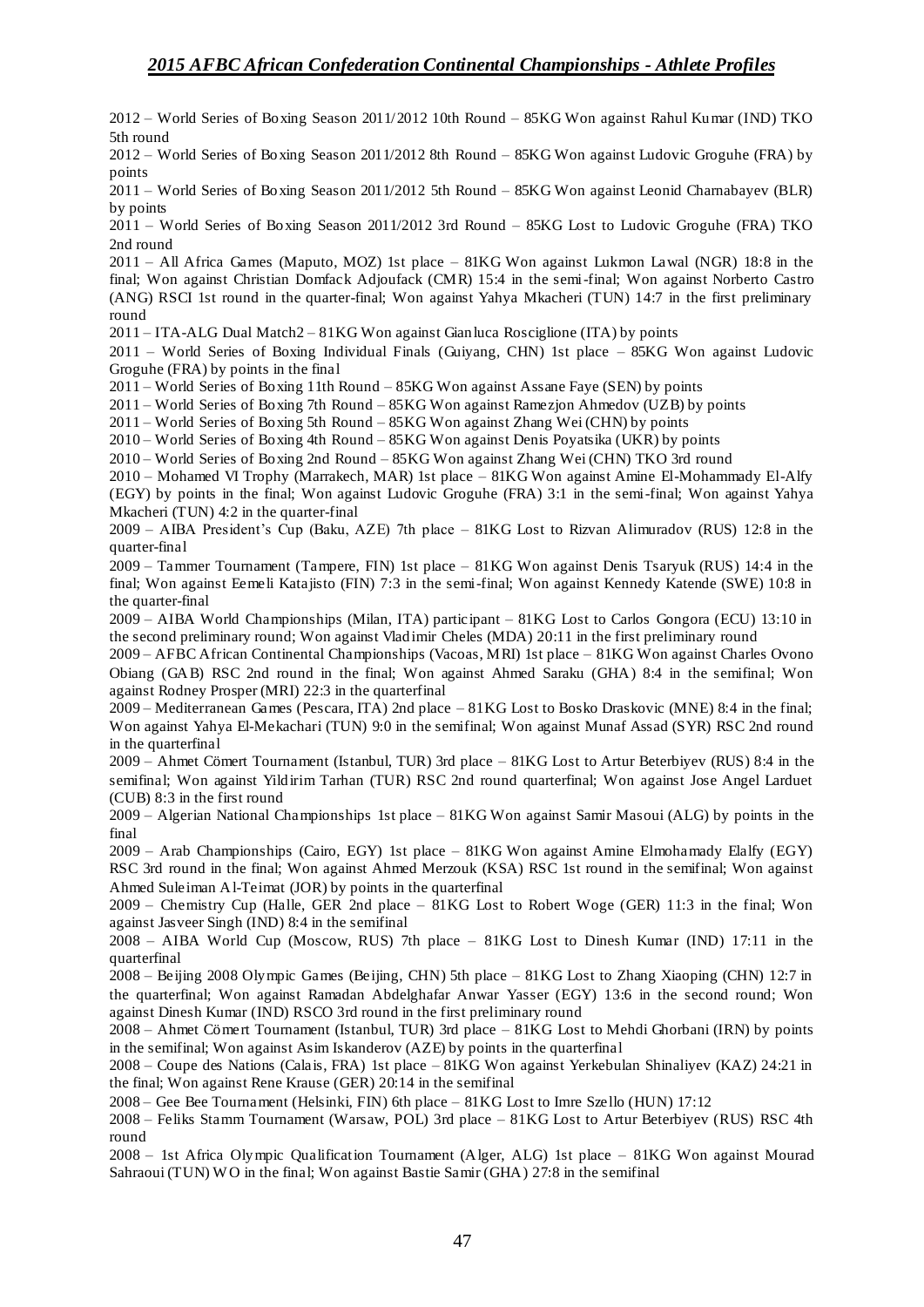2007 – Pan Arab Games (Cairo, EGY) 6th place – 75KG Lost to Said Rachidi (MAR) 18:12

2007 – World Military Games (Hyderabad, IND) 3rd place – 81KG Lost to Sergey Kovalyov (RUS) 29:8

2007 – All Africa Games (Alger, ALG) 2nd place – 81KG Lost to Ramadan Abdelghafar Anwar Yasser (EGY) 18:15 in the final

2007 – Klichko Brothers Tournament (Kiev, UKR) 7th place – 81KG Lost to Hazzam Nabah (QAT) 8:7 in the quarter-final

2007 – Arab Military Championships (Alger, ALG) 1st place – 81KG

2007 – Arab Championships (Aryanah, TUN) 3rd place – 81KG Lost to Mourad Sahraoui (TUN) by points in the semi-final

2007 – Algerian National Championships 1st place – 81KG

2004 – Algerian Junior National Championships 1st place – 57KG

### $81KG - R$  MENAYAME MBIMBI – ANGOLA (ANG)

Date Of Birth : 24/04/1987

2015 – Angola 40 Years International Tournament (Luanda, ANG) 1st place – 81KG Won against Miguel Meyeye (ANG) 2:1 in the final

2015 – Angolan National Championships 1st place – 75KG Won against Zinga Lando (ANG) 3:0 in the final

2013 – Angolan National Championships 2nd place – 75KG Lost to Raimundo Vidal Galeta (ANG) 3:0 in the final; Won against Domingos Kiala (ANG) 3:0 in the semi-final; Won against Leca Clovis (ANG) 3:0 in the quarter-final

### 81KG – THABANG MOTSEWABENG – BOTSWANA (BOT)

Date Of Birth : 14/08/1992

Coach : Thebe Setlalekgosi

Club : DTCB

Residence : Mmankgodi Stance : Orthodox

2015 – African Zone 4 Championships (Pretoria, RSA) 1st place – 81KG Won against Cedric Olivier (MRI) TKO 2nd round in the final; Won against Daniel Beto (ANG) 3:0 in the semi-final

2015 – Botswana National Selection Tournament 1st place – 81KG Won against Zibani Chikanda (BOT) 3:0 in the final

2014 – Commonwealth Games (Glasgow, SCO) participant – 81KG Lost to Elly Ajowi (KEN) 2:1 in the first preliminary round

2014 – African Cup (East London, RSA) 7th place – 81KG Lost to Luvuyo Sizani (RSA) 3:0 in the quarter-final 2014 – African Zone 4 Championships (Pretoria, RSA) 2nd place – 81KG Lost to Kennedy St. Pierre (MRI) 3:0 in the final; Won against Paulinus Ndjolonimu (NAM) 3:0 in the semi-final

2013 – African Zone 4 Championships (Gaborone, BOT) 3rd place – 81KG Lost to Daniel Francisco Massitela (MOZ) 38:37 in the semi-final; Won against Musa Ngozo (SWZ) 27:20 in the quarter-final

2011 – Botswana Best of the Best Tournament (Gaborone, BOT) 1st place – 81KG

2010 – Botswana National Championships 1st place – 81KG

#### 81KG – ABDELRAHMAN SALAH ARABY – EGYPT (EGY)

Date Of Birth : 09/10/1987

2015 – Golden Belt Tournament (Craiova, ROM) 2nd place – 81KG Lost to Andrei Aradoaie (ROM) 3:0 in the final; Won against Andrei Zatusevschii (MDA) 2:1 in the semi-final

2015 – Doha International Tournament (Doha, QAT) 1st place – 81KG Won against Mohammed Assaghair (MAR) 3:0 in the final; Won against G.A.N. Fernando (SRI) TKOI 2nd round in the semi-final

2015 – Setif International Tournament (Setif, ALG) 2nd place – 81KG Lost to Hicham Kalaouar (ALG) 2:1 in the final

2015 – Bocskai Memorial Tournament (Debrecen, HUN) 3rd place – 81KG Lost to Damir Plantic (CRO) 2:1 in the semi-final; Won against Cem Karlidag (TUR) 2:1 in the quarter-final; Won against Adam Hamori (HUN) 3:0 in the first preliminary round

2014 – Mohamed VI Trophy (Marrakech, MAR) 2nd place – 81KG Lost to Julio Cesar De La Cruz (CUB) KO 2nd round in the final; Won against Alejandro Camacho (ESP) 3:0 in the semi-final; Won against Adam Hamori (HUN) 3:0 in the quarter-final

2014 – Egyptian National Championships 1st place – 81KG

2014 – Bocskai Memorial Tournament (Debrecen, HUN) 3rd place – 81KG Lost to Nurdaulet Zharmanov (KAZ) 3:0 in the semi-final; Won against Matus Strnisko (SVK) 3:0 in the quarter-final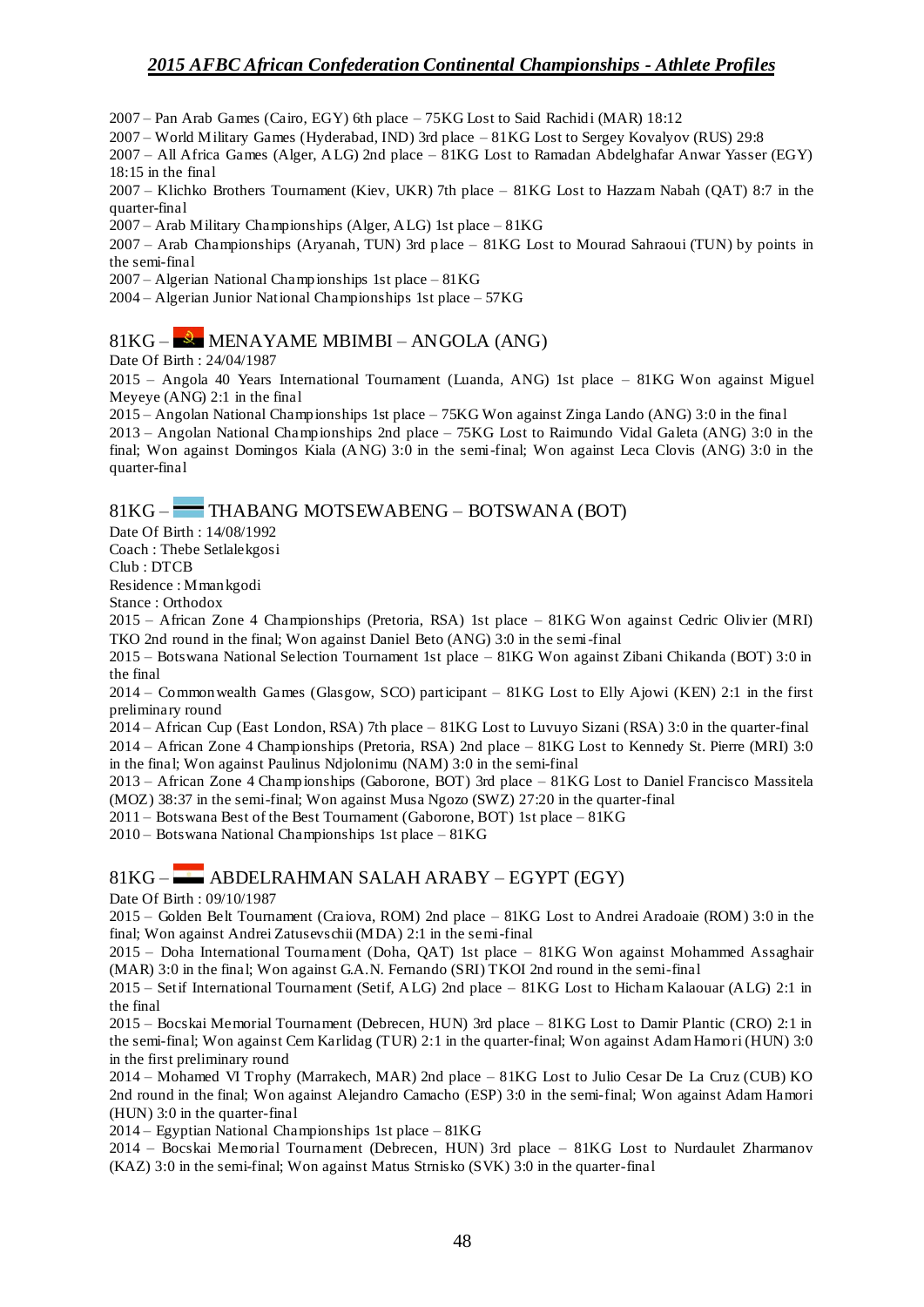2013 – Golden Belt Tournament (Chiajna, ROM) 2nd place – 81KG Lost to Julio Cesar De La Cruz (CUB) 3:0 in the final; Won against Valentin Balanescu (ROM) 3:0 in the semi-final; Won against Jhonatan Saavedra (ESP) 3:0 in the quarter-final

2013 – Nikolay Manger Memorial Tournament (Kherson, UKR) participant – 81KG Lost to Oleksandr Ganzulya (UKR) 11:7 in the first preliminary round

2013 – Setif International Tournament (Setif, ALG) 2nd place – 81KG Lost to Hicham Kalaouar (ALG) 3:0 in the final; Won against Yahya Mkacheri (TUN) 2:1 in the semi-final; Won against Bachir Riahi (TUN) 3:0 in the quarter-final

2012 – Egyptian National Championships 1st place – 81KG

### 81KG – YAYA ROGER TESSA KOMBILA – GABON (GAB)

Date Of Birth : 11/07/1986

2015 – African Zone 3 Championships (Libreville, GAB) 1st place – 81KG

2014 – Gabon National Cup 2nd place – 81KG

2011 – AFBC African Continental Championships (Yaoundé, CMR) 7th place – 75KG Lost to Jean Jovet (SEY) 17:8 in the quarter-final

2011 – Zone3 African Championships (Yaoundé, CMR) 1st place – 75KG Won against Romain Ayissi (CMR) 6:5 in the final

2011 – CMR-GAB Dual Match2 – 75KG Lost to Romain Ayissi (CMR) by points

 $2011 - \text{CMR-GAB Dual Match1} - 75 \text{KG}$  Lost to Blaise Makam (CMR) by points

## $81KG -$  MOHAMMED ALI – GHANA (GHA)

Date Of Birth : 25/07/1989

Club : Ashaiman Star Boxing Club

2015 – Ghana National Selection Tournament 1st place – 81KG Won against Annani Kutsoke (GHA) 2:1 in the final

2014 – Dade Bo xing Promotion Syndicate Tournament (Accra, GHA) 1st place – 75KG Won against Apalla Bona (GHA) 3:0 in the final

### $81KG \rightarrow$  ANNANI KUTSOKE – GHANA (GHA)

Date Of Birth : 01/08/1996

Club : Reformers

2015 – Ghana National Selection Tournament 2nd place – 81KG Lost to Mohammed Ali (GHA) 2:1 in the final 2014 – Dade Boxing Promotion Syndicate Tournament (Accra, GHA) 1st place – 81KG Won against Michael Asabila (GHA) 2:1 in the final

## 81KG – TOBIAS OKEYO AYOT – KENYA (KEN)

Date Of Birth : 26/01/1986

Club : Kenyan Police

2014 – Kenyan National League 1st Round 2nd place – 91KG Lost to Charles Okoth (KEN) TKO 1st round in the final

2013 – Kenyan National League 3rd Round 1st place – 91KG Won against Fred Ramogi (KEN) 3:0 in the final

2012 – Kenyan National League 1st place – 75KG Won against Jacob Kimanthi (KEN) AB 1st round in the final

2011 – Shaheed Benazir Bhutto Memorial Tournament (Islamabad, PAK) 9th place – 75KG Lost to Abbos Atoyev (UZB) 14:4 in the first preliminary round

2011 – All Africa Games (Maputo, MOZ) participant – 75KG Lost to Saad Kaddous (ALG) 17:12 in the first preliminary round

2011 – Kenyan Inter-Services Championships 1st place – 75KG Won against Vincent Okoth Otieno (KEN) by points in the final

2011 – Kenyan All Africa Games Trials 1st place – 75KG Won against Vincent Okoth Otieno (KEN) by points in the final; Won against Jacob Kimathi (KEN) 5:0 in the semi-final

2010 – Kenyan Open National Championships 1st place – 75KG Won against George Otieno (KEN) RSC 2nd round in the final

81KG – JOSEPH KENNEDY ST. PIERRE – MAURITIUS (MRI)

Date Of Birth : 23/10/1992 Coach : Judex Bazile Residence : Port Louis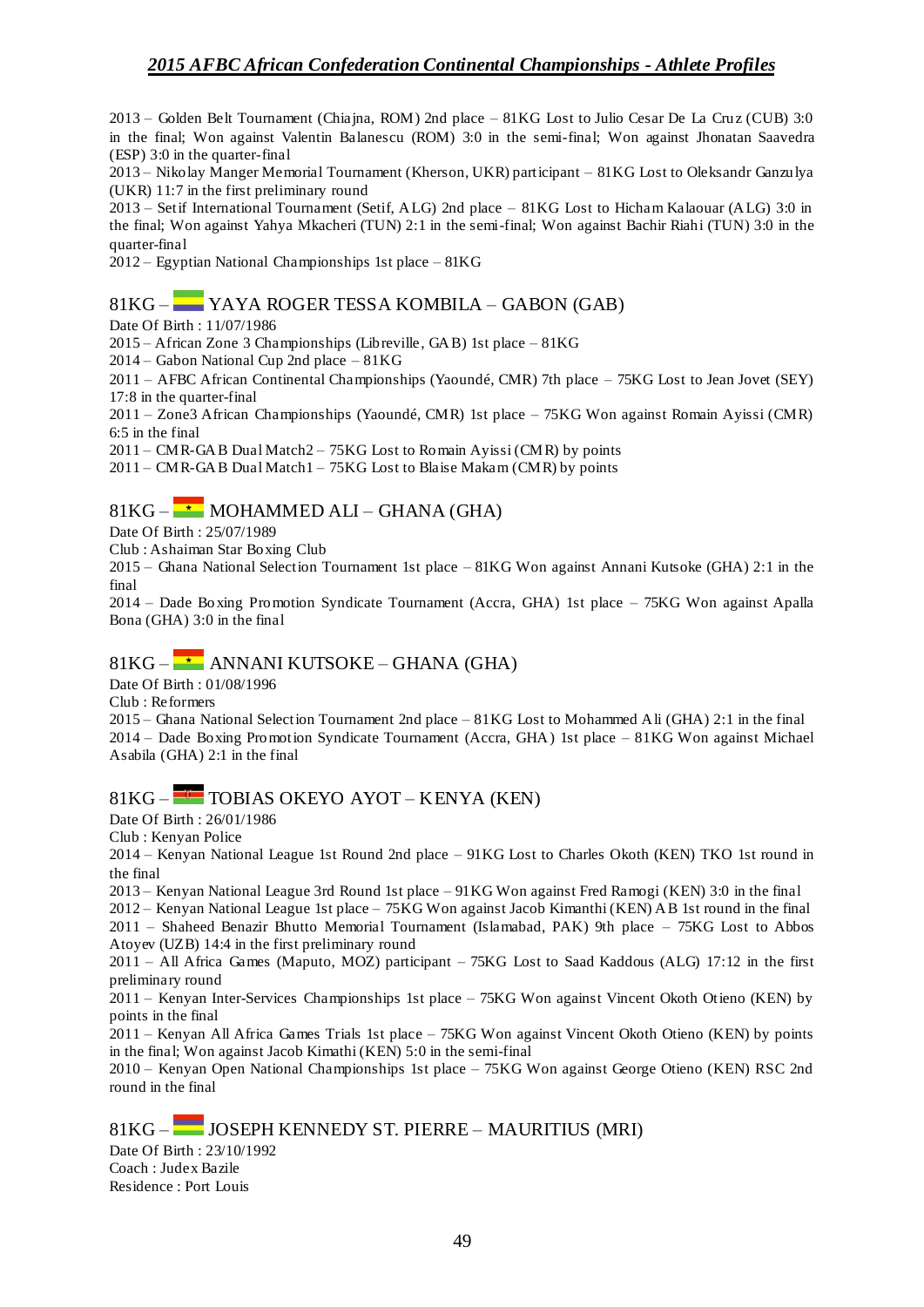2015 – AIBA Pro Boxing Cycle I Round 1 (Sofia, BUL) – 81KG Lost to Spas Genov (BUL) 3:0

2015 – AIBA Pro Boxing Title Match (Sofia, BUL) – 81KG Lost to Ehsan Rouzbahani (IRN) 3:0

2014 – AIBA Pro Boxing Ranking Round (Sofia, BUL) – 81KG Won against Nikita Ivanov (RUS) TKO 5th round

2014 – AIBA Pro Boxing Pre -Ranking Round 2 (Sofia, BUL) – 81KG Lost to Mathieu Bauderlique (FRA) 2:1

2014 – AIBA Pro Boxing Pre-Ranking Round 1 (Sofia, BUL) – 81KG Lost to Sergej Michel (GER) 3:0

2014 – Commonwealth Games (Glasgow, SCO) 2nd place – 81KG Lost to David Nyika (NZL) 3:0 in the final; Won against Nathan Thorley (WAL) TKO 3rd round in the semi-final; Won against Jordan Samardali (AUS) TKO 1st round in the quarter-final; Won against David Bawah Akankolim (GHA) 3:0 in the first preliminary round

2014 – African Zone 4 Championships (Pretoria, RSA) 1st place – 81KG Won against Thabang Motsewabeng (BOT) 3:0 in the final; Won against Daniel Beto (ANG) 2:1 in the semi-final

2014 – Mauritian National Championships 1st place – 81KG Won against Cedric Olivier (MRI) KO 1st round in the final; Won against Jean-Francois Ravane (MRI) TKO 2nd round in the semi-final

2013 – AIBA World Championships (Almaty, KAZ) participant – 81KG Lost to Avni Yildirim (TUR) 3:0 in the first preliminary round

2013 – Mauritian National Championships 2nd place – 81KG Lost to Cedric Olivier (MRI) 8:7 in the final

2012 – AIBA African Olympic Qualification Tournament (Casablanca, MAR) 9th place – 75KG Lost to Badreddine Haddioui (MAR) 16:6 in the first preliminary round

2011 – AIBA World Championships (Baku, AZE) participant – 75KG Lost to Vladimir Milevskij (LTU) 26:16 in the first preliminary round

2011 – All Africa Games (Maputo, MOZ) 1st place – 75KG Won against Saad Kaddous (ALG) WO in the final; Won against Felix Manga (CMR) 28:13 in the semi-final; Won against Hassan Chagtemi (TUN) 12:10 in the quarter-final; Won against Daniel Tadele Kassa (ETH) KO 1st round in the second preliminary round; Won against Jean Jovette (SEY) 19:13 in the first preliminary round

2011 – Indian Ocean Islands Games (Roche Caiman, SEY) 2nd place – 69KG Lost to Kitson Julie (SEY) 19:14 in the final; Won against Haja Takaloniaina (MAD) 31:12 in the semi-final

2011 – AFBC African Continental Championships (Yaoundé, CMR) 1st place – 69KG Won against Ilyas Abbadi (ALG) 22:17 in the final; Won against Amor Bahri (TUN) 24:13 in the semi-final; Won against Moabi Mothiba (BOT) 25:19 in the quarter-final

2011 – Zone4 African Championships (Gaborone, BOT) 1st place – 69KG Won against Moabi Mothiba (BOT) 32:23 in the final; Won against Siphiwe Lusizi (RSA) 20+:20 in the semi-final; Won against Siphoko Ngwenya (SWZ) KO 2nd round in the quarter-final

2011 – Mauritian National Championships 1st place – 75KG Won against Cedric Olivier (MRI) 4:3 in the final

2010 – Commonwealth Games (New Delhi, IND) 7th place – 69KG Lost to Carl Heild (BAH) 13:1 in the quarter-final; Won against Keithland King (STV) 10:8 in the second preliminary round; Won against Fred Evans (WAL) 8+:8 in the first preliminary round

2010 – Mohamed VI Trophy (Marrakech, MAR) 3rd place – 69KG Lost to Adil Bella (MAR) by points in the semi-final; Won against Hossam Bakr Abdin (EGY) 3:0 in the quarter-final

2010 – AIBA Youth World Championships (Baku, AZE) participant – 69KG Lost to Azumah Mohammed (GHA) 6:3 in the first preliminary round

### $81KG - \rightarrow MOHAMED ASSAGUIR - MOROCCO (MAR)$

Date Of Birth : 25/07/1993

2015 – Doha International Tournament (Doha, QAT) 2nd place – 81KG Lost to Abderrahmane Salah Araby (EGY) 3:0 in the final; Won against Sunday Clement (QAT) 2:1 in the semi-final

2015 – World Series of Boxing Season 2015 6th Round – 81KG Lost to Nabil Kassel (ALG) 3:0

2015 – World Series of Boxing Season 2015 2nd Round – 81KG Lost to Carlos Andres Mina (ECU) 3:0

2014 – Mohamed VI Trophy (Marrakech, MAR) 3rd place – 81KG Lost to Julio Cesar De La Cruz (CUB) 3:0 in the semi-final

2014 – Giraldo Cordova Cardin Memorial Tournament (Havana, CUB) participant – 81KG Lost to Angelo Morejon (CUB) 3:0 in the first preliminary round

2014 – Moroccan National Championships 2nd place – 75KG Lost to Said Harnouf (MAR) 3:0 in the final; Won against Omar Zerzouri (MAR) 3:0 in the semi-final

2013 – Moroccan U21 National Championships 1st place – 75KG Won against Ayoub Daari (MAR) 3:0 in the final; Won against Mohamed Amine Ait Himi (MAR) 3:0 in the semi-final

81KG – SOULEYMANE MOUSSA BAKO – NIGER (NIG) Date Of Birth : 01/01/1992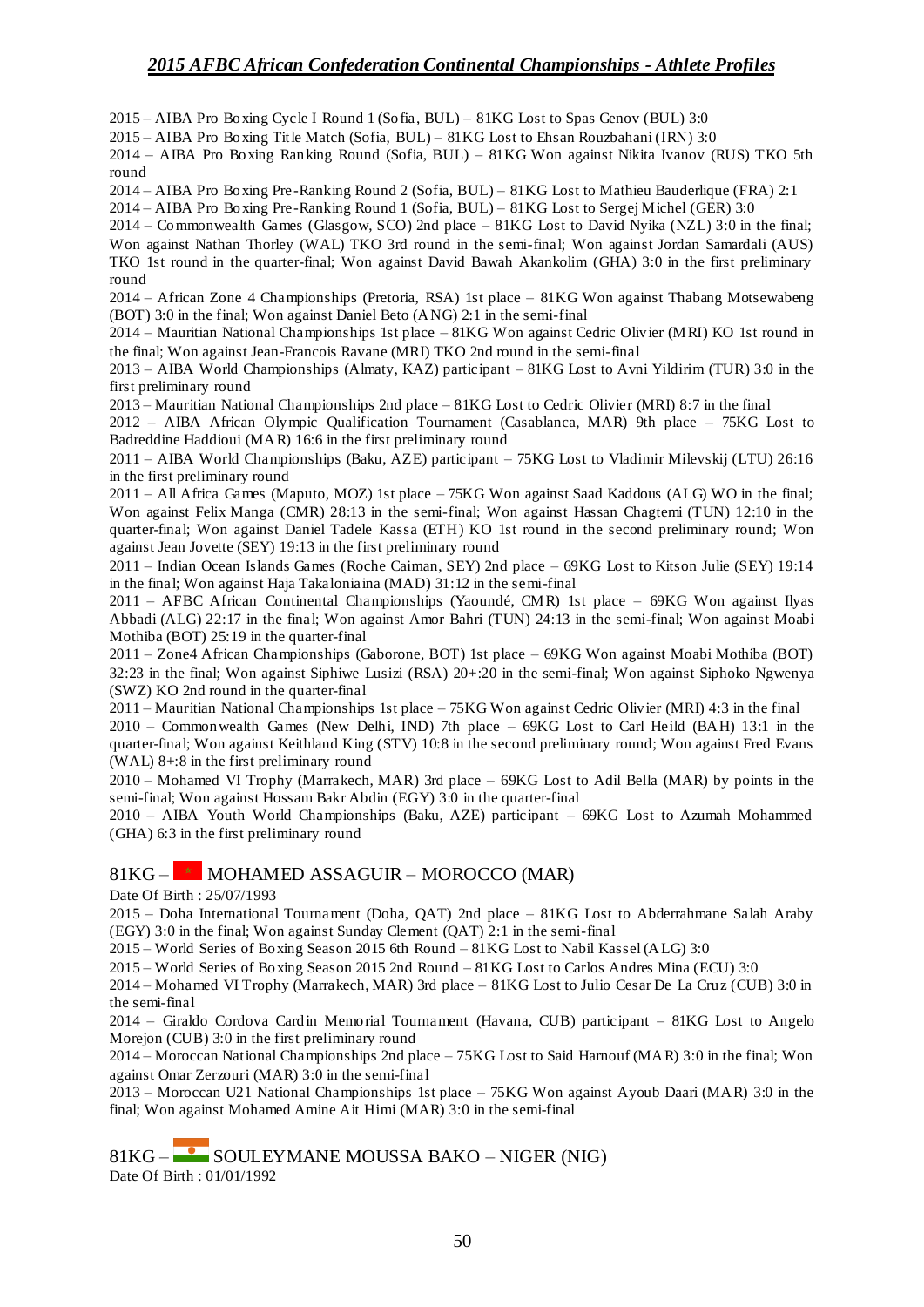Residence : Niamey 2015 – Niger National Championships 1st place – 81KG 2012 – Niger National Championships 1st place – 75KG

#### 81KG – LUVUYO SIZANI – REPUBLIC SOUTH AFRICA (RSA) Date Of Birth : 20/12/1992 Place Of Birth : Mdantsane Height : 177cm Residence : Eastern Cape Stance : Southpaw Began boxing : 2001 2014 – Commonwealth Games (Glasgow, SCO) participant – 81KG Lost to David Nyika (NZL) 2:1 in the first preliminary round 2014 – African Cup (East London, RSA) 3rd place – 81KG Lost to Yahya Mkacheri (TUN) 3:0 in the semifinal; Won against Thabang Motsewabeng (BOT) 3:0 in the quarter-final 2013 – South African National Championships 1st place – 81KG Won against Wesley Gibson (RSA) by points in the final 2013 – African Zone 4 Championships (Gaborone, BOT) 1st place – 81KG Won against Daniel Francisco Massitela (MOZ) 40:23 in the final 2012 – South African National Championships 1st place – 81KG Won against Amukelani Baloyi (RSA) Ab 2nd round in the final; Won against Steven Newton (RSA) by points in the semi-final 2010 – Eastern Cape Regional Tournament 1st place – 81KG 2008 – South African Junior National Championships 1st place – 75KG 2008 – Eastern Cape Junior Regional Tournament 1st place – 75KG 81KG – EDWARD BANGURA – SIERRA LEONE (SLE) Date Of Birth : 11/08/1985 Club : Army Occupation : Soldier Began boxing : 2005 2014 – Sierra Leonean National Trials 1st place – 81KG Won against David Kowah (SLE) 3:0 in the final 2012 – Sierra Leonean National Championships 1st place – 81KG 2011 – Sierra Leonean National Championships 1st place – 81KG 2008 – African Zone2 Championships (Freetown, SLE) 1st place – 81KG

# 81KG – MUSSA MOHAMED MCHOMANGA – TANZANIA (TAN)

Date Of Birth : 20/07/1994

Club : JKT

2015 – Tanzanian National Trials 1st place – 81KG

2013 – Tanzanian National Championships 1st place – 81KG Won against Mohamed Hakimu Fumu (TAN) by points in the final

2012 – Tanzanian Youth National Championships 1st place – 81KG

### $81KG -$ KENNEDY KATENDE – UGANDA (UGA)

Date Of Birth : 15/03/1985

Club : Sundsvalls BK, Sweden

Coach : Majid Jelili

Residence : Sweden

2015 – Swedish National Championships 3rd place – 91KG Lost to Gabriel Richards (SWE) 3:0 in the semifinal

2013 – World Series of Boxing Season 2012/2013 10th Round – 85KG Lost to Imre Szello (HUN) 3:0

2013 – World Series of Boxing Season 2012/2013 8th Round – 85KG Won against Kevin Kuenzel (GER) 3:0

2012 – World Series of Boxing Season 2012/2013 3rd Round – 85KG Lost to Sergej Michel (GER) 3:0

2012 – World Series of Boxing Season 2012/2013 1st Round – 85KG Won against Zlatko Ledic (USA) KO 5th round

2012 – AIBA European Olympic Qualification Tournament (Trabzon, TUR) participant – 81KG Lost to Joseph Ward (IRL) 16:6 in the first preliminary round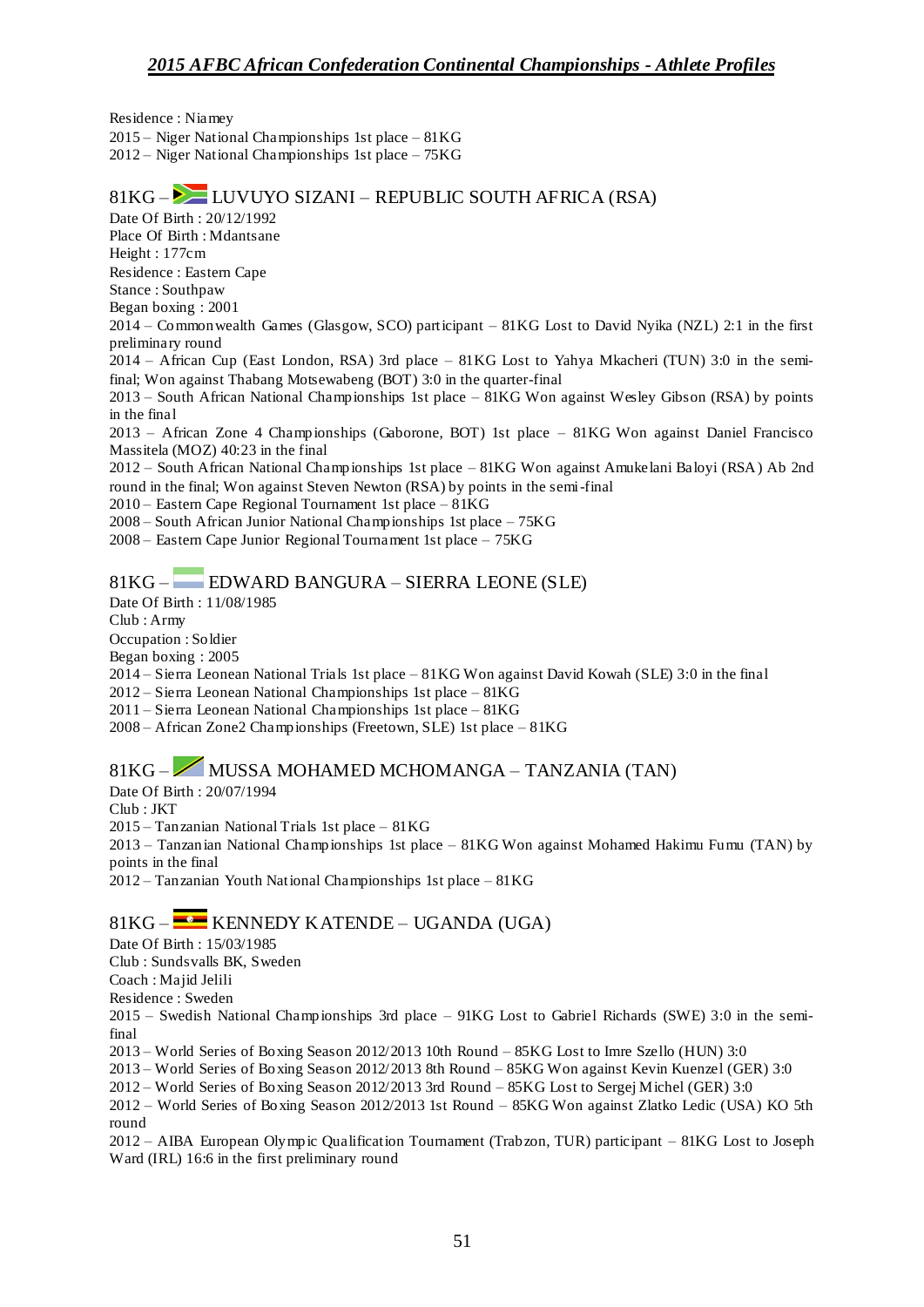2012 – World Series of Boxing Season 2011/2012 Quarter-finals 1st Round – 85KG Lost to Ramezjon Ahmedov (UZB) by points

2012 – World Series of Boxing Season 2011/2012 9th Round – 85KG Won against Caner Sayak (TUR) by points

2012 – World Series of Boxing Season 2011/2012 6th Round – 85KG Won against Enrico Koelling (GER) by points

2011 – World Series of Boxing Season 2011/2012 5th Round – 85KG Lost to Azamat Murtazaliyev (RUS) by points

2011 – World Series of Boxing Season 2011/2012 3rd Round – 85KG Won against Mirzokhidjon Abdullayev (UZB) by points

2011 – World Series of Boxing Season 2011/2012 2nd Round – 85KG Won against Rachid Khadda (FRA) TKO 3rd round

2011 – AIBA World Championships (Baku, AZE) participant – 81KG Lost to Imre Szello (HUN) 21:10 in the first preliminary round

2011 – Haringey International Tournament (Haringey, ENG) 1st place – 81KG Won against Charlie Duffield (ENG) by points in the final

2011 – Giraldo Cordova Cardin Tournament (Havana, CUB) 3rd place – 81KG Lost to Yamaguchi Florentino Falcao (BRA) 20:9 in the semi-final; Won against Leonardo Cavaneiro (VEN) 22:7 in the quarter-final

2011 – Korotkov Memorial Tournament (Khabarovsk, RUS) participant – 81KG Lost to Pyotr Kozhemyakin (RUS) 4:3 in the first preliminary round

2011 – Robin Round Team Tournament (Halmstad, SWE) 1st place – 81KG Won against Gianluca Rosciglione (ITA) 13:9; Won against Yamaguchi Florentino Falcao (BRA) 15:11; Won against Babacar Kamara (SW E) 16:11

2011 – Swedish National Championships 2nd place – 81KG Lost to Babacar Kamara (SW E) 12:8 in the final; Won against Mourad Hakum (SW E) 13:1 in the semi-final

2010 – Tammer Tournament (Tampere, FIN) 3rd place – 81KG Lost to Tyron Zeuge (GER) 1:0 in the semifinal; Won against Niklas Rasanen (FIN) 4:1 in the quarter-final

2010 – EUBC European Continental Championships (Moscow, RUS) participant – 81KG Lost to Obed Mbwakongo (ENG) 6:3 in the first preliminary round

2010 – Umakhanov Memorial Tournament (Makhachkala, RUS) 3rd place – 81KG Lost to Samir Magomedov (RUS) 3:2 in the semi-final; Won against Kamran Mehtiyev (AZE) AB 3rd round in the quarter-final

2009 – International Meeting (Dublin, IRL) – 81KG Lost to Babacar Kamara (SW E) 5:1; Lost to Eemeli Katajisto (FIN) 4:0

2009 – Arena Cup (Pula, CRO) 7th place – 91KG Lost to Spartak Bakhtiyarov (RUS) 6:3 in the quarter-final

2008 – Beijing 2008 Olympic Games (Beijing, CHN) participant – 81KG Lost to Artur Beterbiyev (RUS) 15:3 in the first preliminary round

2008 – Algirdas Socikas Tournament (Kaunas, LTU) 2nd place – 81KG Lost to Daugirdas Semiotas (LTU) WO in the final

2008 – 2nd European Olympic Qualification Tournament (Athens, GRE) 2nd place – 81KG Lost to Kenneth Egan (IRL) 15:10 in the final; Won against Anastasios Berdesis (GRE) 13:7 in the semi-final; Won against Bahram Muzaffer (TUR) 10:7 in the quarter-final; Won against Darko Kucuk (BIH) W O in the second round; Won against Dariusz Sek (POL) 14:10 in the first round

2008 – International Sheffield Tournament (Sheffield, ENG) 3rd place – 81KG Lost to Abdelkader Bouhenia (FRA) RSCI 3rd round in the semi-final

2007 – Tammer Tournament (Tampere, FIN) 1st place – 81KG Won against Mourad Sahraoui (TUN) AB 2nd round in the final; Won against Obed Mbwakongo (ENG) RSCO 3rd round in the semi-final

2007 – FIN-SW E Dual Match – 81KG Won against Eemeli Katajisto (FIN) 3:0

2007 – Algirdas Socikas Tournament (Kaunas, LTU) 1st place – 81KG Won against Sergey Shutov (RUS) 33:6 in the final

2006 – WAL-SW E Dual Match – 75KG Won against Llewellyn Davies (WAL) 14:11

2006 – Algirdas Socikas Tournament (Kaunas, LTU) 5th place – 75KG Lost to Donatas Bondorovas (LTU) 38:13 in the quarter-final

2006 – Sweden Senior National Champs 2nd place – 75KG Lost to Badou Jack (SWE) 35:31

2005 – Multinations Tournament (Ballybunion, IRL) 3rd place – 75KG

2005 – Sweden Senior National Champs 2nd place – 75KG Lost to Badou Jack (SWE) 27:11

2003 – Sweden Junior Cup (Stockholm, SW E) 2nd place – 75KG Lost to Ken Porter (USA) 5:0

2003 – European Junior Continental Championships (Warsaw, POL) 7th place – 75KG Lost to Petrisor Gananau

(ROM) RSCO 2nd round in the quarter-final; Won against Tomislav Planinic (CRO) 19:11 in the first round

2003 – President's Junior Cup (W loclawek, POL) 5th place – 75KG

2003 – Sweden Junior National Champs 1st place – 75KG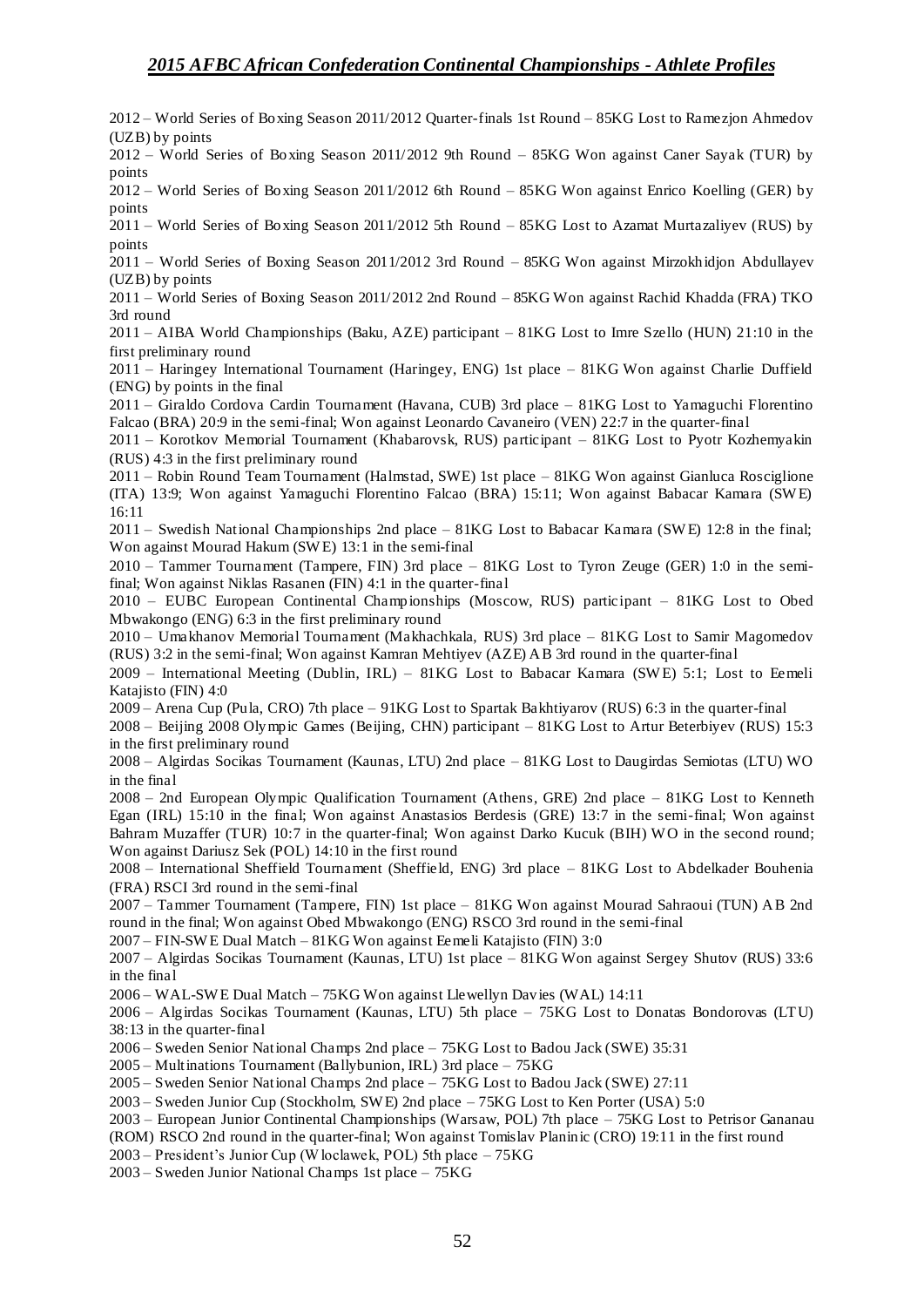$91KG -$  CHOUAIB BOULOUDINAT – ALGERIA (ALG)

Date Of Birth : 08/01/1987 Height : 183cm Club : Chabab Constantine Residence : Constantine Stance : Orthodox 2015 – AIBA Pro Boxing Cycle I Round 2 (Rome, ITA) – 91KG Won against Roman Golovashchenko (UKR) TKOI 5th round 2015 – AIBA Pro Boxing Cycle 1 Round 1 (Rome, ITA) – 91KG Lost to Anton Pinchuk (KAZ) 2:0 2015 – AIBA Pro Boxing Title Round (Rome, ITA) – 91KG Won against Roman Golovashchenko (UKR) 3:0 2014 – AIBA Pro Boxing Ranking Round (Rome, ITA) – 91KG Lost to Javonta Charles (USA) TKO 3rd round 2014 – AIBA Pro Boxing Pre -Ranking Round 2 (Rome, ITA) – 91KG Won against Roman Golovashchenko (UKR) 3:0 2014 – AIBA Pro Boxing Pre -Ranking Round 1 (Rome, ITA) – 91KG Lost to Aleksey Egorov (RUS) 3:0 2014 – African Cup of Nations (East London, RSA) 1st place – 91KG Won against Amine Azzouzi (MAR) KO 2nd round in the final; Won against Arnold Akani Phunzi (RSA) TKO 2nd round in the semi-final; Won against Claude Kenfack (CMR) 3:0 in the quarter-final 2014 – World Series of Boxing Season 2013/2014 8th Round – 91KG Won against Joshua Temple (USA) 2:1 2014 – World Series of Boxing Season 2013/2014 6th Round – 91KG Won against Johann Witt (GER) 3:0 2013 – World Series of Boxing Season 2013/2014 4th Round – 91KG Lost to Yamil Peralta (ARG) 3:0 2013 – World Series of Boxing Season 2013/2014 2nd Round – 91KG Lost to Clemente Russo (ITA) 3:0 2013 – AIBA World Championships (Almaty, KAZ) participant – 91KG Lost to Erislandy Savon (CUB) 3:0 in the second preliminary round; Won against Gabriel Richards (SW E) 3:0 in the first preliminary round 2013 – Sidney Jackson Memorial Tournament (Tashkent, UZB) 2nd place – 91KG Lost to Abbos Atoyev (UZB) 3:0 in the final; Won against Rustam Tulaganov (UZB) WO in the semi-final 2013 – Mediterranean Games (Mersin, TUR) 10th place – 91KG Lost to Josip Bepo Filipi (CRO) 3:0 in the first preliminary round 2013 – Giraldo Cordova Cardin Memorial Tournament (Havana, CUB) 7th place – 91KG Lost to Deivis Julio (COL) 3:0 in the quarter-final 2013 – Limassol Boxing Tournament (Limassol, CYP) 3rd place – 91KG Lost to Dinesh Kumar (IND) 18:17 in the semi-final 2013 – Setif International Tournament (Setif, ALG) 1st place – 91KG Won against Hassan Chagtemi (TUN) by points in the final; Won against Amine El-Mohammady El-Alfy (EGY) by points in the semi-final; Won against Mebrouk Boughrara (ALG) by points in the quarter-final 2013 – World Series of Boxing Season 2012/2013 7th Round – +91KG Lost to Abdulkadir Abdullayev (AZE) WO 2013 – World Series of Boxing Season 2012/2013 6th Round – +91KG Won against Vitaliy Kudukhov (RUS) by points 2013 – World Series of Boxing Season 2012/2013 5th Round – +91KG Won against Angel Daniel Villalba (ARG) by points 2012 – World Series of Boxing Season 2012/2013 4th Round – +91KG Won against Michal Olas (POL) by points 2012 – World Series of Boxing Season 2012/2013 2nd Round – +91KG Won against Askhab Abdulkhalikov (AZE) by points 2012 – World Series of Boxing Season 2012/2013 1st Round – +91KG Lost to Sergey Kalchugin (RUS) by points 2012 – London 2012 Olympic Games (London, GBR) participant – 91KG Lost to Yamil Peralta (ARG) 13:5 in the first preliminary round 2012 – AIBA African Olympic Qualification Tournament (Casablanca, MAR) 1st place – 91KG Won against Maxwell Amponsah (GHA) WO in the final; Won against Chedli Jemi (TUN) 17:3 in the semi-final; Won against Abdul Rashid Bangura (SEY) KO 1st round in the quarter-final 2012 – World Series of Boxing Season 2011/2012 10th Round – +91KG Won against Mihail Muntean (MDA) by points 2012 – World Series of Boxing Season 2011/2012 7th Round – +91KG Won against Blaise Yepmou Medouo (CMR) by points 2011 – World Series of Boxing Season 2011/2012 5th Round – +91KG Won against Krishan Kumar (IND) by points

2011 – AIBA World Championships (Baku, AZE) 7th place – 91KG Lost to Sergey Korneyev (BLR) RSC 3rd round in the quarter-final; Won against Simon Vallily (ENG) 16:10 in the third preliminary round; Won against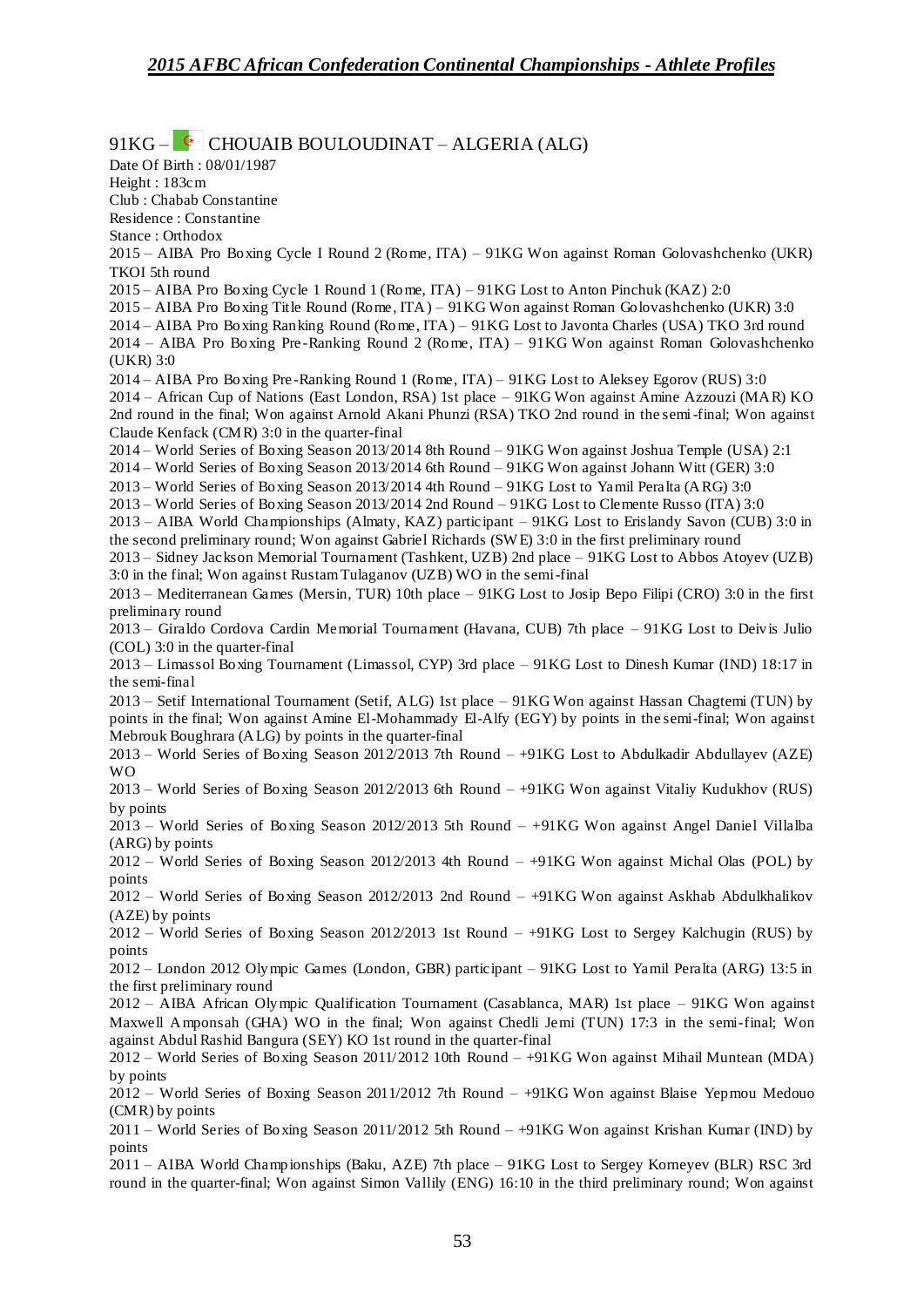Ludovic Groguhe (FRA) 17:12 in the second preliminary round; Won against Marko Radonjic (MNE) 14:7 in the first preliminary round

2011 – All Africa Games (Maputo, MOZ) 1st place – 91KG Won against Efetobor Apochi (NGR) 19:8 in the final; Won against Romaric Ngoula Tangoum (CMR) 18:12 in the semi-final; Won against Rodney Prosper (MRI) 13:5 in the quarter-final

2011 – World Military Games (Rio de Janeiro, BRA) 7th place – 91KG Lost to Rafael Lima (BRA) 10:9 in the quarter-final; Won against Nurlan Masenov (KAZ) 14:6 in the first preliminary round

2011 – AFBC African Continental Championships (Yaoundé, CMR) 2nd place – 91KG Lost to Romaric Ngoula Tangoum (CMR) 17:16 in the final; Won against Kevin Kuadjovo (TOG) RSCI 3rd round in the semi-final

2011 – Beogradski Pobednik Tournament (Beograd, SRB) 7th place – 91KG Lost to Manpreet Singh (IND) 15:12 in the quarter-final

2011 – World Series of Boxing 11th Round –  $+91KG$  Won against Ma Zhihua (CHN) by points

2011 – World Series of Boxing 9th Round – +91KG Lost to Abdulkadir Abdullayev (AZE) by points

 $2011 -$  World Series of Boxing 7th Round  $- +91KG$  Won against Milutin Stankovic (SRB) by points

2011 – World Series of Boxing 6th Round – +91KG Lost to Sardor Abdullayev (UZB) by points

 $2010 -$  African Cup of Nations (Alger, ALG) 1st place – 91KG

2010 – World Series of Boxing 2nd Round – +91KG Won against Cheng Xiangyang (CHN) TKO 3rd round

2010 – Sportaccord World Combat Games (Beijing, CHN) 3rd place – +91KG Lost to Zhang Zhilei (CHN) 8:5 in the semi-final

2009 – Tammer Tournament (Tampere, FIN) 2nd place – +91KG Lost to Marcin Rekowski (POL) 7:1 in the final; Won against Antti Vilkas (FIN) 5:2 in the semi-final; Won against Kennedy Katende (SWE) 10:8 in the quarter-final

2009 – African Senior Championships (Vacoas, MRI) 2nd place – +91KG Lost to David Assiene Boyom (CMR) RSC 3rd round in the final; Won against Michael Macaque (MRI) AB 3rd round in the semifinal

2009 – Mediterranean Games (Pescara, ITA) participant – 91KG Lost to Marko Calic (CRO) 8:7 in the first preliminary round

2009 – Ahmet Cömert Tournament (Istanbul, TUR) participant – 91KG Lost to Osmay Acosta (CUB) 7:3 in the first round

2009 – Algeria Senior National Champs 2nd place – +91KG Lost to Newfel Ouatah (ALG) by points in the final 2009 – Arab Senior Champs (Cairo, EGY) 1st place – +91KG Won against Islam Moutaoui (ALG) 25:21 in the final; Won against Jarrah Al-Hajri (KUW) AB 1st round in the semifinal

2009 – Chemistry Cup (Halle, GER) 7th place – 91KG Lost to Manpreet Singh (IND) 6:2 in the quarterfinal 2008 – Algerian National Champ ionships 1st place – 91KG

2007 – Pan Arab Games (Cairo, EGY) 5th place – 91KG Lost to Nasser Al-Shami (SYR) 16:9 in the quarterfinal

91KG – CARLOS MBUYI MASIA – ANGOLA (ANG)

Date Of Birth : 26/10/1987

2015 – Angola 40 Years International Tournament (Luanda, ANG) 1st place – 91KG Won against Cazima Ladika (ANG) 2:1 in the final

### 91KG – SAMY ABDALLA ALY IBRAHIM – EGYPT (EGY)

Date Of Birth : 12/03/1990

2015 – Golden Belt Tournament (Craiova, ROM) 1st place – 91KG Lost to Catalin Cristea (ROM) 3:0 in the semi-final

2015 – Setif International Tournament (Setif, ALG) 7th place – 91KG Lost to Hassan Chagtemi (TUN) 2:1 in the quarter-final

2015 – Bocskai Memorial Tournament (Debrecen, HUN) 3rd place – 91KG Lost to Bence Nagy (HUN) 2:1 in the semi-final; Won against Kevin Melhus (NOR) 3:0 in the quarter-final

2014 – Mohamed VI Trophy (Marrakech, MAR) 2nd place – 91KG Lost to Erislandy Savon (CUB) 3:0 in the final; Won against Amine Azzouzi (MAR) 2:1 in the semi-final

2014 – Egyptian National Championships 1st place – 91KG

2013 – Nikolay Manger Memorial Tournament (Kherson, UKR) 7th place – 91KG Lost to Iegor Plevako (UKR) 12:6 in the quarter-final

2013 – Bocskai Memorial Tournament (Debrecen, HUN) 5th place – +91KG Lost to Magomed Omarov (RUS) 30:3 in the quarter-final

#### 91KG – DAVY LENDJOUGHOU – GABON (GAB)

Date Of Birth : 16/09/1984 Club : Haut-Ogooué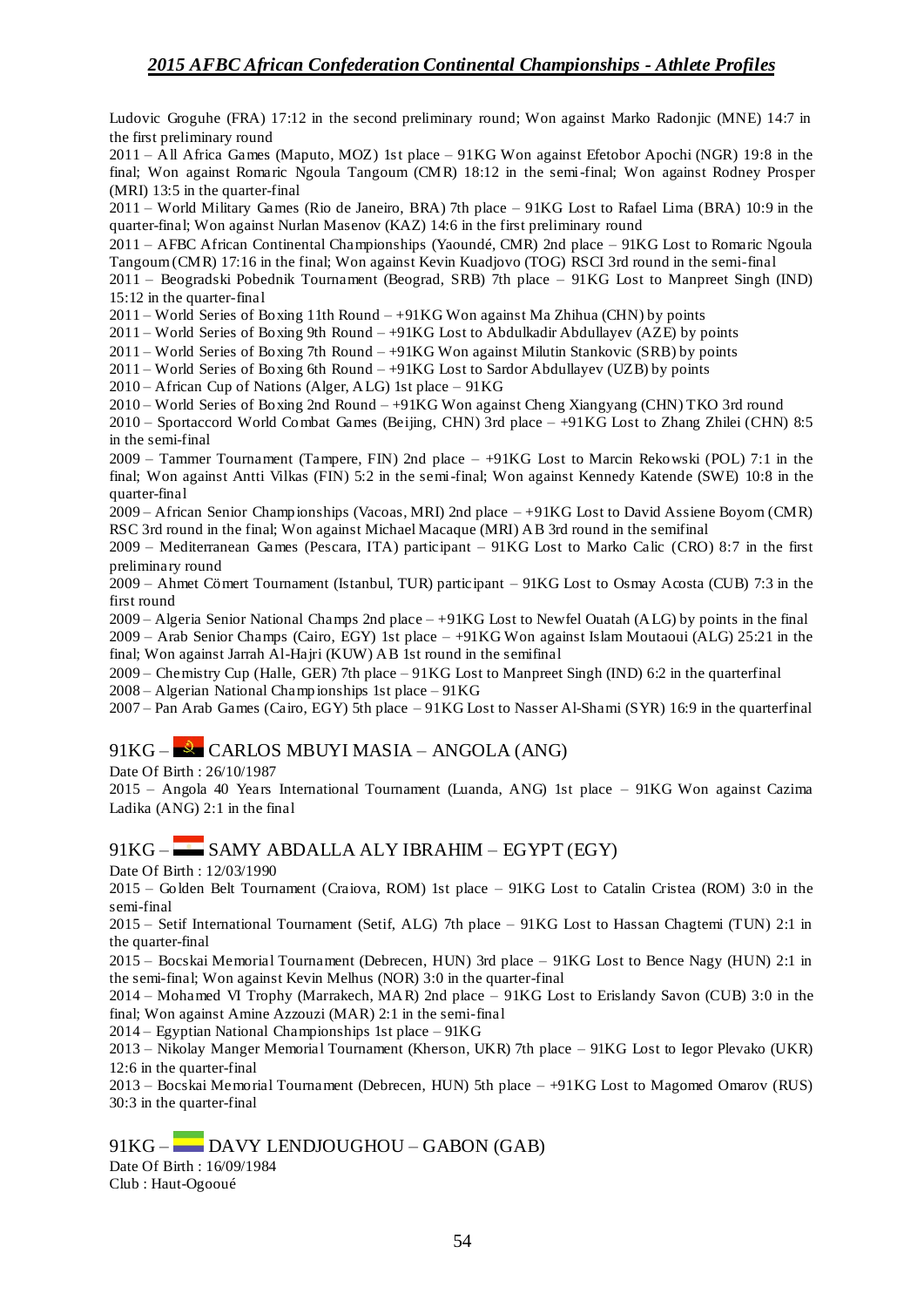2014 – African Zone 3 Championships (Yaounde, CMR) 2nd place – 91KG Lost to Claude Kenfack (GAB) 3:0 in the final

2014 – Gabon National Championships 1st place – 81KG Won against Joe Nzigou (GAB) 3:0 in the final

2011 – AFBC African Continental Championships (Yaoundé, CMR) 7th place – 81KG Lost to Christian Domfack Adjoufack (CMR) 27:7 in the quarter-final

2011 – Zone3 African Championships (Yaoundé, CMR) 2nd place – 81KG Lost to Christian Domfack Adjoufack (CMR) 6:4 in the final

2011 – CMR-GAB Dual Match2 – 81KG Lost to Ulrich Yombo (CMR) by points

 $2011$  – CMR-GAB Dual Match $1 - 81$ KG Lost to Christian Domfack Adjournal CMR) by points

2010 – Gabon National Championships 2nd place – 81KG Lost to M. Kentsa (GAB) by points in the final

## 91KG –  $\rightarrow$  DAVID BAWAH AKANKOLIM – GHANA (GHA)

Date Of Birth : 25/11/1992

Club : Ghana Armed Forces

2015 – Ghana National Selection Tournament 1st place – 91KG Won against John Abeka Coffie (GHA) 3:0 in the final

2014 – Commonwealth Games (Glasgow, SCO) participant – 81KG Lost to Kennedy St. Pierre (MRI) 3:0 in the first preliminary round

2012 – AIBA African Olympic Qualification Tournament (Casablanca, MAR) 6th place – 81KG Lost to Ahmed Barki (MAR) 18:12 in the quarter-final

2012 – BEN-GHA Dual Match – 81KG Won against Garadima Yakoubou Fataou (BEN) AB 2nd round

2011 – All Africa Games (Maputo, MOZ) 3rd place – 81KG Lost to Lukmon Lawal (NGR) 16:7 in the semifinal; Won against Blaise Mekame Ndzong (GAB) RSCI 2nd round in the quarter-final; Won against Yeneneh Mesfin Woldegiorgis (ETH) 11:7 in the first preliminary round

2011 – The Possibles vs. The Probables Tournament (Accra, GHA) 2nd place – 91KG Lost to David Okine (GHA) 7:1 in the final

2011 – Zone2 African Championships (Lome, TOG) 2nd place – 91KG Lost to Yaovi Agbonson (TOG) by points in the final; Won against Benjamin Bado (BKF) by points in the semi-final

2010 – AIBA Youth World Championships (Baku, AZE) participant – 81KG Lost to Sumit Sangwan (IND) 14:1 in the first preliminary round

### $91KG - \rightarrow$  JOHN ABEKA COFFIE – GHANA (GHA)

Date Of Birth : 18/04/1988

Club : Reformers

2015 – Ghana National Selection Tournament 2nd place – 91KG Lost to David Bawah Akankolim (GHA) 3:0 in the final

2014 – Dade Boxing Promotion Syndicate Tournament (Accra, GHA) 2nd place – 75KG Lost to Musa Rahman Lawson (GHA) 3:0 in the final

## 91KG – ELLY AJOWI OCHOLA – KENYA (KEN)

Date Of Birth : 10/05/1983

Club : Kenya Police

2014 – Commonwealth Games (Glasgow, SCO) 7th place – 81KG Lost to Sean McGlinchey (IRL) 3:0 in the quarter-final; Won against Lukmon Lawal (NGR) 2:1 in the second preliminary round; Won against Thabang Motsewabeng (BOT) 2:1 in the first preliminary round

2014 – Kenyan National Trials 2nd place – 81KG Lost to Aziz Ali (KEN) by points in the final

2013 – AIBA World Championships (Almaty, KAZ) participant – 81KG Lost to Simone Fiori (ITA) 3:0 in the first preliminary round

2013 – Kenyan National League 4th Round 2nd place – 81KG Lost to Aziz Ali (KEN) by points in the final

2013 – Kenyan National League 3rd Round 2nd place – 81KG Lost to Aziz Ali (KEN) by points in the final

2013 – Kenyan National League 2nd Round 1st place – 81KG Won against Fredrick Onyango (KEN) by points in the final

2013 – Kenyan National League 1st Round 1st place – 81KG Won against Frederick Onyango (KEN) by points in the final

2011 – Shaheed Benazir Bhutto Memorial Tournament (Islamabad, PAK) 5th place – 81KG Lost to Elshod Rasulov (UZB) 19:17 in the quarter-final

2011 – All Africa Games (Maputo, MOZ) 7th place – 91KG Lost to Romaric Ngoula Tangoum (CMR) RSCI 3rd round in the quarter-final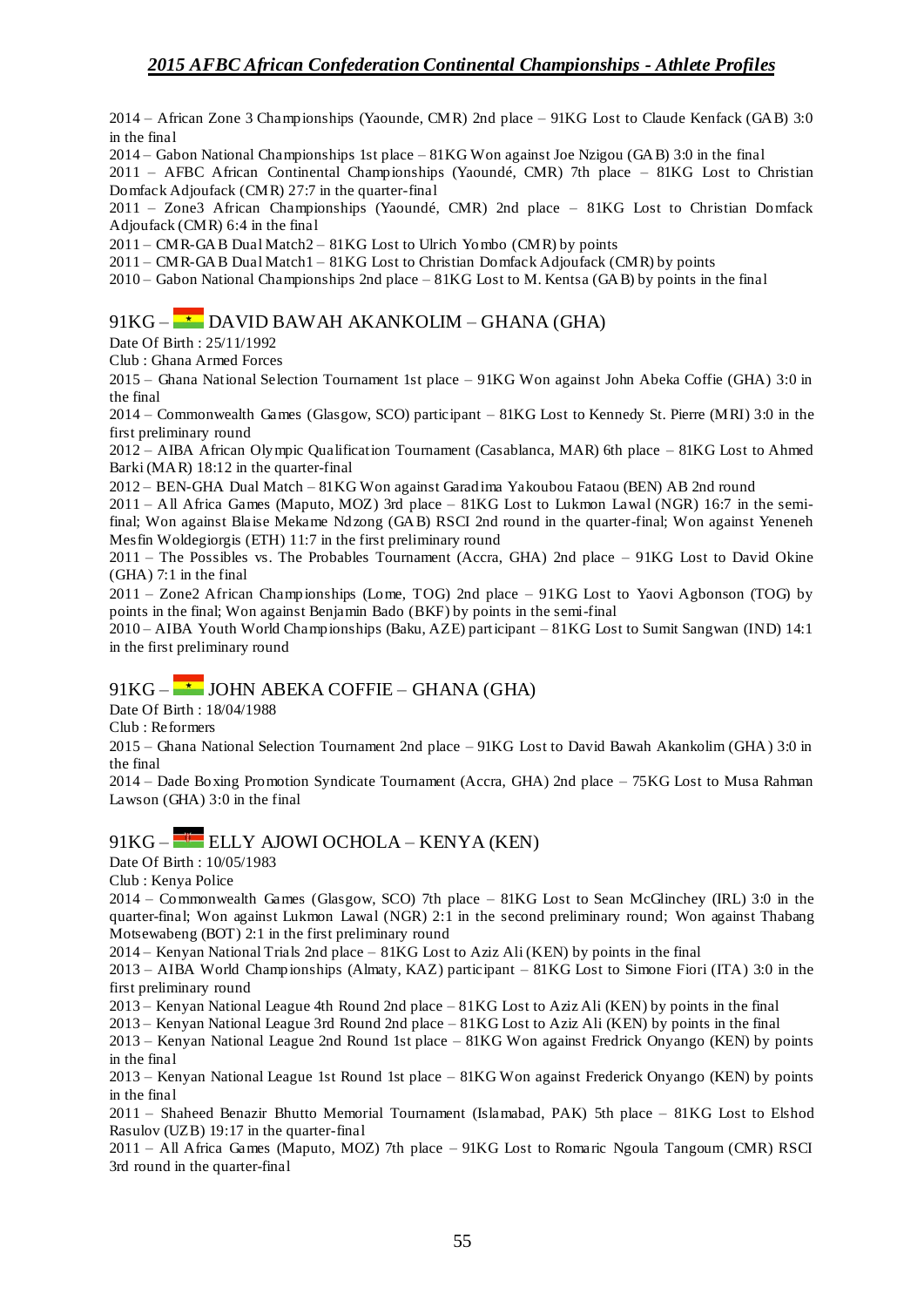2011 – Kenyan Inter-Services Championships 1st place – 91KG Won against Fredrick Onyango (KEN) by points in the final

2011 – Kenyan All Africa Games Trials 1st place – 91KG Won against Aziz Ali (KEN) KO 3rd round in the final

2010 – Commonwealth Games (New Delhi, IND) 7th place – 91KG Lost to Awusone Yekeni (GHA) 7:3 in the quarter-final; Won against David Aloua-Rogers (NZL) RSCI 3rd round in the first preliminary round

2010 – East African Championships (Mabingwa, TAN) 1st place – 91KG Won against Tony Sekabira (UGA) by points in the final

2010 – Commonwealth Championships (New Delhi, IND) 1st place – 91KG Lost to Simon Vallily (ENG) KO 1st round in the final; Won against Stephen Simmons (SCO) 9:3 in the semi-final

2009 – Kenyan National Championships 1st place – 91KG

2009 – AIBA World Championships (Milan, ITA) participant – 91KG Lost to Stephen Simmons (SCO) 13:3 in the first preliminary round

2009 – Kenyan National League 1st place – 91KG

### $91KG - *$  ABDELDJALIL ABOUHAMADA – MOROCCO (MAR)

Date Of Birth : 01/02/1992

Club : Kawakb Marrakech

2015 – World Series of Boxing Season 2015 14th Round – +91KG Lost to Gasan Gimbatov (RUS) 3:0

2015 – World Series of Boxing Season 2015 12th Round – +91KG Won against Mou Haipeng (CHN) 2:1

2015 – World Series of Boxing Season 2015 10th Round – +91KG Lost to Joseph Joyce (ENG) 3:0

2015 – World Series of Boxing Season 2015 6th Round – +91KG Won against Hamza Beguerni (ALG) 3:0

2015 – World Series of Boxing Season 2015 4th Round – +91KG Lost to Taras Neudachin (UKR) 3:0

2014 – Mohamed VI Trophy (Marrakech, MAR) 3rd place – 91KG Lost to Erislandy Savon (CUB) TKO 2nd round in the semi-final

2014 – Roberto Balado Cup (Havana, CUB) participant – 91KG Lost to Alfonso Flores (VEN) 2:1 in the first preliminary round

2014 – Giraldo Cordova Cardin Memorial Tournament (Havana, CUB) participant – 91KG Lost to Gabriel Richards (SWE) 3:0 in the first preliminary round

2014 – Moroccan National Championships 2nd place – 91KG Lost to Amine Azzouzi (MAR) 2:1 in the final; Won against Jallal Fallat (MAR) 3:0 in the semi-final

2013 – AIBA World Championships (Almaty, KAZ) participant – 91KG Lost to Imre Szello (HUN) 3:0 in the first preliminary round

2013 – Moroccan U21 National Championships 1st place – 91KG Won against Ahmed Bourous (MAR) by points in the final; Won against Ismail Machehoud (MAR) by points in the semi-final

2013 – Moroccan National Cup 1st place – 91KG Won against Ahmed Bourous (MAR) by points in the final; Won against Ilyas Hilal (MAR) by points in the semi-final

### 91KG – WESLEY EFETOBOR APOCHI – NIGERIA (NGR)

Date Of Birth : 02/11/1987

Number of bouts : 46 (41-0-5)

Began boxing : 2006

2015 – Nigerian National Trials 1st place – 91KG Won against Gabriel Francis (NGR) 3:0 in the final

2014 – Commonwealth Games (Glasgow, SCO) 3rd place – 91KG Lost to Samir El-Mais (CAN) 3:0 in the semi-final; Won against Jai Tapu Opetaia (AUS) 3:0 in the quarter-final; Won against Krystian Borucki (IOM) TKO 1st round in the first preliminary round

2014 – Nigerian National Trials 1st place – 91KG

2014 – World Series of Boxing Season 2013/2014 7th Round – 91KG Lost to Vladimir Cheles (MDA) TKO 5th round

2013 – AIBA World Championships (Almaty, KAZ) participant – 91KG Lost to Teymur Mammadov (AZE) 3:0 in the second preliminary round; Won against Seyda Keser (TUR) 2:1 in the first preliminary round

2013 – Nigerian Open National Championships 3rd place – 91KG Lost to Gabriel Obaleta Francis (NGR) by points in the semi-final; Won against Dauda Izobo (NGR) by points in the quarter-final

2012 – AIBA African Olympic Qualification Tournament (Casablanca, MAR) 6th place – 91KG Lost to Maxwell Amponsah (GHA) 19:16 in the quarter-final; Won against Abdelouhed Bendaghor (MAR) 11+:11 in the first preliminary round

2012 – Nigerian National Trials 1st place – 91KG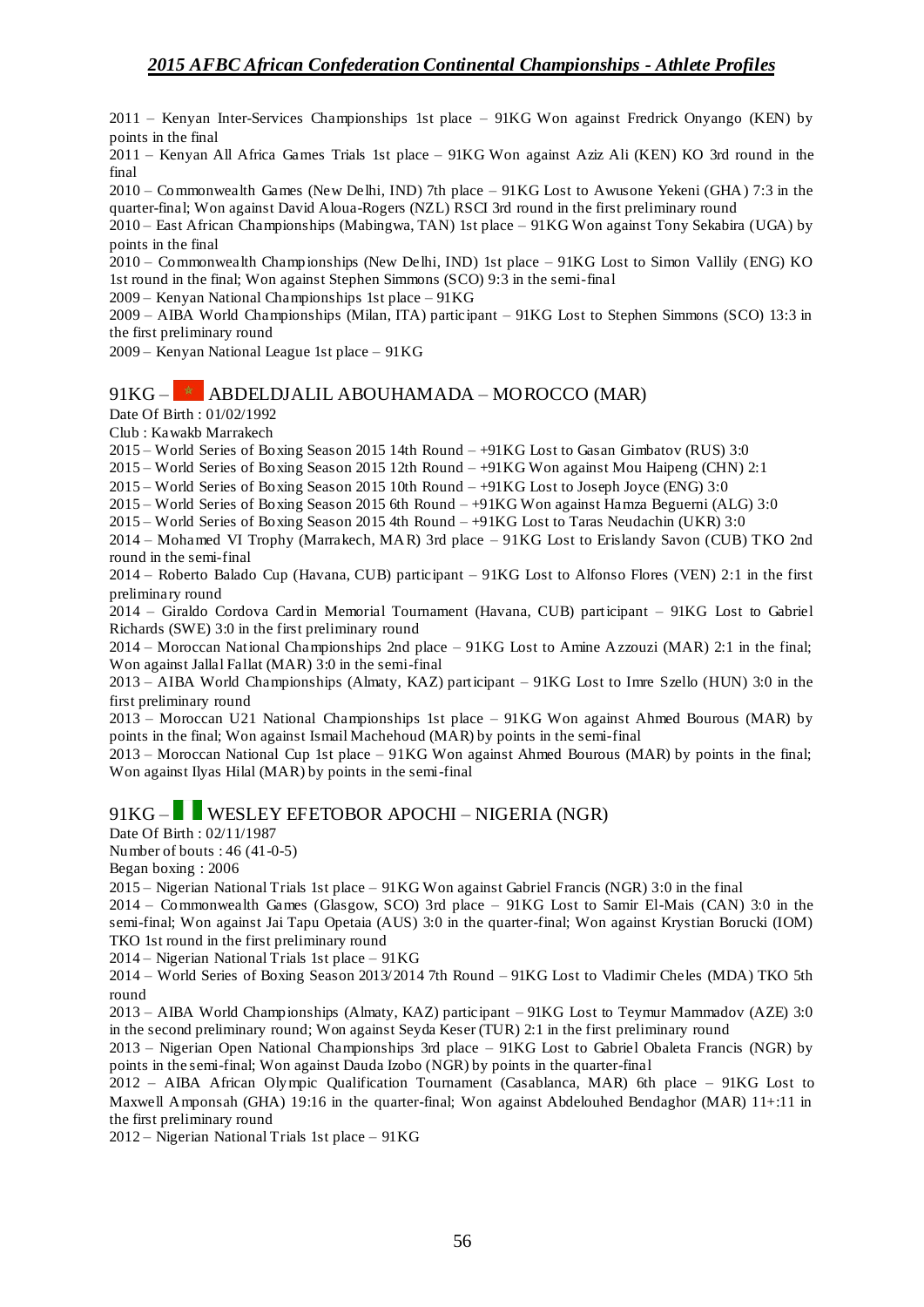2011 – All Africa Games (Maputo, MOZ) 2nd place – 91KG Lost to Chouaib Bouloudinat (ALG) 19:8 in the final; Won against Maxwell Amponsah (GHA) 18:10 in the semi-final; Won against Emmy Kyambadde (UGA) KO 2nd round in the quarter-final

2011 – Nigerian National Selection Tournament 1st place – 91KG

2011 – Nigerian National Championships 1st place – 91KG

2011 – Rivers State National Sports Festival 1st place – 91KG

2009 – KADA National Sports Festival 1st place – 91KG

### 91KG – ARNOLD AKANI PHUZI – REPUBLIC OF SOUTH AFRICA (RSA)

Date Of Birth : 27/05/1994

Region : Limpopo

2015 – South African National Championships 1st place – 91KG Won against M. Mbedzi (RSA) 3:0 in the final 2015 – African Zone 4 Championships (Pretoria, RSA) 1st place – 91KG Won against Joao Ferreira (MOZ) 3:0 in the final; Won against Fernando Cipriano (ANG) 2:1 in the semi-final

2014 – African Cup of Nations (East London, RSA) 3rd place – 91KG Lost to Chouaib Bouloudinat (ALG) TKO 2nd round in the semi-final

2014 – African Zone 4 Championships (Pretoria, RSA) 3rd place – 91KG Lost to Mujandjae Kasuto (NAM) TKO 3rd round in the semi-final

2012 – AIBA African Olympic Qualification Tournament (Casablanca, MAR) participant – 91KG Lost to Maxwell Amponsah (GHA) 20:15 in the first preliminary round

2012 – South African National Warm-Up Tournament 1st place – 91KG

2011 – All Africa Games (Maputo, MOZ) participant –  $91KG$  Lost to Maxwell Amponsah (GHA) RSCI 1st round in the first preliminary round

2011 – South African National Championships 1st place – 91KG

## 91KG – KEVIN JORCY KILINDO – SEYCHELLES (SEY)

Date Of Birth : 06/03/1997

Coach : Jerry Legras

2015 – Indian Ocean Islands Games (St. Pierre, REU) 1st place – 91KG Won against Florent Kaouachi (REU) 3:0 in the final; Won against Jacques Raphael (MRI) TKO 1st round in the semi-final

2015 – Strandja Memorial Tournament (Sofia, BUL) participant – 91KG Lost to Kevin Melhus (NOR) 3:0 in the first preliminary round

2014 – African Youth Games (Gaborone, BOT) 1st place – 91KG Won against Kazeem Isiaka (NGR) 3:0 in the final

2014 – AIBA Youth World Championships (Sofia, BUL) participant – 91KG Lost to Kim Jin Nyong (KOR) 3:0 in the second preliminary round; Won against Jahsaiah Hirini (NZL) 3:0 in the first preliminary round

2014 – AFBC African Youth Continental Championships (Yaounde, CMR) 2nd place – 91KG Lost to Youcef Bouzid (ALG) 3:0 in the final

2012 – Indian Ocean Youth Cup (Saint-Denis, REU) 1st place – 81KG Won against Boris Bomalais (FRA) by points in the final

2011 – Reunion International Junior Box Gala (Saint-Denis, REU) 1st place – 80KG

#### 91KG – MOHAMED KANDEH – SIERRA LEONE (SLE)

Date Of Birth : 25/11/1984

2015 – Sierra Leonean National Trials 1st place – 91KG

2011 – Sierra Leonean National Championships 1st place – 91KG

2008 – African Zone2 Champ ionships (Freetown, SLE) 1st place – 91KG

### 91KG – WILLY KYAKONYE – UGANDA (UGA)

Date Of Birth : 08/08/1994

Place Of Birth : Mulago

Club : Kampala City Council Authority

Residence : Kampala

Began boxing : 2007

2015 – Ugandan National Trials 1st place – 91KG

2015 – World Series of Bo xing Season 2015 9th Round – 91KG Lost to Abdulkadir Abdullayev (AZE) KO 1st round

2015 – World Series of Boxing Season 2015 7th Round – 91KG Lost to Igor Jakubowski (POL) 3:0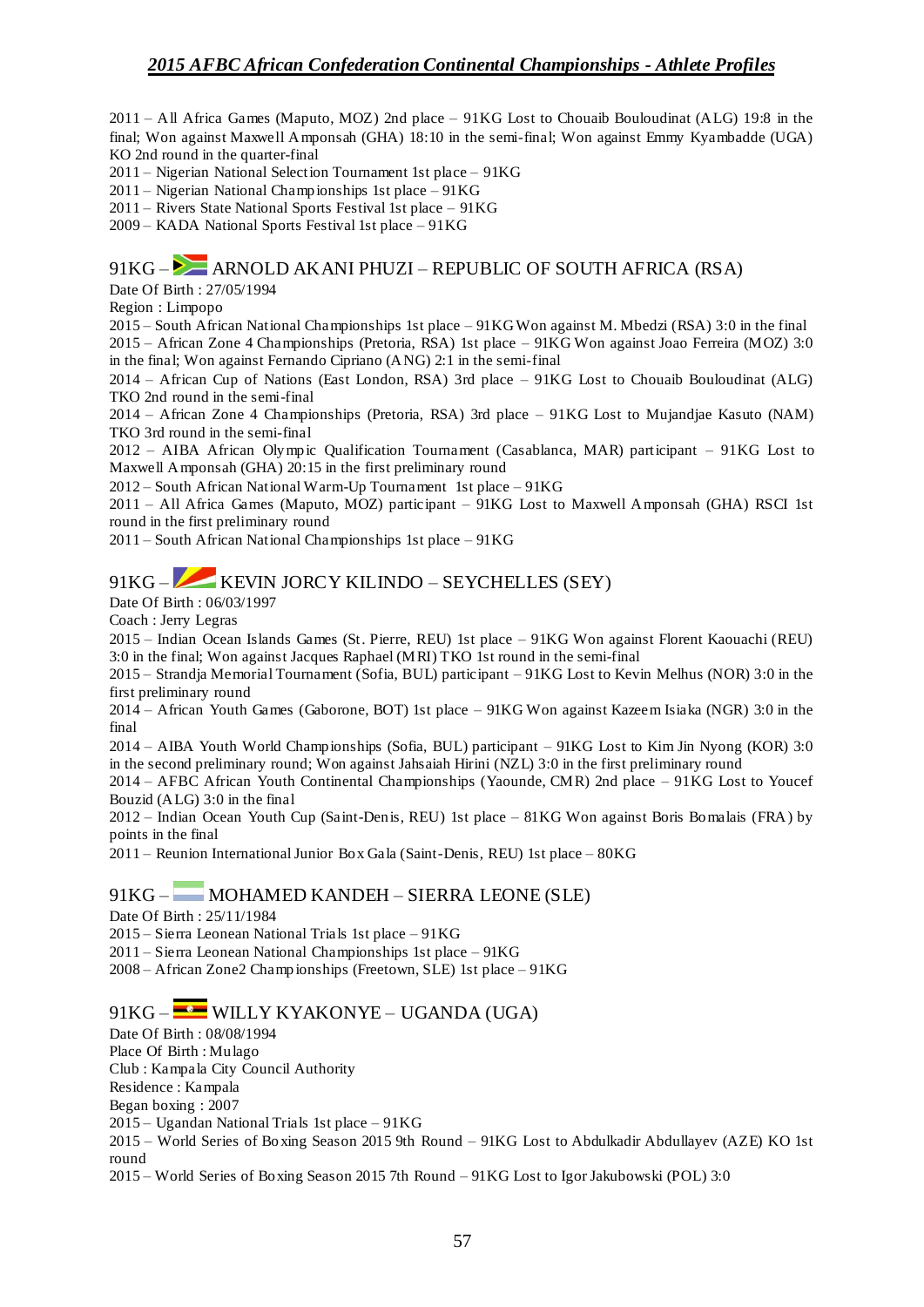2014 – Ugandan National Trials 2nd place – 91KG Lost to Tony Sekabira (UGA) 2:1 in the final

#### +91KG – ISSA AHMED MADIAN KASSEM – EGYPT (EGY)

Date Of Birth : 19/11/1988

2015 – Golden Belt Tournament (Craiova, ROM) 1st place – +91KG Won against Song Hwa Pyong (KOR) 3:0 in the final; Won against Tiberiu Porcoi (ROM) 3:0 in the semi-final

2015 – Doha International Tournament (Doha, QAT) 3rd place – +91KG Lost to Hussein Iashaish (JOR) 3:0 in the semi-final

2015 – Setif International Tournament (Setif, ALG) 1st place – +91KG Won against Hamza Beguerni (ALG) WO in the final; Won against Mohamed Grimes (ALG) 2:1 in the semi-final

2015 – Bocskai Memorial Tournament (Debrecen, HUN) 3rd place – +91KG Lost to Istvan Bernath (HUN) 3:0 in the semi-final; Won against Marin Mindoljevic (CRO) 2:1 in the quarter-final

2014 – Mohamed VI Trophy (Marrakech, MAR) 2nd place – +91KG Lost to Yoandi Toirac (CUB) 3:0 in the final

2014 – Egyptian National Championships 1st place –  $+91KG$ 

2014 – Bocskai Memorial Tournament (Debrecen, HUN) 5th place – +91KG Lost to Sergei Egorov (RUS) 3:0 in the quarter-final; Won against Laszlo Kovacs (HUN) 3:0 in the first preliminary round

2013 – Golden Belt Tournament (Constanta, ROM) 3rd place – +91KG Lost to Mihai Nistor (ROM) 3:0 in the semi-final

2013 – Mediterranean Games (Mersin, TUR) 3rd place – +91KG Lost to Roberto Cammarelle (ITA) 3:0 in the semi-final

2013 – Setif International Tournament (Setif, ALG) 2nd place – +91KG Lost to Hamza Beguerni (ALG) by points in the final; Won against Fateh Touaher (ALG) by points in the semi-final

2012 – AIBA African Olympic Qualification Tournament (Casablanca, MAR) 3rd place – +91KG Lost to Blaise Yepmou Mendouo (CMR) RSC 3rd round in the semi-final; Won against Ronny Legras (SEY) RSC 2nd round in the quarter-final

2012 – Vllaznia Memorial Tournament (Shkodra, ALB) 3rd place – +91KG Lost to Aymen Trabelsi (TUN) by points in the semi-final

 $2012 -$  Egyptian National Championships 1st place  $- +91KG$ 

2011 – Arab Games (Doha, QAT) 7th place – +91KG Lost to Kamel Rahmani (ALG) 20:14 in the quarter-final

2011 – AIBA World Championships (Baku, AZE) participant – +91KG Lost to Sardorbek Abdullayev (UZB) 20:7 in the first preliminary round

 $2011 -$  Egyptian National Championships 1st place  $- +91KG$ 

 $2010 -$  African Cup of Nations (Alger, ALG) 3rd place  $- +91KG$ 

2010 – Turkish Prime Ministry Tournament (Ankara, TUR) participant – +91KG Lost to Niyaz Fayzullin (RUS) RSC 1st round in the first preliminary round

2010 – Strandja Memorial Tournament (Yambol, BUL) 6th place – +91KG Lost to Sumar Ghossoun (SYR) 6:1 in the quarter-final

#### +91KG – AHMED SAMIR ABDELMAAZ HEFNY – EGYPT (EGY)

Date Of Birth : 04/08/1984

Residence : New York

Stance : Orthodox

Professional Record : 12 (11(4KO)-1)

2015 – AIBA Pro Boxing Cycle I Round 1 (Casablanca, MAR) – +91KG Won against Ali Kiyidin (GER) TKO 4th round

2015 – AIBA Pro Boxing Title Round (Baku, AZE) – +91KG Won against Sergiy Verveyko (UKR) WO

 $2015 - AIBA$  Pro Boxing Exhibition Match (Baku,  $AZE$ ) – +91KG Lost to Ali Kiyidin (GER) 3:0

2014 – AIBA Pro Boxing Ranking Round (Baku, AZE) – +91KG Lost to Magomedrasul Medzhidov (AZE) KO 1st round

2014 – AIBA Pro Boxing Pre -Ranking Round 2 (Baku, AZE) – +91KG Lost to Magomed Omarov (RUS) 3:0 2014 – AIBA Pro Boxing Pre -Ranking Round 1 (Baku, AZE) – +91KG Lost to Erik Pfeiffer (GER) 3:0

### +91KG – DAVY-WILFRID BOUROBOU MOUAGUI – GABON (GAB)

Date Of Birth : 27/10/1985

Residence : Libreville

2015 – African Zone 3 Championships (Libreville, GAB) 1st place – +91KG Won against Lewissa Nzamba (CMR) 3:0 in the final

2014 – Gabon National Championships 1st place – 91KG Won against Andre Kentsa (GAB) 3:0 in the final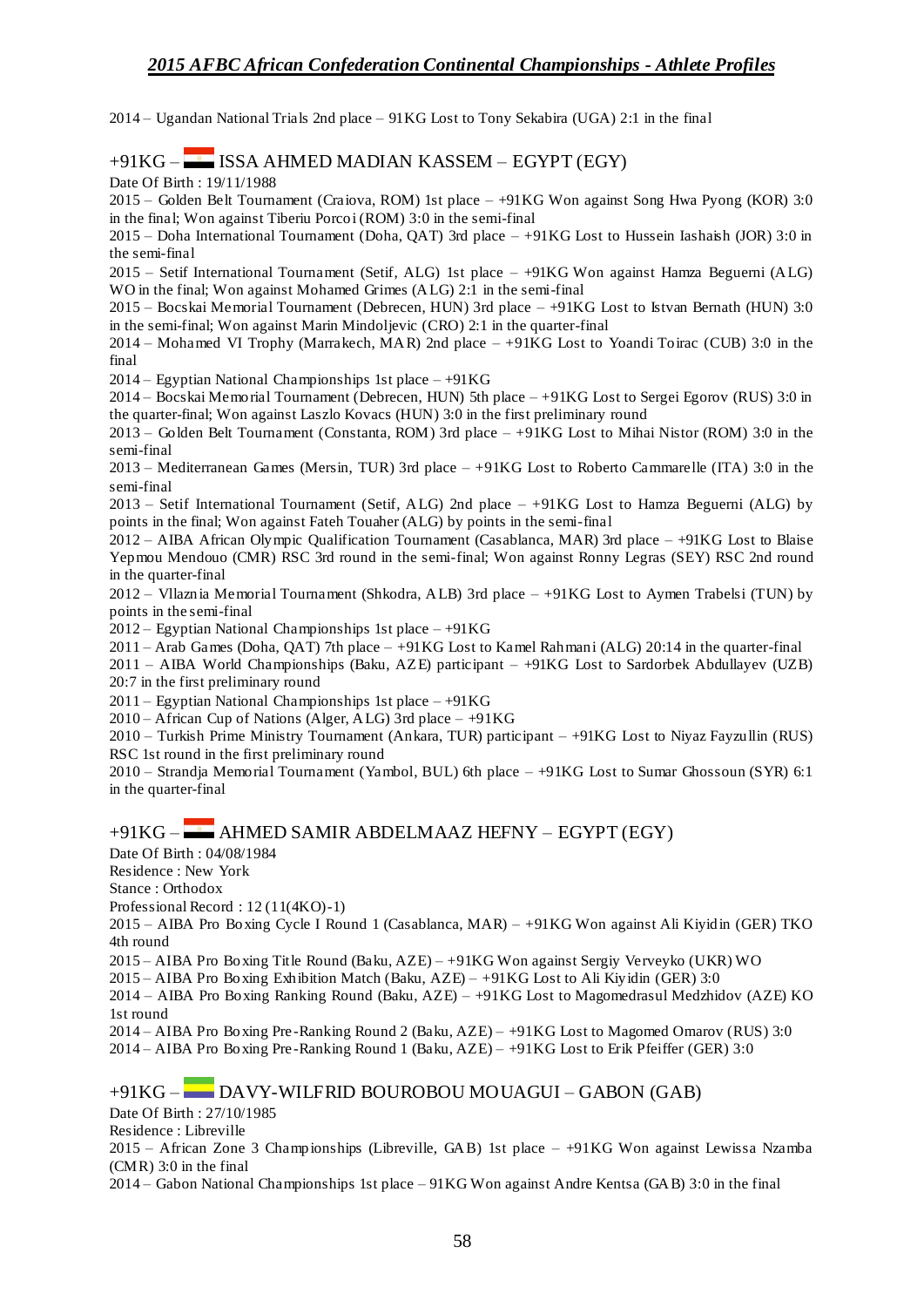$+91KG -$  BENJAMIN NII OFEI DODOO – GHANA (GHA) Date Of Birth : 03/09/1997 Club : Accra Boxing Club Residence : Accra 2015 – Ghana National Selection Tournament 1st place  $-+91KG$ 2014 – Dade Boxing Promotion Syndicate Tournament (Accra, GHA) 1st place – +91KG Won against Jerry Lartey (GHA) 3:0 in the final +91KG – DANIEL SHISIA NYAMBWENA – KENYA (KEN) Date Of Birth : 08/11/1978 Height : 178cm Club : Prisons Coach : Patrick Okoth Residence : Muthurwa Handedness : Right 2014 – Kenyan National Championships 1st place – +91KG Won against Fredrick Ramogi (KEN) 3:0 in the final 2013 – Kenyan National League 4th Round 2nd place – 91KG Lost to Charles Okoth (KEN) RSC 3rd round in the final 2012 – AIBA African Olympic Qualification Tournament (Casablanca, MAR) 3rd place – 91KG Lost to Maxwell Amponsah (GHA) 11:10 in the semi-final; Won against Romaric Ngoula Tangoum (CMR) 19:14 in the quarter-final; Won against Tumba Silva (ANG) 21:9 in the first preliminary round 2011 – Kenyan Inter-Services Championships 1st place – 81KG Won against Joshua Ndere (KEN) AB 2nd round in the final 2009 – AIBA World Championships (Milan, ITA) participant – 75KG Lost to Adem Kilicci (TUR) 27:0 in the first preliminary round 2008 – 1st African Olympic Qualification Tournament (Alger, ALG) 3rd place – 75KG Lost to Ahmed Saraku (GHA) 14:0 in the semi-final; Won against Harry Saliku Biembe (DRC) 15:5 in the quarter-final 2007 – All Africa Games (Alger, ALG) 3rd place – 75KG Lost to Ahmed Saraku (GHA) 20:9 in the semi-final; Won against Norberto Castro (ANG) 16:11 in the quarter-final 2007 – Kenya National League 1st place – 75KG 2006 – Commonwealth Games (Melbourne, AUS) 7th place – 75KG Lost to James Degale (ENG) 24:11 in the quarter-final 2005 – Zone5 African Championships (Kasarani, KEN) 1st place – 75KG 2004 – 2nd African Olympic Qualification Tournament (Casablanca, MAR) 3rd place – 75KG 2003 – Afro-Asian Games (Hyderabad, IND) 5th place – 75KG Lost to Utkirbek Haydarov (UZB) 18:11 in the quarter-final 2003 – All Africa Games (Abuja, NGR) 3rd place – 75KG 2002 – Kings Cup (Kampala, UGA) 1st place – 75KG  $+91KG -$  MOHAMMED ARJAOUI – MOROCCO (MAR) Date Of Birth : 06/06/1987 Club : C. Municipal Mohammedia Residence : Casablanca 2015 – AIBA Pro Boxing Cycle I Round 2 (Casablanca, MAR) – +91KG Lost to Mihai Nistor (ROM) 2:1 2015 – AIBA Pro Boxing Cycle I Round 1 (Casablanca, MAR) – +91KG Lost to Magomedrasul Medzhidov (AZE) 2:0 2015 – AIBA Pro Boxing Title Match (Baku, AZE) – +91KG Lost to Erik Pfeiffer (GER) 3:0 2014 – AIBA Pro Boxing Ranking Round (Baku, AZE) – +91KG Won against Tony Yoka (FRA) 3:0

2014 – AIBA Pro Boxing Pre -Ranking Round 2 (Baku, AZE) – +91KG Won against Mihai Nistor (ROM) 2:1

2014 – AIBA Pro Boxing Pre-Ranking Round 1 (Baku, AZE) – +91KG Won against Sergiy Verveyko (UKR) 3:0

2014 – Military World Championships (Almaty, KAZ) 3rd place – +91KG Lost to Rafael Duarte Lima (BRA) 2:1 in the semi-final; Won against Sergo Misireli (GEO) 3:0 in the quarter-final

2013 – World Series of Boxing Season 2013/2014 Pre-Season Match – +91KG Lost to Jose Angel Larduet (CUB) 3:0

2013 – Mediterranean Games (Mersin, TUR) 3rd place – +91KG Lost to Ali Eren Demirezen (TUR) 2:1 in the semi-final; Won against Hamza Beguerni (ALG) 3:0 in the quarter-final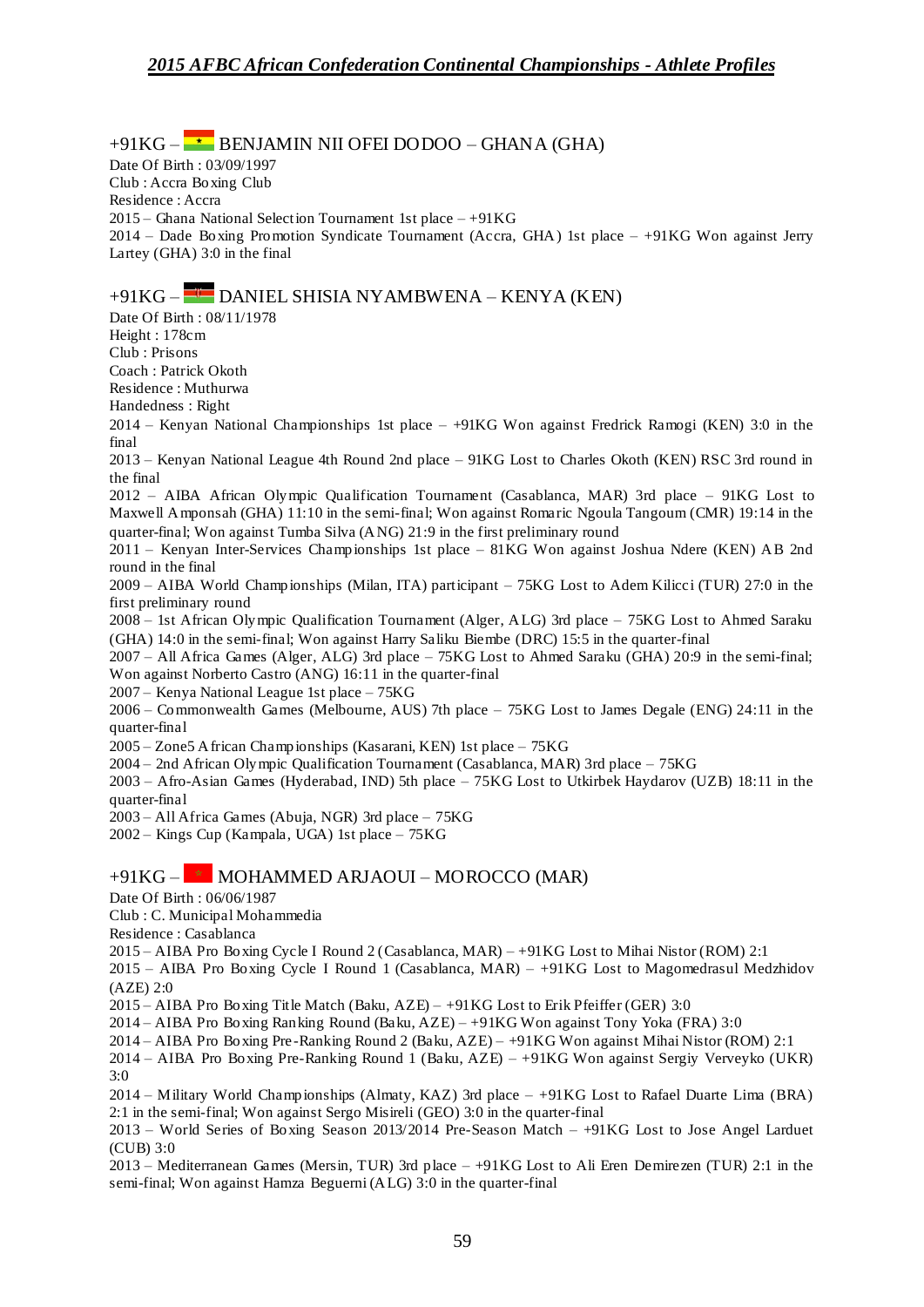2012 – World Series of Boxing Season 2012/2013 3rd Round – +91KG Lost to Filip Hrgovic (CRO) 3:0

2012 – London 2012 Olympic Games (London, GBR) 6th place – +91KG Lost to Roberto Cammarelle (ITA) 12:11 in the quarter-final; Won against Blaise Yepmou Mendouo (CMR) 15:6 in the first preliminary round

2012 – Four Nations Tournament (Berck-sur-Mer, FRA) 2nd place – +91KG Lost to Tony Yoka (FRA) 7:5; Won against Philipp Gruener (GER) 15:13

2012 – AIBA African Olympic Qualification Tournament (Casablanca, MAR) 1st place – +91KG Won against Blaise Yepmou Mendouo (CMR) 13:12 in the final; Won against Charles Odhiambo Okoth (KEN) 11:9 in the semi-final; Won against Kamel Rahmani (ALG) 10:5 in the quarter-final; Won against Aymen Trabelsi (TUN) 12:6 in the first preliminary round

2012 – World Series of Boxing Season 2011/2012 6th Round – +91KG Lost to Ruslan Myrsatayev (KAZ) by points

2011 – Arab Games (Doha, QAT) 1st place – +91KG Won against Aymen Trabelsi (TUN) 15:8 in the final; Won against Aziz Naushirwan Barzinji (IRQ) 23:6 in the semi-final

2011 – Olympic Test Event (London, ENG) 3rd place – +91KG Lost to Con Sheehan (IRL) 11:7 in the semifinal

2011 – AIBA World Championships (Baku, AZE) 10th place – +91KG Lost Anthony Joshua (ENG) 16:7 in the second preliminary round; Won against Sergey Kuzmin (RUS) 12:9 in the first preliminary round

2011 – AFBC African Continental Championships (Yaoundé, CMR) 2nd place – +91KG Lost to Blaise Yepmou Medouo (CMR) 17:4 in the final; Won against Aymen Trabelsi (TUN) 10:7 in the semi-final

2011 – World Series of Boxing Season 2010/2011 12th Round – +91KG Won against Sergo Pogosyan (RUS) by points

2011 – World Series of Boxing Season 2010/2011 7th Round – +91KG Won against Arslanbek Mahmudov (RUS) by points

2011 – World Series of Boxing Season 2010/2011 5th Round – +91KG Lost to Gilton Benjey Zimmermann (AHO) by points

2010 – African Cup of Nations (Alger, ALG) 2nd place  $-+91KG$ 

2010 – World Series of Boxing Season 2010/2011 2nd Round – +91KG Won against Damir Beljo (BIH) by points

2010 – UKR-MAR Dual Match – 91KG Lost to Vitaliy Merinov (UKR) 9:5

2010 – Mohamed VI Trophy (Marrakech, MAR) 2nd place – 91KG

2010 – Turkish Prime Ministry Tournament (Ankara, TUR) 7th place – 91KG Lost to Mihail Muntean (MDA) 1+:1 in the quarter-final; Won against Karem El-Ghannam (EGY) 9:1 in the first preliminary round

2010 – Grand Prix Usti nad Labem (Usti nad Labem, CZE) 5th place – 91KG Lost to Yevgeniy Romanov (RUS) 2:0 in the quarter-final

2009 – Francophone Games (Beyrouth, LIB) 2nd place – 91KG Lost to Arsen Goulamirian (FRA) RSC 1st round in the final; Won against Justin Bonhomme (CAN) AB 1st round in the semi-final

2009 – AIBA World Championships (Milan, ITA) 6th place – 91KG Lost to Osmay Acosta (CUB) 6:2 in the quarter-final; Won against Mohammad Ghossoun (SYR) 7+:7 in the second preliminary round; Won against Ramazan Ashchi (KGZ) 9:2 in the first preliminary round

2009 – Mediterranean Games (Pescara, ITA) 3rd place – 91KG Lost to Mourad Sahraoui (TUN) 6:2 in the semifinal; Won against Marko Calic (CRO) WO in the quarterfinal

2008 – AIBA World Cup (Moscow, RUS) 7th place – 91KG Lost to Mihail Muntean (MDA) 4:3 in the quarterfinal

2008 – Beijing 2008 Olympic Games (Beijing, CHN) 7th place – 91KG Lost to Deontay Wilder (USA) 10+:10 in the quarterfinal; Won against Bradley Pitt (AUS) 11:6 in the first preliminary round

2008 – Golden Belt Tournament (Bucharest, ROM) 3rd place – 91KG Lost to Petrisor Gananau (ROM) 23:7 in the semifinal; Won against Doru Livadaru (ROM) 22:14 in the quarterfinal

2008 – Mohamed VI Trophy (Casablanca, MAR) 1st place – 91KG Won against Sylvera-Jacques Louis (CAN) WO in the final

2008 – Maghreb Champs (Tunis, TUN) 1st place – 91KG Won against Mohamed Homrani (TUN) by points

2008 – 1st Africa Olympic Qualification Tournament (Alger, ALG) 2nd place – 91KG Lost to Abdelaziz Toulbini (ALG) 18:2 in the final; Won against Tobias Munihango (NAM) 10:6 in the semifinal; Won against Awusone Yekeni (GHA) 14:9 in the quarterfinal

2007 – Pan Arab Games (Cairo, EGY) 6th place – 91KG Lost to Ihab Al-Matbouli (JOR) RSCO 3rd round

2006 – Mohamed VI Trophy (Casablanca, MAR) 3rd place – +91KG Lost to Pierre-Remy Rousset (FRA) RSCO 3rd round

2006 – Morocco Junior National Champs 1st place – +91KG

 $+91KG -$  EFE AJAGBA – NIGERIA (NGR)

Date Of Birth : 22/04/1994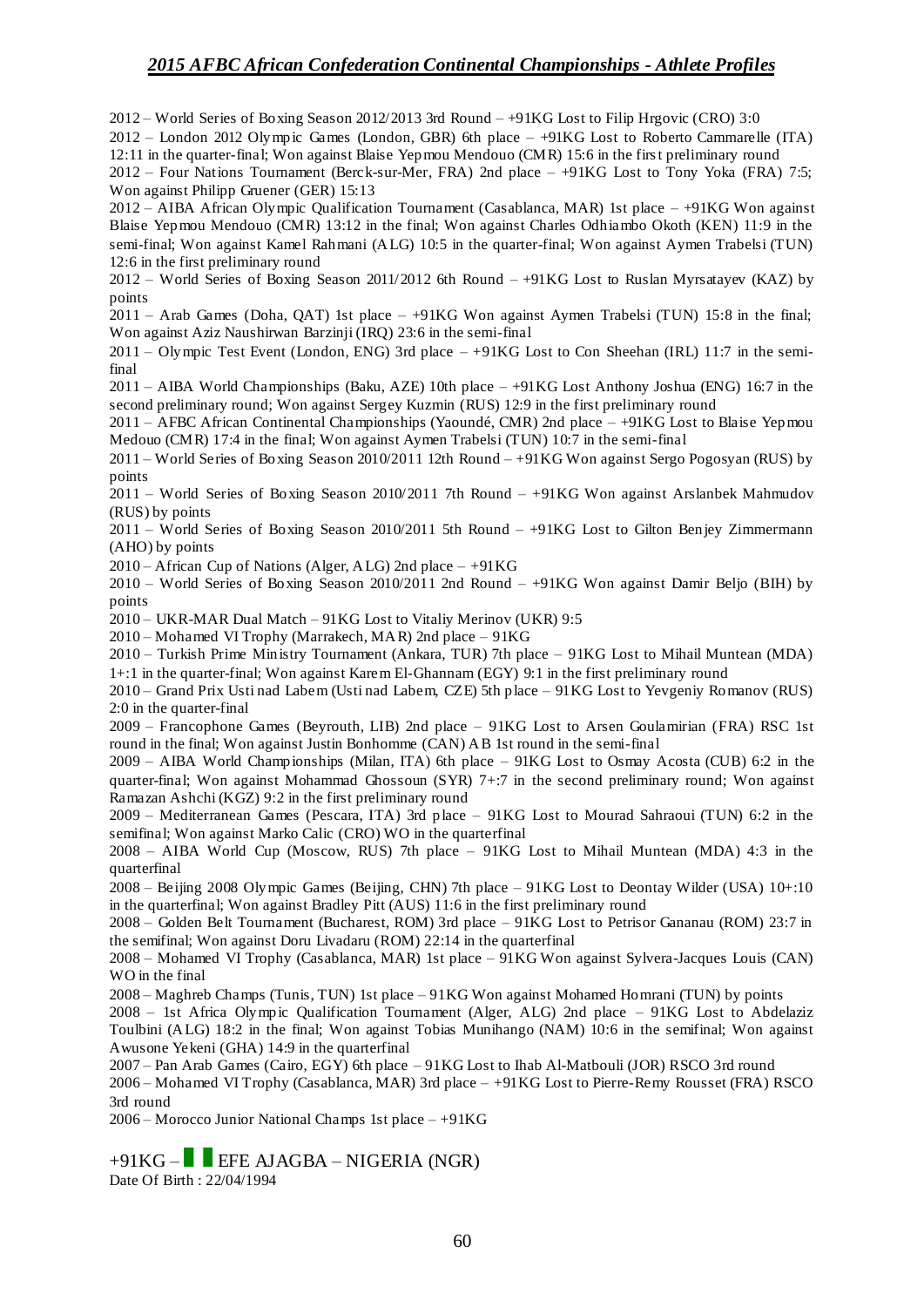Place Of Birth : Ughelli

Club : Delta State

2015 – Nigerian National Trials 1st place – +91KG Won against Segun Ibrahim (NGR) 3:0 in the final

2014 – Commonwealth Games (Glasgow, SCO) 3rd place – +91KG Lost to Joseph Goodall (AUS) 3:0 in the semi-final; Won against Paul Schafer (RSA) TKOI 2nd round in the quarter-final; Won against Uaine Fa (TGA) 3:0 in the first preliminary round

2014 – Nigerian National Trials 2nd place – +91KG Lost to Razak Abiodun Ramoni (NGR) by points in the final

2013 – Nigerian Open National Championships 3rd place – +91KG Lost to Joel Esechie (NGR) by points in the semi-final

2012 – Nigerian National Sports Festival 2nd place – +91KG Lost to Ibrahim Segun (NGR) 11:3 in the final

# $+91KG -$ PAUL WILLIAM SCHAFER – REPUBLIC OF SOUTH AFRICA (RSA)

Date Of Birth : 16/08/1984

Region : Mpumalanga

2015 – African Zone 4 Championships (Pretoria, RSA) 2nd place – +91KG Lost to Mampuya Didi (ANG) 3:0 in the final

2014 – Commonwealth Games (Glasgow, SCO) 7th place – +91KG Lost to Efe Ajagba (NGR) TKOI 2nd round in the quarter-final; Won against Paddy Leuii Junior (SAM) 3:0 in the first preliminary round

2014 – African Cup (East London, RSA) 1st place – +91KG Won against Arsene Fokou (CMR) 3:0 in the final; Won against Keddy Agnes (SEY) 2:1 in the semi-final

2014 – African Zone 4 Championships (Pretoria, RSA) 1st place – +91KG Won against Fernando Cipriano (ANG) TKO 1st round in the final; Won against Kasera Sirongo (NAM) 3:0 in the semi-final

2013 – African Zone 4 Championships (Gaborone, BOT) 1st place – +91KG Won against Kasera Sirongo (NAM) 19:11 in the final

2012 – South African National Championships 1st place – +91KG Won against Jano Fourie (RSA) RSC 3rd round in the final; Won against Masani Manganya (RSA) by points in the semi-final

2012 – AIBA African Olympic Qualification Tournament (Casablanca, MAR) 7th place – +91KG Lost to Charles Odhiambo Okoth (KEN) 20:12 in the quarter-final

2012 – South African National Warm-Up Tournament 1st place  $-+91KG$ 

2011 – All Africa Games (Maputo, MOZ) 3rd place – +91KG Lost to Aymen Trabelsi (TUN) 18:10 in the semifinal; Won against Mike Sekabembe (UGA) KO 1st round in the quarter-final; Won against Marius Okambusi Eliwo (CGO) WO in the first preliminary round

 $2011 -$  South African National Championships 1st place  $- +91KG$ 

## +91KG – KEDDY AGNES – SEYCHELLES (SEY)

Date Of Birth : 11/09/1993

Place Of Birth : Victoria

Weight : 95 kg

2015 – Indian Ocean Islands Games (St. Pierre, REU) 1st place – +91KG Won against Emmanuel Payet (REU) 2:0 in the final; Won against Danilo Gaspard (MRI) TKO 2nd round in the semi-final

2015 – Strandja Memorial Tournament (Sofia, BUL) participant – +91KG Lost to Mikhail Bakhtidze (GEO) 3:0 in the first preliminary round

2014 – Commonwealth Games (Glasgow, SCO) 9th place – +91KG Joseph Joyce (ENG) 3:0 in the first preliminary round

2014 – African Cup of Nations (East London, RSA) 3rd place – +91KG Lost to Paul Schafer (RSA) 2:1 in the semi-final

2014 – FXTM Cup (Limassol, CYP) 2nd place – +91KG Lost to Abdalla Kadan (ISR) TKO 3rd round in the final; Won against Ahmed Ashraf Ibrahim (EGY) 3:0 in the semi-final

2013 – AIBA World Championships (Almaty, KAZ) participant – 91KG Lost to Manpreet Singh (IND) 3:0 in the first preliminary round

2013 – Indian Ocean Tournament (Reunion, REU) 1st place – +91KG

2011 – AIBA World Championships (Baku, AZE) participant – 81KG Lost to Daniel Ebanks (CAY) 15:14 in the first preliminary round

2011 – All Africa Games (Maputo, MOZ) 10th place – 81KG Lost to Lukmon Lawal (NGR) 20:16 in the first preliminary round

2011 – Indian Ocean Islands Games (Roche Caiman, SEY) 1st place – 81KG Won against Jacques Raphael (MRI) RSCH 1st round in the final; Won against Henry Sebastien (REU) RSCH 1st round in the semi-final